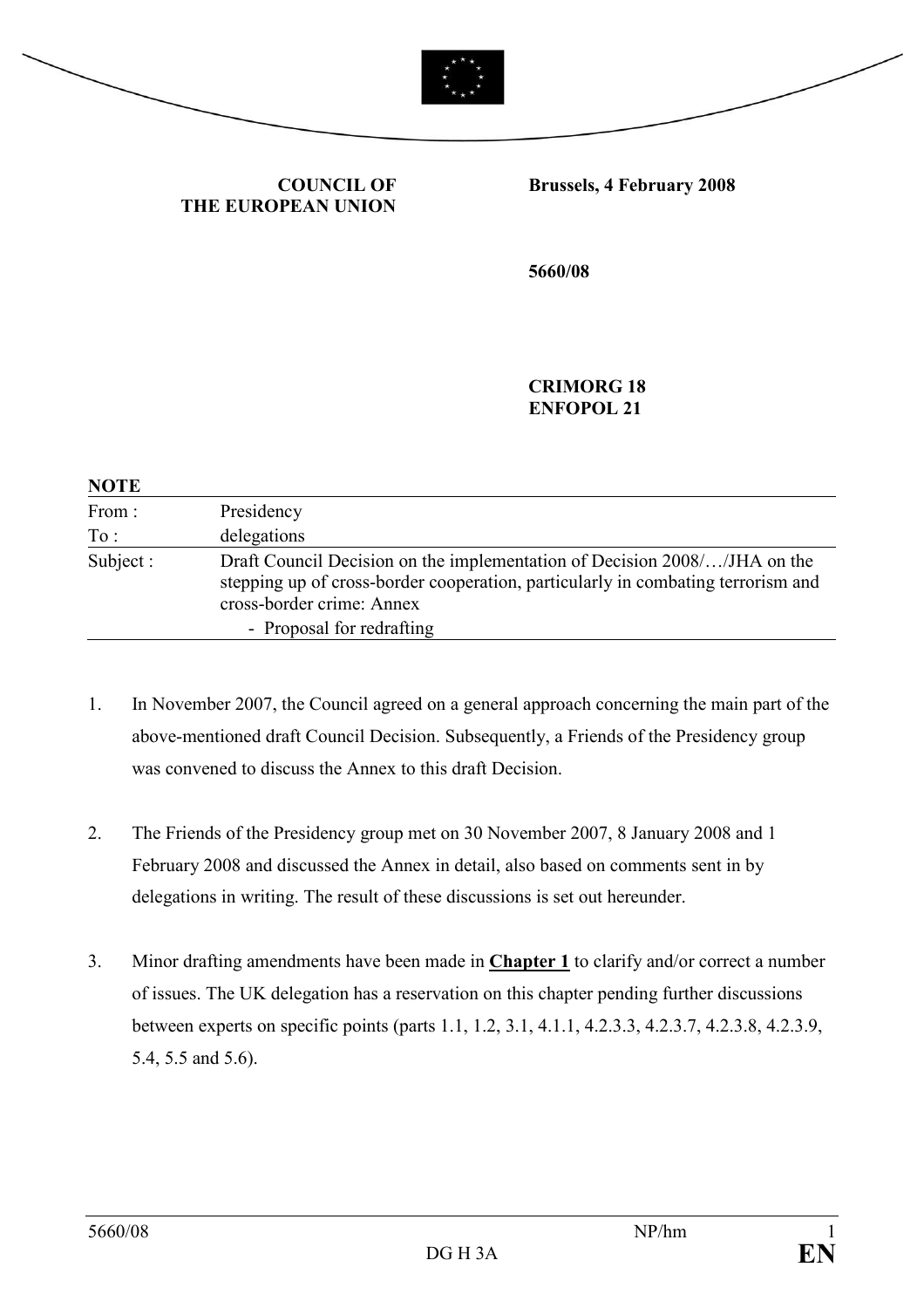4. Among the outstanding points raised by the UK delegation, the main issue concerns the kind and number of loci necessary to do a comparison according to the Prüm Decision. It is evident that the accuracy of matches is enhanced by using a higher number of loci and comparisons should therefore be based on as many loci as possible. At the same time, it should be avoided that some older databases are excluded from comparisons by defining the comparison rules at too high a level.

 The aim is to ensure that the comparison is made on the basis of the highest number of loci that is technically possible between the concerned databases but to allow for a lower set of criteria where this is necessary to make comparisons with some older databases.

# 5. Delegations are invited to examine the drafting proposals that are set out in parts 1.1, 1.2 and 3.1 of Chapter 1, as well as in the footnotes to these paragraphs. The UK is invited to lift its reservation on this chapter.

- 6. In reaction to comments of delegations and/or to clarify some drafting, minor amendments and clarifications have been made in Chapters 2 and 3, which have been agreed upon subject to a UK scrutiny reservation.
- 7. The UK delegation is invited to lift its reservation on these chapters.
- 8. Chapter 4 has been redrafted so that, while maintaining the original evaluation mechanism (questionnaire, pilot run and evaluation visit), the whole process is less bureaucratic and resource-intensive. Also, the part on expert meetings has been moved to a separate paragraph to allow these meetings to deal with other subjects relating to the implementation of the Prüm Decision than the evaluations. Notably the model for statistics will be defined by these experts. This chapter has been agreed.
- 9. In several instances, reference is made to "the relevant Council Working Group". It is not necessary nor useful to define in this Annex which Working Group is concerned. This is a matter to be decided upon at a later stage.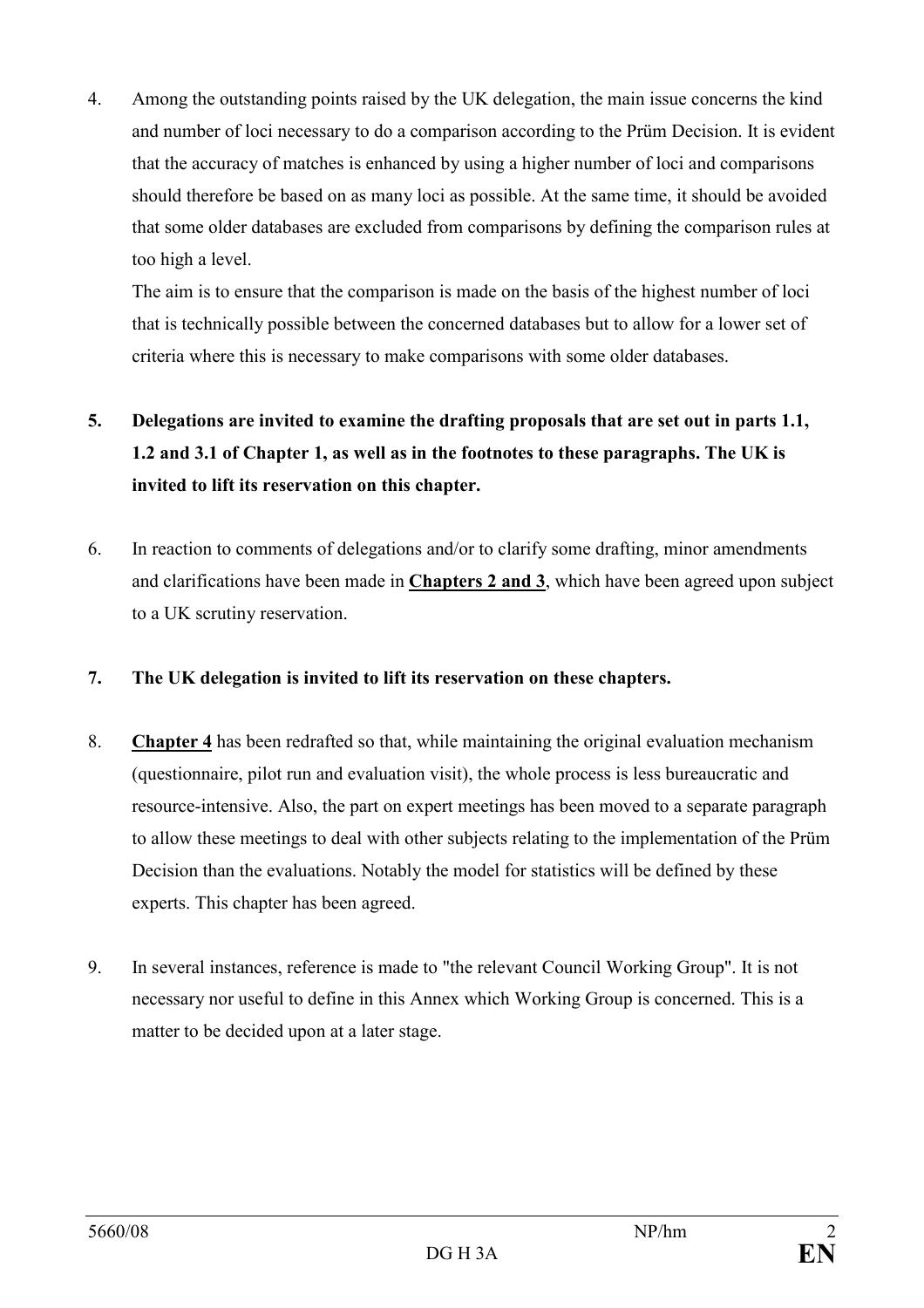10. Subject to a solution for the issue set out in point 4 of this cover note and the lifting of the different reservations, the Article 36 Committee is invited to confirm the agreement on the Annex as set out below.

\_\_\_\_\_\_\_\_\_\_\_\_\_\_\_\_\_\_\_\_\_\_\_\_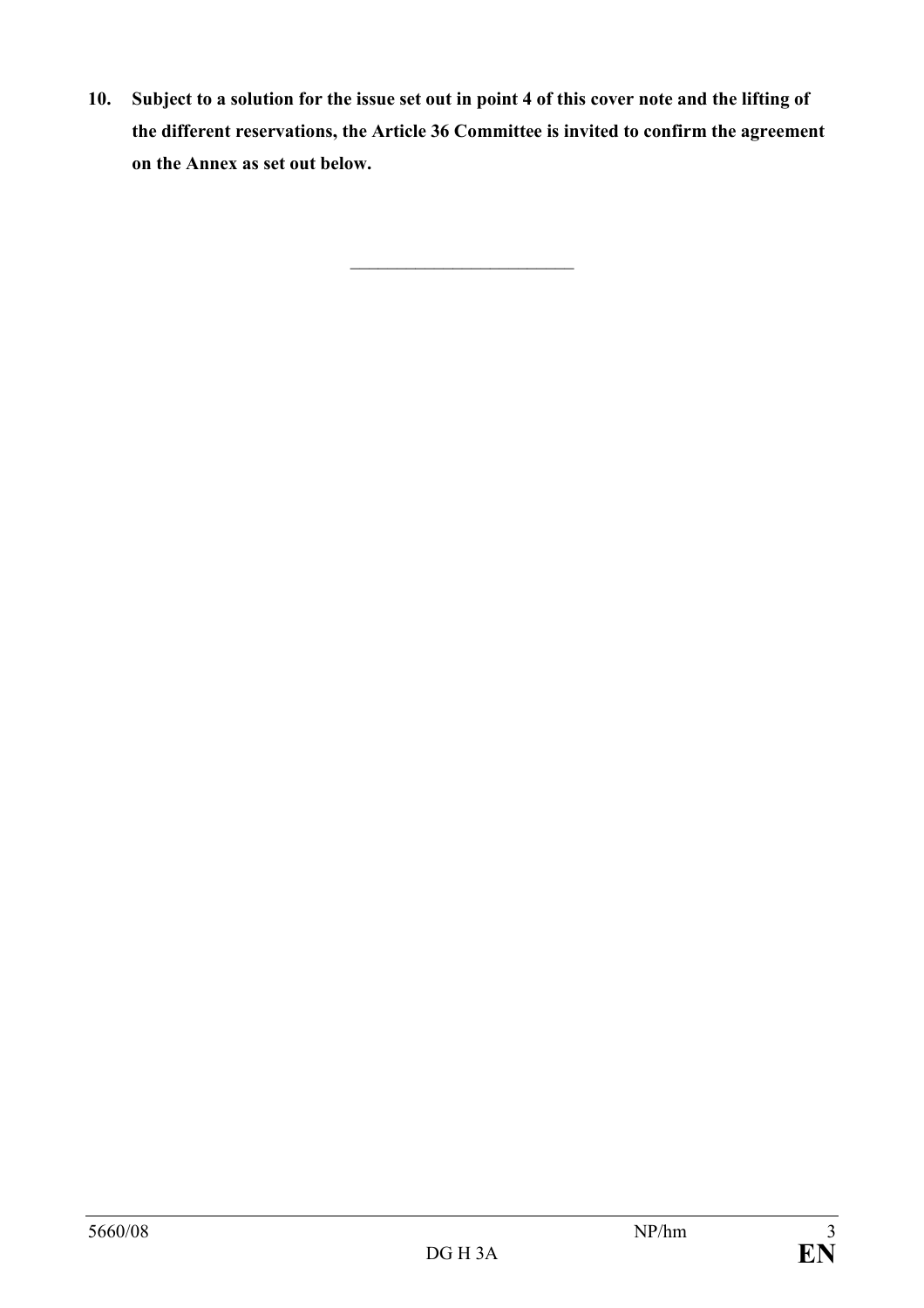# TABLE OF CONTENTS

### Chapter 1: Exchange of DNA-Data

- 1. DNA related forensic issues, matching rules and algorithms
	- 1.1 Properties of DNA-profiles
	- 1.2 Matching rules
	- 1.3 Reporting rules
- 2. Member State code number table
- 3. Functional analysis
	- 3.1 Availability of the system
	- 3.2 Second step
- 4. DNA interface control document
	- 4.1 Introduction
	- 4.2 XML structure definition
- 5. Application, security and communication architecture
	- 5.1 Overview
	- 5.2 Upper level architecture
	- 5.3 Security standards and data protection
	- 5.4 Protocols and standards to be used for encryption mechanism
	- 5.5 Application architecture
	- 5.6 Protocols and standards to be used for application architecture
	- 5.7 Communication environment

#### Chapter 2: Exchange of dactyloscopic data (interface control document)

- 1. File content overview
- 2. Record format
- 3. Type-1-logical record: the file header
- 4. Type-2-logical record: descriptive text
- 5. Type-4-logical record: high resolution gray-scale image
- 6. Type-9-logical record: minutiae record
- 7. Type-13 variable-resolution latent image record
- 8. Type-15 variable-resolution palmprint image record
- 9. Maximum numbers of candidates accepted for verification per transmission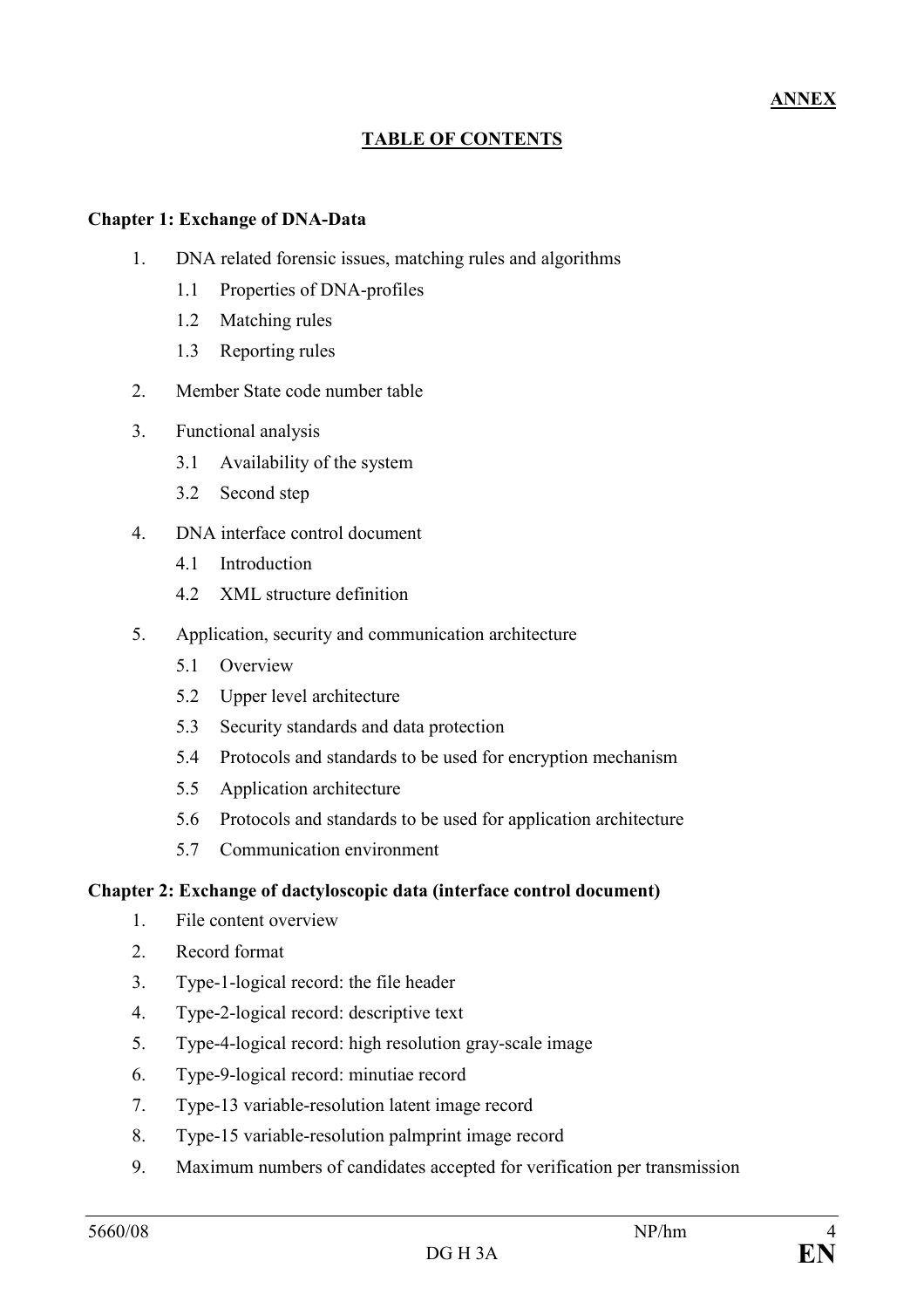## 10. Appendices to Chapter 2

- 10.1 ASCII Separator Codes
- 10.2 Calculation of Alpha-numeric check character
- 10.3 Character codes
- 10.4 Transaction summary
- 10.5 Type-1 record definitions
- 10.6 Type-2 record definitions
- 10.7 Grayscale compression codes
- 10.8 Mailspecification

### Chapter 3: Exchange of vehicle registration data

- 1. Common data-set for automated search of vehicle registration data
	- 1.1 Definitions
	- 1.2 Vehicle/owner/holder search
- 2. Data Security
	- 2.1 Overview
	- 2.2 Security features related to message exchange
	- 2.3 Security features not related to message exchange
	- 2.4 Hardware security module
- 3. Technical conditions of the data exchange
	- 3.1 General description of the EUCARIS application
	- 3.2 Functional and Non Functional Requirements

### Chapter 4: Evaluation

- 1. Evaluation procedure according to Article 18 b of the Implementing Decision (Preparation of Decisions according to Article 25 (2) of Council Decision 2008/…/JHA)
	- 1.1 Procedure
	- 1.2 Pilot run
	- 1.3 Evaluation visit
	- 1.4 Report to the Council
- 2. Evaluation procedure according to Article 19 of the Implementing Decision
	- 2.1 Statistics and Report
	- 2.2 Expert Meetings
	- 2.3 Revision
	- 2.4 Model for Statistics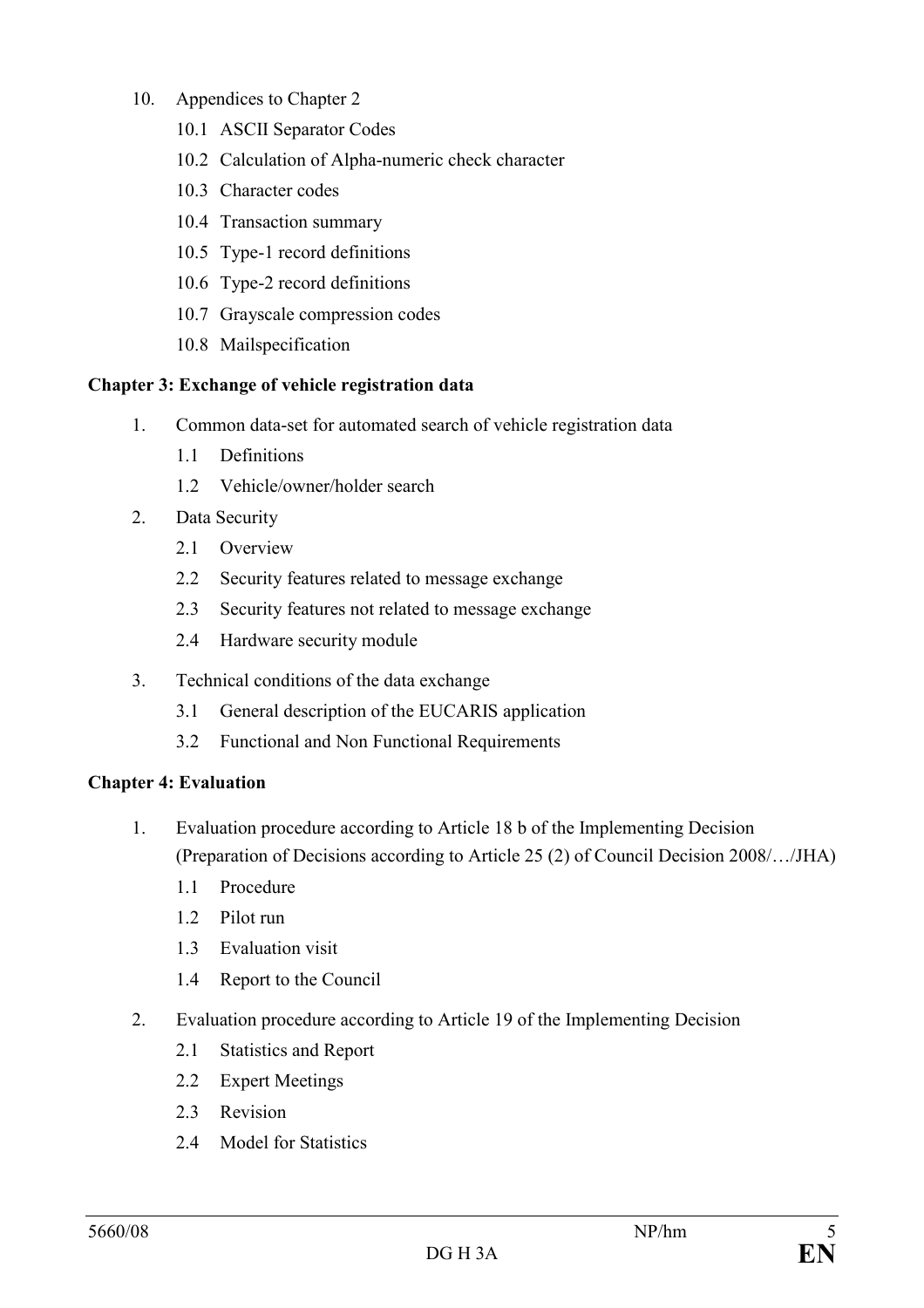## Chapter 1: Exchange of DNA-Data

### 1. DNA related forensic issues, matching rules and algorithms

### 1.1 Properties of DNA-profiles

The DNA profile may contain 24 pairs of numbers representing the alleles of 24 loci which are also used in the DNA-procedures of Interpol. The names of these loci are shown in the following table:

| <b>VWA</b>  | TH <sub>01</sub> | D21S11               | <b>FGA</b> | D8S1179 | $\vert$ D3S1358      | D18S51          | Amelogenin  |
|-------------|------------------|----------------------|------------|---------|----------------------|-----------------|-------------|
| <b>TPOX</b> |                  | $CSF1P0$   $D13S317$ | D7S820     | D5S818  | D <sub>16</sub> S539 | D2S1338 D19S433 |             |
| Penta D     | Penta E          | <b>FES</b>           | F13A1      | F13B    | SE33                 | CD4             | <b>GABA</b> |

The 7 grey loci in the top row are the present European Standard Set of Loci (ESSOL).<sup>1</sup>

# Inclusion Rules:

The DNA-profiles made available by the Member States for searching and comparison as well as the DNA-profiles sent out for searching and comparison must contain at least 6 loci and may contain other loci or blanks depending on their availability. The reference DNA profiles must contain at least 6 of the 7 ESS of loci. In order to raise the accuracy of matches, it is recommended that all available alleles be stored in the indexed DNA profile database. $<sup>2</sup>$ </sup>

Mixed profiles are not allowed, so that the allele values of each locus will consist of only 2 numbers, which may be the same in the case of homozygosity at a given locus.

Wild-cards and Micro-variants are to be dealt with using the following rules:

• Any non-numerical value except amelogenin contained in the profile (e.g. "o", "f", "r", "na", "nr" or "un") has to be automatically converted for the export to a wild card (\*) and searched against all.

• Numerical values "0", "1" or "99" contained in the profile have to be automatically converted for the export to a wild card (\*) and searched against all.

 $\frac{1}{1}$  UK suggests to add the following sentence: "The Interpol Standard Set of Loci (ISSOL) contains the ESSOL and amelogenin."

<sup>2</sup> UK suggest the following drafting: "The DNA-profiles made available by the Member States for searching and comparison as well as the DNA-profiles sent out for searching and comparison must contain at least 6 full designated loci and may contain additional loci or blanks depending on their availability. The reference DNA profiles must contain at least 6 of the 7 ESS of loci. In order to raise the accuracy of matches, all available alleles shall be stored in the indexed DNA profile database and be used for searching and comparison. Each Member State should implement as soon as practically possible any new ESS of loci adopted.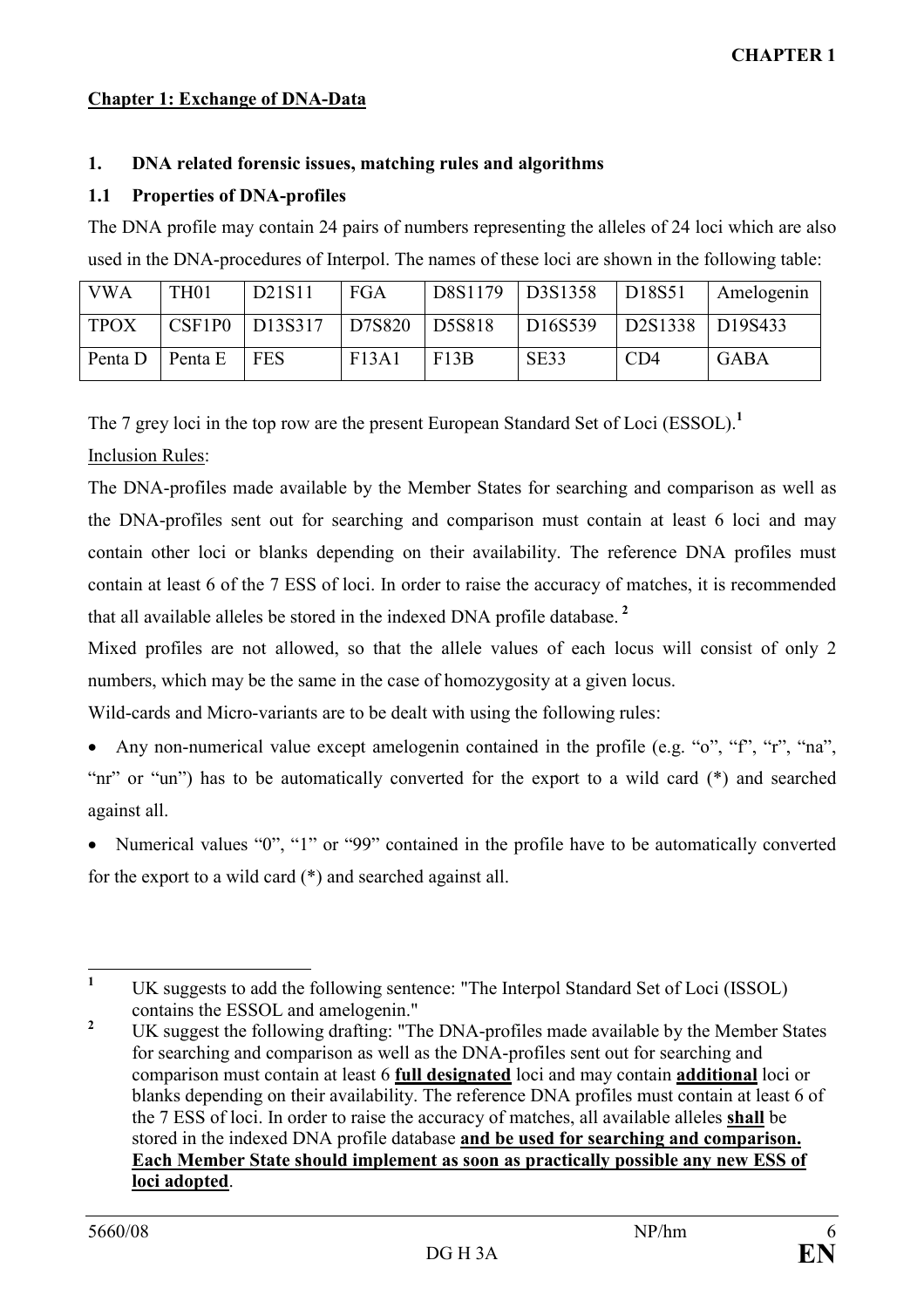• If 3 alleles are provided for one locus the first allele will be accepted and the remaining 2 alleles have to be automatically converted for the export to a wild card (\*) and searched against all.

• When wild card values are provided for allele 1 or 2 then both permutations of the numerical value given for the locus will be searched (e.g. 12, \* could match against 12,14 or 9,12).

• Pentanucleotide (Penta D, Penta E & CD4) micro-variants will be matched according to the following:

 $x.1 = x, x.1, x.2$  $x.2 = x.1, x.2, x.3$  $x.3 = x.2, x.3, x.4$  $x.4 = x.3$ ,  $x.4$ ,  $x+1$ 

• Tetranucleotide (the rest of the Interpol database loci are tetranucleotides) micro-variants will be matched according to the following:

 $x.1 = x, x.1, x.2$  $x.2 = x.1, x.2, x.3$  $x.3 = x.2, x.3, x+1$ 

# 1.2 Matching rules

The comparison of 2 DNA-profiles will be performed on the basis of the loci for which a pair of allele values is available in both DNA-profiles. At least 6 loci (exclusive of amelogenin) must match between both DNA-profiles.<sup>3</sup>

A full match (Quality 1) is defined as a match, when all allele values of the compared loci commonly contained in the requesting and requested DNA-profiles are the same. A near match is defined as a match, when the value of only one of all the compared alleles is different in the 2 DNA profiles (Quality 2, 3 and 4). A near match is only accepted if there are at least 6 fully matched loci in the 2 compared DNA profiles.<sup>4</sup>

<sup>&</sup>lt;sup>3</sup> UK suggests the following drafting: "The comparison of 2 DNA-profiles will be performed on the basis of the loci for which a pair of allele values is available in both DNA-profiles. At least 6 full designated loci (exclusive of amelogenin) must match between both DNAprofiles before a hit responses is provided.

<sup>4</sup> UK suggests the following drafting: "A near match is only accepted if there are at least 6 full designated matched loci in the 2 compared DNA profiles. Any new matching rules adopted by ENFSI or EU should be implemented by each Member State in a coordinated manner.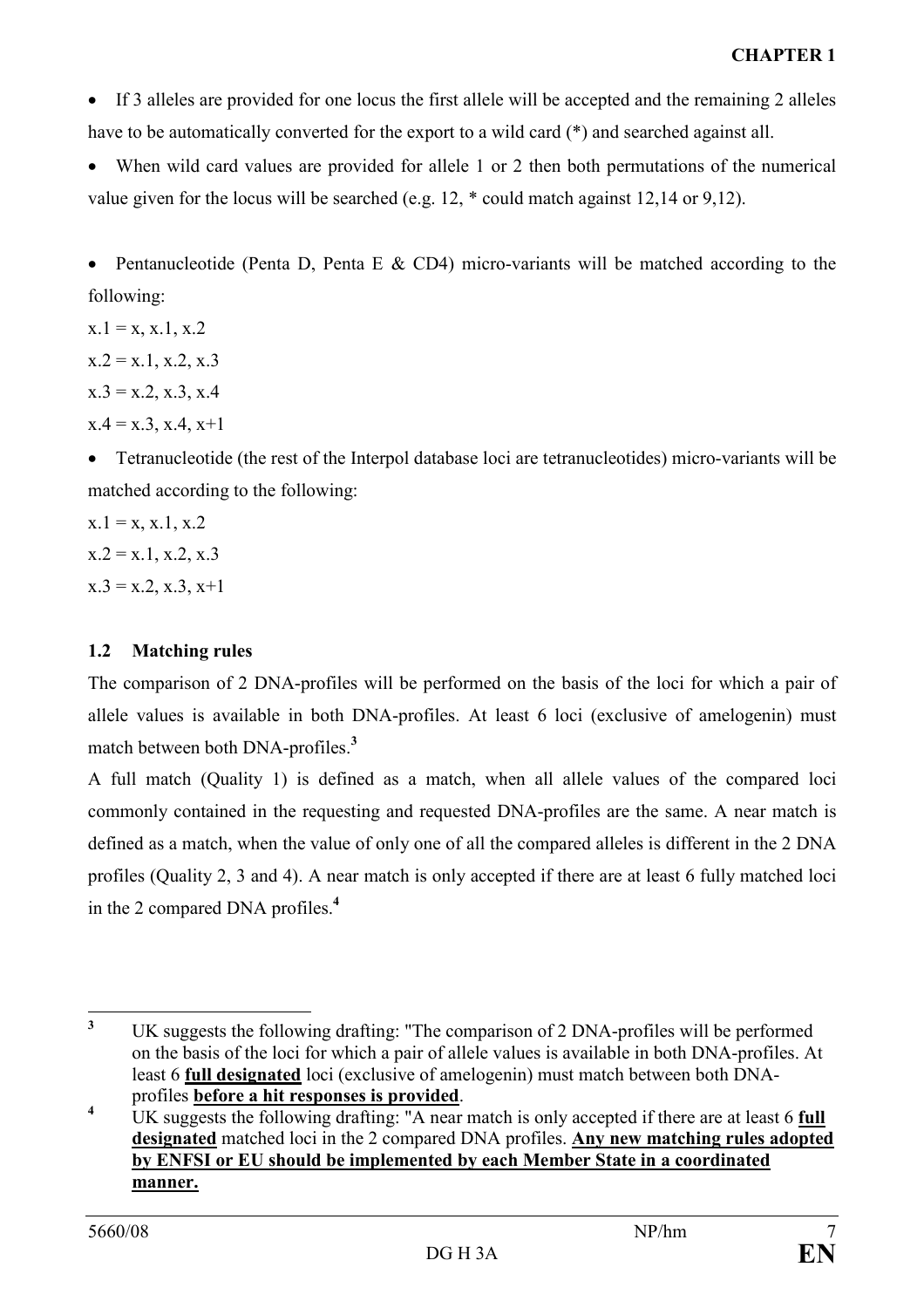The reason for a near match may be:

• A human typing error at the point of entry of one of the DNA-profiles in the search request or the DNA-database,

• an allele-determination or allele-calling error during the generation procedure of the DNAprofile.

#### 1.3 Reporting rules

Both full matches and near matches will be reported.

The matching report will be sent to the requesting national contact point and will also be made available to the requested national contact point (to enable it to estimate the nature and number of possible follow-up requests for further available personal data and other information associated with the DNA-profile corresponding to the hit in accordance with Articles 5 and 10 of Council Decision 2007…/JHA).

### 2. Member State code number table

In accordance with Decision 2008/.../JHA, ISO 3166-1 alpha-2 code are used for setting up the domain names and other configuration parameters required in the Prüm DNA data exchange applications over a closed network.

ISO 3166-1 alpha-2 codes are the following two-letter Member State codes.

| <b>Member State names</b> | Code      | <b>Member State names</b> | Code      |
|---------------------------|-----------|---------------------------|-----------|
| Belgium                   | BE        | Luxembourg                | LU        |
| Bulgaria                  | <b>BG</b> | Hungary                   | HU        |
| Czech Republic            | CZ        | Malta                     | <b>MT</b> |
| Denmark                   | DK        | Netherlands               | <b>NL</b> |
| Germany                   | DE        | Austria                   | AT        |
| Estonia                   | EE        | Poland                    | PL        |
| Greece                    | EL        | Portugal                  | PT        |
| Spain                     | ES        | Romania                   | <b>RO</b> |
| France                    | <b>FR</b> | Slovakia                  | <b>SK</b> |
| Ireland                   | IE        | Slovenia                  | SI        |
| Italy                     | IT        | Finland                   | FI        |
| Cyprus                    | <b>CY</b> | Sweden                    | <b>SE</b> |
| Latvia                    | LV        | United Kingdom            | <b>UK</b> |
| Lithuania                 | <b>LT</b> |                           |           |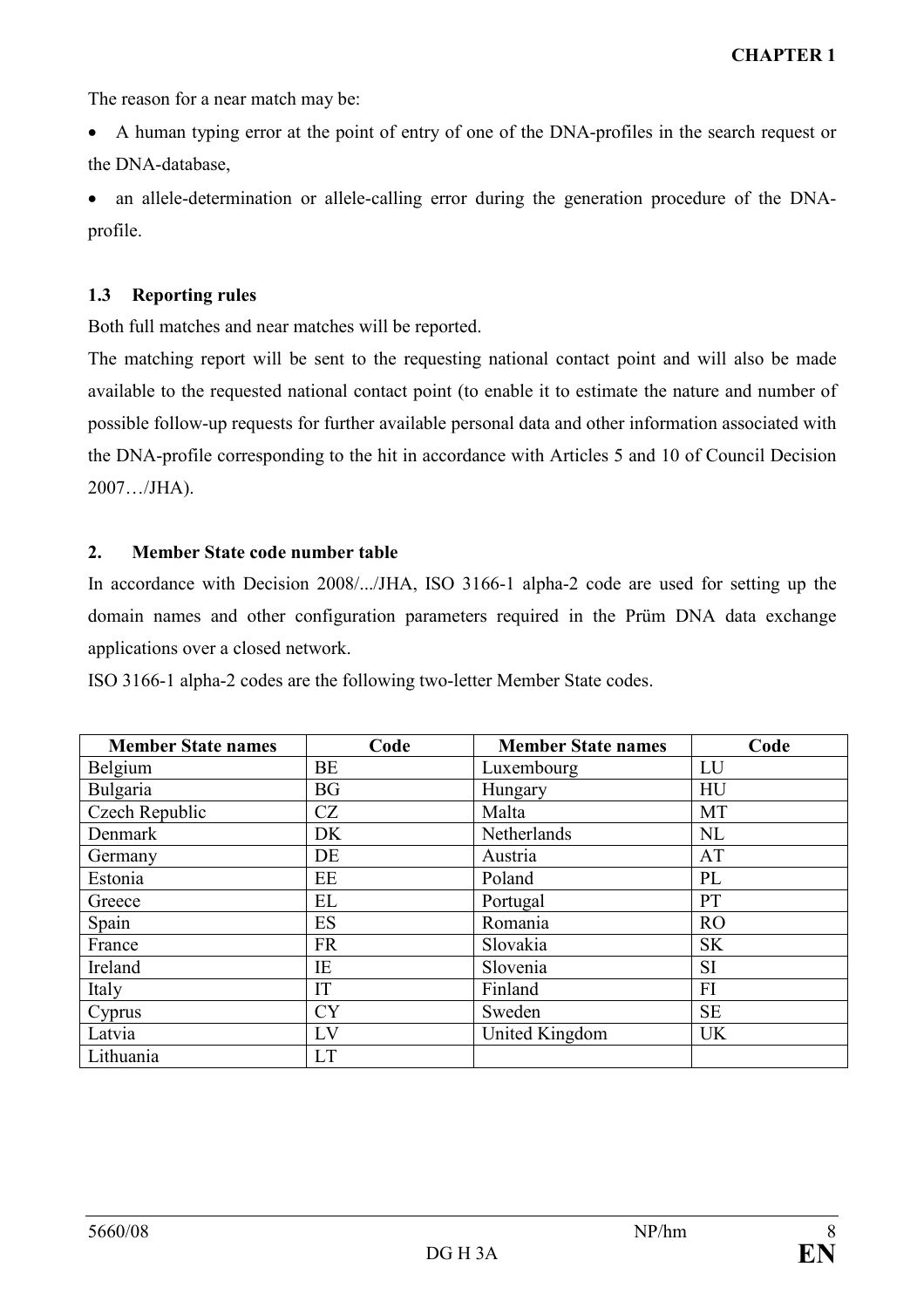## 3. Functional analysis

## 3.1 Availability of the system

Requests pursuant to Article 3 of Decision 2008/…/JHA should reach the targeted database in the chronological order of arrival while answers should reach the requesting Member State within 15 minutes of the arrival of requests.<sup>5</sup>

### 3.2 Second step

When a Member State receives a report of match, its national contact point is responsible for comparing the values of the profile submitted as a question and the values of the profile(s) received as an answer to validate and check the evidential value of the profile. National contact points can contact each other directly for validation purposes.

Legal assistance procedures start after validation of an existing match between two profiles, on the basis of a "full match" or a "near match" obtained during the automated consultation phase.

## 4. DNA interface control document

## 4.1 Introduction

## 4.1.1 Objectives

This chapter defines the requirements for the exchange of DNA profile information between the DNA database systems of all Member States. The header fields are defined specifically for the Prüm DNA exchange, the data part is based on the DNA profile data part in the XML schema defined for the Interpol DNA exchange gateway.

Data are exchanged by SMTP (Simple Mail Transfer Protocol) and other state-of-the-art technologies, using a central relay mail server provided by the network provider. The XML file is transported as mail body.

# 4.1.2 Scope

This ICD defines the content of the message (mail) only. All network-specific and mail-specific topics are defined uniformly in order to allow a common technical base for the DNA data exchange.

 5 UK suggests the following drafting: "Requests pursuant to Article 3 of Decision 2008/…/JHA should reach the targeted database in the chronological order that each request was sent, responses should be dispatched to reach the requesting Member State within 15 minutes from receipt of the request, subject to network performance." SE supports.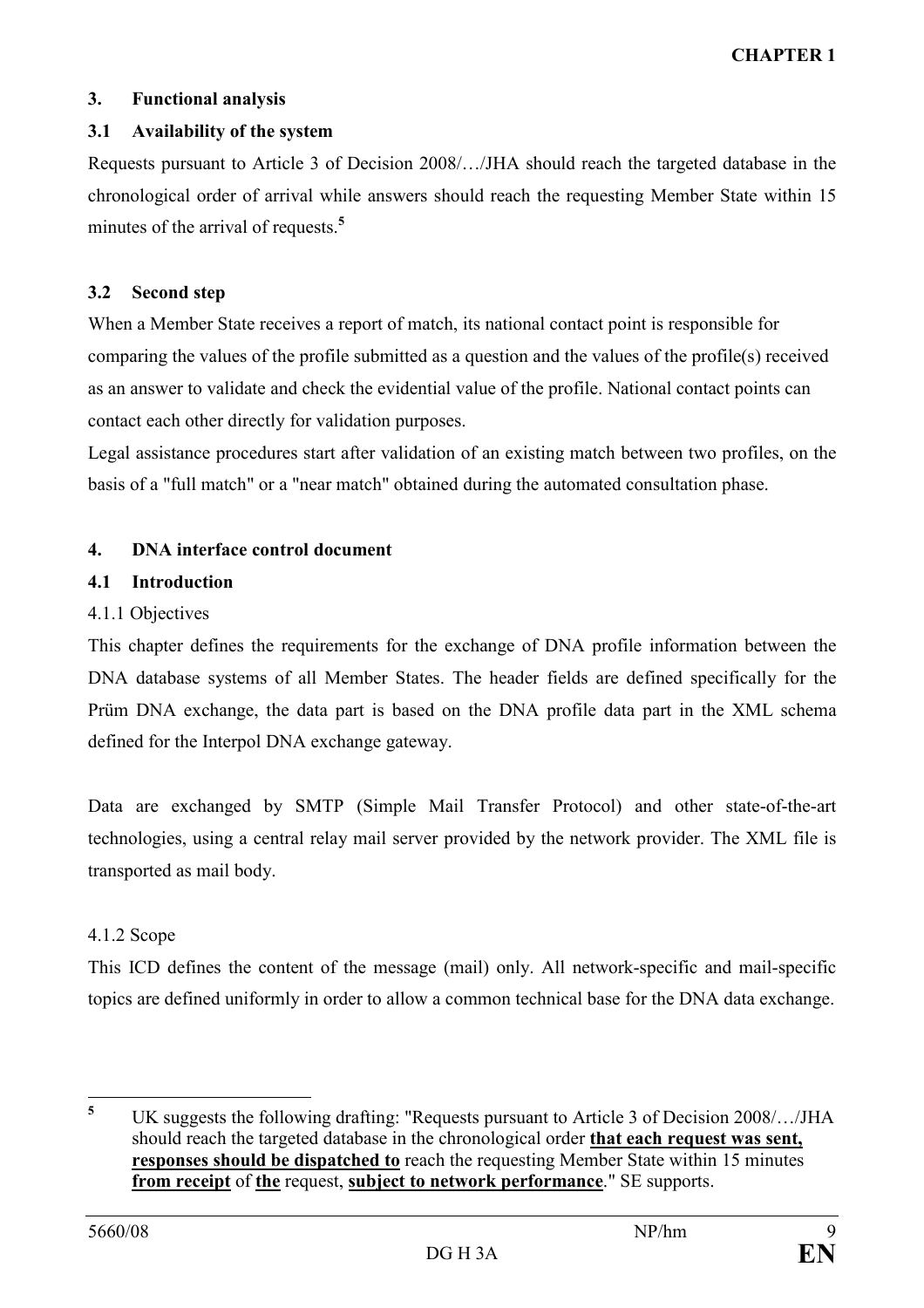This includes:

- The format of the subject field in the message to enable/allow for an automated processing of the messages,
- whether content encryption is necessary and if yes which methods should be chosen.
- the maximum length of messages.

4.1.3 XML structure and principles

The XML message is structured into

- header part, which contains information about the transmission and
- data part, which contains profile specific information, as well as the profile itself.

The same XML schema shall be used for request and response.

For the purpose of complete checks of unidentified DNA profiles (Article 4 of Decision 2008/.../JHA) it shall be possible to send a batch of profiles in one message. A maximum number of profiles within one message must be defined. The number is depending from the maximum allowed mail size and shall be defined after selection of the mail server.

XML example:

```
<?version="1.0" standalone="yes"?>
```

```
<PRUEMDNAx xmlns:msxsl="urn:schemas-microsoft-com:xslt"
```

```
xmlns:xsi="http://www.w3.org/2001/XMLSchema-instance">
```

```
<header>
```

```
(…)
```
</header>

```
<datas>
```
(…)

</datas>

[<datas> datas structure repeated, if multiple profiles sent by (….) a single SMTP message, only allowed for Art. 4 cases

```
\leq datas> \qquad
```

```
</PRUEMDNAx
```
# 4.2 XML structure definition

The following definitions are for documentation purposes and better readability, the real binding information is provided by an XML schema file (PRUEM DNA.xsd).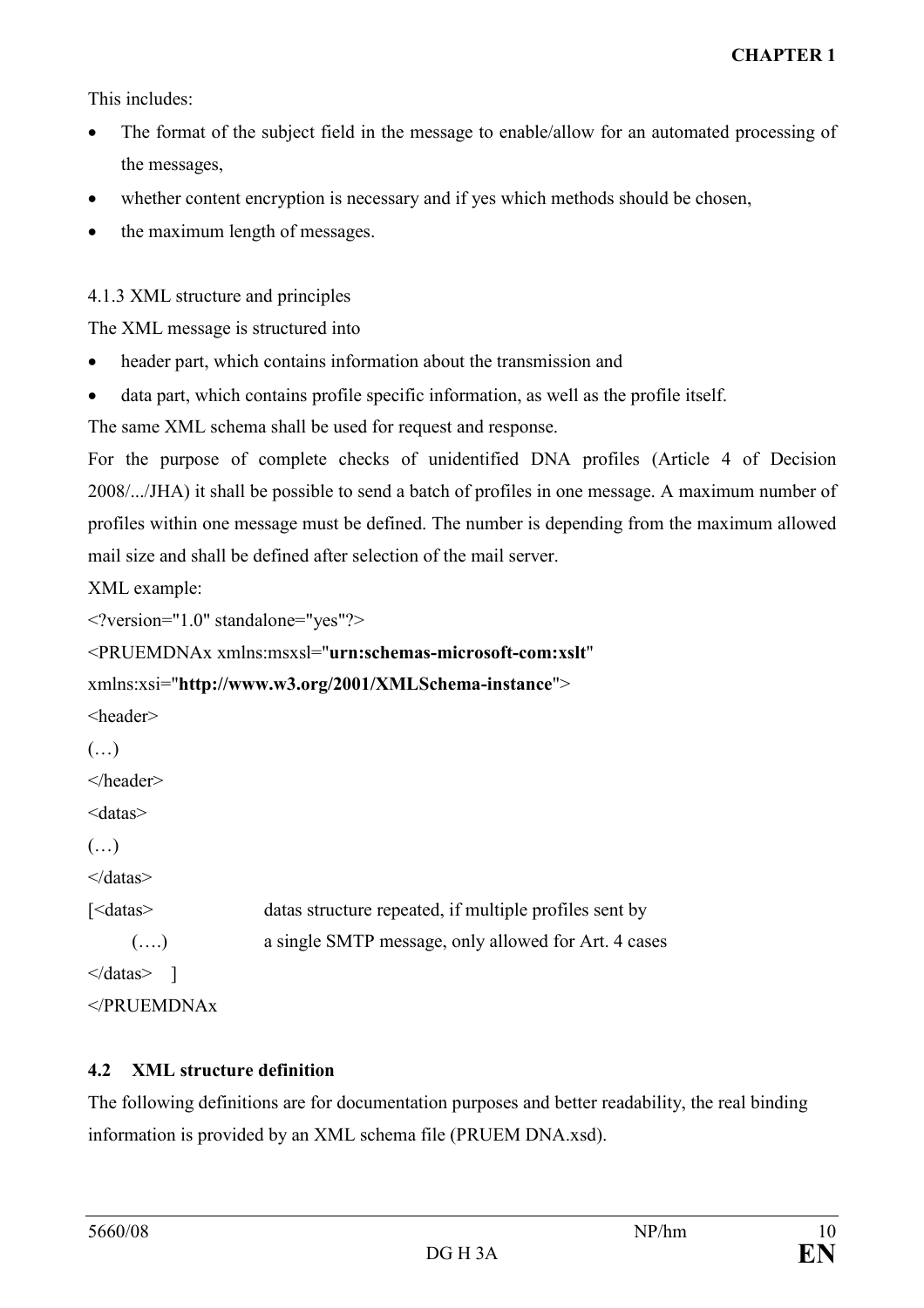## 4.2.1 Schema PRUEMDNAx

It contains the following fields:

| <b>Fields</b> | $\Gamma$ ype | <b>Description</b> |
|---------------|--------------|--------------------|
| header        | PRUEM header | Occurs: 1          |
| datas         | PRUEM datas  | Occurs: $1500$     |

### 4.2.2 Content of header structure

### 4.2.2.1 PRUEM header

This is a structure describing the XML file header. It contains the following fields:

| <b>Fields</b>  | <b>Type</b>       | <b>Description</b>              |
|----------------|-------------------|---------------------------------|
| direction      | PRUEM header dir  | Direction of message flow       |
| ref            | <b>String</b>     | Reference of the XML file       |
| generator      | String            | Generator of XML file           |
| schema version | String            | Version number of schema to use |
| requesting     | PRUEM header info | Requesting Member State info    |
| requested      | PRUEM header info | Requested Member State info     |

# 4.2.2.2 PRUEM\_header dir

Type of data contained in message, value can be:

| Value   | Description |
|---------|-------------|
| $\bf R$ | Request     |
| A       | Answer      |

## 4.2.2.3 PRUEM header info

Structure to describe Member State as well as message date/time. It contains the following fields:

| <b>Fields</b>       | <b>Type</b>   | <b>Description</b>                       |
|---------------------|---------------|------------------------------------------|
| source isocode      | <b>String</b> | ISO 3166-2 code of the requesting Member |
|                     |               | <b>State</b>                             |
| destination isocode | <b>String</b> | ISO 3166-2 code of the requested Member  |
|                     |               | <b>State</b>                             |
| request id          | <b>String</b> | unique Identifier for a request          |
| date                | Date          | Date of creation of message              |
| time                | Time          | Time of creation of message              |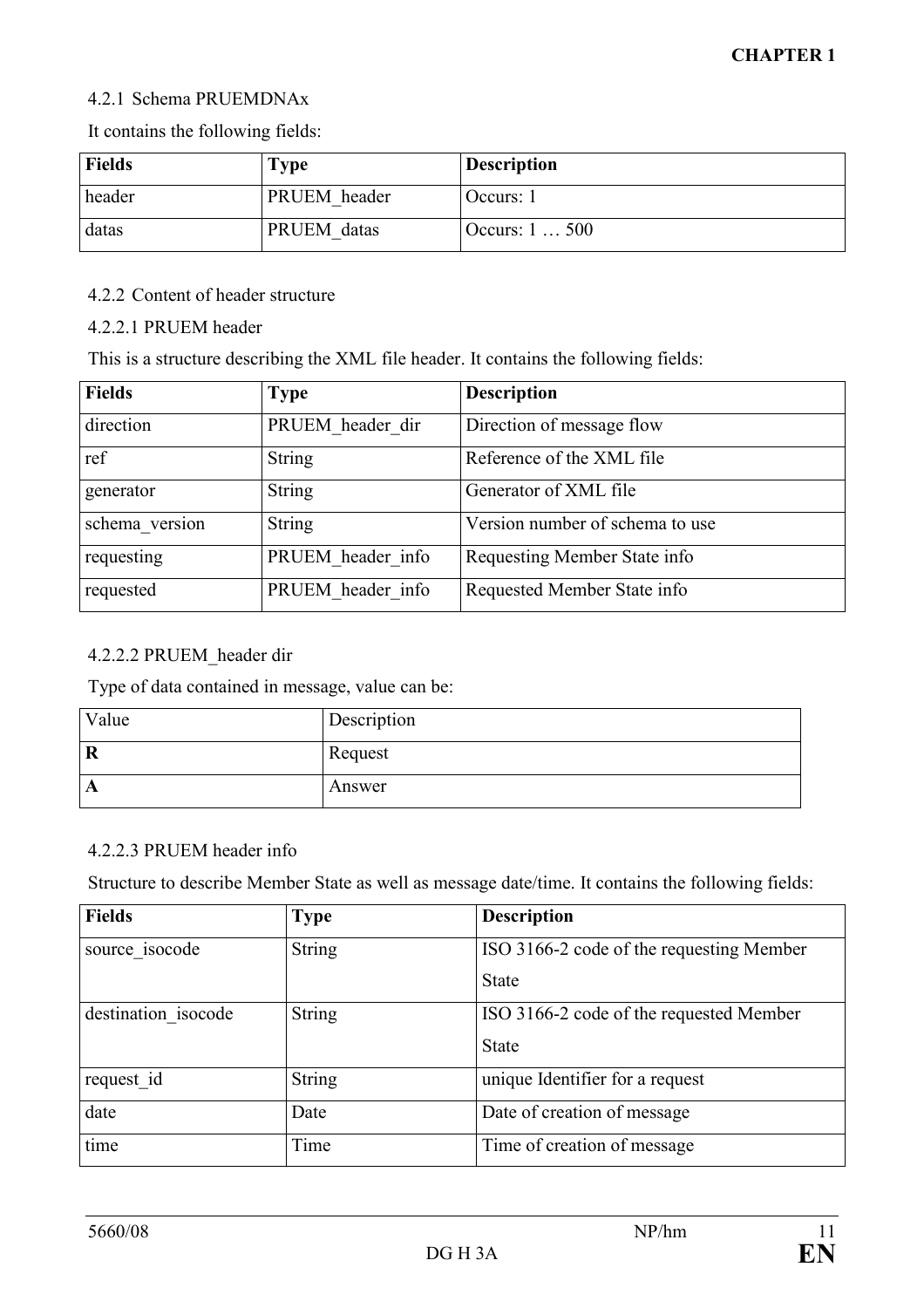## 4.2.3. Content of PRUEM Profile datas

# 4.2.3.1 PRUEM\_datas

This is a structure describing the XML profile data part. It contains the following fields:

| <b>Fields</b> | <b>Type</b>           | <b>Description</b>                          |
|---------------|-----------------------|---------------------------------------------|
| reqtype       | PRUEM request type    | Type of request (Article 3 or 4)            |
| date          | Date                  | Date profile stored                         |
| type          | PRUEM datas type      | Type of profile                             |
| result        | PRUEM_datas_result    | Result of request                           |
| agency        | <b>String</b>         | Name of corresponding unit responsible      |
|               |                       | for the profile                             |
| profile ident | <b>String</b>         | Unique Member State profile ID              |
| message       | <b>String</b>         | Error Message, if result $=$ E              |
| profile       | IPSG DNA profile      | If direction = $A$ (Answer) AND             |
|               |                       | result $\neq$ H (Hit) empty                 |
| match id      | <b>String</b>         | In case of a HIT PROFILE ID of the          |
|               |                       | requesting profile                          |
| quality       | PRUEM hitquality type | Quality of Hit                              |
| hitcount      | Integer               | Count of matched Alleles                    |
| rescount      | Integer               | Count of matched profiles. If direction $=$ |
|               |                       | R (Request), then empty. If quality $!=0$   |
|               |                       | (the original requested profile), then      |
|               |                       | empty.                                      |

# 4.2.3.2 PRUEM\_request\_type

Type of data contained in message, value can be:

| Value | Description                                          |
|-------|------------------------------------------------------|
|       | Requests pursuant to Article 3 of Decision 2008//JHA |
|       | Requests pursuant to Article 4 of Decision 2008//JHA |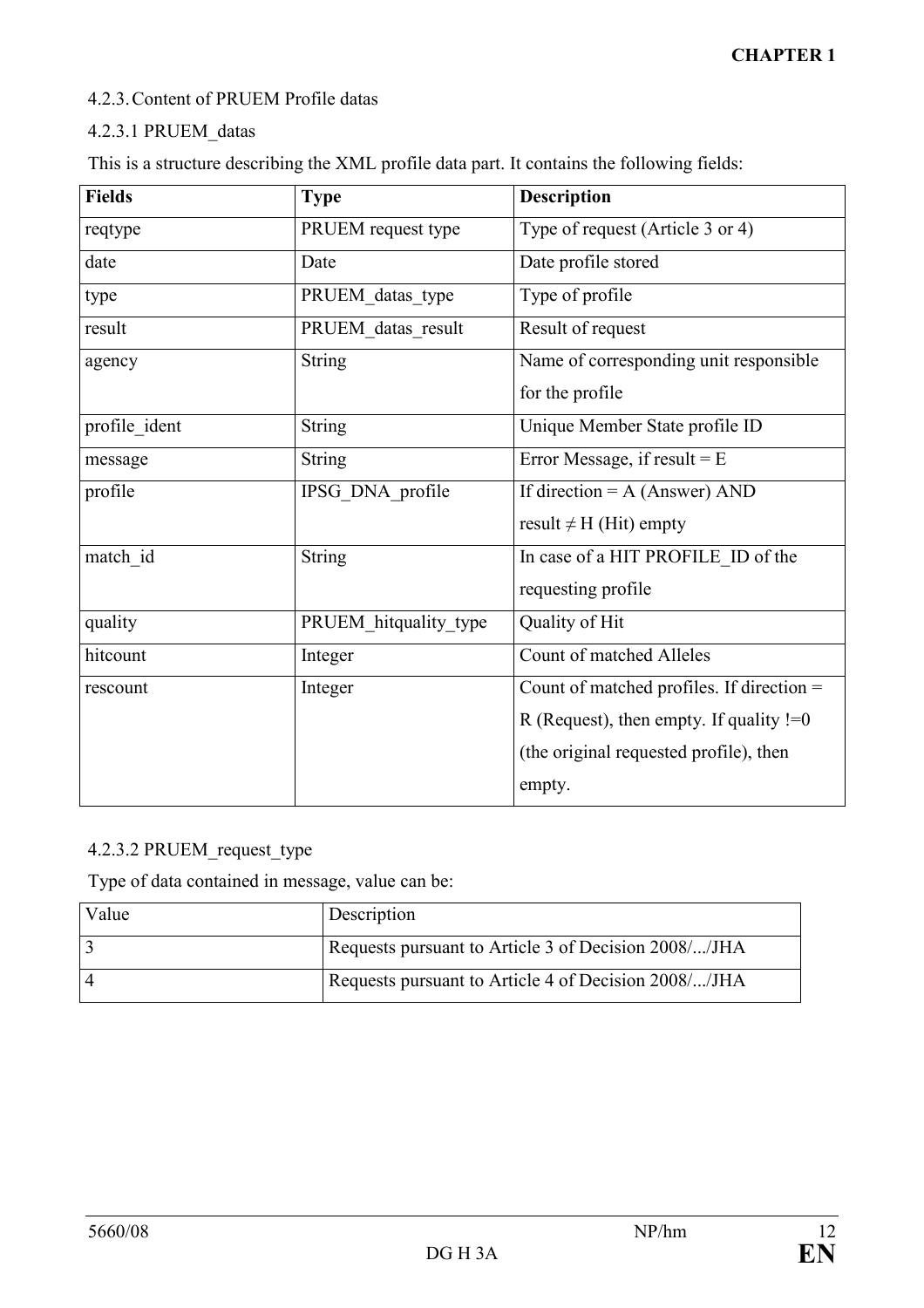# 4.2.3.3 PRUEM\_hitquality\_type

| Value                   | Description                                                  |
|-------------------------|--------------------------------------------------------------|
| $\overline{\mathbf{0}}$ | Referring original requesting profile:                       |
|                         | Case "No Hit": original requesting profile sent back only;   |
|                         | Case "Hit": original requesting profile and matched profiles |
|                         | sent back.                                                   |
| $\mathbf{1}$            | Equal in all available alleles without wildcards             |
| $\overline{2}$          | Equal in all available alleles with wildcards                |
| $\overline{3}$          | Hit with Deviation (Microvariant)                            |
| $\overline{4}$          | Hit with mismatch                                            |

# 4.2.3.4 PRUEM\_data\_type

Type of data contained in message, value can be:

| Value | Description    |
|-------|----------------|
| D     | Person profile |
| S     | Stain          |

# 4.2.2.5 PRUEM\_data\_result

Type of data contained in message, value can be:

| Value        | Description                             |
|--------------|-----------------------------------------|
| $\mathbf{U}$ | Undefined, If direction $= R$ (request) |
| H            | Hit                                     |
| N            | No Hit                                  |
| E            | Error                                   |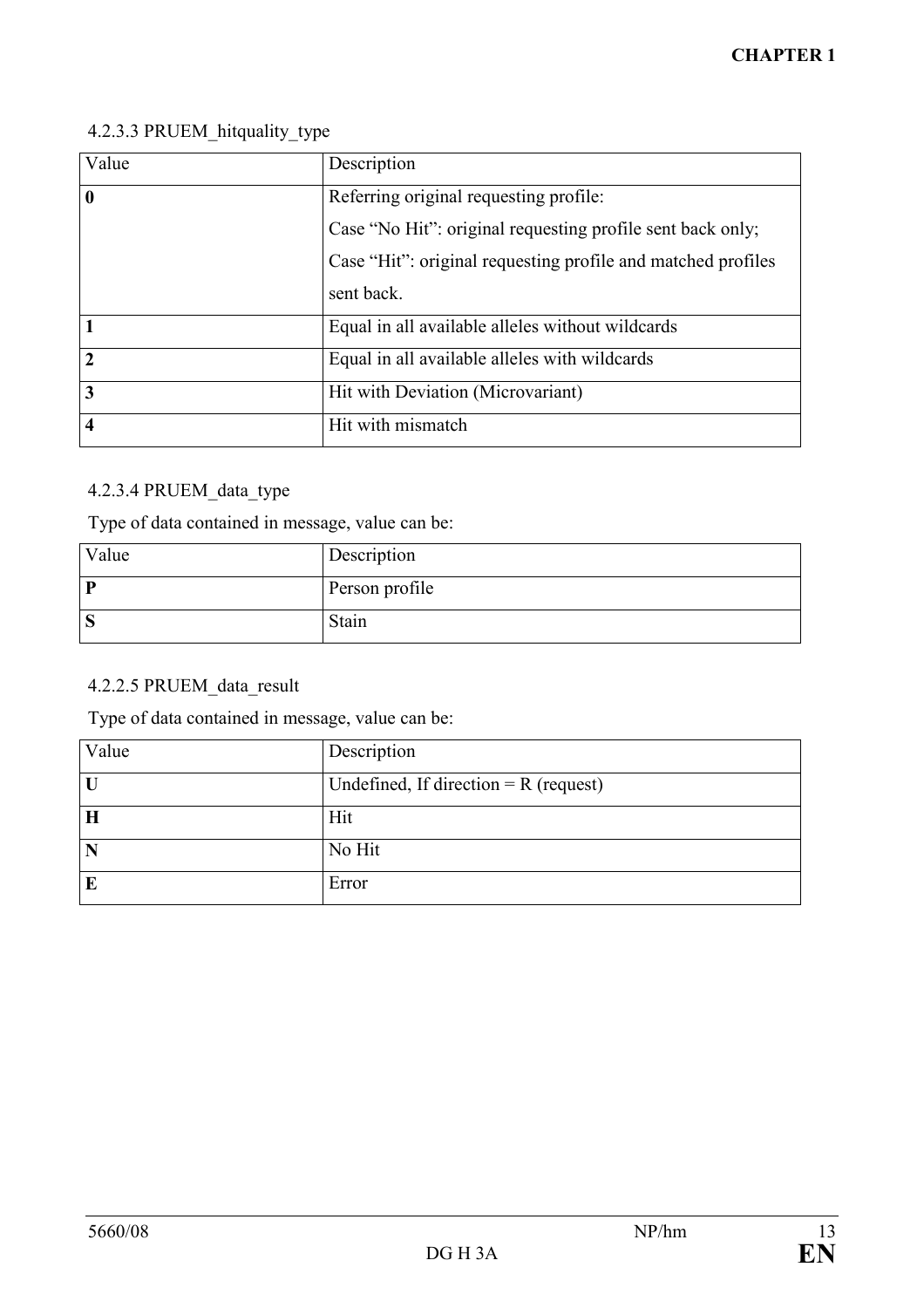# 4.2.3.6 IPSG\_DNA\_profile

| <b>Fields</b>   | <b>Type</b>              | <b>Description</b>                       |  |  |
|-----------------|--------------------------|------------------------------------------|--|--|
|                 | IPSG DNA ISSOL           | Group of loci corresponding to the ISSOL |  |  |
| ess issol       |                          | (standard group of Loci of Interpol)     |  |  |
| additional loci | IPSG DNA additional loci | Other loci                               |  |  |
| marker          | <b>String</b>            | Method used to generate of DNA           |  |  |
| profile id      | <b>String</b>            | Unique identifier for DNA profile        |  |  |

Structure describing a DNA profile. It contains the following fields:

# 4.2.3.7 IPSG\_DNA\_ISSOL

Structure containing the loci of ISSOL (Standard Group of Interpol loci). It contains the following fields:

| <b>Fields</b> | <b>Type</b>    | <b>Description</b>     |
|---------------|----------------|------------------------|
| vwa           | IPSG DNA locus | Locus ywa              |
| th01          | IPSG DNA locus | Locus th <sub>01</sub> |
| d21s11        | IPSG DNA locus | Locus $d21s11$         |
| fga           | IPSG DNA locus | Locus fga              |
| d8s1179       | IPSG DNA locus | Locus $d8s1179$        |
| d3s1358       | IPSG DNA locus | Locus $d3s1358$        |
| d18s51        | IPSG DNA locus | Locus d18s51           |
| amelogenin    | IPSG DNA locus | Locus amelogin         |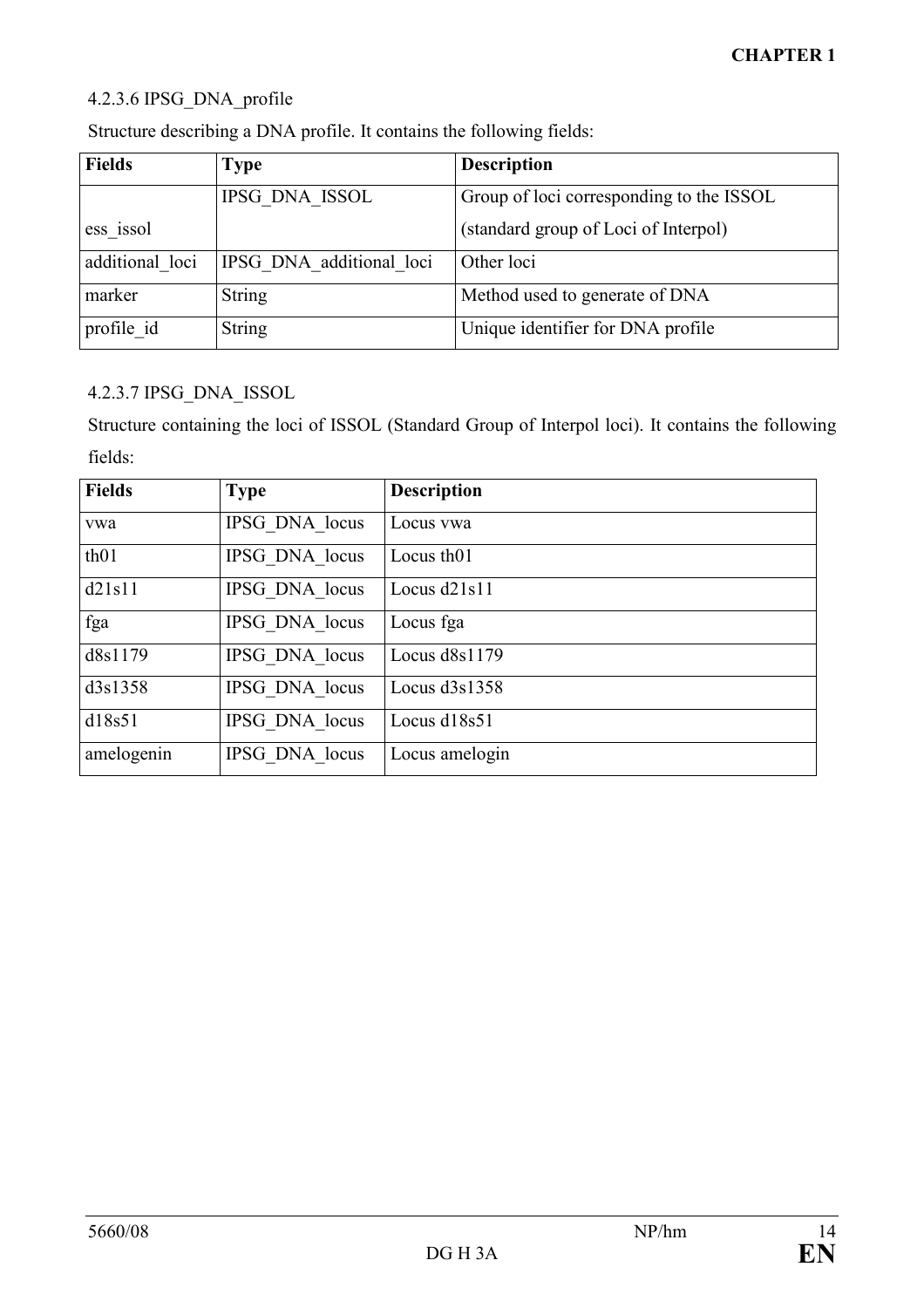# 4.2.3.8 IPSG\_DNA\_additional\_loci

| <b>Fields</b> | <b>Type</b>    | <b>Description</b> |
|---------------|----------------|--------------------|
| tpox          | IPSG DNA locus | Locus tpox         |
| csflpo        | IPSG DNA locus | Locus csf1po       |
| d13s317       | IPSG DNA locus | Locus d13s317      |
| d7s820        | IPSG DNA locus | Locus d7s820       |
| d5s818        | IPSG DNA locus | Locus d5s818       |
| d16s539       | IPSG DNA locus | Locus d16s539      |
| d2s1338       | IPSG DNA locus | Locus $d2s1338$    |
| d19s433       | IPSG DNA locus | Locus d19s433      |
| penta d       | IPSG DNA locus | Locus penta d      |
| penta e       | IPSG DNA locus | Locus penta e      |
| fes           | IPSG DNA locus | Locus fes          |
| f13a1         | IPSG DNA locus | Locus f13a1        |
| f13b          | IPSG DNA locus | Locus f13b         |
| se33          | IPSG DNA locus | Locus se33         |
| cd4           | IPSG DNA locus | Locus cd4          |
| gaba          | IPSG DNA locus | Locus gaba         |

Structure containing the other loci. It contains the following fields:

# 4.2.3.9 IPSG\_DNA\_locus

Structure describing a locus. It contains the following fields:

| <b>Fields</b> | $\Gamma$ ype | <b>Description</b>         |
|---------------|--------------|----------------------------|
| low allele    | String       | Lowest value of an allele  |
| high allele   | String       | Highest value of an allele |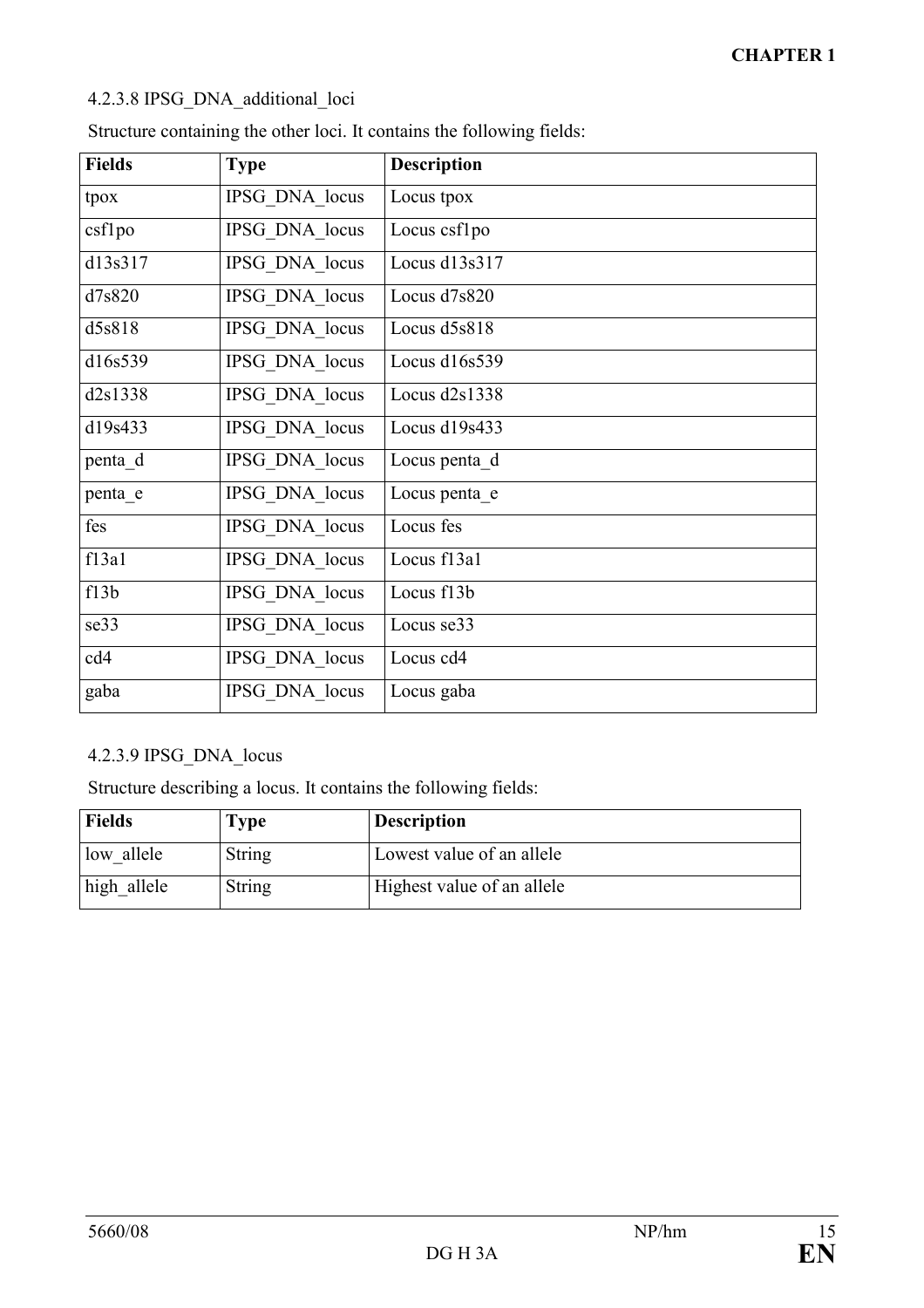### 5. Application, security and communication architecture

## 5.1 Overview

In implementing applications for the DNA data exchange within the framework of Decision 2008/.../JHA, a common communication network shall be used, which will be logically closed among the Member States. In order to exploit this common communication infrastructure of sending requests and receiving replies in a more effective way, an asynchronous mechanism to convey DNA and dactyloscopic data requests in a wrapped SMTP e-mail message is adopted. In fulfillment of security concerns, the mechanism sMIME as extension to the SMTP functionality will be used to establish a true end-to-end secure tunnel over the network.

The operational TESTA (Trans European Services for Telematics between Administrations) is used as the communication network for data exchange among the Member States. TESTA is under the responsibility of the European Commission. Taking into account that national DNA databases and the current national access points of TESTA may be located on different sites in the Member States, access to TESTA may be set up either by:

- 1) using the existing national access point or establishing a new national TESTA access point, or by
- 2) setting up a secure local link from the site where the DNA database is located and managed by the competent national agency to the existing national TESTA access point.

The protocols and standards deployed in the implementation of Decision 2008/.../JHA applications comply with the open standards and meet the requirements imposed by national security policy makers of the Member States.

### 5.2 Upper Level Architecture

In the scope of Decision 2008/.../JHA, each Member State will make its DNA data available to be exchanged with and/or searched by other Member States in conformity with the standardized common data format. The architecture is based upon an any-to-any communication model. There exists neither a central computer server nor a centralized database to hold DNA profiles.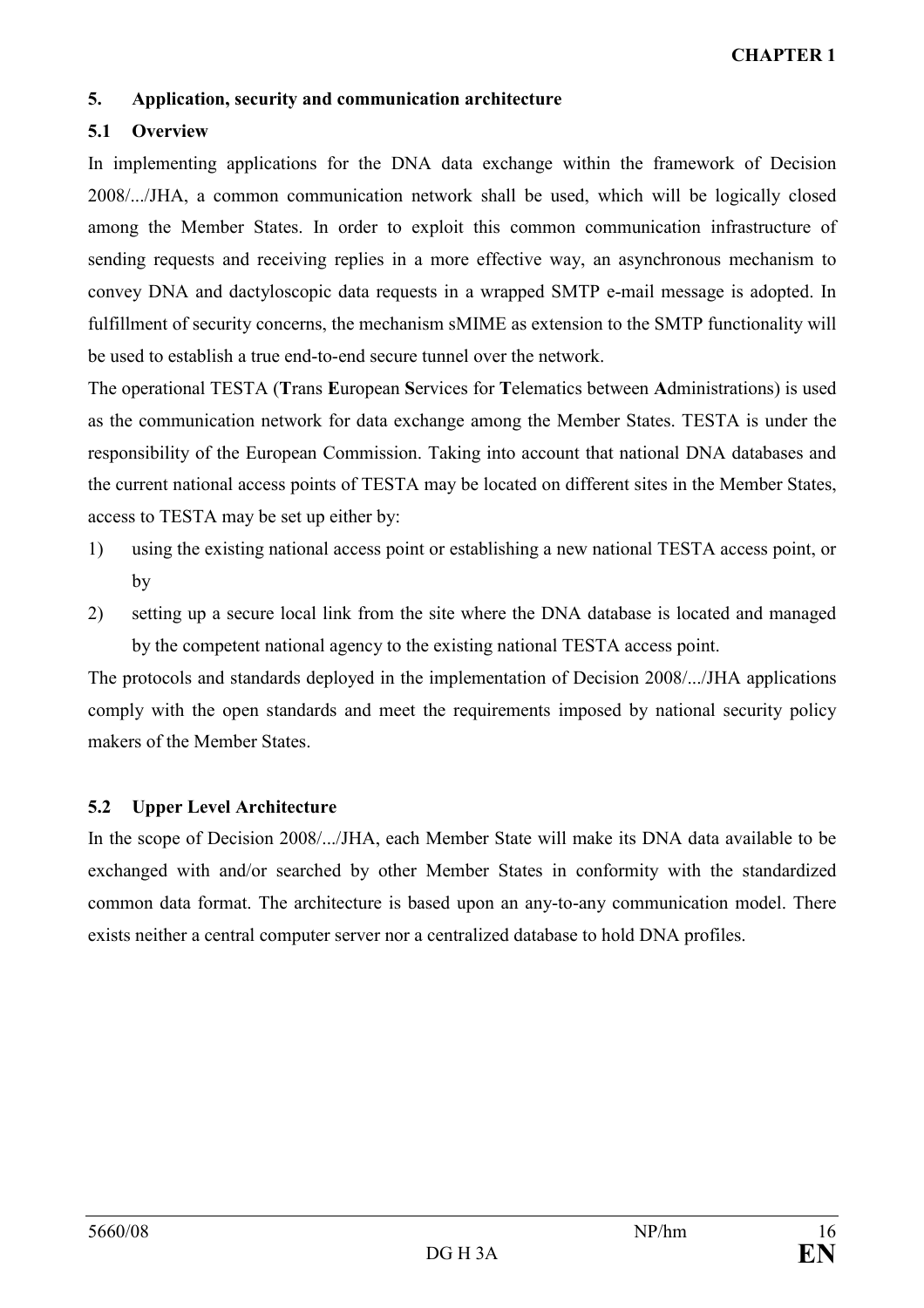

## Fig. 1: Topology of DNA Data Exchange

In addition to the fulfillment of national legal constraints at Member States' sites, each Member State may decide what kind of hardware and software should be deployed for the configuration at its site to comply with the requirements set out in Decision 2008/.../JHA.

# 5.3 Security Standards and Data Protection

Three levels of security concerns have been considered and implemented.

# 5.3.1 Data Level

DNA profile data provided by each Member State have to be prepared in compliance with a common data protection standard, so that requesting Member States will receive an answer mainly to indicate HIT or NO-HIT along with an identification number in case of a HIT, which does not contain any personal information. The further investigation after the notification of a HIT will be conducted at bilateral level pursuant to the existing national legal and organizational regulations of the respective Member States' sites.

# 5.3.2 Communication Level

Messages containing DNA profile information (requesting and replying) will be encrypted by means of a state-of-the-art mechanism in conformity with open standards, such as sMIME, before they are forwarded to the sites of other Member States.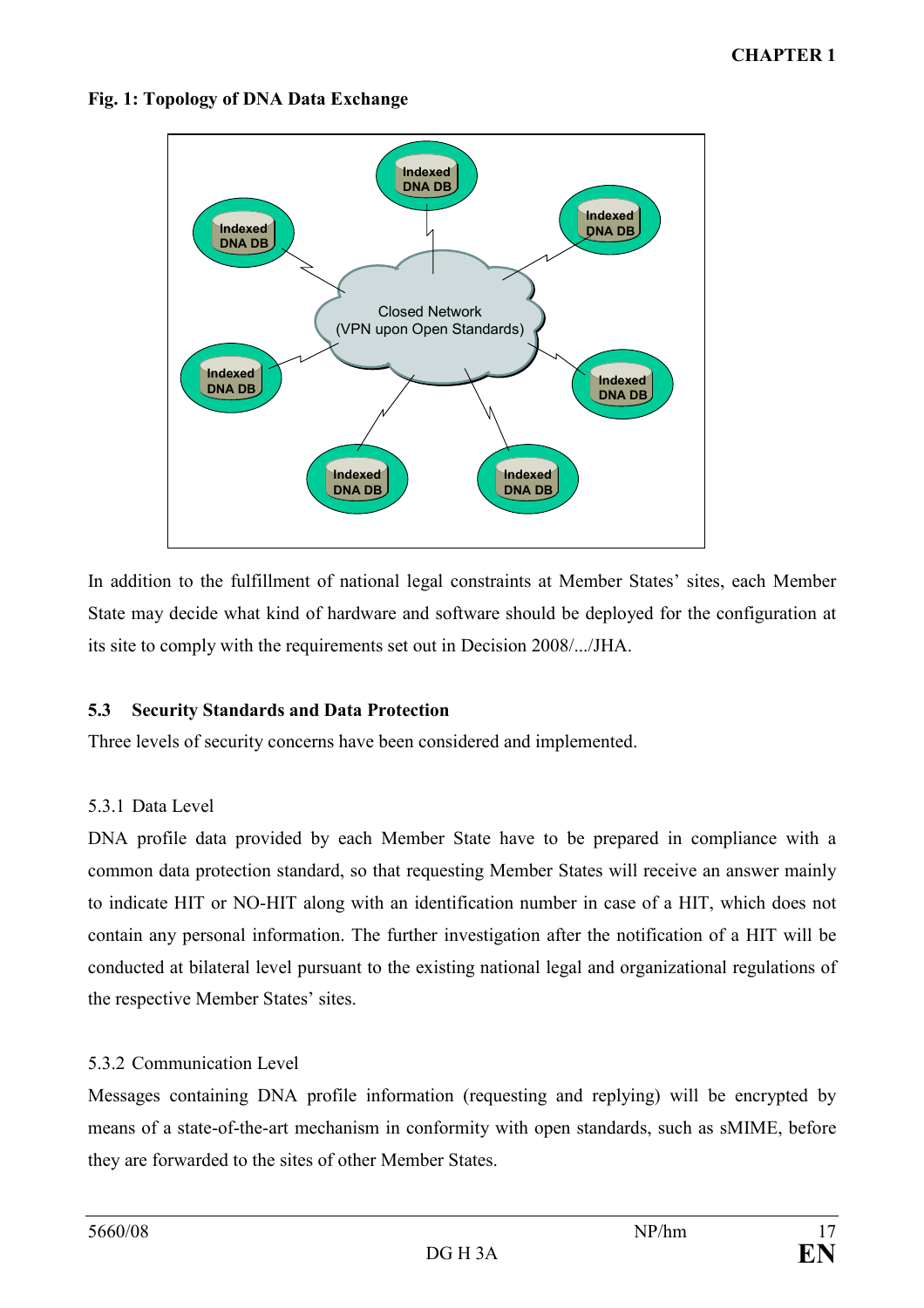## 5.3.3 Transmission Level

All encrypted messages containing DNA profile information will be forwarded onto other Member States' sites through a virtual private tunneling system administered by a trusted network provider at the international level and the secure links to this tunneling system under the national responsibility. This virtual private tunneling system does not have a connection point with the open Internet.

# 5.4. Protocols and Standards to be used for encryption mechanism: sMIME and related packages

The open standard sMIME as extension to de facto e-mail standard SMTP will be deployed to encrypt messages containing DNA profile information. The protocol sMIME (V3) allows signed receipts, security labels, and secure mailing lists and is layered on [Cryptographic Message Syntax](http://en.wikipedia.org/wiki/Cryptographic_Message_Syntax)  (CMS), an IETF specification for [cryptographic](http://en.wikipedia.org/wiki/Cryptographic) protected messages. It can be used to [digitally sign,](http://en.wikipedia.org/wiki/Digital_signature) [digest,](http://en.wikipedia.org/wiki/Cryptographic_hash_function) [authenticate](http://en.wikipedia.org/wiki/Message_authentication_code) or [encrypt](http://en.wikipedia.org/wiki/Encryption) any form of digital data.

The underlying certificate used by sMIME mechanism has to be in compliance with X.509 standard. In order to ensure common standards and procedures with other Prüm applications, the processing rules for sMIME encryption operations or to be applied under various COTS (Commercial Product of the Shelves) environments, are as follows:

- The sequence of the operations is: first encryption and then signing.
- The encryption algorithm AES (Advanced Encryption Standard) with 256 bit key length and RSA with 1024 bit key length shall be applied for symmetric and asymmetric encryption respectively.
- The hash algorithm SHA-1 shall be applied.

s/MIME functionality is built into the vast majority of modern e-mail software packages including Outlook, Mozilla Mail as well as Netscape Communicator 4.x and inter-operates among all major email software packages.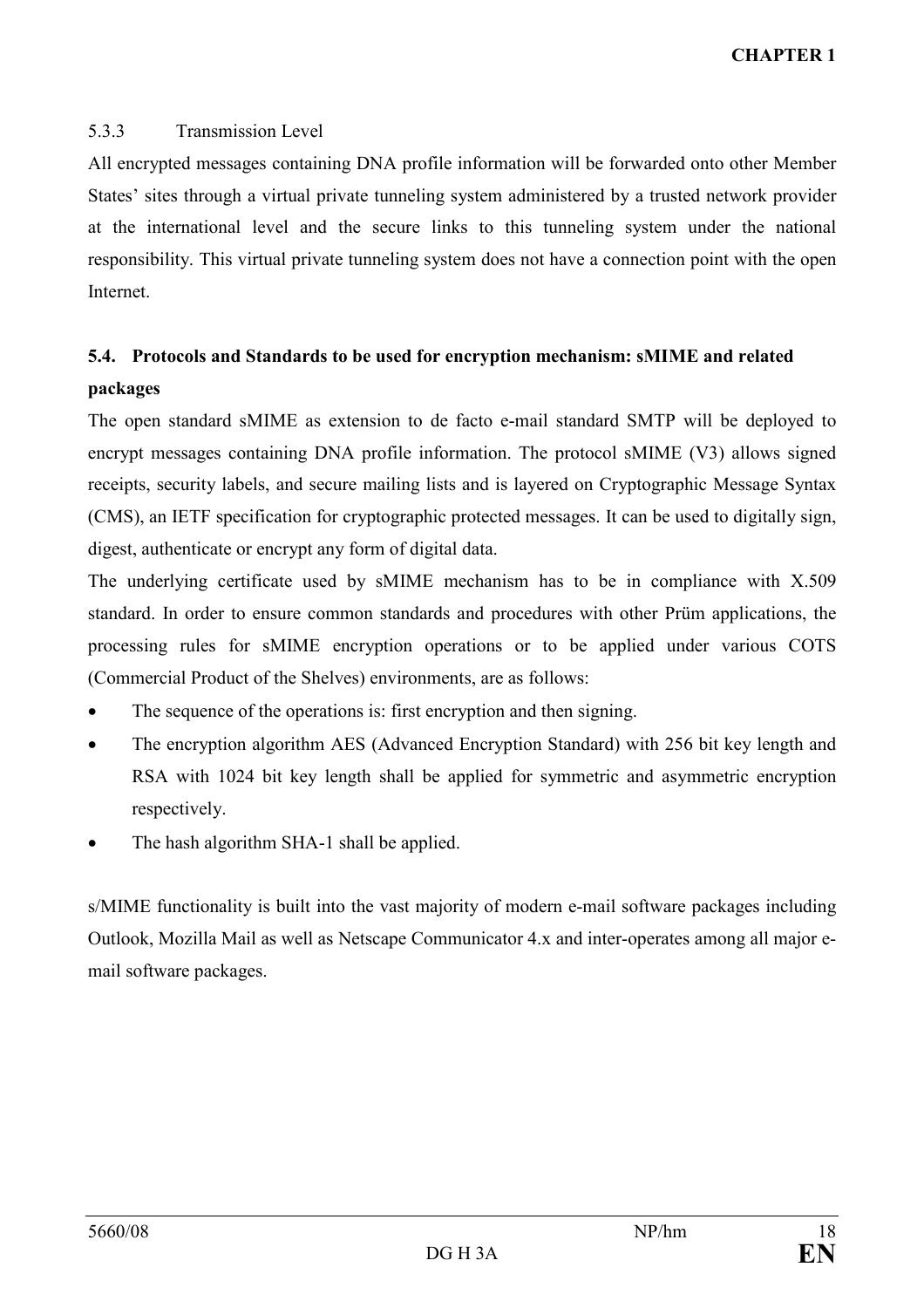Because of sMIME's easy integration into national IT infrastructure at all Member States' sites, it is selected as a viable mechanism to implement the communication security level. For achieving the goal "Proof of Concept" in a more efficient way and reducing costs the open standard JavaMail API is however chosen for prototyping DNA data exchange. [JavaMail API](http://java.sun.com/products/javamail/) provides simple encryption and decryption of e-mails using [s/MIME and/or OpenPGP.](http://www.imc.org/smime-pgpmime.html) The intent is to provide a single, easyto-use API for e-mail clients that want to send and received encrypted e-mail in either of the two most popular e-mail encryption formats. Therefore any state-of-the-art implementations to JavaMail API will suffice for the requirements set by Decision 2008/.../JHA, such as the product of Bouncy Castle JCE (Java Cryptographic Extension), which will be used to implement sMIME for prototyping DNA data exchange among all Member States.

## 5.5 Application Architecture

Each Member State will provide the other Member States with a set of standardized DNA profile data which are in conformity with the current common ICD. This can be done either by providing a logical view over individual national database or by establishing a physical exported database.

The four main components: E-mail server/sMIME, Application Server, Data Structure Area for fetching/feeding data and registering incoming/outgoing messages, and Match Engine implement the whole application logic in a product-independent way.

In order to provide all Member States with an easy integration of the components into their respective national sites, the specified common functionality has been implemented by means of open source components, which could be selected by each Member State depending on its national IT policy and regulations. Because of the independent features to be implemented to get access to indexed databases containing DNA profiles covered by Decision 2008/.../JHA, each Member State can freely select its hardware and software platform, including database and operating systems.

A prototype for the DNA Data Exchange has been developed and successfully tested over the existing common network. The version 1.0 has been deployed in the productive environment and is used for daily operations. Member States may use the jointly developed product but may also develop their own products. The common product components will be maintained, customised and further developed according to changing IT, forensic and/or functional police requirements.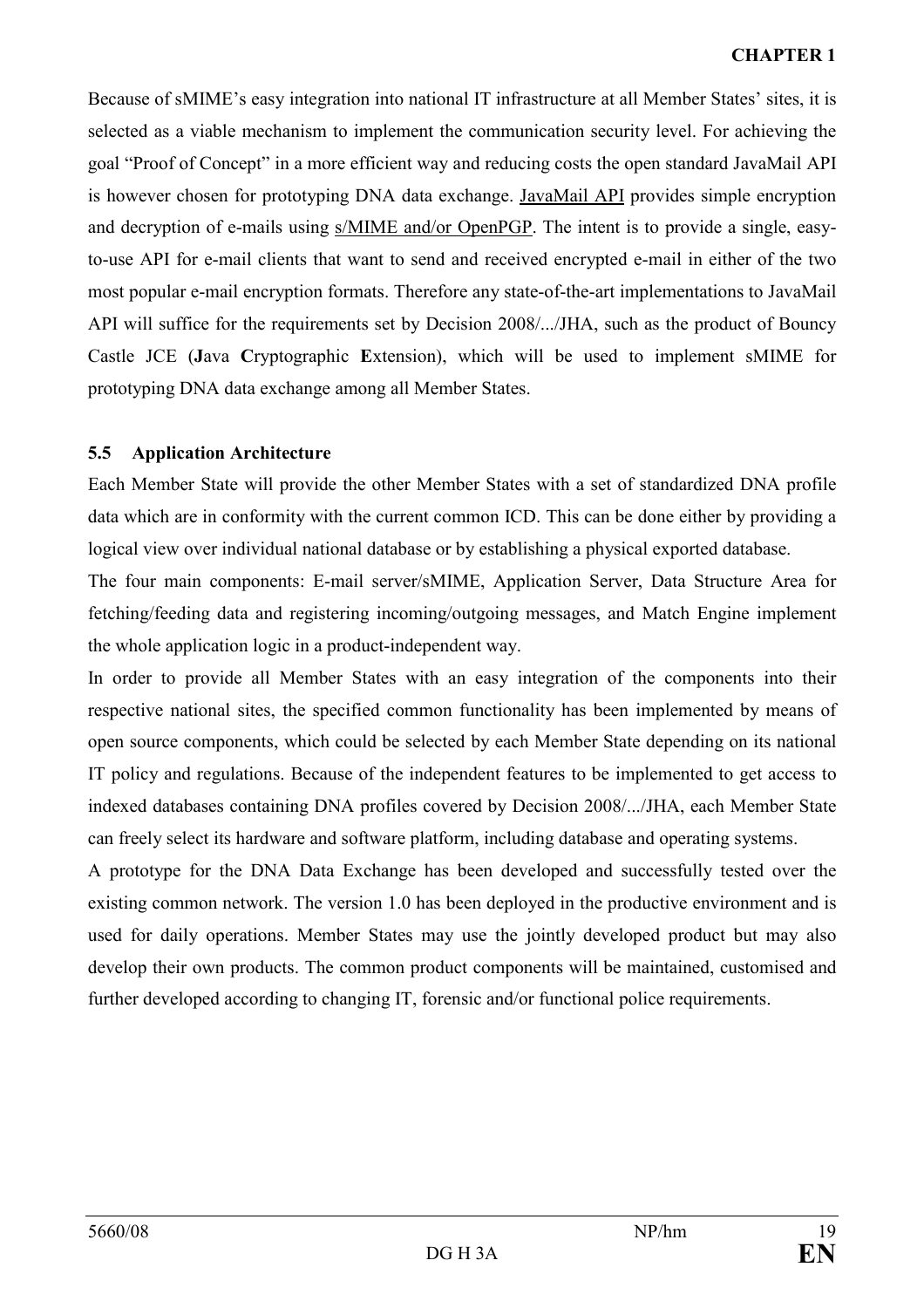

# Fig. 2: Overview Application Topology

# 5.6. Protocols and Standards to be used for application architecture:

# 5.6.1 XML

The DNA data exchange will fully exploit XML-schema as attachment to SMTP e-mail messages. The eXtensible Markup Language (XML) is a [W3C-](http://en.wikipedia.org/wiki/World_Wide_Web_Consortium)recommended general-purpose [markup](http://en.wikipedia.org/wiki/Markup_language)  [language](http://en.wikipedia.org/wiki/Markup_language) for creating special-purpose markup languages, capable of describing many different kinds of [data.](http://en.wikipedia.org/wiki/Data) The description of the DNA profile suitable for exchange among all Member States has been done by means of XML and XML schema in the ICD document.

# 5.6.2 ODBC

Open DataBase Connectivity provides a standard [software](http://en.wikipedia.org/wiki/Software) [API](http://en.wikipedia.org/wiki/Application_programming_interface) method for accessing [database](http://en.wikipedia.org/wiki/Database_management_system)  [management systems](http://en.wikipedia.org/wiki/Database_management_system) and making it independent of [programming languages](http://en.wikipedia.org/wiki/Programming_language), database and [operating](http://en.wikipedia.org/wiki/Operating_system)  [systems](http://en.wikipedia.org/wiki/Operating_system). ODBC has, however, certain drawbacks. Administering a large number of client machines can involve a diversity of drivers and [DLLs.](http://en.wikipedia.org/wiki/DLLs) This complexity can increase [system administration](http://en.wikipedia.org/wiki/System_administration)  overhead.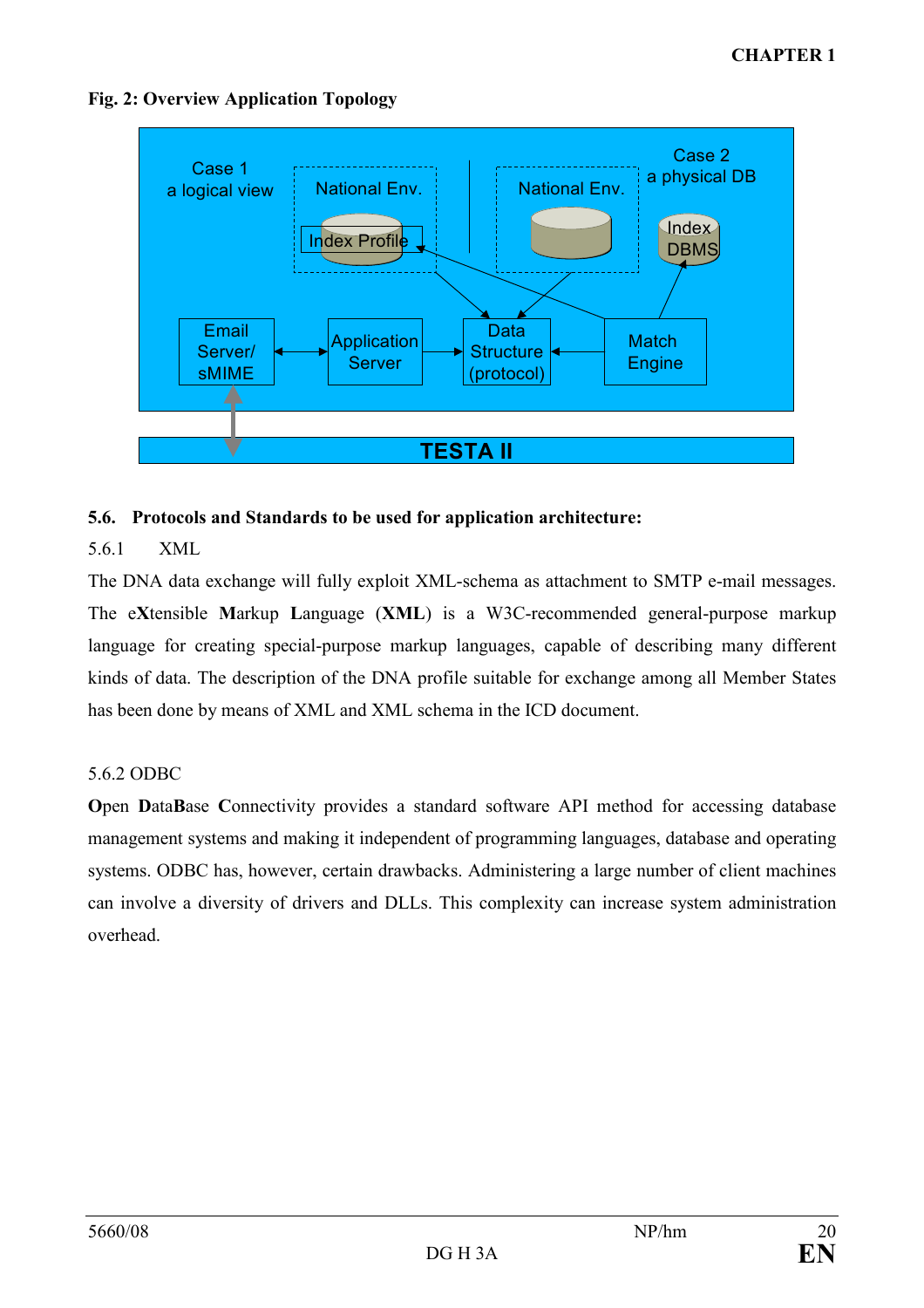# 5.6.3 JDBC

Java DataBase Connectivity (JDBC) is an [API](http://en.wikipedia.org/wiki/Application_programming_interface) for the [Java programming language](http://en.wikipedia.org/wiki/Java_programming_language) that defines how a client may access a [database.](http://en.wikipedia.org/wiki/Database) In contrast to ODBC, JDBC does not require to use a certain set of local DLLs at the Desktop.

The business logic to process DNA profile requests and replies at each Member States' site is described in the following diagram. Both requesting and replying flows interact with a neutral data area comprising different data pools with a common data structure.





# 5.7. Communication Environment

5.7.1 Common Communication Network: TESTA and its follow-up infrastructure

The application DNA data exchange will exploit the e-mail, an asynchronous mechanism, to send requests and to receive replies among the Member States. As all Member States have at least one national access point to the TESTA network, the DNA data exchange will be deployed over the TESTA network. TESTA provides a number of added-value services through its e-mail relay. In addition to hosting TESTA specific e-mail boxes, the infrastructure can implement mail distribution lists and routing policies. This allows TESTA to be used as a clearing house for messages addressed to administrations connected to the EU wide Domains. Virus check mechanisms may also be put in place.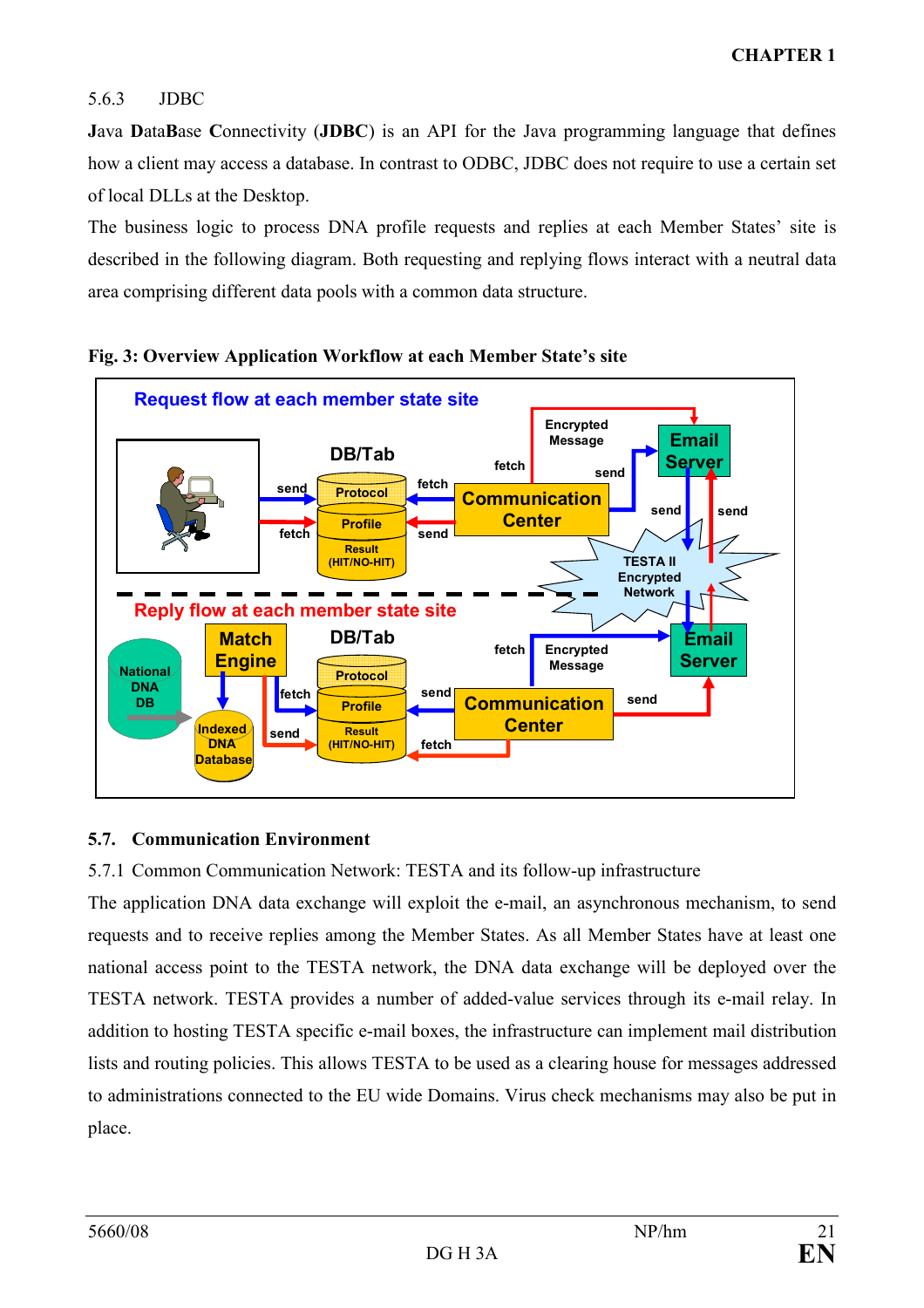# CHAPTER 1

The TESTA e-mail relay is built on a high availability hardware platform located at the central TESTA application facilities and protected by firewall. The TESTA Domain Name Services (DNS) will resolve resource locators to IP addresses and hide addressing issues from the user and from applications.

## 5.7.2 Security Concern

The concept of a VPN (Virtual Private Network) has been implemented within the framework of TESTA. Tag Switching Technology used to build this VPN will evolve to support Multi-Protocol Label Switching (MPLS) standard developed by the Internet Engineering Task Force (IETF).



MPLS is an IETF standard technology that speeds up network traffic flow by avoiding packet analysis by intermediate routers (hops). This is done on the basis of so-called labels that are attached to packet by the edge routers of the backbone, on the basis of information stored in the forwarding information base (FIB). Labels are also used to implement virtual private networks (VPNs).

MPLS combines the benefits of layer 3 routing with the advantages of layer 2 switching. Because IP addresses are not evaluated during transition through the backbone, MPLS does not impose any IP addressing limitations.

Furthermore e-mail messages over the TESTA will be protected by sMIME driven encryption mechanism. Without knowing the key and possessing the right certificate, nobody can decrypt messages over the network.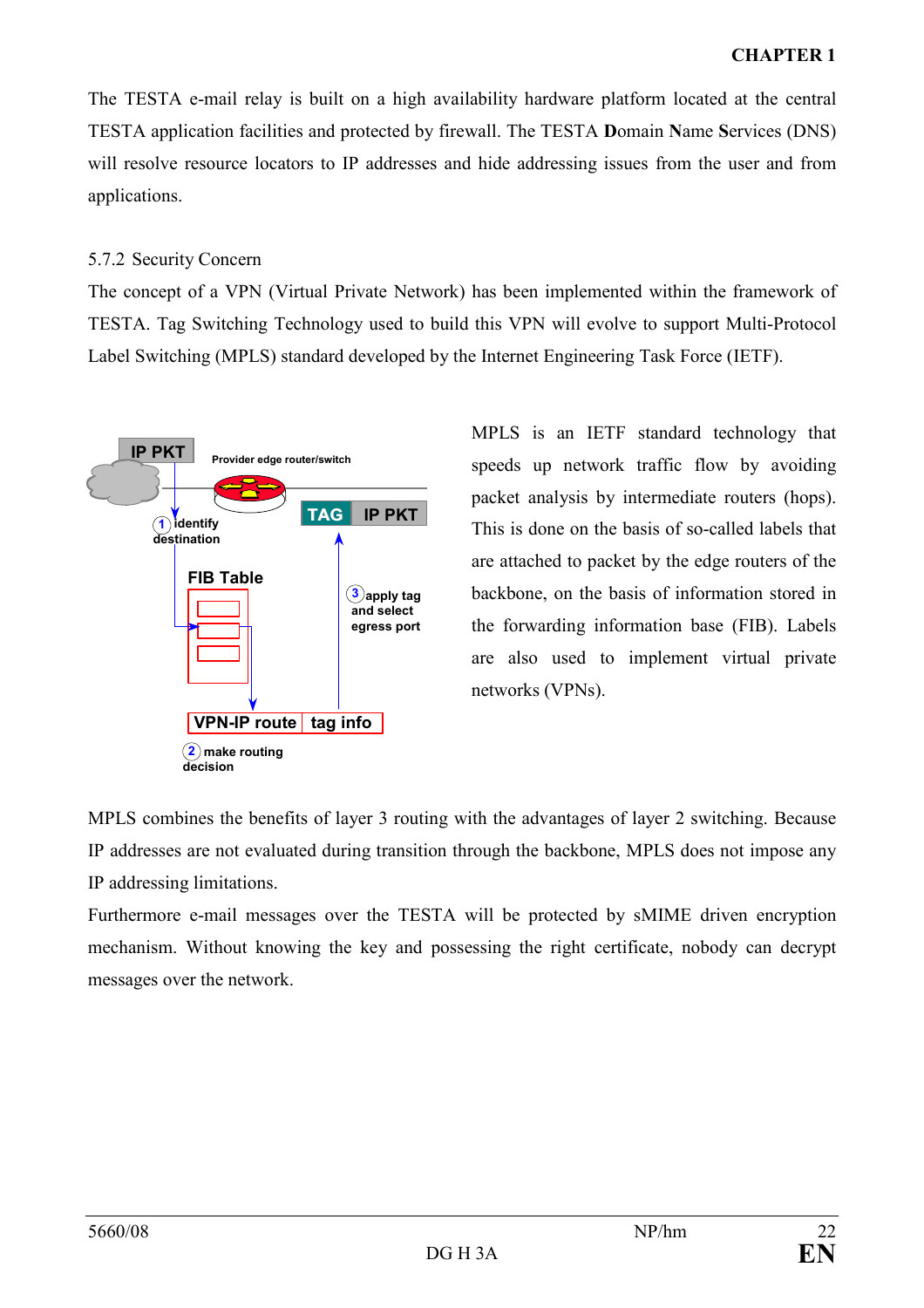5.7.3 Protocols and Standards to be used over the communication network

# 5.7.3.1 SMTP

Simple Mail Transfer Protocol is the [de facto](http://en.wikipedia.org/wiki/De_facto) standard for [e-mail](http://en.wikipedia.org/wiki/E-mail) transmission across the [Internet.](http://en.wikipedia.org/wiki/Internet) SMTP is a relatively simple, text-based protocol, where one or more recipients of a message are specified and then the message text is transferred. SMTP uses [TCP](http://en.wikipedia.org/wiki/Transmission_Control_Protocol) [port](http://en.wikipedia.org/wiki/TCP_and_UDP_port) 25 upon the specification by the IETF. To determine the SMTP server for a given [domain name,](http://en.wikipedia.org/wiki/Domain_name) the [MX](http://en.wikipedia.org/wiki/MX_record) (Mail eXchange) [DNS](http://en.wikipedia.org/wiki/Domain_Name_System) (Domain Name Systems) record is used.

Since this protocol started as purely [ASCII](http://en.wikipedia.org/wiki/ASCII) text-based it did not deal well with binary files. Standards such as [MIME](http://en.wikipedia.org/wiki/MIME) were developed to encode binary files for transfer through SMTP. Today, most SMTP servers support the [8BITMIME](http://en.wikipedia.org/wiki/8BITMIME) and sMIME extension, permitting binary files to be transmitted almost as easily as plain text. The processing rules for sMIME operations are described in the section sMIME (see chapter 5.4).

SMTP is a "push" protocol that does not allow one to "pull" messages from a remote server on demand. To do this a [mail client](http://en.wikipedia.org/wiki/E-mail_client) must use [POP3](http://en.wikipedia.org/wiki/Post_Office_Protocol) or [IMAP.](http://en.wikipedia.org/wiki/Internet_Message_Access_Protocol) Within the framework of implementing DNA data exchange it is decided to use the protocol POP3.

# 5.7.3.2 POP

Local [e-mail clients](http://en.wikipedia.org/wiki/E-mail_client) use the Post Office Protocol version 3 (POP3), an [application-layer](http://en.wikipedia.org/wiki/Application_layer) [Internet](http://en.wikipedia.org/wiki/Internet_standard)  [standard](http://en.wikipedia.org/wiki/Internet_standard) [protocol,](http://en.wikipedia.org/wiki/Protocol_%28computing%29) to retrieve [e-mail](http://en.wikipedia.org/wiki/E-mail) from a remote [server](http://en.wikipedia.org/wiki/Mail_server) over a [TCP/IP](http://en.wikipedia.org/wiki/Internet_protocol_suite) connection. By using the [SMTP Submit](http://en.wikipedia.org/w/index.php?title=Message_Submission&action=edit) profile of the [SMTP](http://en.wikipedia.org/wiki/Simple_Mail_Transfer_Protocol) protocol, e-mail clients send messages across the Internet or over a corporate network. [MIME](http://en.wikipedia.org/wiki/MIME) serves as the standard for attachments and non-[ASCII](http://en.wikipedia.org/wiki/ASCII) text in email. Although neither POP3 nor SMTP requires MIME-formatted e-mail, essentially Internet email comes MIME-formatted, so POP clients must also understand and use MIME. The whole communication environment of Decision 2008/.../JHA will therefore include the components of POP.

# 5.7.4 Network Address Assignment

# Operative environment

A dedicated block of C class subnet has currently been allocated by the European IP registration authority (RIPE) to TESTA. Further address blocks may be allocated to TESTA in the future if required. The assignment of IP addresses to Member States is based upon a geographical schema in Europe. The data exchange among Member States within the framework of Decision 2008/…/JHA is operated over a European wide logically closed IP network.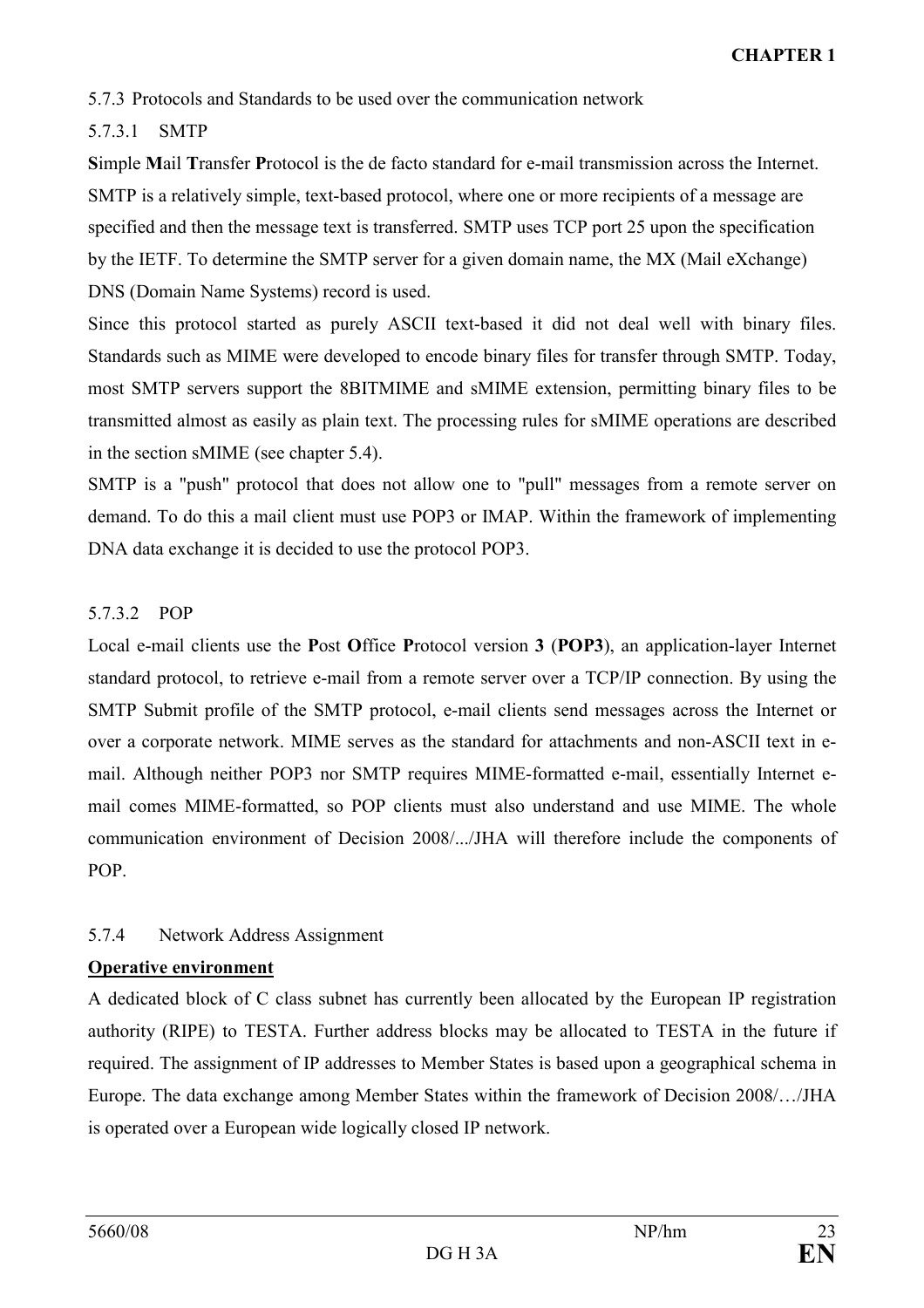### Testing Environment

In order to provide a smooth running environment for the daily operation among all connected Member States, it is necessary to establish a testing environment over the closed network for new Member States which prepare to join the operations. A sheet of parameters including IP addresses, network settings, email domains as well as application user accounts has been specified and should be set up at the corresponding Member State's site. Moreover, a set of pseudo DNA profiles has been constructed for the test purposes.

### 5.7.5 Configuration Parameters

A secure e-mail system is set up using the eu-admin.net domain. This domain with the associated addresses will not be accessible from a location not on the TESTA EU wide domain, because the names are only known on the TESTA central DNS server, which is shielded from the Internet.

The mapping of these TESTA site addresses (host names) to their IP addresses is done by the TESTA DNS service. For each Local Domain, a Mail entry will be added to this TESTA central DNS server, relaying all e-mail messages sent to TESTA Local Domains to the TESTA central Mail Relay. This TESTA central Mail Relay will then forward them to the specific Local Domain e-mail server using the Local Domain e-mail addresses. By relaying the e-mail in this way, critical information contained in e-mails will only pass the Europe wide closed network infrastructure and not the insecure Internet.

It is necessary to establish sub domains *(bold italics)* at the sites of all Member States upon the following syntax:

"*application-type.pruem.Member State-code.eu-admin.net"*, where:

"Member State-code" takes the value of one of the two letter-code Member State codes (i.e. AT, BE etc.).

"*application-type*" takes one of the values: DNA and FP.

By applying the above syntax, the sub domains for the Member States are shown in the following table:

| <b>MS</b> | <b>Sub Domains</b>                | <b>Comments</b>                                      |
|-----------|-----------------------------------|------------------------------------------------------|
| <b>BE</b> | <i>dna</i> .pruem.be.eu-admin.net | Setting up a secure local link to the existing TESTA |
|           |                                   | II access point                                      |
|           | fp.pruem.be.eu-admin.net          |                                                      |
| <b>BG</b> | <i>dna</i> .pruem.bg.eu-admin.net |                                                      |
|           | fp.pruem.bg.eu-admin.net          |                                                      |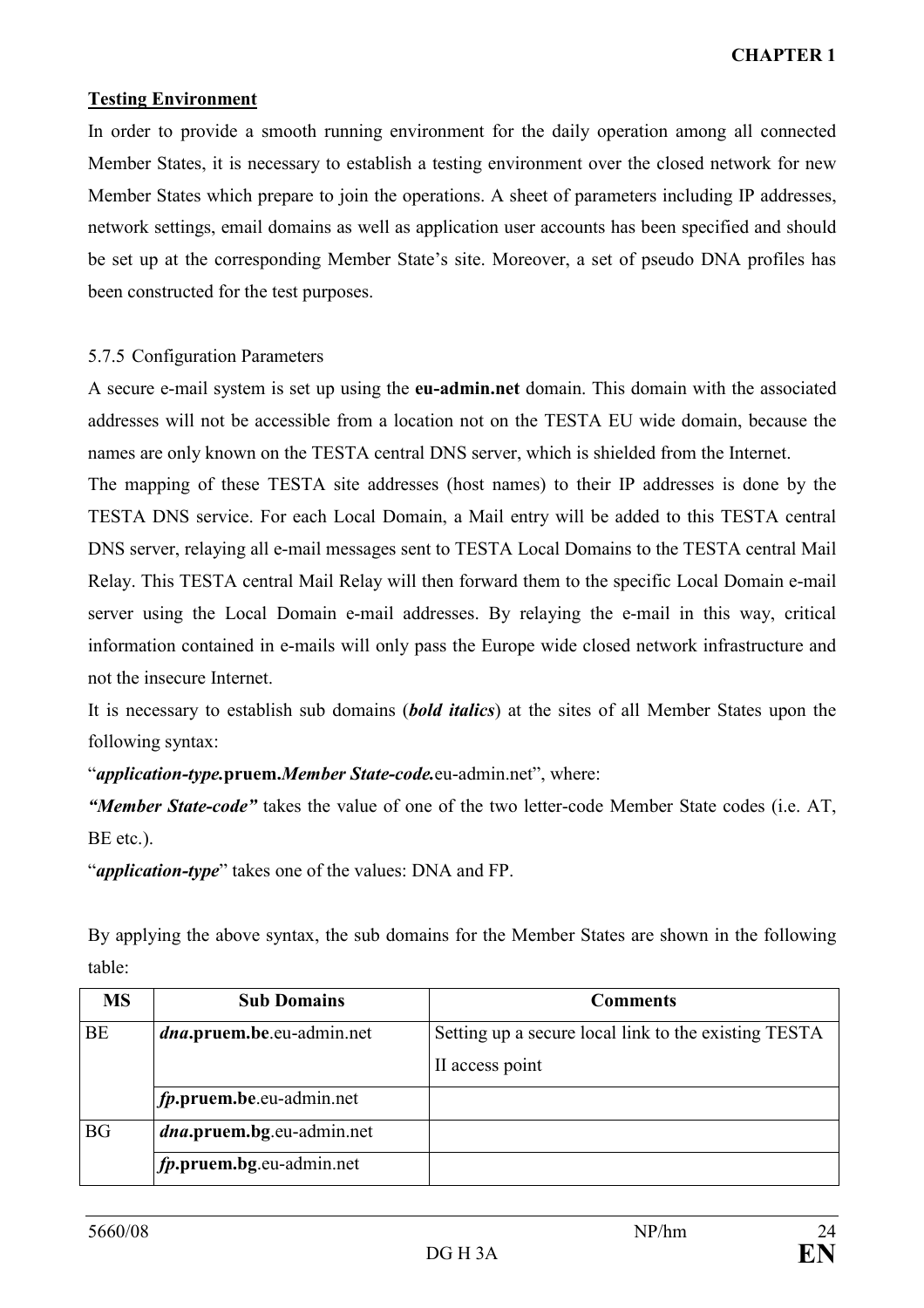# CHAPTER 1

| CZ        | dna.pruem.cz.eu-admin.net |                                                                  |
|-----------|---------------------------|------------------------------------------------------------------|
|           | fp.pruem.cz.eu-admin.net  |                                                                  |
| <b>DK</b> | dna.pruem.dk.eu-admin.net |                                                                  |
|           | fp.pruem.dk.eu-admin.net  |                                                                  |
| DE        | dna.pruem.de.eu-admin.net | Using the existing TESTA II national access points               |
|           | fp.pruem.de.eu-admin.net  |                                                                  |
| EE        | dna.pruem.ee.eu-admin.net |                                                                  |
|           | fp.pruem.ee.eu-admin.net  |                                                                  |
| IE        | dna.pruem.ie.eu-admin.net |                                                                  |
|           | fp.pruem.ie.eu-admin.net  |                                                                  |
| EL        | dna.pruem.el.eu-admin.net |                                                                  |
|           | fp.pruem.el.eu-admin.net  |                                                                  |
| <b>ES</b> | dna.pruem.es.eu-admin.net | Using the existing TESTA II national access point                |
|           | fp.pruem.es.eu-admin.net  |                                                                  |
| <b>FR</b> | dna.pruem.fr.eu-admin.net | Using the existing TESTA II national access point                |
|           | fp.pruem.fr.eu-admin.net  |                                                                  |
| IT        | dna.pruem.it.eu-admin.net |                                                                  |
|           | fp.pruem.it.eu-admin.net  |                                                                  |
| <b>CY</b> | dna.pruem.cy.eu-admin.net |                                                                  |
|           | fp.pruem.cy.eu-admin.net  |                                                                  |
| LV        | dna.pruem.lv.eu-admin.net |                                                                  |
|           | fp.pruem.lv.eu-admin.net  |                                                                  |
| <b>LT</b> | dna.pruem.lt.eu-admin.net |                                                                  |
|           | fp.pruem.lt.eu-admin.net  |                                                                  |
| LU        | dna.pruem.lu.eu-admin.net | Using the existing TESTA II national access point                |
|           | fp.pruem.lu.eu-admin.net  |                                                                  |
| HU        | dna.pruem.hu.eu-admin.net |                                                                  |
|           | fp.pruem.hu.eu-admin.net  |                                                                  |
| MT        | dna.pruem.mt.eu-admin.net |                                                                  |
|           | fp.pruem.mt.eu-admin.net  |                                                                  |
| NL        | dna.pruem.nl.eu-admin.net | Intending to establish a new TESTA II access point<br>at the NFI |
|           | fp.pruem.nl.eu-admin.net  |                                                                  |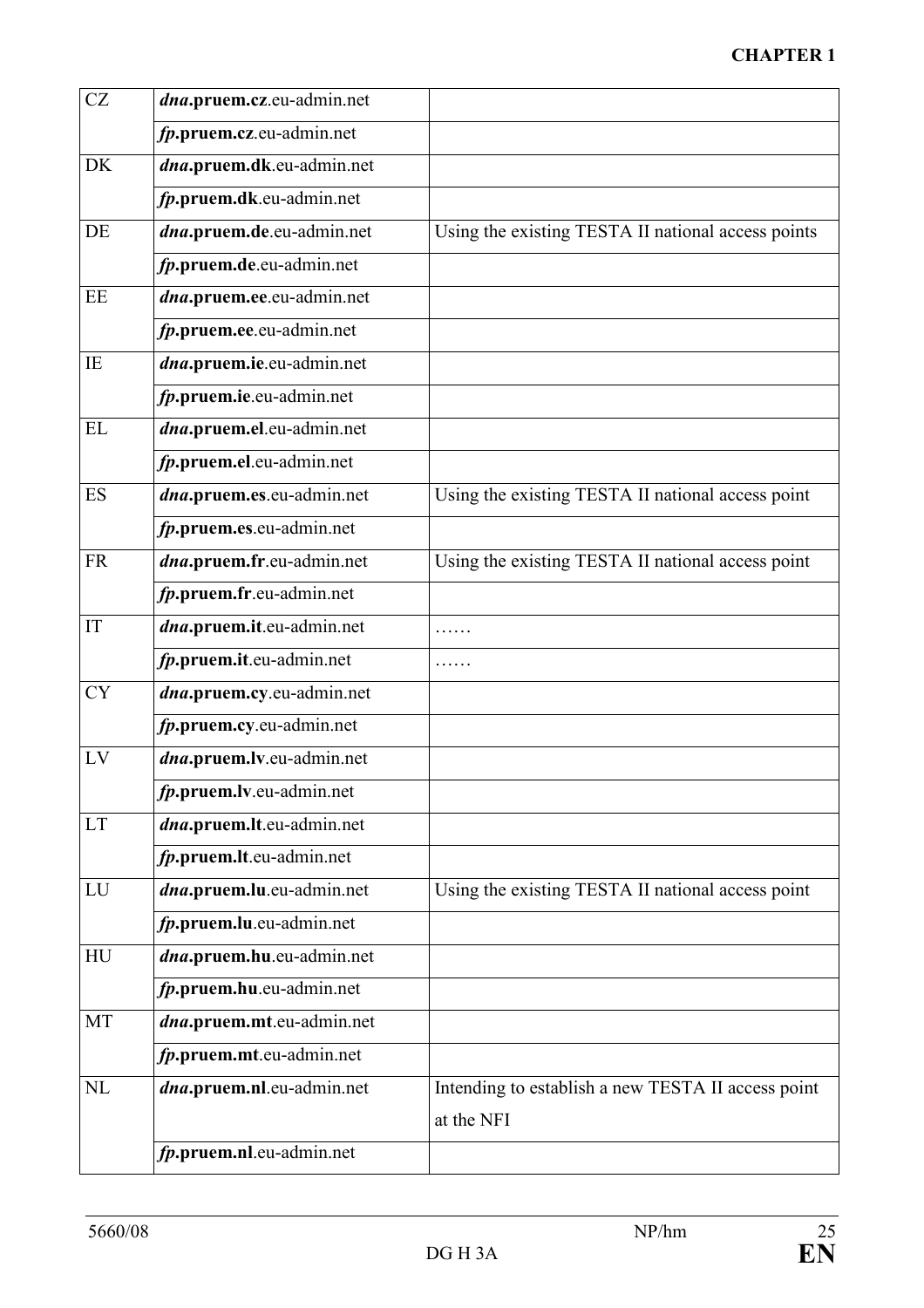# CHAPTER 1

| <b>AT</b> | dna.pruem.at.eu-admin.net | Using the existing TESTA II national access point |
|-----------|---------------------------|---------------------------------------------------|
|           | fp.pruem.at.eu-admin.net  |                                                   |
| PL        | dna.pruem.pl.eu-admin.net |                                                   |
|           | fp.pruem.pl.eu-admin.net  |                                                   |
| PT        | dna.pruem.pt.eu-admin.net |                                                   |
|           | fp.pruem.pt.eu-admin.net  |                                                   |
| RO        | dna.pruem.ro.eu-admin.net |                                                   |
|           | fp.pruem.ro.eu-admin.net  |                                                   |
| <b>SI</b> | dna.pruem.si.eu-admin.net |                                                   |
|           | fp.pruem.si.eu-admin.net  |                                                   |
| <b>SK</b> | dna.pruem.sk.eu-admin.net |                                                   |
|           | fp.pruem.sk.eu-admin.net  |                                                   |
| FI        | dna.pruem.fi.eu-admin.net | [To be inserted]                                  |
|           | fp.pruem.fi.eu-admin.net  |                                                   |
| <b>SE</b> | dna.pruem.se.eu-admin.net |                                                   |
|           | fp.pruem.se.eu-admin.net  |                                                   |
| <b>UK</b> | dna.pruem.uk.eu-admin.net |                                                   |
|           | fp.pruem.uk.eu-admin.net  |                                                   |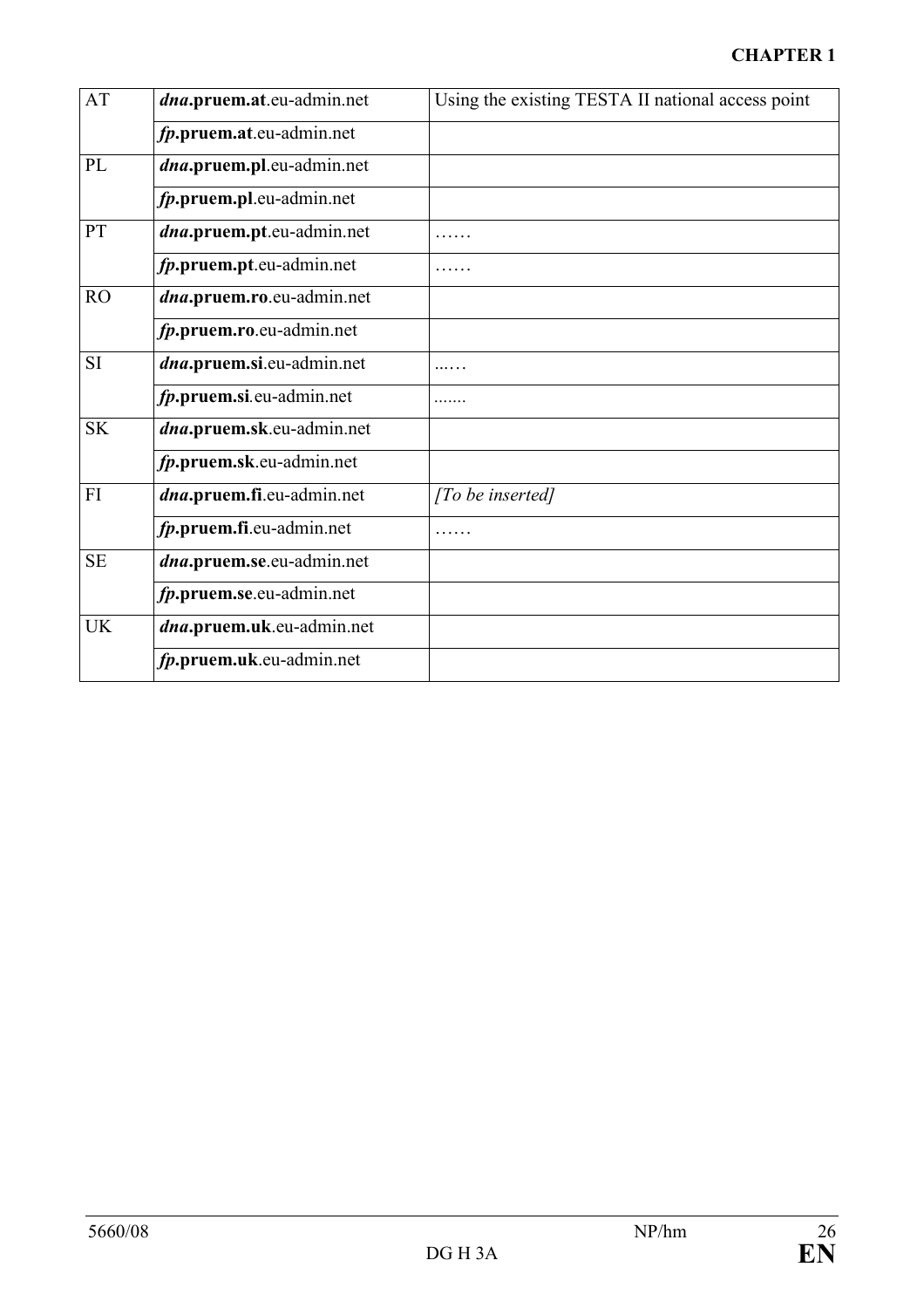## Chapter 2: Exchange of dactyloscopic data (interface control document)

The purpose of the following document interface Control Document is to define the requirements for the exchange of dactyloscopic information between the Automated Fingerprint Identification Systems (AFIS) of the Member States. It is based on the Interpol-Implementation of ANSI/NIST-ITL 1-2000 (INT-I, Version 4.22b).

This version shall cover all basic definitions for Logical Records Type-1, Type-2, Type-4, Type-9, Type-13 and Type-15 required for image and minutiæ based dactyloscopic processing.

### 1. File Content Overview

A dactyloscopic file consists of several logical records. There are sixteen types of record specified in the original ANSI/NIST-ITL 1-2000 standard. Appropriate ASCII separation characters are used between each record and the fields and subfields within the records.

Only 6 record types are used to exchange information between the originating and the destination agency:

- Type-1 -> Transaction information
- Type-2 -> Alphanumeric persons/case data
- Type-4 -> High resolution grayscale dactyloscopic images
- Type-9 -> Minutiæ Record
- Type-13 -> Variable resolution latent image record
- Type-15 -> Variable resolution palmprint image record

### 1.1 Type-1 - File header

This record contains routing information and information describing the structure of the rest of the file. This record type also defines the types of transaction which fall under the following broad categories:

# 1.2 Type-2 - Descriptive text

This record contains textual information of interest to the sending and receiving agencies.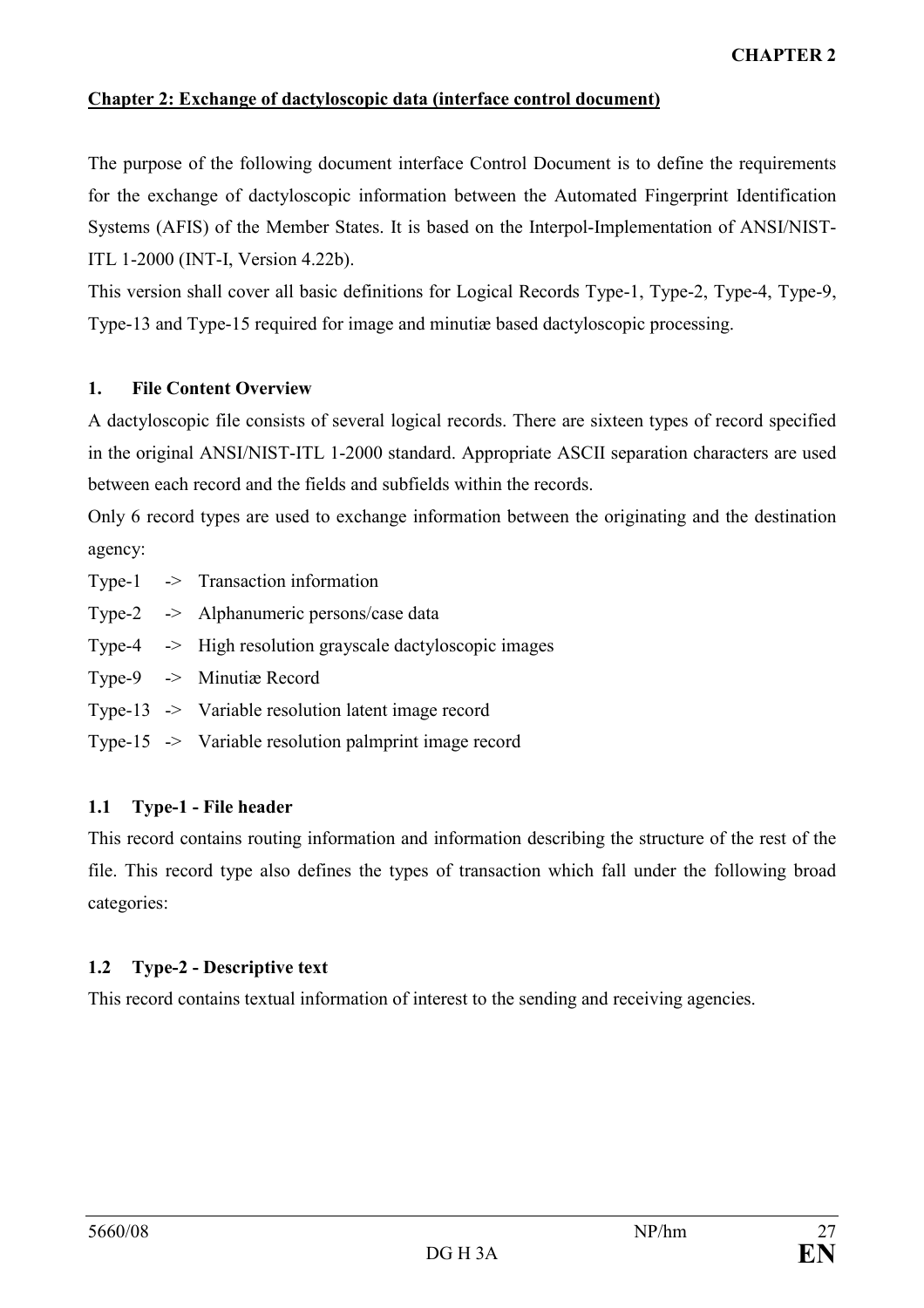# CHAPTER 2

### 1.3 Type-4 - High resolution gray-scale image

This record is used to exchange high resolution gray-scale (eight bit) dactyloscopic images sampled at 500 pixels/inch. The dactyloscopic images shall be compressed using the WSQ algorithm with a ratio of not more than 15:1. Other compression algorithms or uncompressed images must not be used.

#### 1.4 Type-9 - Minutiæ record

Type-9 records are used to exchange ridge characteristics or minutiæ data. Their purpose is partly to avoid unnecessary duplication of AFIS encoding processes and partly to allow the transmission of AFIS codes which contain less data than the corresponding images.

### 1.5 Type-13 - Variable-Resolution Latent Image Record

This record shall be used to exchange variable-resolution latent fingerprint and latent palmprint images together with textural alphanumerical information. The scanning resolution of the images shall be 500 pixels/inch with 256 gray-levels. If the quality of the latent image is sufficient it shall be compressed using WSQ-algorithm. If necessary the resolution of the images may be expanded to more than 500 pixels/inch and more than 256 gray-levels on bilateral agreement. In this case, it is strongly recommended to use JPEG 2000 (see Appendix 7).

### 1.6 Variable-Resolution Palmprint Image Record

Type-15 tagged field image records shall be used to exchange variable-resolution palmprint images together with textural alphanumerical information. The scanning resolution of the images shall be 500 pixels/inch with 256 gray-levels. To minimize the amount of data all palmprint images shall be compressed using WSQ-algorithm. If necessary the resolution of the images may be expanded to more than 500 pixels/inch and more than 256 gray-levels on bilateral agreement. In this case, it is strongly recommended to use JPEG 2000 (see Appendix 7).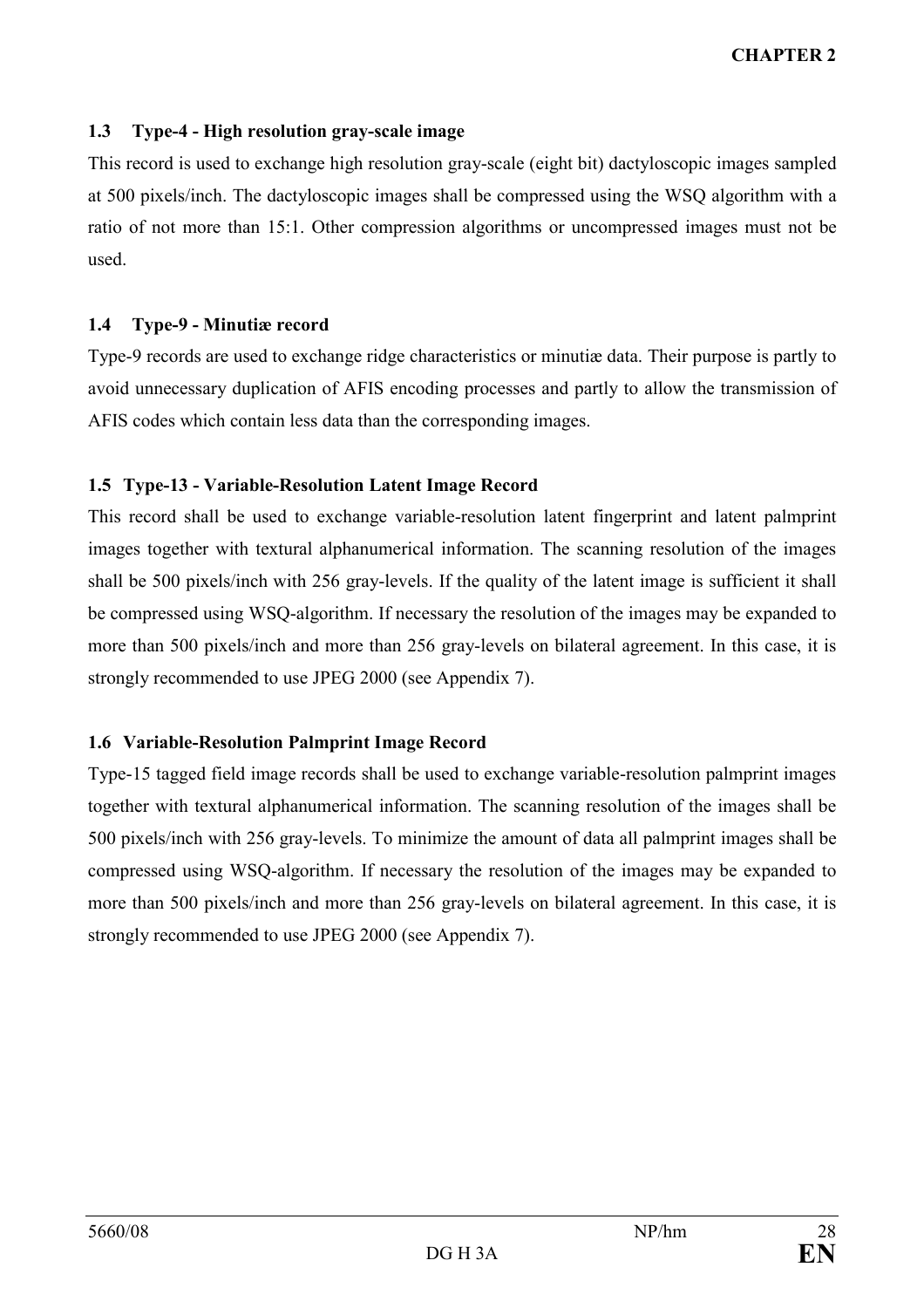### 2. Record format

A transaction file shall consist of one or more logical records. For each logical record contained in the file, several information fields appropriate to that record type shall be present. Each information field may contain one or more basic single-valued information items. Taken together these items are used to convey different aspects of the data contained in that field. An information field may also consist of one or more information items grouped together and repeated multiple times within a field. Such a group of information items is known as a subfield. An information field may therefore consist of one or more subfields of information items.

### 2.1 Information separators

In the tagged-field logical records, mechanisms for delimiting information are implemented by use of four ASCII information separators. The delimited information may be items within a field or subfield, fields within a logical record, or multiple occurrences of subfields. These information separators are defined in the standard ANSI X3.4. These characters are used to separate and qualify information in a logical sense. Viewed in a hierarchical relationship, the File Separator "FS" character is the most inclusive followed by the Group Separator "GS", the Record Separator "RS", and finally the Unit Separator "US" characters. Table 1 lists these ASCII separators and a description of their use within this standard.

Information separators should be functionally viewed as an indication of the type data that follows. The "US" character shall separate individual information items within a field or subfield. This is a signal that the next information item is a piece of data for that field or subfield. Multiple subfields within a field separated by the "RS" character signals the start of the next group of repeated information item(s). The "GS" separator character used between information fields signals the beginning of a new field preceding the field identifying number that shall appear. Similarly, the beginning of a new logical record shall be signalled by the appearance of the "FS" character.

The four characters are only meaningful when used as separators of data items in the fields of the ASCII text records. There is no specific meaning attached to these characters occurring in binary image records and binary fields – they are just part of the exchanged data.

Normally, there should be no empty fields or information items and therefore only one separator character should appear between any two data items. The exception to this rule occurs for those instances where the data in fields or information items in a transaction are unavailable, missing, or optional, and the processing of the transaction is not dependent upon the presence of that particular data. In those instances, multiple and adjacent separator characters shall appear together rather than requiring the insertion of dummy data between separator characters.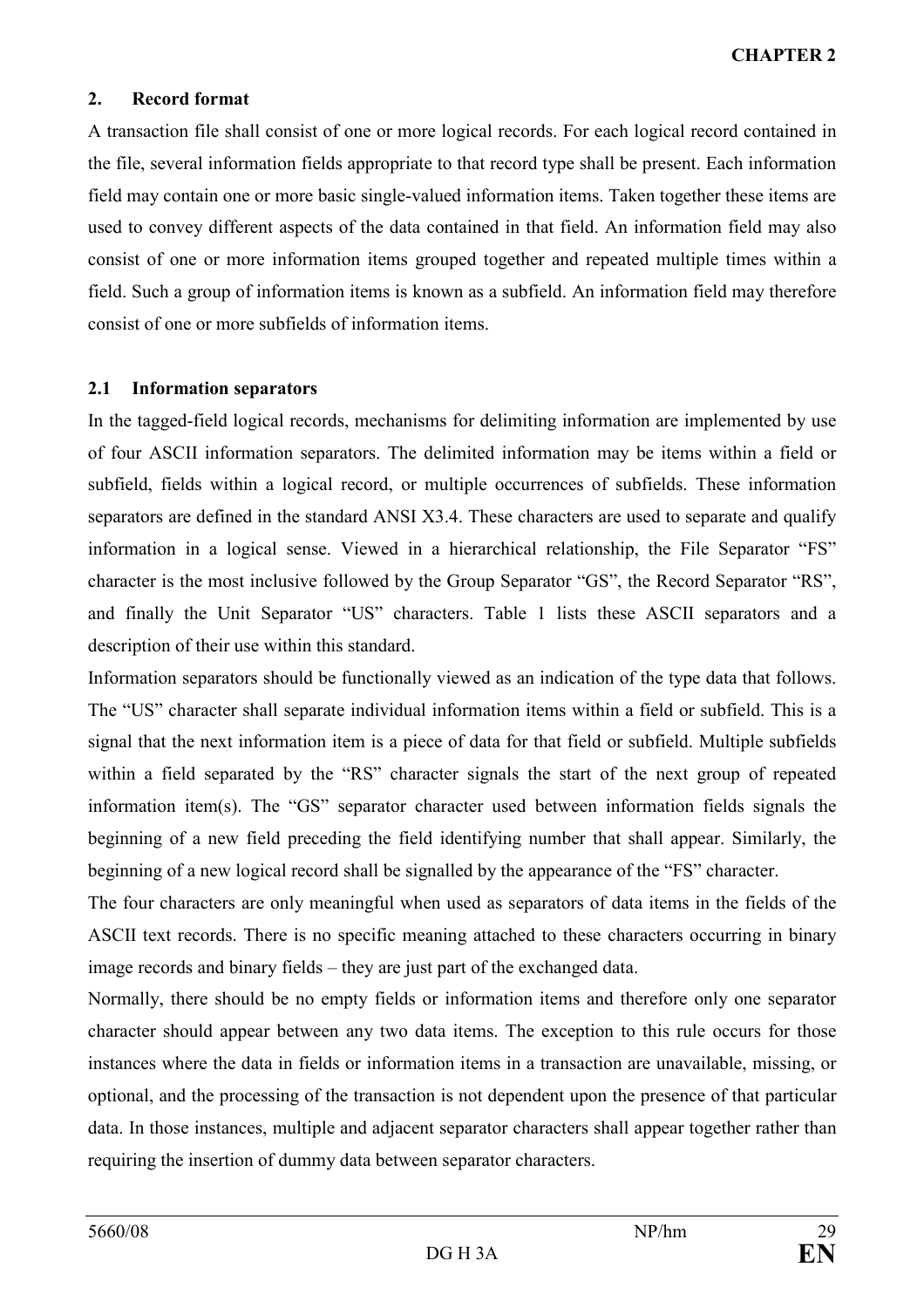For the definition of a field that consists of three information items, the following applies. If the information for the second information item is missing, then two adjacent "US" information separator characters would occur between the first and third information items. If the second and third information items were both missing, then three separator characters should be used – two "US" characters in addition to the terminating field or subfield separator character. In general, if one or more mandatory or optional information items are unavailable for a field or subfield, then the appropriate number of separator character should be inserted.

It is possible to have side-by-side combinations of two or more of the four available separator characters. When data are missing or unavailable for information items, subfields, or fields, there must be one separator character less than the number of data items, subfields, or fields required.

| Code      | Type             | <b>Description</b>          | <b>Hexadecimal</b><br>Value | <b>Decimal</b><br>Value |
|-----------|------------------|-----------------------------|-----------------------------|-------------------------|
| <b>US</b> | Unit Separator   | Separates information items | 1 F                         | 31                      |
| <b>RS</b> | Record Separator | Separates subfields         | 1Ε                          | 30                      |
| <b>GS</b> | Group Separator  | Separates fields            | 1D                          | 29                      |
| <b>FS</b> | File Separator   | Separates logical records   | 1 <sup>C</sup>              | 28                      |

# 2.2 Record layout

For tagged-field logical records, each information field that is used shall be numbered in accordance with this standard. The format for each field shall consist of the logical record type number followed by a period ".", a field number followed by a colon ":", followed by the information appropriate to that field. The tagged-field number can be any one-to-nine digit number occurring between the period "." and the colon ":". It shall be interpreted as an unsigned integer field number. This implies that a field number of "2.123:" is equivalent to and shall be interpreted in the same manner as a field number of "2.000000123:".

For purposes of illustration throughout this document, a three-digit number shall be used for enumerating the fields contained in each of the tagged-field logical records described herein. Field numbers will have the form of "TT.xxx:" where the "TT" represents the one- or two-character record type followed by a period. The next three characters comprise the appropriate field number followed by a colon. Descriptive ASCII information or the image data follows the colon.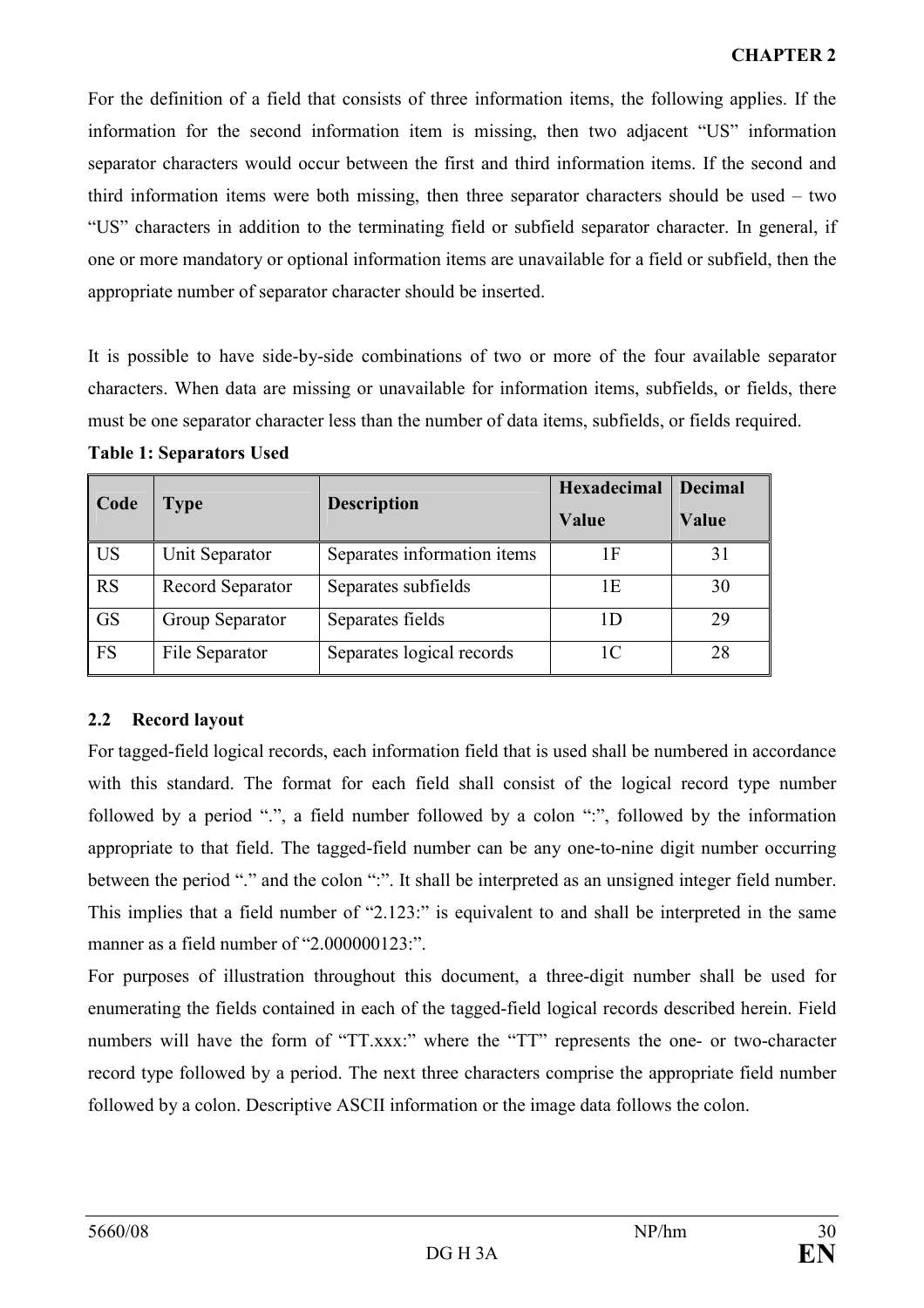Logical Type-1 and Type-2 records contain only ASCII textual data fields. The entire length of the record (including field numbers, colons, and separator characters) shall be recorded as the first ASCII field within each of these record types. The ASCII File Separator "FS" control character (signifying the end of the logical record or transaction) shall follow the last byte of ASCII information and shall be included in the length of the record.

In contrast to the tagged-field concept, the Type-4 record contains only binary data recorded as ordered fixed-length binary fields. The entire length of the record shall be recorded in the first fourbyte binary field of each record. For this binary record, neither the record number with its period, nor the field identifier number and its following colon, shall be recorded. Furthermore, as all the field lengths of this record is either fixed or specified, none of the four separator characters ("US", "RS", "GS", or "FS") shall be interpreted as anything other than binary data. For the binary record, the "FS" character shall not be used as a record separator or transaction terminating character.

# 3. Type-1 Logical Record: the File Header

This record describes the structure of the file, the type of the file, and other important information. The character set used for Type-1 fields shall contain only the 7-bit ANSI code for information interchange.

# 3.1 Fields for Type-1 Logical Record

# 3.1.1 Field 1.001: Logical Record Length (LEN)

This field contains the total count of the number of bytes in the whole Type-1 logical record. The field begins with "1.001:", followed by the total length of the record including every character of every field and the information separators.

# 3.1.2 Field 1.002: Version Number (VER)

To ensure that users know which version of the ANSI/NIST standard is being used, this four byte field specifies the version number of the standard being implemented by the software or system creating the file. The first two bytes specify the major version reference number, the second two the minor revision number. For example, the original 1986 Standard would be considered the first version and designated "0100" while the present ANSI/NIST-ITL 1-2000 standard is "0300".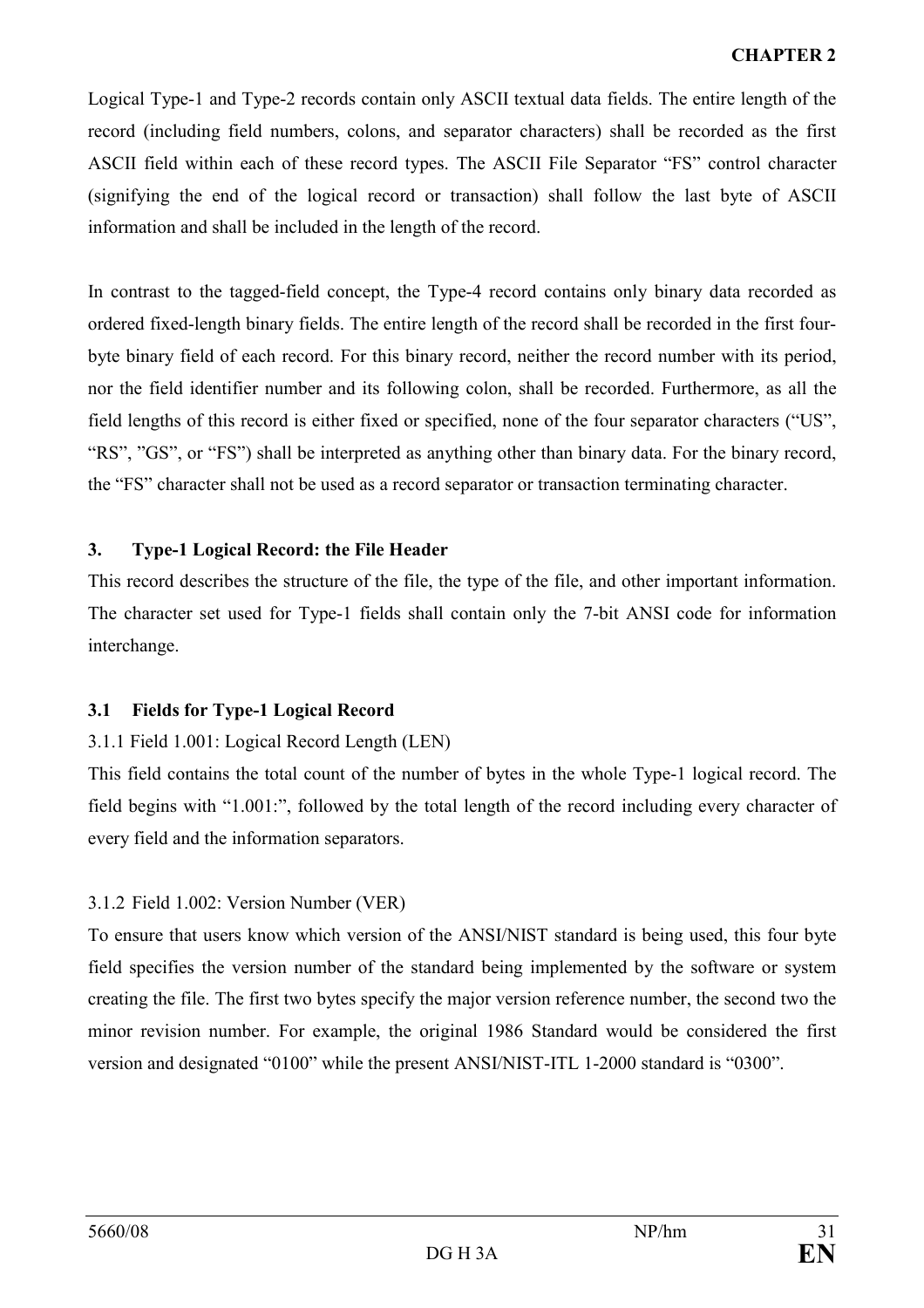## 3.1.3 Field 1.003: File Content (CNT)

This field lists each of the records in the file by record type and the order in which the records appear in the logical file. It consists of one or more subfields, each of which in turn contains two information items describing a single logical record found in the current file. The subfields are entered in the same order in which the records are recorded and transmitted.

The first information item in the first subfield is "1", to refer to this Type-1 record. It is followed by a second information item which contains the number of other records contained in the file. This number is also equal to the count of the remaining subfields of field 1.003.

Each of the remaining subfields is associated with one record within the file, and the sequence of subfields corresponds to the sequence of records. Each subfield contains two items of information. The first is to identify the Type of the record. The second is the record's IDC. The "US" character shall be used to separate the two information items.

3.1.4 Field 1.004: Type of Transaction (TOT)

This field contains a three letter mnemonic designating the type of the transaction. These codes may be different from those used by other implementations of the ANSI/NIST standard.

CPS: Criminal Print-to-Print Search. This transaction is a request for a search of a record relating to a criminal offence against a prints database. The person's prints must be included as WSQcompressed images in the file.

In case of a No-HIT, the following logical records will be returned:

 $\Rightarrow$  1 Type-1 Record

 $\Rightarrow$  1 Type-2 Record

In case of a HIT, the following logical records will be returned:

- $\Rightarrow$  1 Type-1 Record
- $\Rightarrow$  1 Type-2 Record
- $\Rightarrow$  1-14 Type-4 Record

The CPS TOT is summarized in Table A.6.1 (Appendix 6).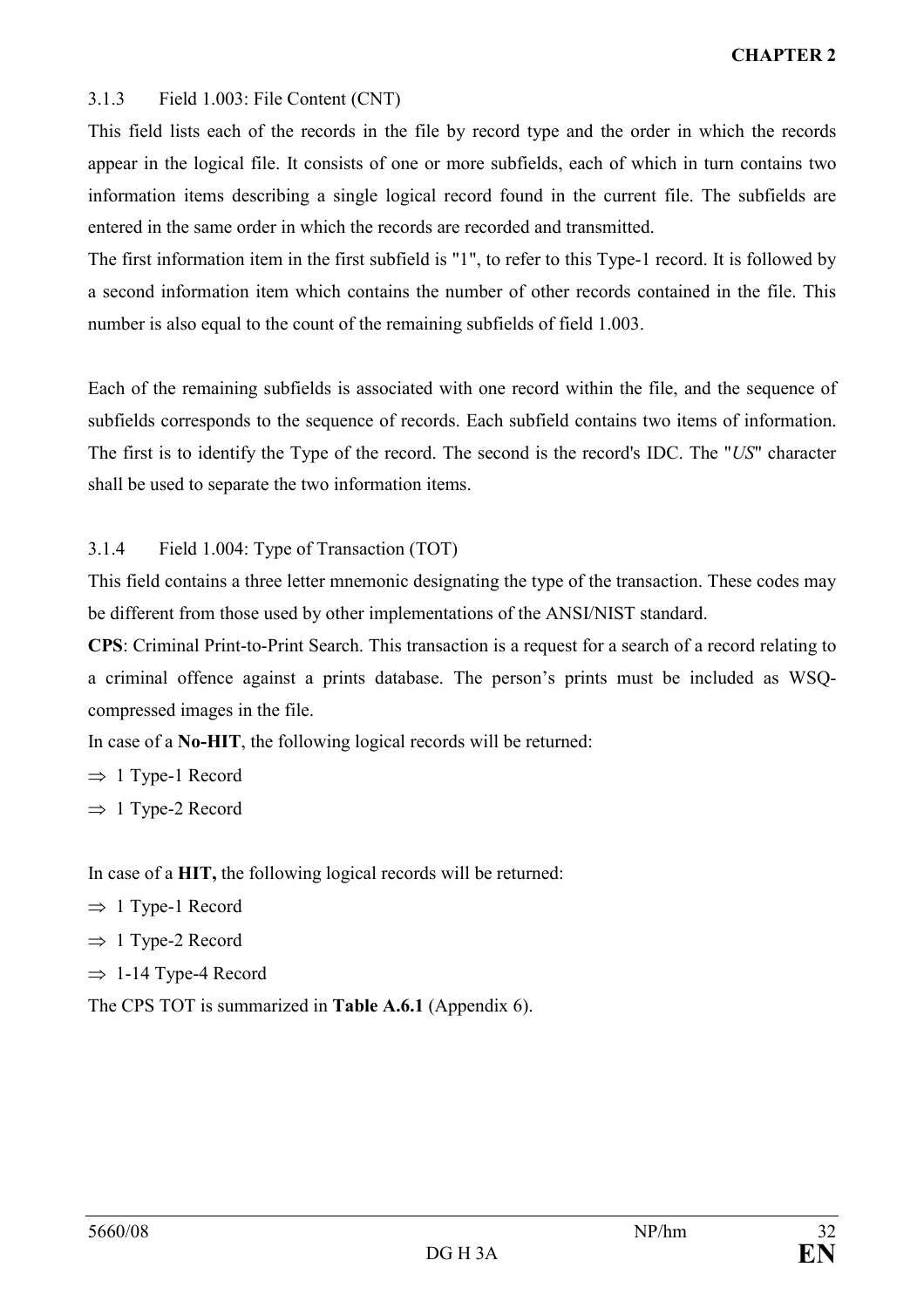## CHAPTER 2

PMS: Print-to-Latent Search. This transaction is used when a set of prints shall to be searched against an Unidentified Latent database. The response will contain the Hit/No-Hit decision of the destination AFIS search. If multiple unidentified latents exist, multiple SRE transactions will be returned, with one latent per transaction. The person's prints must be included as WSQ-compressed images in the file.

In case of a No-HIT, the following logical records will be returned:

 $\Rightarrow$  1 Type-1 Record

 $\Rightarrow$  1 Type-2 Record

In case of a HIT, the following logical records will be returned:

 $\Rightarrow$  1 Type-1 Record  $\Rightarrow$  1 Type-2 Record  $\Rightarrow$  1 Type-13 Record The PMS TOT is summarized in Table A.6.1 (Appendix 6).

MPS: Latent-to-Print Search. This transaction is used when a latent is to be searched against a Prints database. The latent minutiæ information and the image (WSQ-compressed) must be included in the file.

In case of a No-HIT, the following logical records will be returned:

 $\Rightarrow$  1 Type-1 Record  $\Rightarrow$  1 Type-2 Record

In case of a HIT, the following logical records will be returned:

 $\Rightarrow$  1 Type-1 Record

 $\Rightarrow$  1 Type-2 Record

 $\Rightarrow$  1 Type-4 or Type-15 Record

The MPS TOT is summarized in Table A.6.4 (Appendix 6).

MMS: Latent-to-Latent Search. In this transaction the file contains a latent which is to be searched against an Unidentified Latent database in order to establish links between various scenes of crime. The latent minutiæ information and the image (WSQ-compressed) must be included in the file.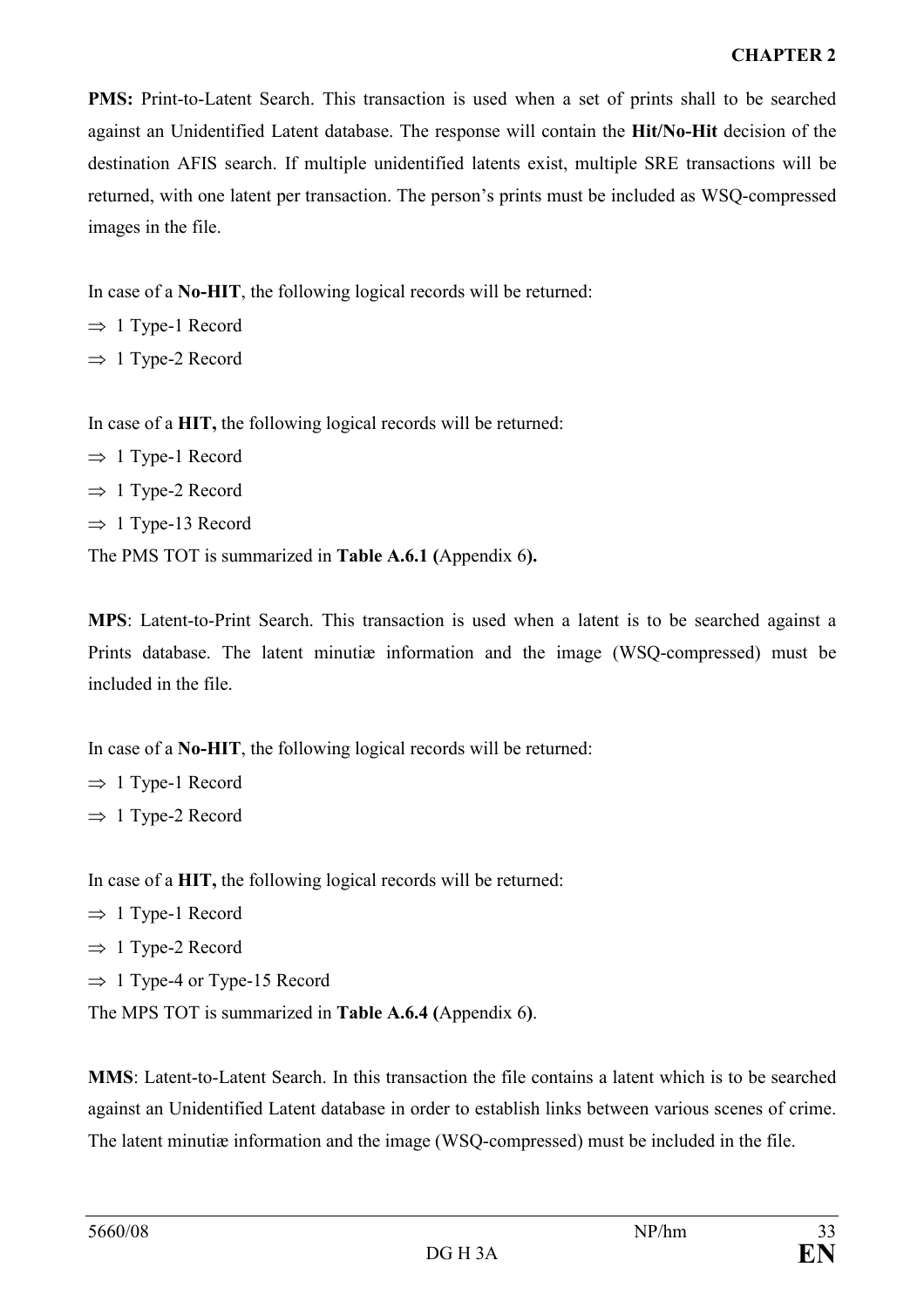In case of a No-HIT, the following logical records will be returned:

 $\Rightarrow$  1 Type-1 Record

 $\Rightarrow$  1 Type-2 Record

In case of a HIT, the following logical records will be returned:

- $\Rightarrow$  1 Type-1 Record
- $\Rightarrow$  1 Type-2 Record
- $\Rightarrow$  1 Type-13 Record

The MMS TOT is summarized in Table A.6.4 (Appendix 6).

SRE: This transaction is returned by the destination agency in response to dactyloscopic submissions. The response will contain the Hit/No-Hit decision of the destination AFIS search. If multiple candidates exist, multiple SRE transactions will be returned, with one candidate per transaction.

The SRE TOT is summarized in Table A.6.2 (Appendix 6).

ERR: This transaction is returned by the destination AFIS to indicate a transaction error. It includes a message field (ERM) indicating the error detected. The following logical records will be returned:

 $\Rightarrow$  1 Type-1 Record

 $\Rightarrow$  1 Type-2 Record

The ERR TOT is summarized in Table A.6.3 (Appendix 6).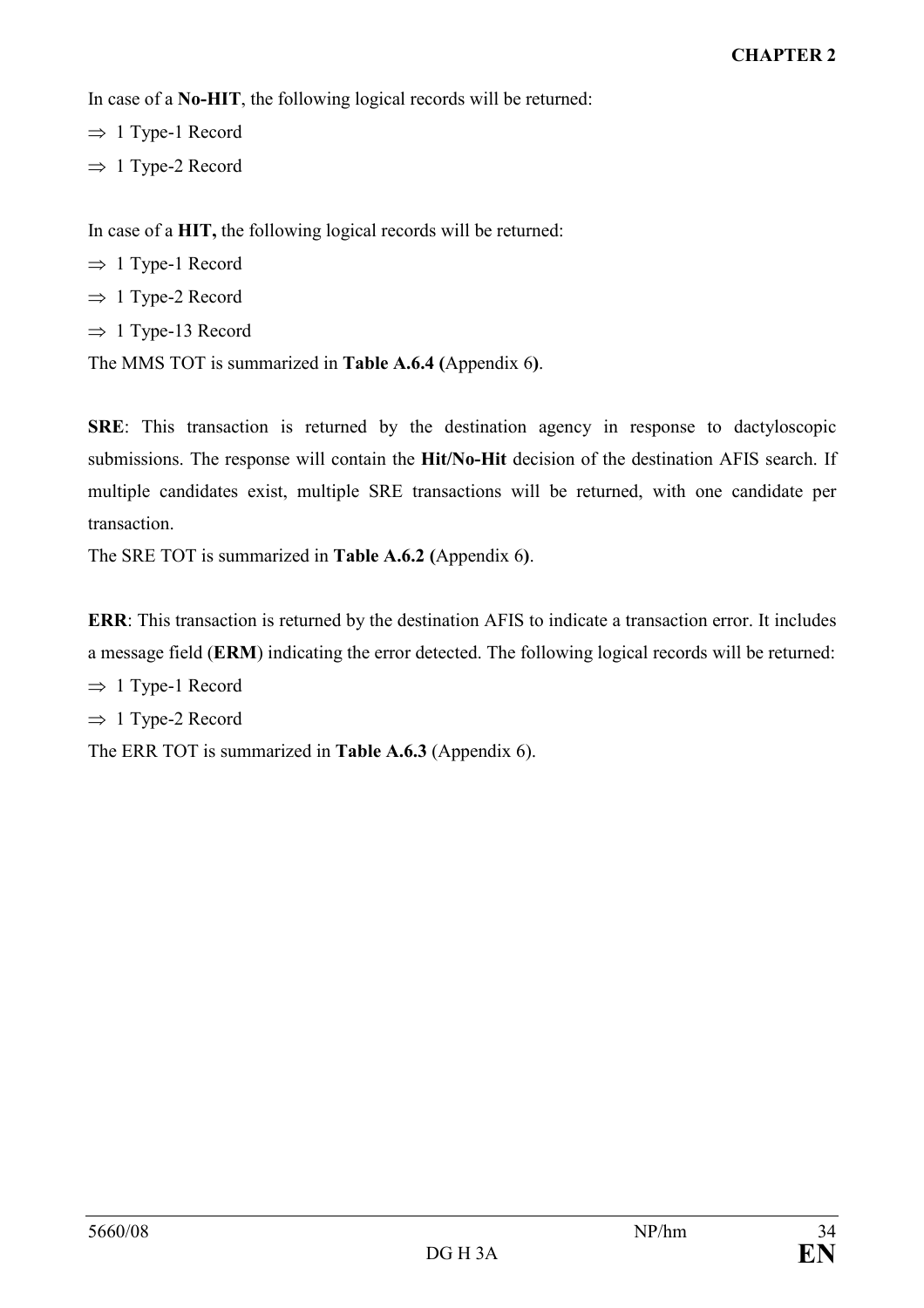| <b>Transaction</b> | <b>Logical Record Type</b> |              |                             |                              |    |       |
|--------------------|----------------------------|--------------|-----------------------------|------------------------------|----|-------|
| <b>Type</b>        | 1                          | $\mathbf{2}$ | $\boldsymbol{4}$            | 9                            | 13 | 15    |
| <b>CPS</b>         | M                          | M            | M                           |                              |    |       |
| <b>SRE</b>         | M                          | M            | $\mathcal{C}_{\mathcal{C}}$ | - (C in case of latent hits) | C  |       |
| <b>MPS</b>         | M                          | M            |                             | $M(1^*)$                     | M  |       |
| <b>MMS</b>         | M                          | M            |                             | $M(1^*)$                     | M  |       |
| <b>PMS</b>         | M                          | M            | $M^*$                       |                              |    | $M^*$ |
| <b>ERR</b>         | M                          | M            |                             |                              |    |       |

## Table 2: Permissible Codes in Transactions

Key:

- $M = M$ andatory
- $M^* =$  Only one of both record-types may be included
- $O = Optional$
- $C =$  Conditional on whether data is available
- $=$  Not allowed
- $1^*$  = Conditional depending on legacy systems

# 3.1.5 Field 1.005: Date of Transaction (DAT)

This field indicates the date on which the transaction was initiated and must conform to the ISO standard notation of: YYYYMMDD

where YYYY is the year, MM is the month and DD is the day of the month. Leading zeros are used for single figure numbers. For example, "19931004" represents 4 October 1993.

# 3.1.6 Field 1.006: Priority (PRY)

This optional field defines the priority, on a level of 1 to 9, of the request. "1" is the highest priority and "9" the lowest. Priority "1" transactions shall be processed immediately.

# 3.1.7 Field 1.007: Destination Agency Identifier (DAI)

This field specifies the destination agency for the transaction.

It consists of two information items in the following format: CC/agency.

The first information item contains the Country Code, defined in ISO 3166, two alpha-numeric characters long. The second item, agency, is a free text identification of the agency, up to a maximum of 32 alpha-numeric characters.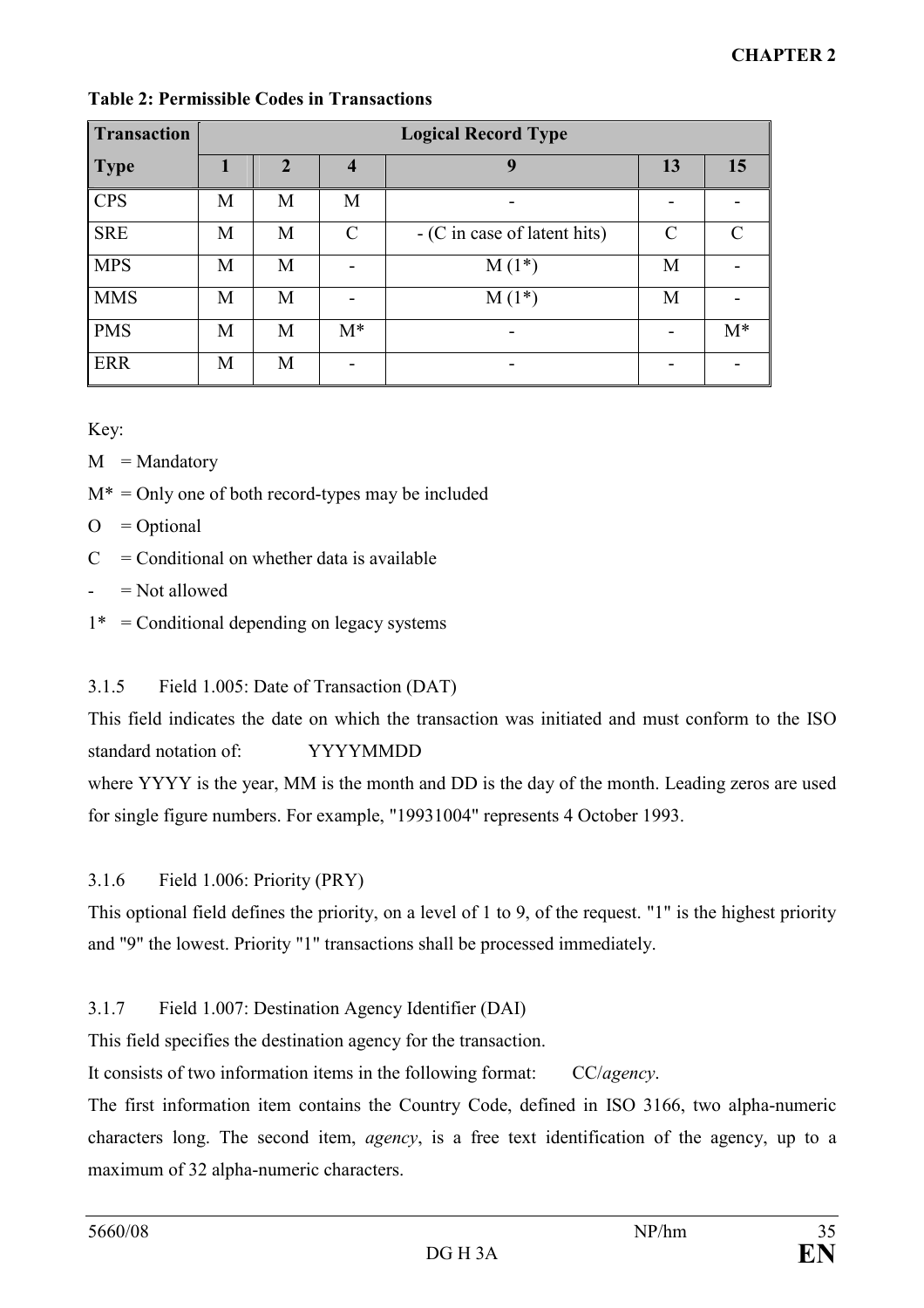# 3.1.8 Field 1.008: Originating Agency Identifier (ORI)

This field specifies the file originator and has the same format as the DAI (Field 1.007).

### 3.1.9 Field 1.009: Transaction Control Number (TCN)

This is a control number for reference purposes. It should be generated by the computer and have the following format: YYSSSSSSSSA

where YY is the year of the transaction, SSSSSSSSS is an eight-digit serial number, and A is a check character generated by following the procedure given in Appendix 2.

Where a TCN is not available, the field, YYSSSSSSSS, is filled with zeros and the check character generated as above.

## 3.1.10 Field 1.010: Transaction Control Response (TCR)

Where a request was sent out, to which this is the response, this optional field will contain the transaction control number of the request message. It therefore has the same format as TCN (Field 1.009).

## 3.1.11 Field 1.011: Native Scanning Resolution (NSR)

This field specifies the normal scanning resolution of the system supported by the originator of the transaction. The resolution is specified as two numeric digits followed by the decimal point and then two more digits.

For all transactions pursuant to Decision 2008/.../JHA the sampling rate shall be 500 pixels/inch or 19.68 pixels/mm.

# 3.1.12 Field 1.012: Nominal Transmitting Resolution (NTR)

This five-byte field specifies the nominal transmitting resolution for the images being transmitted. The resolution is expressed in pixels/mm in the same format as NSR (Field 1.011).

### 3.1.13 Field 1.013: Domain name (DOM)

This mandatory field identifies the domain name for the user-defined Type-2 logical record implementation. It consists of two information items and shall be "INT-I{US}4.22{GS}".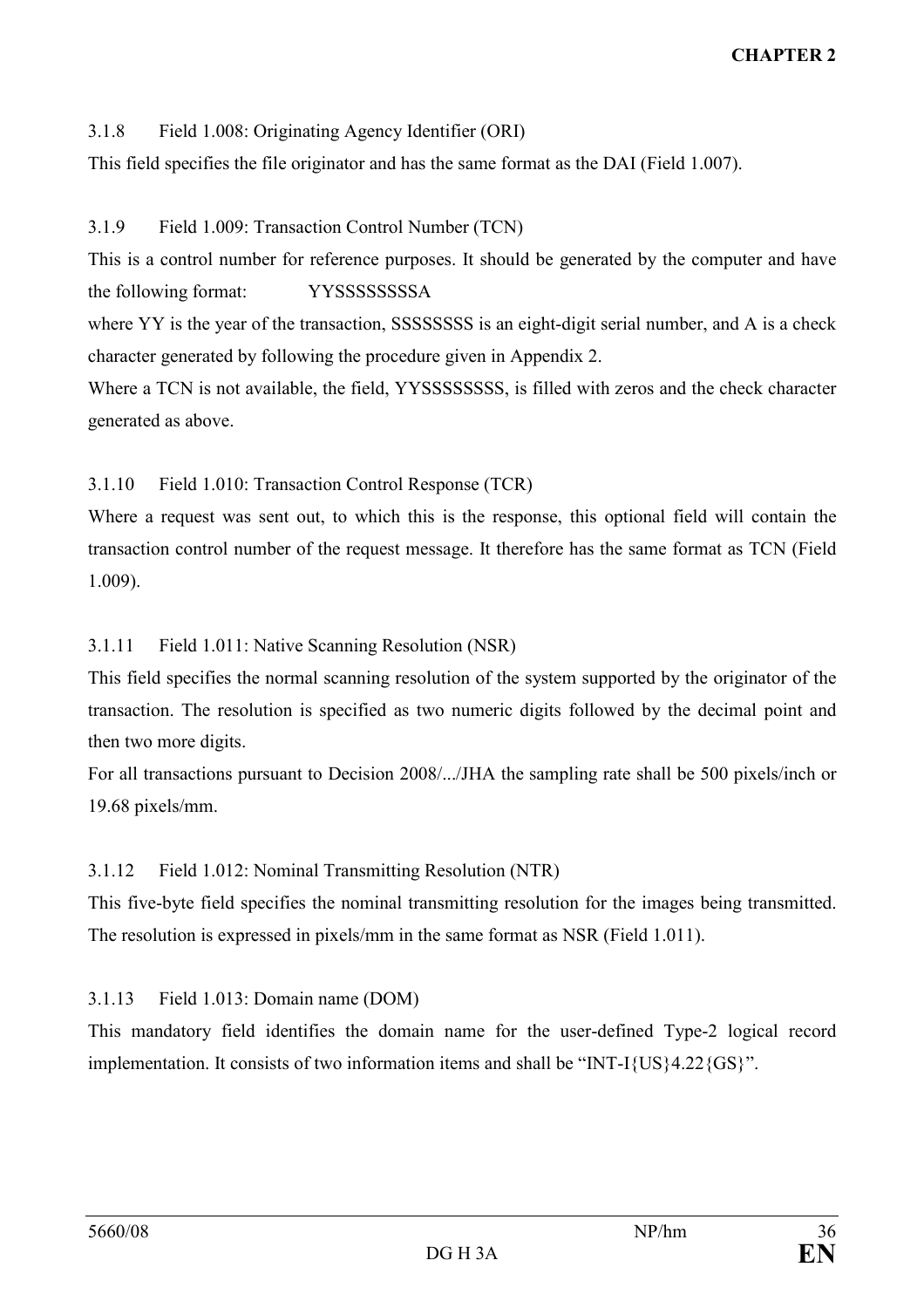# 3.1.14 Field 1.014: Greenwich mean time (GMT)

This mandatory field provides a mechanism for expressing the date and time in terms of universal Greenwich Mean Time (GMT) units. If used, the GMT field contains the universal date that will be in addition to the local date contained in Field 1.005 (DAT). Use of the GMT field eliminates local time inconsistencies encountered when a transaction and its response are transmitted between two places separated by several time zones. The GMT provides a universal date and 24-hour clock time independent of time zones. It is represented as "CCYYMMDDHHMMSSZ", a 15-character string that is the concatenation of the date with the GMT and concludes with a "Z". The "CCYY" characters shall represent the year of the transaction, the "MM" characters shall be the tens and units values of the month, and the "DD" characters shall be the tens and units values of the day of the month, the "HH" characters represent the hour, the "MM" the minute, and the "SS" represents the second. The complete date shall not exceed the current date.

# 4. Type-2 Logical Record: Descriptive Text

The structure of most of this record is not defined by the original ANSI/NIST standard. The record contains information of specific interest to the agencies sending or receiving the file. To ensure that communicating dactyloscopic systems are compatible, it is required that only the fields listed below are contained within the record. This document specifies which fields are mandatory and which optional, and also defines the structure of the individual fields.

# 4.1 Fields for Type-2 Logical Record

# 4.1.1 Field 2.001: Logical Record Length (LEN)

This mandatory field contains the length of this Type-2 record, and specifies the total number of bytes including every character of every field contained in the record and the information separators.

# 4.1.2 Field 2.002: Image Designation Character (IDC)

The IDC contained in this mandatory field is an ASCII representation of the IDC as defined in the File Content field (CNT) of the Type-1 record (field 1.003).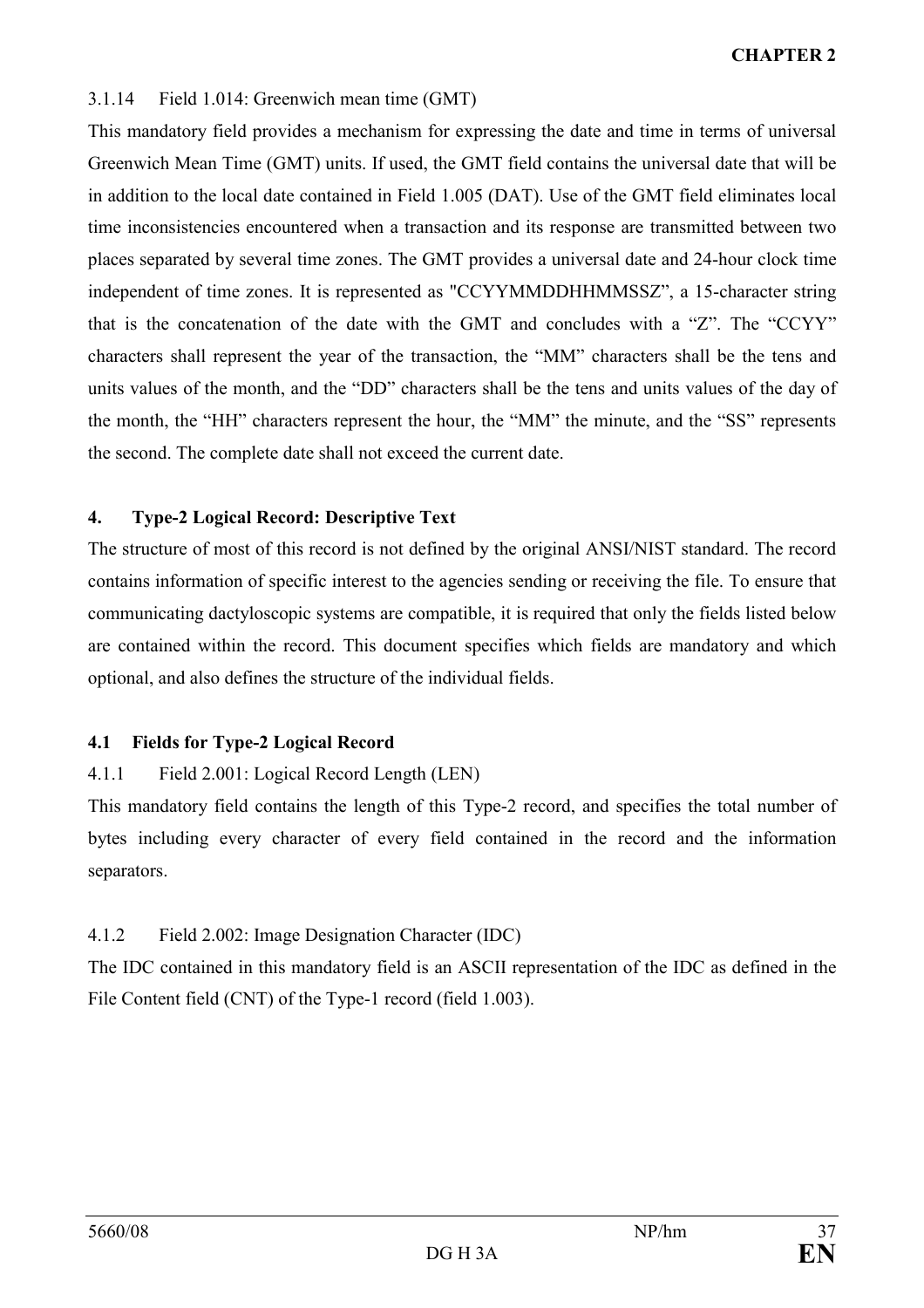#### 4.1.3 Field 2.003: System Information (SYS)

This field is mandatory and contains four bytes which indicate which version of the INT-I this particular Type-2 record complies with.

The first two bytes specify the major version number, the second two the minor revision number. For example, this implementation is based on INT-I version 4 revision 22 and would be represented as "0422".

#### 4.1.4 Field 2.007: Case Number (CNO)

This is a number assigned by the local dactyloscopic bureau to a collection of latents found at a scene-of-crime. The following format is adopted: CC/number

where CC is the Interpol Country Code, two alpha-numeric characters in length, and the *number* complies with the appropriate local guidelines and may be up to 32 alpha-numeric characters long. This field allows the system to identify latents associated with a particular crime.

#### 4.1.5 Field 2.008: Sequence Number (SQN)

This specifies each sequence of latents within a case. It can be up to four numeric characters long. A sequence is a latent or series of latents which are grouped together for the purposes of filing and/or searching. This definition implies that even single latents will still have to be assigned a sequence number.

This field together with MID (Field 2.009) may be included to identify a particular latent within a sequence.

# 4.1.6 Field 2.009: Latent Identifier (MID)

This specifies the individual latent within a sequence. The value is a single letter or two letters, with 'A' assigned to the first latent, 'B' to the second, and so on up to a limit of 'ZZ'. This field is used analogue to the latent sequence number discussed in the description for SQN (Field 2.008).

# 4.1.7 Field 2.010: Criminal Reference Number (CRN)

This is a unique reference number assigned by a national agency to an individual who is charged for the first time with committing an offence. Within one country no individual ever has more than one CRN, or shares it with any other individual. However, the same individual may have Criminal Reference Numbers in several countries, which will be distinguishable by means of the country code.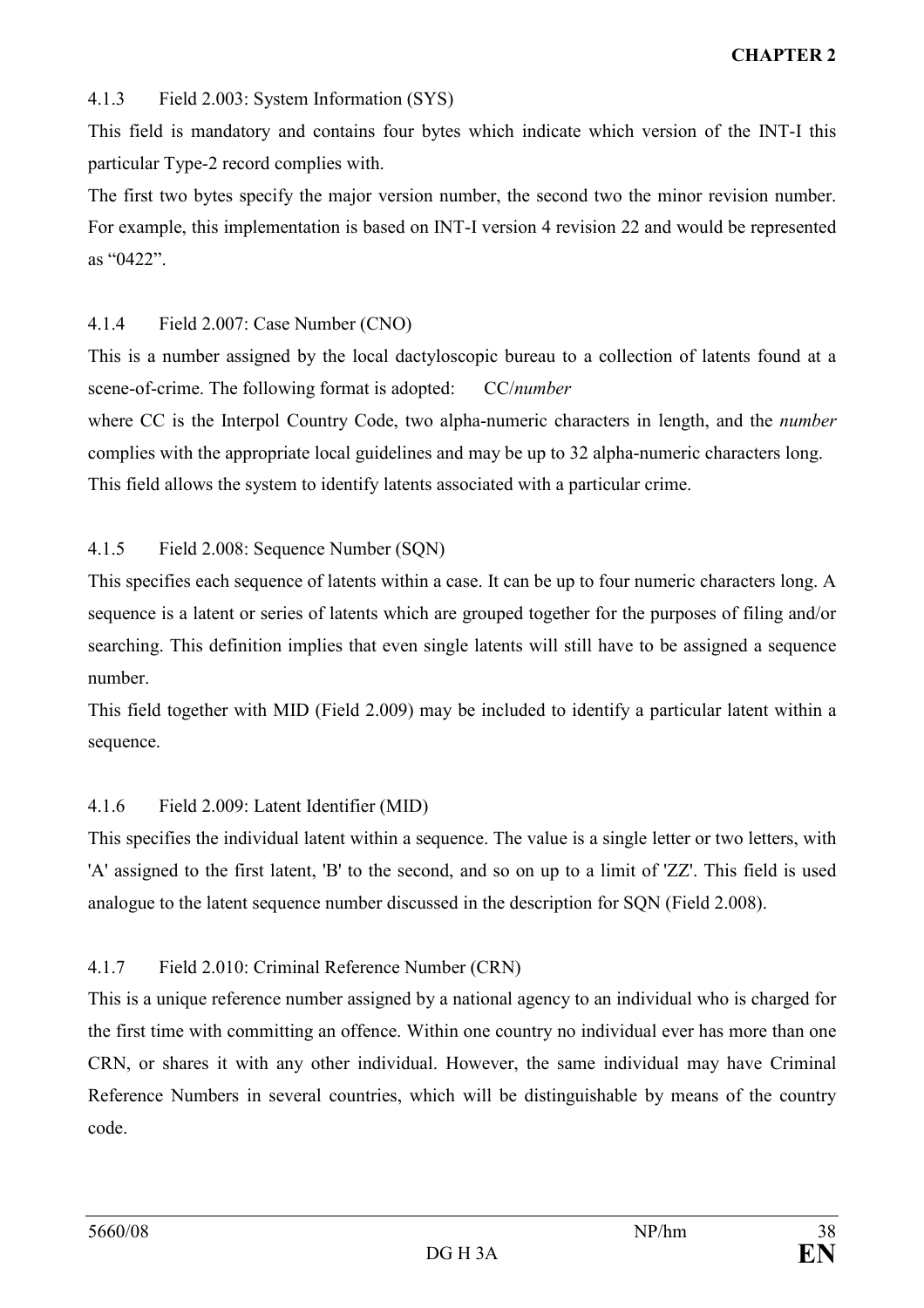The following format is adopted for CRN field: CC/number

where CC is the Country Code, defined in ISO 3166, two alpha-numeric characters in length, and the *number* complies with the appropriate national guidelines of the issuing agency, and may be up to 32 alpha-numeric characters long.

For transactions pursuant to Decision 2008/.../JHA this field will be used for the national criminal reference number of the originating agency which is linked to the images in Type-4 or Type-15 Records.

4.1.8 Field 2.012: Miscellaneous Identification Number (MN1)

This fields contains the CRN (field 2.010) transmitted by a CPS or PMS transaction without the leading country code.

4.1.9 Field 2.013: Miscellaneous Identification Number (MN2)

This fields contains the CNO (field 2.007) transmitted by an MPS or MMS transaction without the leading country code.

4.1.10 Field 2.014: Miscellaneous Identification Number (MN3) This fields contains the SQN (field 2.008) transmitted by an MPS or MMS transaction.

4.1.11 Field 2.015: Miscellaneous Identification Number (MN4) This fields contains the MID (field 2.009) transmitted by an MPS or MMS transaction.

4.1.12 Field 2.063: Additional Information (INF)

In case of an SRE transaction to a PMS request this field gives information about the finger which caused the possible HIT. The format of the field is:

NN where NN is the finger position code defined in table 5, two digits in length.

In all other cases the field is optional. It consists of up to 32 alpha-numeric characters and may give additional information about the request.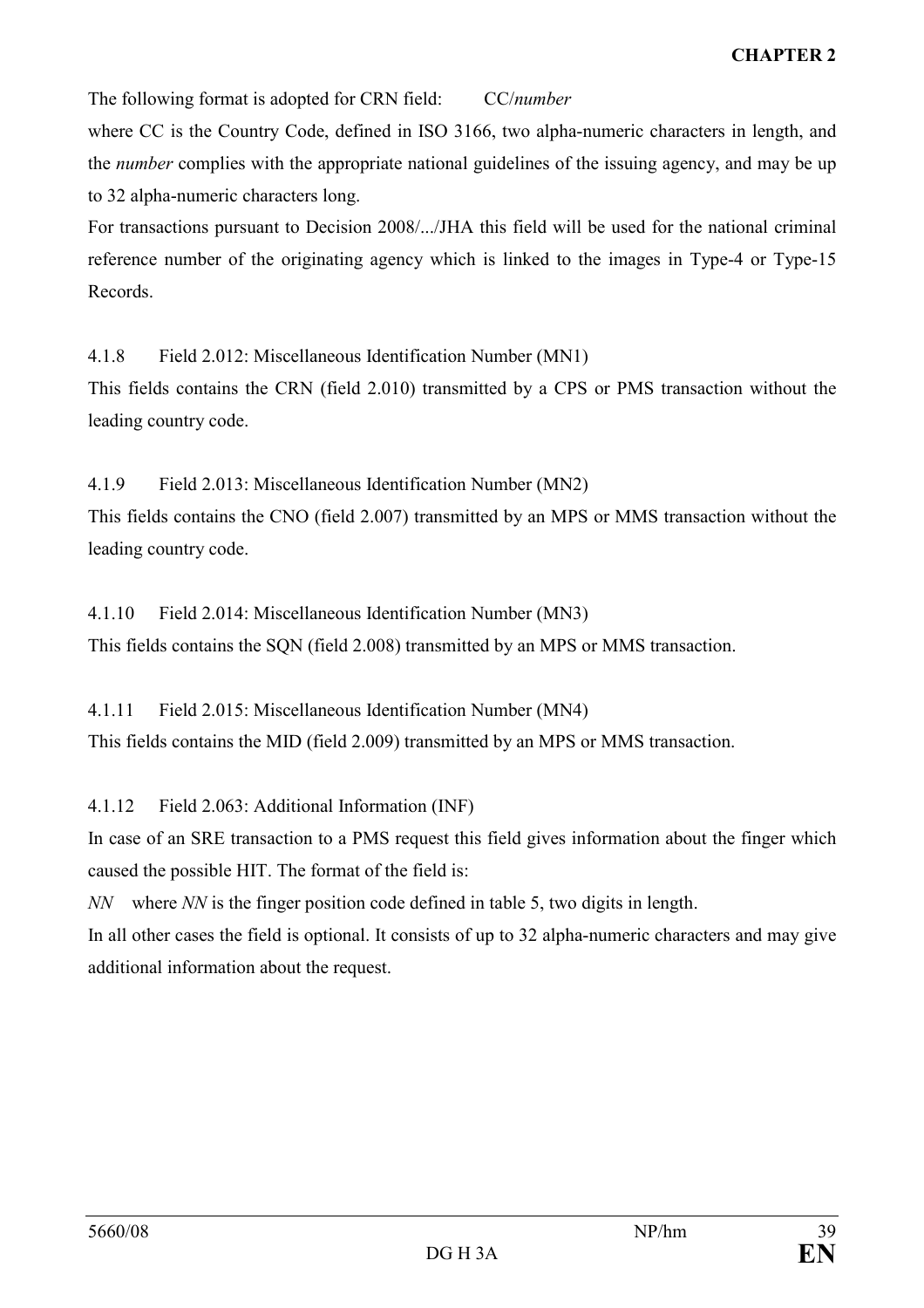## 4.1.13 Field 2.064: Respondents List (RLS)

This field contains at least two subfields. The first subfield describes the type of search that has been carried out, using the three-letter mnemonics which specify the transaction type in TOT (Field 1.004). The second subfield contains a single character. An "I" shall be used to indicate that a HIT has been found and an "N" shall be used to indicate that no matching cases have been found (NOHIT). The third subfield contains the sequence identifier for the candidate result and the total number of candidates separated by a slash. Multiple messages will be returned if multiple candidates exist.

In case of a possible HIT the fourth subfield shall contain the score up to six digits long. If the HIT has been verified the value of this subfield is defined as "999999".

Example: "CPS{RS}I{RS}001/001{RS}999999{GS}"

If the remote AFIS does not assign scores, then a score of zero should be used at the appropriate point.

# 4.1.14 Field 2.074: Status/Error Message Field (ERM)

This field contains error messages resulting from transactions, which will be sent back to the requester as part of an Error Transaction.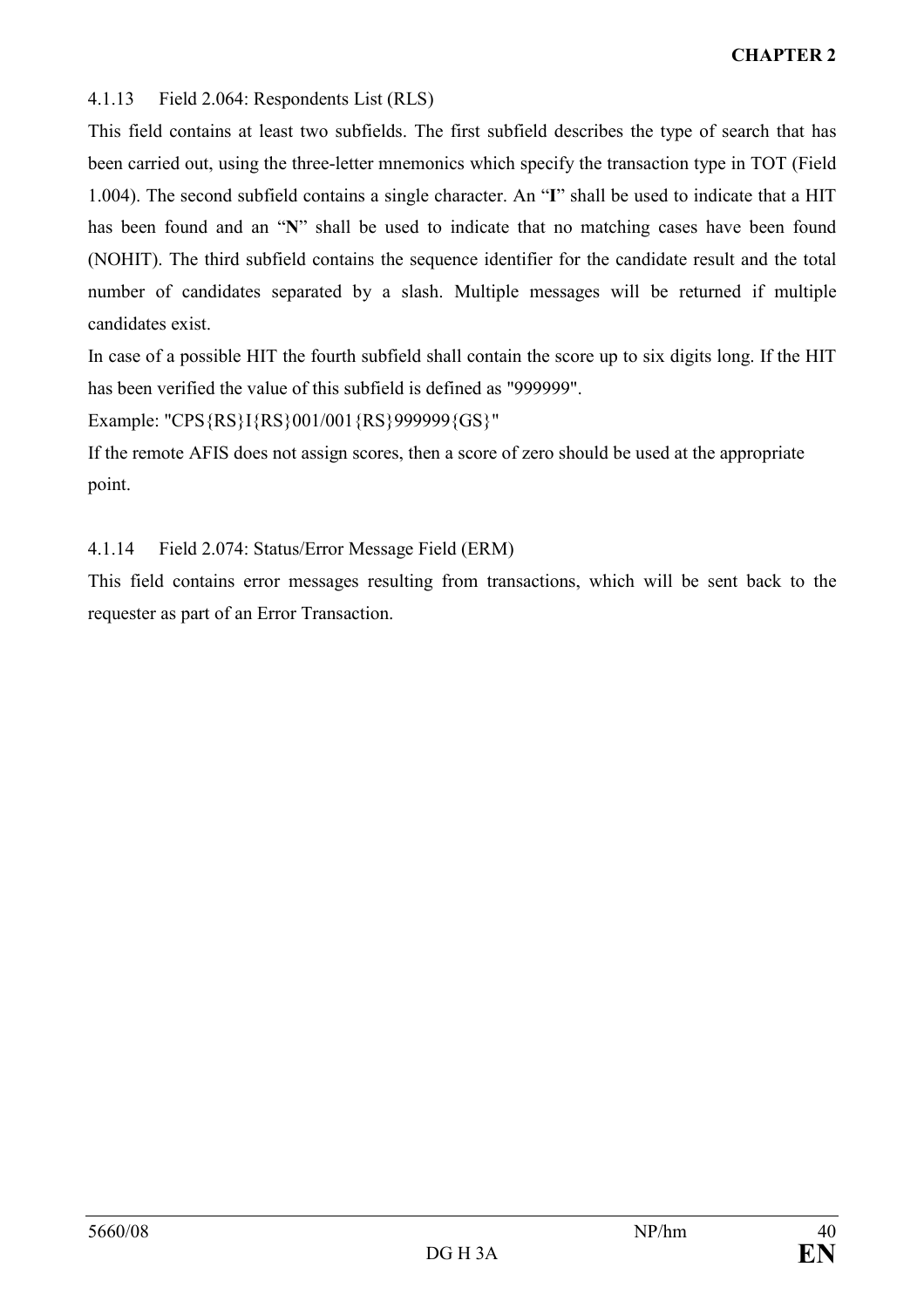#### Table 3: Error messages

| <b>Numeric</b><br><b>Code (1-3)</b> | <b>Meaning (5-128)</b>                                                  |
|-------------------------------------|-------------------------------------------------------------------------|
| 003                                 | <b>ERROR: UNAUTHORISED ACCESS</b>                                       |
| 101                                 | <b>MANDATORY FIELD MISSING</b>                                          |
| 102                                 | <b>INVALID RECORD TYPE</b>                                              |
| 103                                 | <b>UNDEFINED FIELD</b>                                                  |
| 104                                 | <b>EXCEED THE MAXIMUM OCCURRENCE</b>                                    |
| 105                                 | <b>INVALID NUMBER OF SUBFIELDS</b>                                      |
| 106                                 | FIELD LENGTH TOO SHORT                                                  |
| 107                                 | FIELD LENGTH TOO LONG                                                   |
| 108                                 | FIELD IS NOT A NUMBER AS EXPECTED                                       |
| 109                                 | FIELD NUMBER VALUE TOO SMALL                                            |
| 110                                 | FIELD NUMBER VALUE TOO BIG                                              |
| 111                                 | <b>INVALID CHARACTER</b>                                                |
| 112                                 | <b>INVALID DATE</b>                                                     |
| 115                                 | <b>INVALID ITEM VALUE</b>                                               |
| 116                                 | <b>INVALID TYPE OF TRANSACTION</b>                                      |
| 117                                 | <b>INVALID RECORD DATA</b>                                              |
| 201                                 | <b>ERROR: INVALID TCN</b>                                               |
| 501                                 | ERROR: INSUFFICIENT FINGERPRINT QUALITY                                 |
| 502                                 | <b>ERROR: MISSING FINGERPRINTS</b>                                      |
| 503                                 | ERROR: FINGERPRINT SEQUENCE CHECK FAILED                                |
| 999                                 | ERROR: ANY OTHER ERROR, FOR FURTHER DETAILS CALL<br>DESTINATION AGENCY. |

Error messages in the range between 100 and 199:

These error messages are related to the validation of the ANSI/NIST records and defined as:  $\epsilon$  <error code 1>: IDC  $\epsilon$ idc number 1> FIELD  $\epsilon$  field id 1>  $\epsilon$  dynamic text 1> LF  $\epsilon$  <error code 2>: IDC  $\epsilon$ idc number 2> FIELD  $\epsilon$  field id 2>  $\epsilon$  dynamic text 2>... where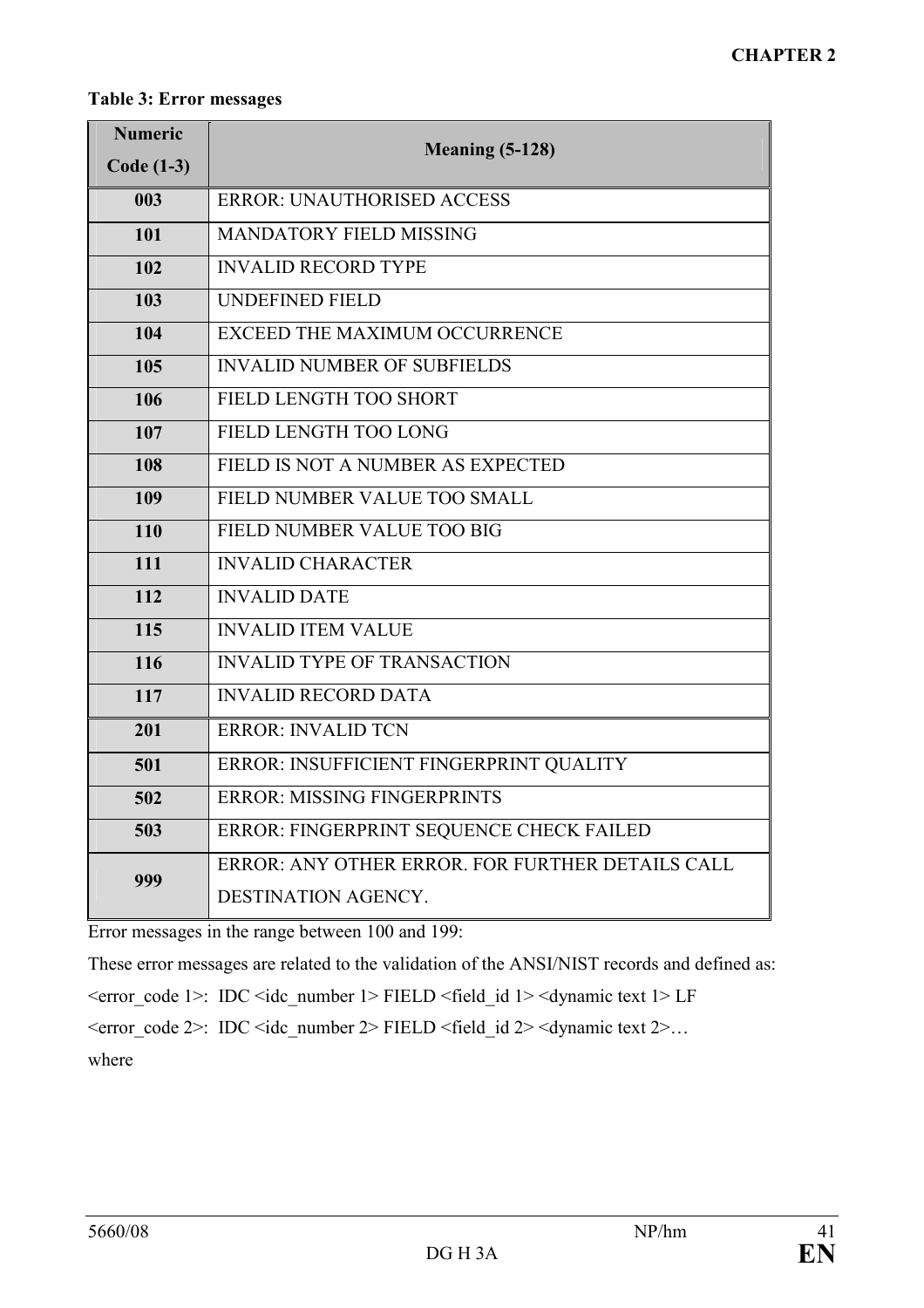- error code is a code uniquely related to a specific reason (see table 3)
- field id is the ANSI/NIST field number of the incorrect field (e.g. 1.001, 2.001, ...) in the format <record\_type>.<field\_id>.<sub\_field\_id>
- dynamic text is a more detailed dynamic description of the error
- LF is a Line Feed separating errors if more then one error is encountered
- for type-1 record the ICD is defined as "-1"

## Example:

201: IDC -1 FIELD 1.009 WRONG CONTROL CHARACTER {LF} 115: IDC 0 FIELD 2.003 INVALID SYSTEM INFORMATION

This field is mandatory for error transactions.

# 4.1.15 Field 2.320: Expected Number of Candidates (ENC)

This field contains the maximum number of candidates for verification expected by the requesting agency. The value of ENC must not exceed the values defined in table 11.

# 5. Type-4 Logical Record: High Resolution Gray-Scale Image

It should be noted that Type-4 records are binary rather than ASCII in nature. Therefore each field is assigned a specific position within the record, which implies that all fields are mandatory. The standard allows both image size and resolution to be specified within the record. It requires Type-4 Logical Records to contain dactyloscopic image data that are being transmitted at a nominal pixel density of 500 to 520 pixels per inch. The preferred rate for new designs is at a pixel density of 500 pixels per inch or 19.68 pixels per mm. 500 pixels per inch is the density specified by the INT-I, except that similar systems may communicate with each other at a non-preferred rate, within the limits of 500 to 520 pixels per inch.

# 5.1 Fields for Type-4 Logical Record

# 5.1.1 Field 4.001: Logical Record Length (LEN)

This four-byte field contains the length of this Type-4 record, and specifies the total number of bytes including every byte of every field contained in the record.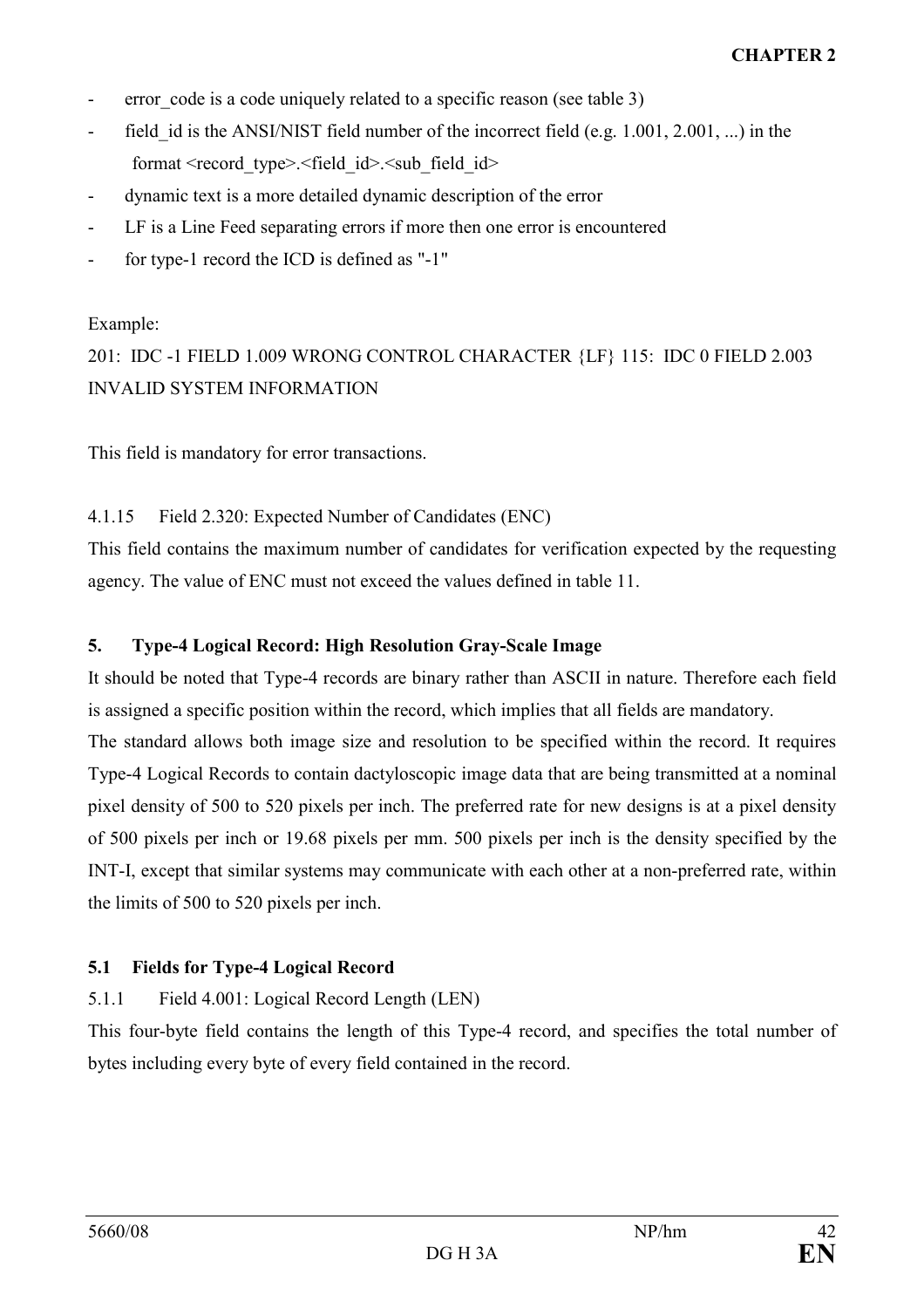5.1.2 Field 4.002: Image Designation Character (IDC)

This is the one-byte binary representation of the IDC number given in the header file.

5.1.3 Field 4.003: Impression Type (IMP)

The impression type is a single-byte field occupying the sixth byte of the record.

| Code           | <b>Description</b>                                                 |
|----------------|--------------------------------------------------------------------|
| $\theta$       | Live-scan of plain fingerprint                                     |
|                | Live-scan of rolled fingerprint                                    |
| $\overline{2}$ | Non-live scan impression of plain fingerprint captured from paper  |
| 3              | Non-live scan impression of rolled fingerprint captured from paper |
| 4              | Latent impression captured directly                                |
| 5              | Latent tracing                                                     |
| 6              | Latent photo                                                       |
| $\overline{7}$ | Latent lift                                                        |
| 8              | Swipe                                                              |
| 9              | Unknown                                                            |

5.1.4 Field 4.004: Finger Position (FGP)

This fixed-length field of 6 bytes occupies the seventh through twelfth byte positions of a Type-4 record. It contains possible finger positions beginning in the left most byte (byte 7 of the record). The known or most probable finger position is taken from table 5. Up to five additional fingers may be referenced by entering the alternate finger positions in the remaining five bytes using the same format. If fewer than five finger position references are to be used the unused bytes are filled with binary 255. To reference all finger positions code 0, for unknown, is used.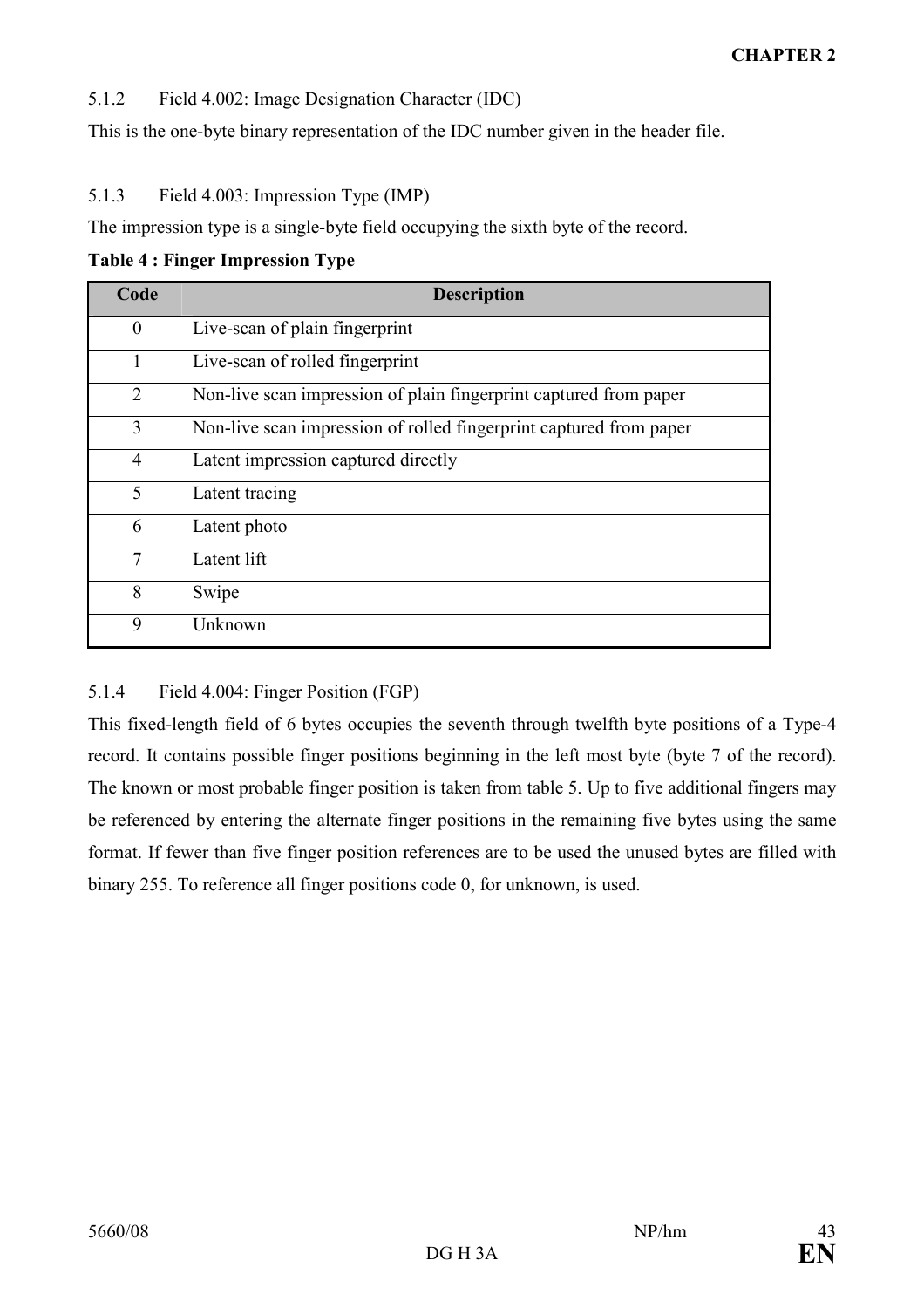| <b>Finger position</b>   | <b>Finger code</b> | <b>Width</b> | Length |
|--------------------------|--------------------|--------------|--------|
|                          |                    | (mm)         | (mm)   |
| Unknown                  | $\theta$           | 40.0         | 40.0   |
| Right thumb              | 1                  | 45.0         | 40.0   |
| Right index finger       | $\overline{2}$     | 40.0         | 40.0   |
| Right middle finger      | 3                  | 40.0         | 40.0   |
| Right ring finger        | $\overline{4}$     | 40.0         | 40.0   |
| Right little finger      | 5                  | 33.0         | 40.0   |
| Left thumb               | 6                  | 45.0         | 40.0   |
| Left index finger        | $\overline{7}$     | 40.0         | 40.0   |
| Left middle finger       | 8                  | 40.0         | 40.0   |
| Left ring finger         | 9                  | 40.0         | 40.0   |
| Left little finger       | 10                 | 33.0         | 40.0   |
| Plain right thumb        | 11                 | 30.0         | 55.0   |
| Plain left thumb         | 12                 | 30.0         | 55.0   |
| Plain right four fingers | 13                 | 70.0         | 65.0   |
| Plain left four fingers  | 14                 | 70.0         | 65.0   |

Table 5: Finger position code and maximum size

For scene of crime latents only the codes 0 to 10 should be used.

# 5.1.5 Field 4.005: Image Scanning Resolution (ISR)

This one-byte field occupies the 13th byte of a Type-4 record. If it contains "0" then the image has been sampled at the preferred scanning rate of 19.68 pixels/mm (500 pixels per inch). If it contains "1" then the image has been sampled at an alternative scanning rate as specified in the Type-1 record.

# 5.1.6 Field 4.006: Horizontal Line Length (HLL)

This field is positioned at bytes 14 and 15 within the Type-4 record. It specifies the number of pixels contained in each scan line. The first byte will be the most significant.

# 5.1.7 Field 4.007: Vertical Line Length (VLL)

This field records in bytes 16 and 17 the number of scan lines present in the image. The first byte is the most significant.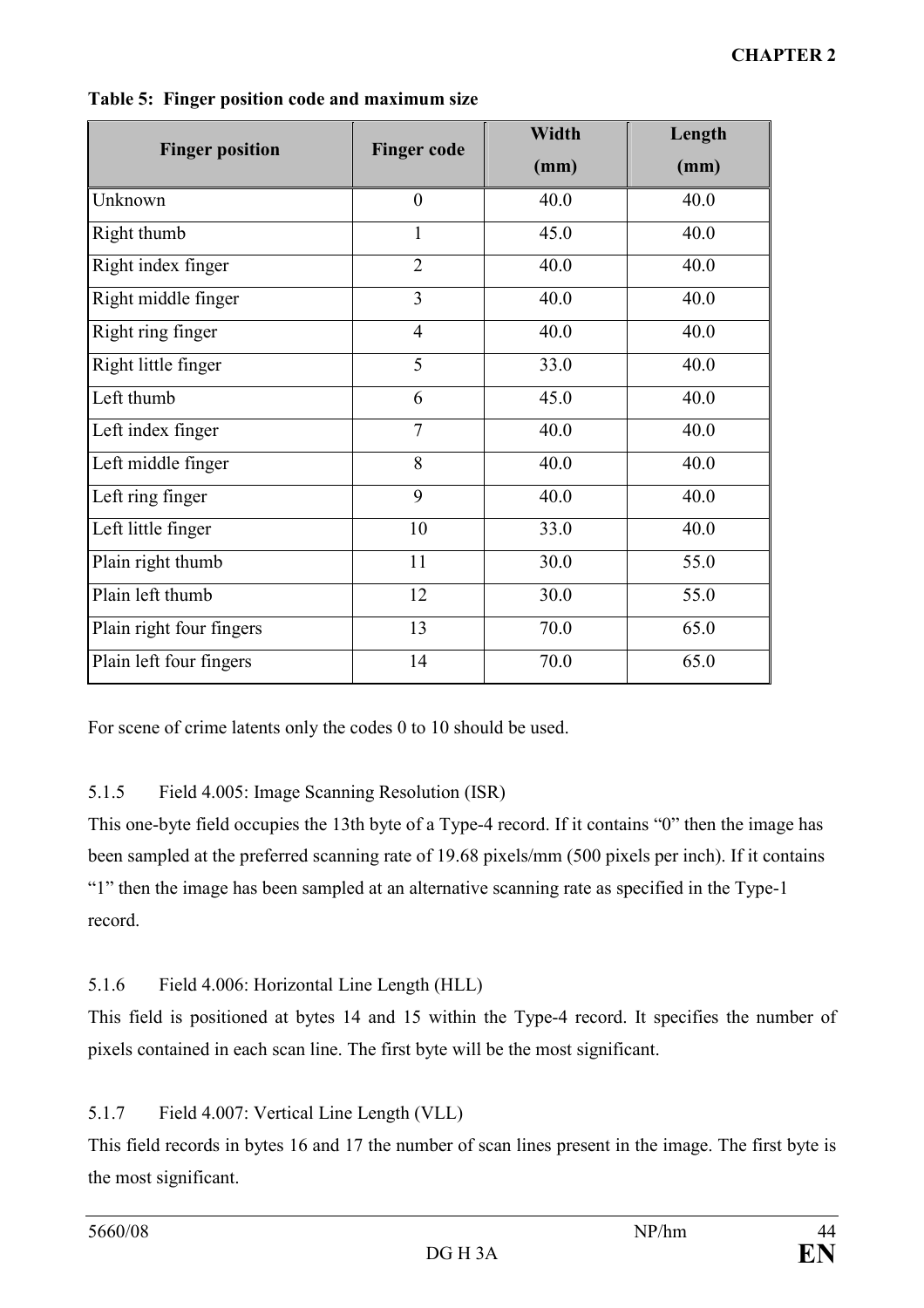# 5.1.8 Field 4.008: Gray-scale Compression Algorithm (GCA)

This one-byte field specifies the gray-scale compression algorithm used to encode the image data. For this implementation, a binary code 1 indicates that WSQ compression (Appendix 7) has been used.

#### 5.1.9 Field 4.009: The Image

This field contains a byte stream representing the image. Its structure will obviously depend on the compression algorithm used.

#### 6. Type-9 Logical Record: Minutiæ Record

Type-9 records shall contain ASCII text describing minutiæ and related information encoded from a latent. For latent search transaction, there is no limit for these Type-9 records in a file, each of which shall be for a different view or latent.

#### 6.1 Minutiæ extraction

#### 6.1.1 Minutia type identification

This standard defines three identifier numbers that are used to describe the minutia type. These are listed in table 6. A ridge ending shall be designated Type 1. A bifurcation shall be designated Type 2. If a minutia cannot be clearly categorized as one of the above two types, it shall be designated as "other", Type 0.

| <b>Type</b> | <b>Description</b> |
|-------------|--------------------|
|             | Other              |
|             | Ridge ending       |
|             | <b>Bifurcation</b> |

#### Table 6: Minutia types

#### 6.1.2 Minutia placement and type

For templates to be compliant with Section 5 of the ANSI INCITS 378-2004 standard, the following method, which enhances the current INCITS 378-2004 standard, shall be used for determining placement (location and angular direction) of individual minutiae.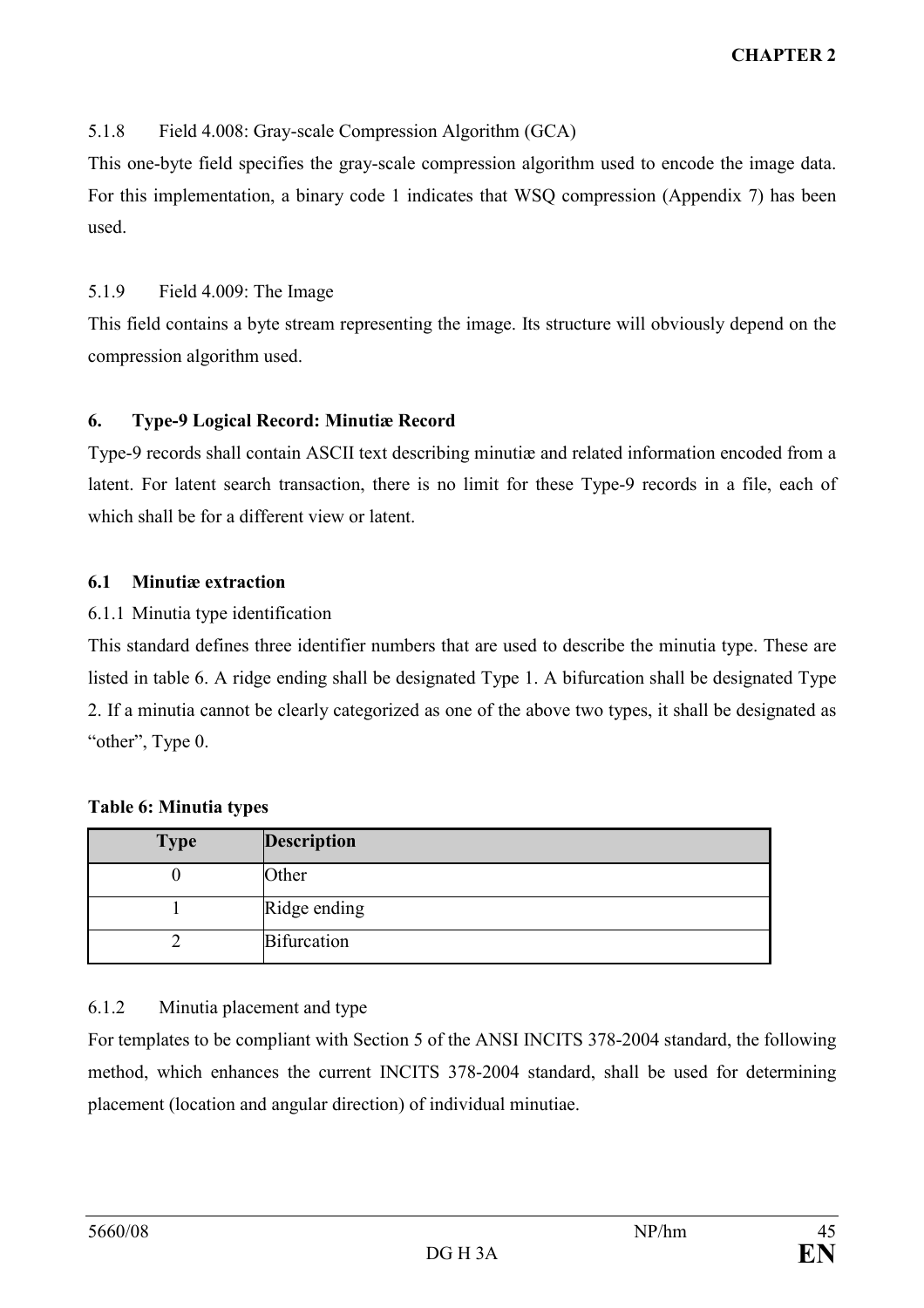The position or location of a minutia representing a ridge ending shall be the point of forking of the medial skeleton of the valley area immediately in front of the ridge ending. If the three legs of the valley area were thinned down to a single-pixel-wide skeleton, the point of the intersection is the location of the minutia. Similarly, the location of the minutia for a bifurcation shall be the point of forking of the medial skeleton of the ridge. If the three legs of the ridge were each thinned down to a single-pixel-wide skeleton, the point where the three legs intersect is the location of the minutia.

After all ridge endings have been converted to bifurcations, all of the minutiae of the dactyloscopic image are represented as bifurcations. The X and Y pixel coordinates of the intersection of the three legs of each minutia can be directly formatted. Determination of the minutia direction can be extracted from each skeleton bifurcation. The three legs of every skeleton bifurcation must be examined and the endpoint of each leg determined. Figure 6.1.2 illustrates the three methods used for determining the end of a leg that is based on a scanning resolution of 500 ppi.

The ending is established according to the event that occurs first. The pixel count is based on a scan resolution of 500 ppi. Different scan resolutions would imply different pixel counts.

A distance of .064" (the  $32<sup>nd</sup>$  pixel)

The end of skeleton leg that occurs between a distance of .02" and .064" (the 10<sup>th</sup> through the  $32<sup>nd</sup>$  pixels); shorter legs are not used

• A second bifurcation is encountered within a distance of .064" (before the  $32<sup>nd</sup>$  pixel)





The angle of the minutiae is determined by constructing three virtual rays originating at the bifurcation point and extending to the end of each leg. The smallest of the three angles formed by the rays is bisected to indicate the minutiae direction.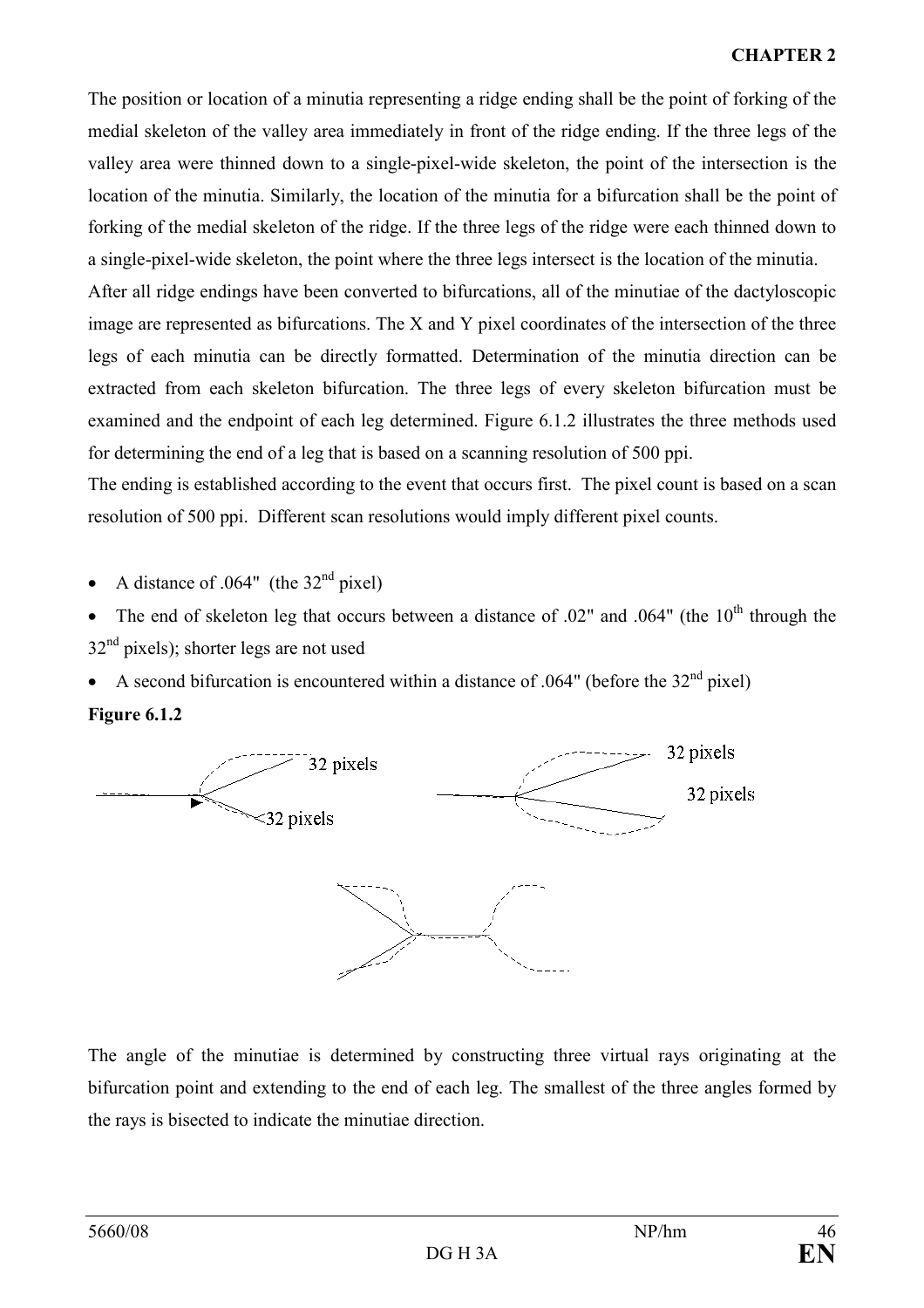#### 6.1.3 Coordinate system

The coordinate system used to express the minutiae of a fingerprint shall be a Cartesian coordinate system. Minutiae locations shall be represented by their x and y coordinates. The origin of the coordinate system shall be the upper left corner of the original image with x increasing to the right and y increasing downward. Both x and y coordinates of a minutiae shall be represented in pixel units from the origin. It should be noted that the location of the origin and units of measure is not in agreement with the convention used in the definitions of the Type 9 in the ANSI/NIST-ITL 1-2000.

# 6.1.4 Minutiæ direction

Angles are expressed in standard mathematical format, with zero degrees to the right and angles increasing in the counter clockwise direction. Recorded angles are in the direction pointing back along the ridge for a ridge ending and toward the centre of the valley for a bifurcation. This convention is 180 degrees opposite of the angle convention described in the definitions of the Type 9 in the ANSI/NIST-ITL 1-2000.

# 6.2 Fields for Type-9 Logical record INCITS-378 Format

All fields of the Type-9 records shall be recorded as ASCII text. No binary fields are permissible in this tagged-field record.

# 6.2.1 Field 9.001: Logical record length (LEN)

This mandatory ASCII field shall contain the length of the logical record specifying the total number of bytes, including every character of every field contained in the record.

# 6.2.2 Field 9.002: Image designation character (IDC)

This mandatory two-byte field shall be used for the identification and location of the minutiæ data. The IDC contained in this field shall match the IDC found in the file content field of the Type-1 record.

# 6.2.3 Field 9.003: Impression type (IMP)

This mandatory one-byte field shall describe the manner by which the dactyloscopic image information was obtained. The ASCII value of the proper code as selected from table 4 shall be entered in this field to signify the impression type.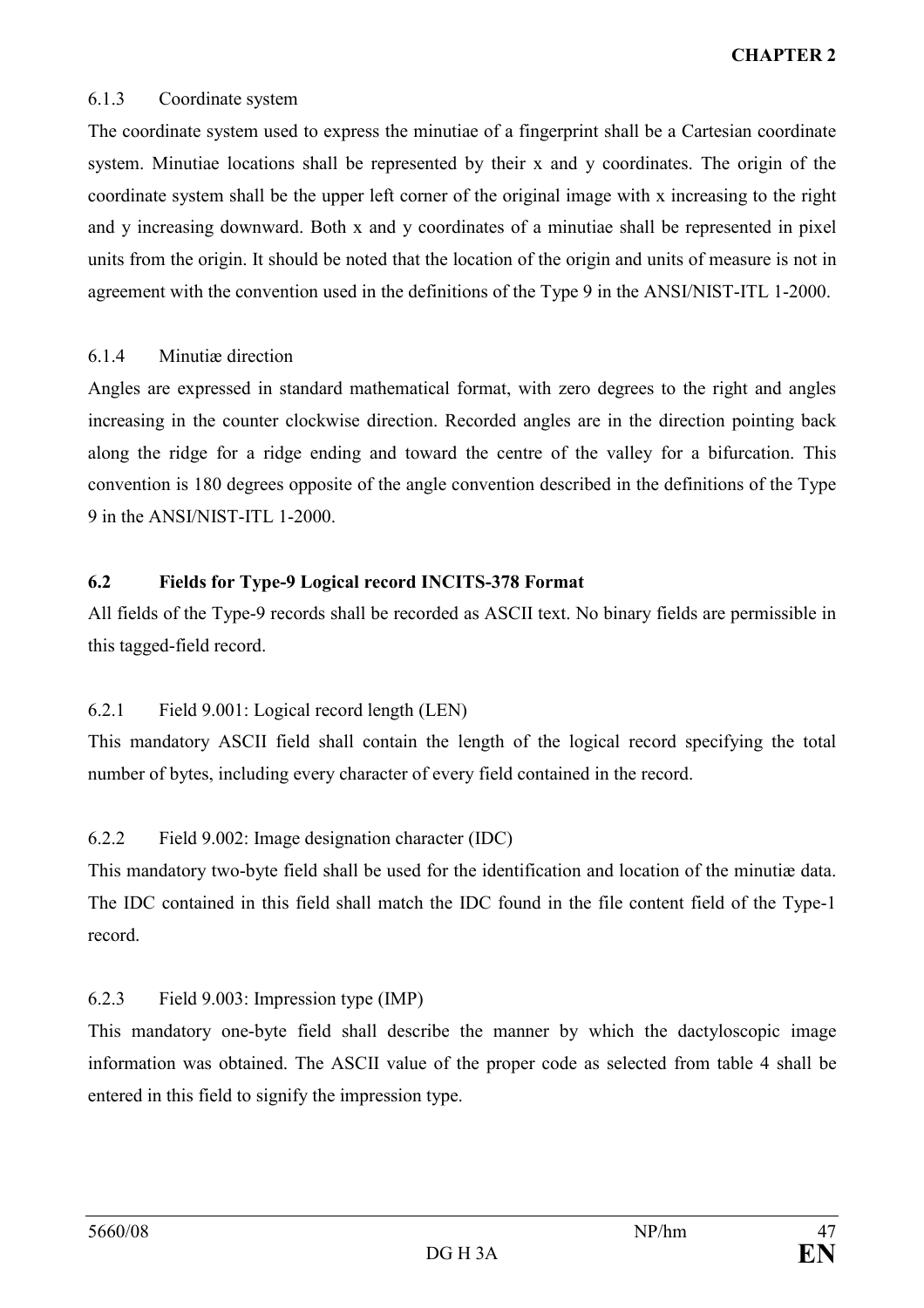#### 6.2.4 Field 9.004: Minutiæ format (FMT)

This field shall contain a "U" to indicate that the minutiae are formatted in M1-378 terms. Even though information may be encoded in accordance with the M1-378 standard, all data fields of the Type-9 record must remain as ASCII text fields.

# 6.2.5 Field 9.126: CBEFF information

This field shall contain three information items. The first information item shall contain the value "27" (0x1B). This is the identification of the CBEFF Format Owner assigned by the International Biometric Industry Association (IBIA) to INCITS Technical Committee M1. The <US> character shall delimit this item from the CBEFF Format Type that is assigned a value of "513" (0x0201) to indicate that this record contains only location and angular direction data without any Extended Data Block information. The <US> character shall delimit this item from the CBEFF Product Identifier (PID) that identifies the "owner" of the encoding equipment. The vendor establishes this value. It can be obtained from the IBIA website (www.ibia.org) if it is posted.

# 6.2.6 Field 9.127: Capture equipment identification

This field shall contain two information items separated by the <US> character. The first shall contain "APPF" if the equipment used originally to acquire the image was certified to comply with Appendix F (IAFIS Image Quality Specification, January 29, 1999) of CJIS-RS-0010, the Federal Bureau of Investigation's Electronic Fingerprint Transmission Specification. If the equipment did not comply it will contain the value of "NONE". The second information item shall contain the Capture Equipment ID which is a vendor-assigned product number of the capture equipment. A value of "0" indicates that the capture equipment ID is unreported.

# 6.2.7 Field 9.128: Horizontal line length (HLL)

This mandatory ASCII field shall contain the number of pixels contained on a single horizontal line of the transmitted image. The maximum horizontal size is limited to 65,534 pixels.

# 6.2.8 Field 9.129: Vertical line length (VLL)

This mandatory ASCII field shall contain the number of horizontal lines contained in the transmitted image. The maximum vertical size is limited to 65,534 pixels.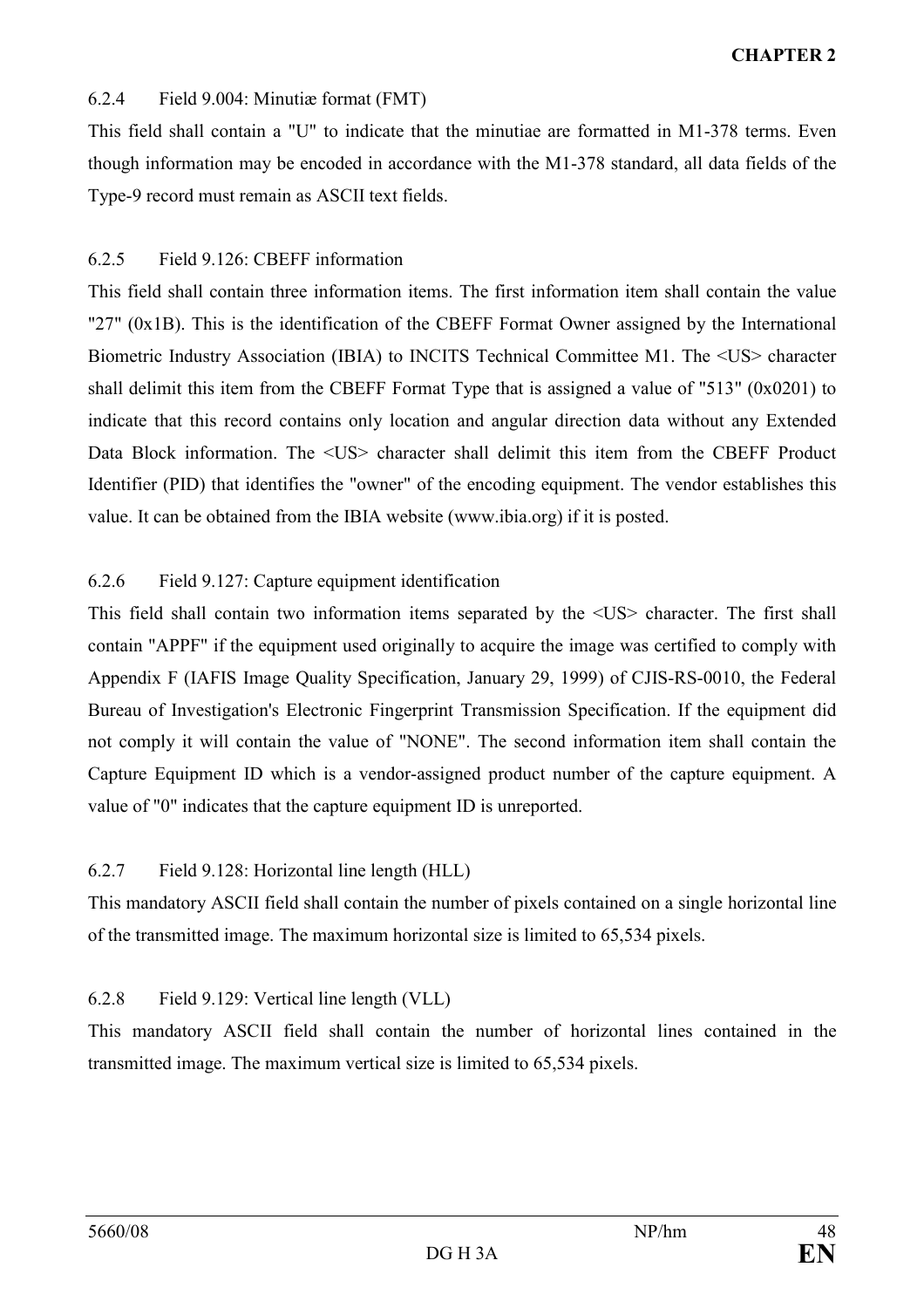# 6.2.9 Field 9.130: Scale units (SLC)

This mandatory ASCII field shall specify the units used to describe the image sampling frequency (pixel density). A "1" in this field indicates pixels per inch, or a "2" indicates pixels per centimetre. A "0" in this field indicates no scale is given. For this case, the quotient of HPS/VPS gives the pixel aspect ratio.

# 6.2.10 Field 9.131: Horizontal pixel scale (HPS)

This mandatory ASCII field shall specify the integer pixel density used in the horizontal direction providing the SLC contains a "1" or a "2". Otherwise, it indicates the horizontal component of the pixel aspect ratio.

# 6.2.10 Field 9.132: Vertical pixel scale (VPS)

This mandatory ASCII field shall specify the integer pixel density used in the vertical direction providing the SLC contains a "1" or a "2". Otherwise, it indicates the vertical component of the pixel aspect ratio.

# 6.2.11 Field 9.133: Finger view

This mandatory field contains the view number of the finger associated with this record's data. The view number begins with "0" and increments by one to "15".

# 6.2.12 Field 9.134: Finger position (FGP)

This field shall contain the code designating the finger position that produced the information in this Type-9 record. A code between 1 and 10 taken from table 5 or the appropriate palm code from table 10 shall be used to indicate the finger or palm position.

# 6.2.13 Field 9.135: Finger quality

The field shall contain the quality of the overall finger minutiæ data and shall be between 0 and 100. This number is an overall expression of the quality of the finger record, and represents quality of the original image, of the minutia extraction and any additional operations that may affect the minutiæ record.

#### 6.2.14 Field 9.136: number of minutiæ

The mandatory field shall contain a count of the number of minutiæ recorded in this logical record.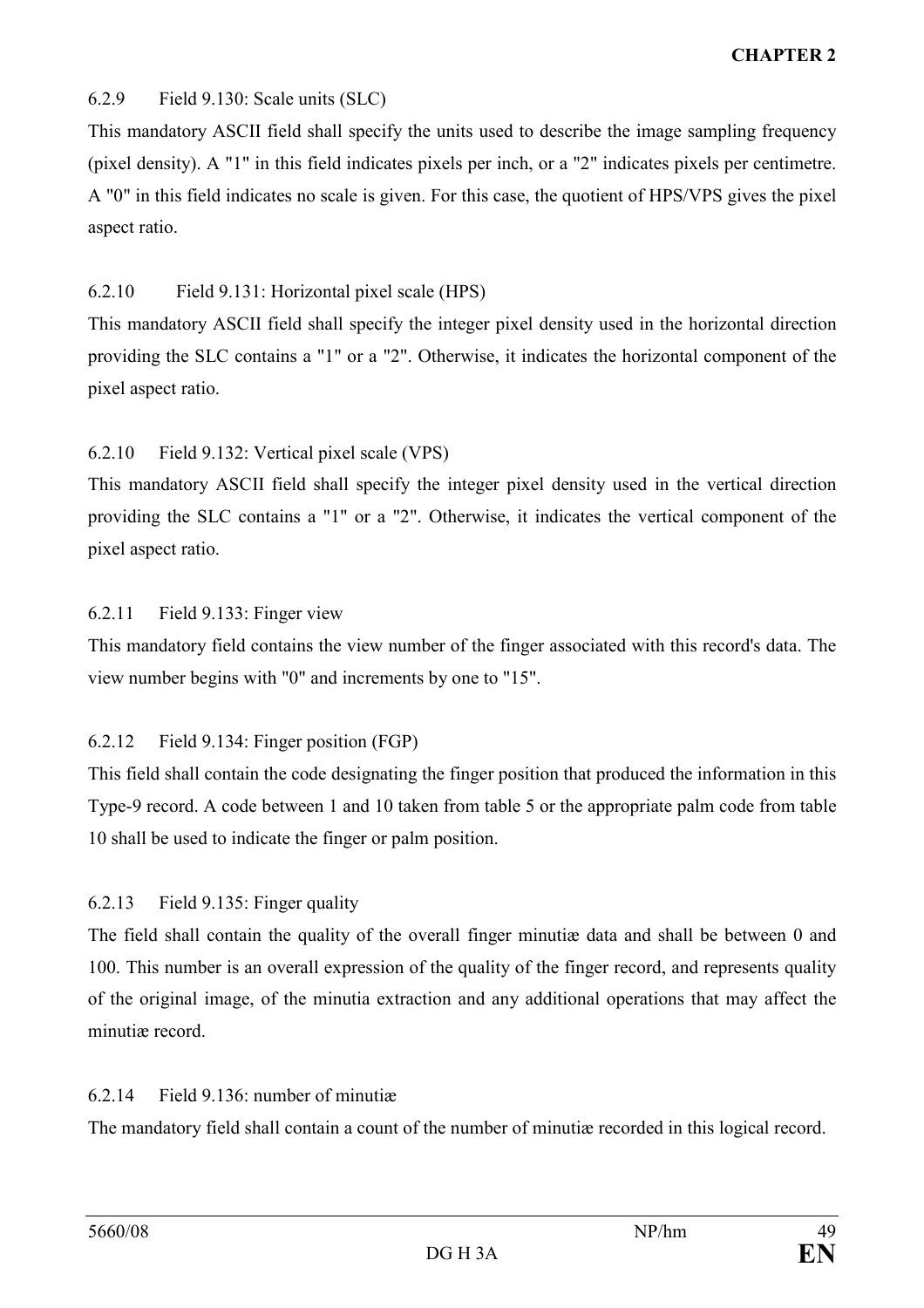#### 6.2.15 Field 9.137: Finger minutiæ data

This mandatory field has six information items separated by the <US> character. It consists of several subfields, each containing the details of single minutiae. The total number of minutiae subfields must agree with the count found in field 136. The first information item is the minutiae index number, which shall be initialized to "1" and incremented by "1" for each additional minutia in the fingerprint. The second and third information items are the 'x' coordinate and 'y' coordinates of the minutiae in pixel units. The fourth information item is the minutiae angle recorded in units of two degrees. This value shall be nonnegative between 0 and 179. The fifth information item is the minutiae type. A value of "0" is used to represent minutiae of type "OTHER", a value of "1" for a ridge ending and a value of "2" for a ridge bifurcation. The sixth information item represents the quality of each minutiae. This value shall range from 1 as a minimum to 100 as a maximum. A value of "0" indicates that no quality value is available. Each subfield shall be separated from the next with the use of the <RS> separator character.

#### 6.2.16 Field 9.138: Ridge count information

This field consists of a series of subfields each containing three information items. The first information item of the first subfield shall indicate the ridge count extraction method. A "0" indicates that no assumption shall be made about the method used to extract ridge counts, nor their order in the record. A "1" indicates that for each centre minutiae, ridge count data was extracted to the nearest neighbouring minutiae in four quadrants, and ridge counts for each centre minutia are listed together. A "2" indicates that for each centre minutiae, ridge count data was extracted to the nearest neighbouring minutiae in eight octants, and ridge counts for each centre minutia are listed together. The remaining two information items of the first subfield shall both contain "0". Information items shall be separated by the  $\langle US \rangle$  separator character. Subsequent subfields will contain the centre minutiae index number as the first information item, the neighbouring minutiae index number as the second information item, and the number of ridges crossed as the third information item. Subfields shall be separated by the <RS> separator character.

#### 6.2.17 Field 9.139: Core information

This field will consist of one subfield for each core present in the original image. Each subfield consists of three information items. The first two items contain the 'x' and 'y' coordinate positions in pixel units. The third information item contains the angle of the core recorded in units of 2 degrees. The value shall be a nonnegative value between 0 and 179. Multiple cores will be separated by the <RS> separator character.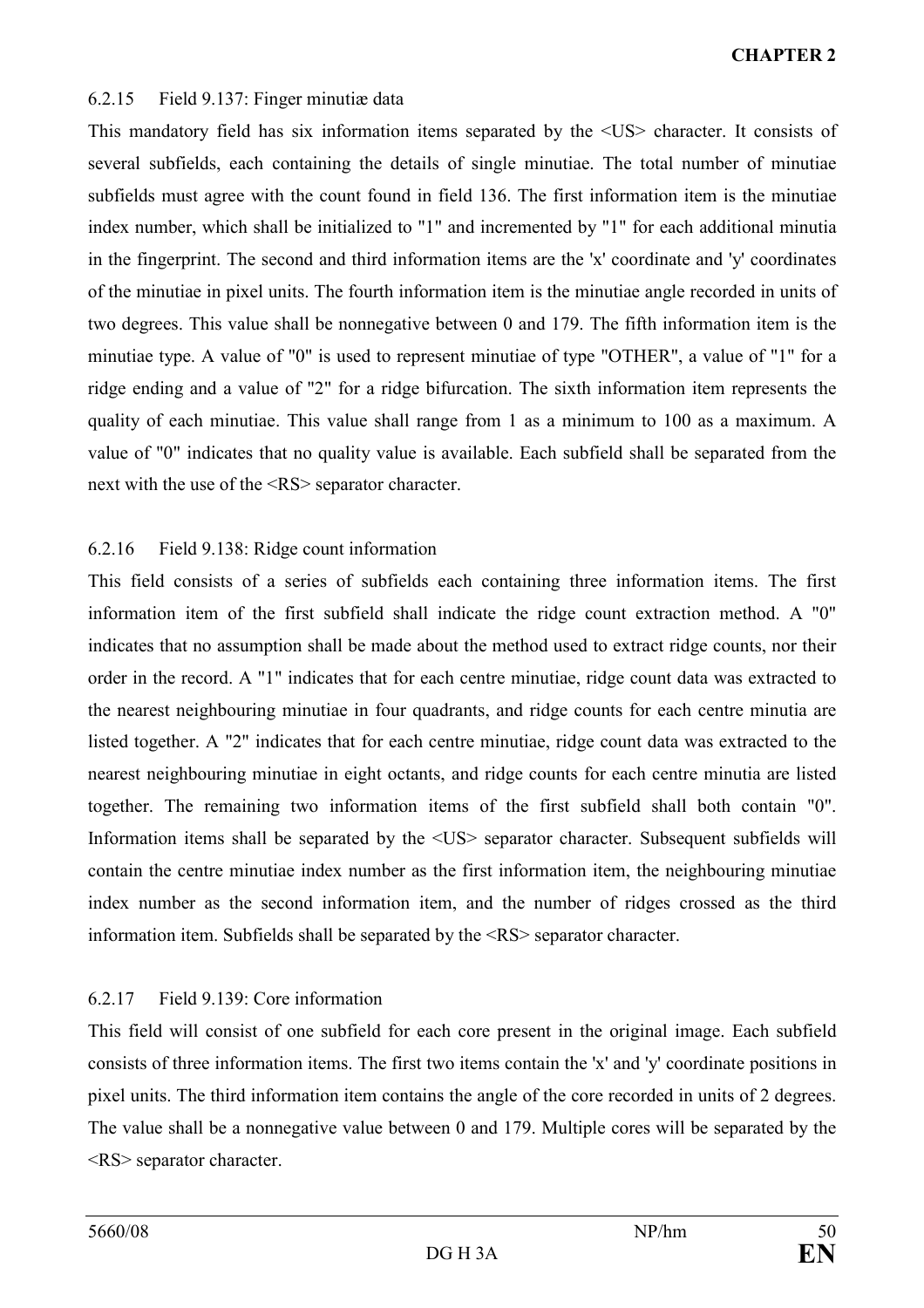#### 6.2.18 Field 9.140: Delta information

This field will consist of one subfield for each delta present in the original image. Each subfield consists of three information items. The first two items contain the 'x' and 'y' coordinate positions in pixel units. The third information item contains the angle of the delta recorded in units of 2 degrees. The value shall be a nonnegative value between 0 and 179. Multiple cores will be separated by the <RS> separator character.

# 7. Type-13 variable-resolution latent image record

The Type-13 tagged-field logical record shall contain image data acquired from latent images. These images are intended to be transmitted to agencies that will automatically extract or provide human intervention and processing to extract the desired feature information from the images. Information regarding the scanning resolution used, the image size, and other parameters required to process the image, are recorded as tagged-fields within the record.

| <b>Ident</b> | Con<br>d. | <b>Field</b><br><b>Numbe</b> | <b>Field Name</b>                                      | Char | Field size per<br>occurrence |                | Occur<br>count |     | <b>Max</b><br>byte |
|--------------|-----------|------------------------------|--------------------------------------------------------|------|------------------------------|----------------|----------------|-----|--------------------|
|              | code      | r                            |                                                        | type | min.                         | max.           | min            | max | count              |
| <b>LEN</b>   | M         | 13.001                       | <b>LOGICAL</b><br><b>RECORD LENGTH</b>                 | N    | $\overline{4}$               | 8              | $\mathbf{1}$   | 1   | 15                 |
| <b>IDC</b>   | M         | 13.002                       | <b>IMAGE</b><br><b>DESIGNATION</b><br><b>CHARACTER</b> | N    | $\overline{2}$               | 5              | 1              | 1   | 12                 |
| <b>IMP</b>   | M         | 13.003                       | <b>IMPRESSION</b><br><b>TYPE</b>                       | A    | $\overline{2}$               | $\overline{2}$ | $\mathbf{1}$   | 1   | 9                  |
| <b>SRC</b>   | M         | 13.004                       | <b>SOURCE AGENCY</b><br>/ ORI                          | AN   | 6                            | 35             | 1              | 1   | 42                 |
| <b>LCD</b>   | M         | 13.005                       | <b>LATENT</b><br><b>CAPTURE DATE</b>                   | N    | 9                            | 9              | 1              | 1   | 16                 |
| <b>HLL</b>   | M         | 13.006                       | <b>HORIZONTAL</b><br><b>LINE LENGTH</b>                | N    | 4                            | 5              | 1              | 1   | 12                 |

Table 7: Type-13 variable-resolution latent record layout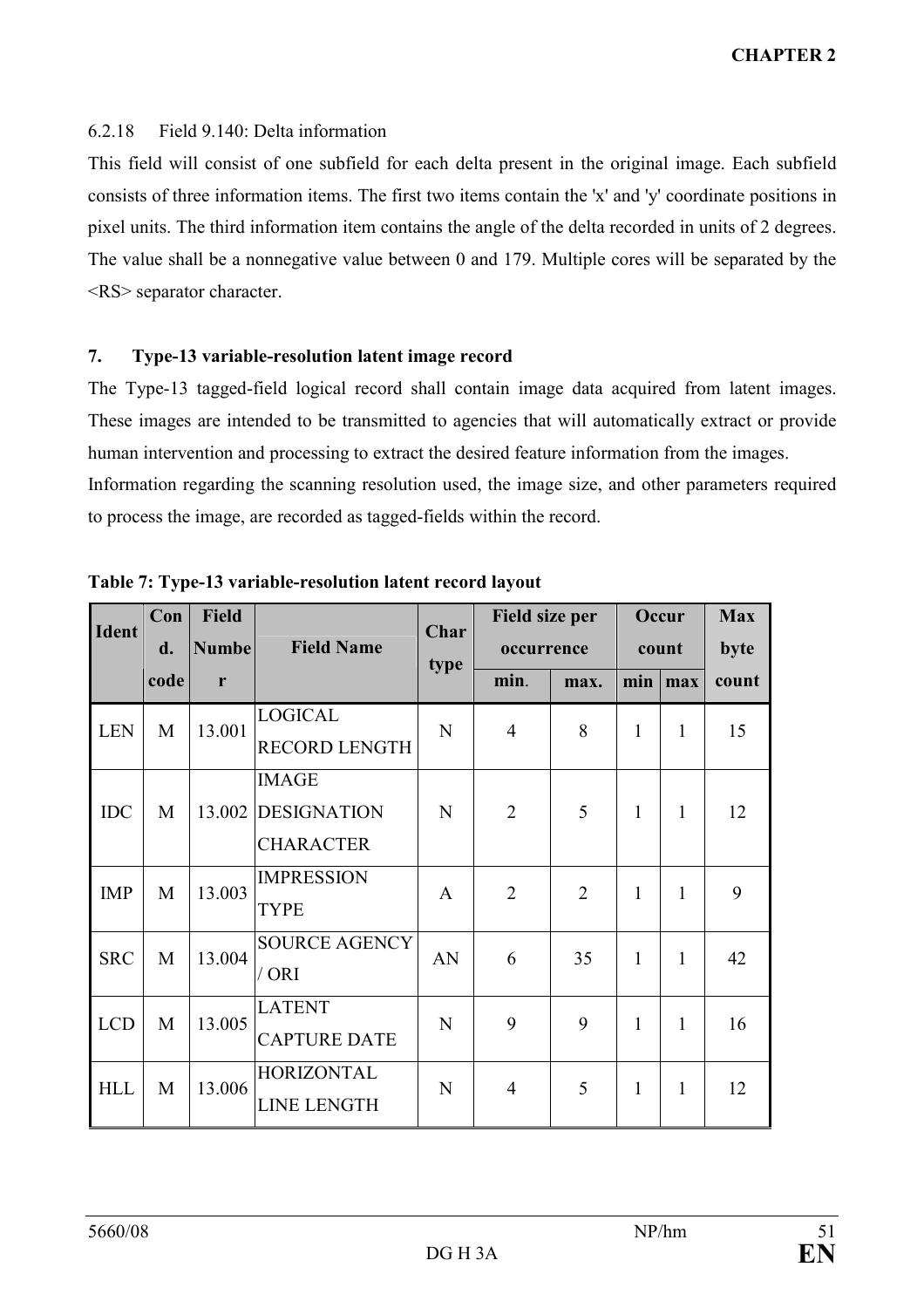| <b>Ident</b> | Con            | <b>Field</b>     |                                                           | <b>Char</b>    |                | <b>Field size per</b> |              | Occur        | <b>Max</b> |
|--------------|----------------|------------------|-----------------------------------------------------------|----------------|----------------|-----------------------|--------------|--------------|------------|
|              | d.             | <b>Numbe</b>     | <b>Field Name</b>                                         |                | occurrence     |                       |              | count        | byte       |
|              | code           | r                |                                                           | type           | min.           | max.                  | min          | max          | count      |
| <b>VLL</b>   | M              | 13.007           | <b>VERTICAL LINE</b><br><b>LENGTH</b>                     | N              | $\overline{4}$ | 5                     | $\mathbf{1}$ | $\mathbf{1}$ | 12         |
| <b>SLC</b>   | M              |                  | 13.008 SCALE UNITS                                        | $\mathbf N$    | $\overline{2}$ | $\overline{2}$        | $\mathbf{1}$ | $\mathbf{1}$ | 9          |
| <b>HPS</b>   | M              | 13.009           | <b>HORIZONTAL</b><br><b>PIXEL SCALE</b>                   | $\mathbf N$    | $\overline{2}$ | 5                     | $\mathbf{1}$ | $\mathbf{1}$ | 12         |
| <b>VPS</b>   | M              | 13.010           | <b>VERTICAL PIXEL</b><br><b>SCALE</b>                     | $\mathbf N$    | $\overline{2}$ | 5                     | $\mathbf{1}$ | $\mathbf{1}$ | 12         |
| <b>CGA</b>   | M              | 13.011           | <b>COMPRESSION</b><br><b>ALGORITHM</b>                    | $\mathbf{A}$   | 5              | $\overline{7}$        | $\mathbf{1}$ | $\mathbf{1}$ | 14         |
| <b>BPX</b>   | $\mathbf M$    |                  | 13.012 BITS PER PIXEL                                     | $\overline{N}$ | $\overline{2}$ | $\overline{3}$        | $\mathbf{1}$ | $\mathbf{1}$ | 10         |
| FGP          | M              |                  | 13.013 FINGER POSITION                                    | $\overline{N}$ | $\overline{2}$ | $\overline{3}$        | $\mathbf{1}$ | 6            | 25         |
| <b>RSV</b>   |                | 13.014<br>13.019 | <b>RESERVED FOR</b><br><b>FUTURE</b><br><b>DEFINITION</b> |                |                |                       |              |              |            |
| <b>COM</b>   | $\overline{O}$ |                  | 13.020 COMMENT                                            | $\mathbf{A}$   | $\overline{2}$ | 128                   | $\theta$     | $\mathbf{1}$ | 135        |
| <b>RSV</b>   |                | 13.021<br>13.199 | <b>RESERVED FOR</b><br><b>FUTURE</b><br><b>DEFINITION</b> |                |                |                       |              |              |            |
| <b>UDF</b>   | $\overline{O}$ |                  | 13.200 USER-DEFINED<br>13.998 FIELDS                      |                |                |                       |              |              |            |
| <b>DAT</b>   | M              |                  | 13.999 IMAGE DATA                                         | B              | $\overline{2}$ |                       | $\mathbf{1}$ | $\mathbf{1}$ |            |

Key for character type:  $N =$  Numeric;  $A =$  Alphabetic;  $AN =$  Alphanumeric;  $B =$  Binary

# 7.1 Fields for the Type-13 logical record

The following paragraphs describe the data contained in each of the fields for the Type-13 logical record.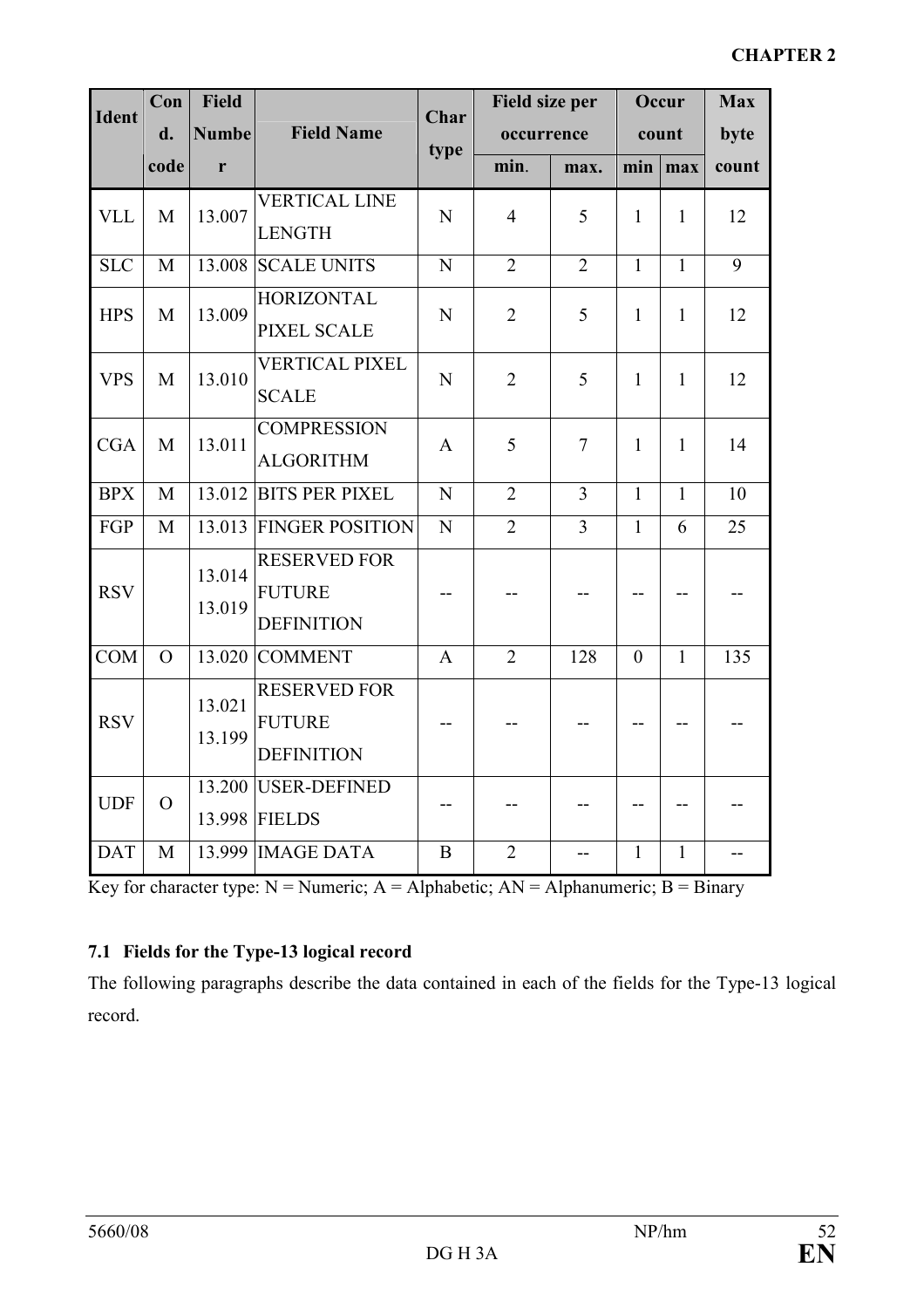Within a Type-13 logical record, entries shall be provided in numbered fields. It is required that the first two fields of the record are ordered, and the field containing the image data shall be the last physical field in the record. For each field of the Type-13 record, table 7 lists the "condition code" as being mandatory "M" or optional "O", the field number, the field name, character type, field size, and occurrence limits. Based on a three digit field number, the maximum byte count size for the field is given in the last column. As more digits are used for the field number, the maximum byte count will also increase. The two entries in the "field size per occurrence" include all character separators used in the field. The "maximum byte count" includes the field number, the information, and all the character separators including the "GS" character.

# 7.1.1 Field 13.001: Logical record length (LEN)

This mandatory ASCII field shall contain the total count of the number of bytes in the Type-13 logical record. Field 13.001 shall specify the length of the record including every character of every field contained in the record and the information separators.

# 7.1.2 Field 13.002: Image designation character (IDC)

This mandatory ASCII field shall be used to identify the latent image data contained in the record. This IDC shall match the IDC found in the file content (CNT) field of the Type-1 record.

# 7.1.3 Field 13.003: Impression type (IMP)

This mandatory one- or two-byte ASCII field shall indicate the manner by which the latent image information was obtained. The appropriate latent code choice selected from table 4 (finger) or table 9 (palm) shall be entered in this field.

# 7.1.4 Field 13.004: Source agency / ORI (SRC)

This mandatory ASCII field shall contain the identification of the administration or organization that originally captured the facial image contained in the record. Normally, the Originating Agency Identifier (ORI) of the agency that captured the image will be contained in this field. It consists of two information items in the following format: CC/agency.

The first information item contains the Interpol Country Code, two alpha-numeric characters long. The second item, *agency*, is a free text identification of the agency, up to a maximum of 32 alphanumeric characters.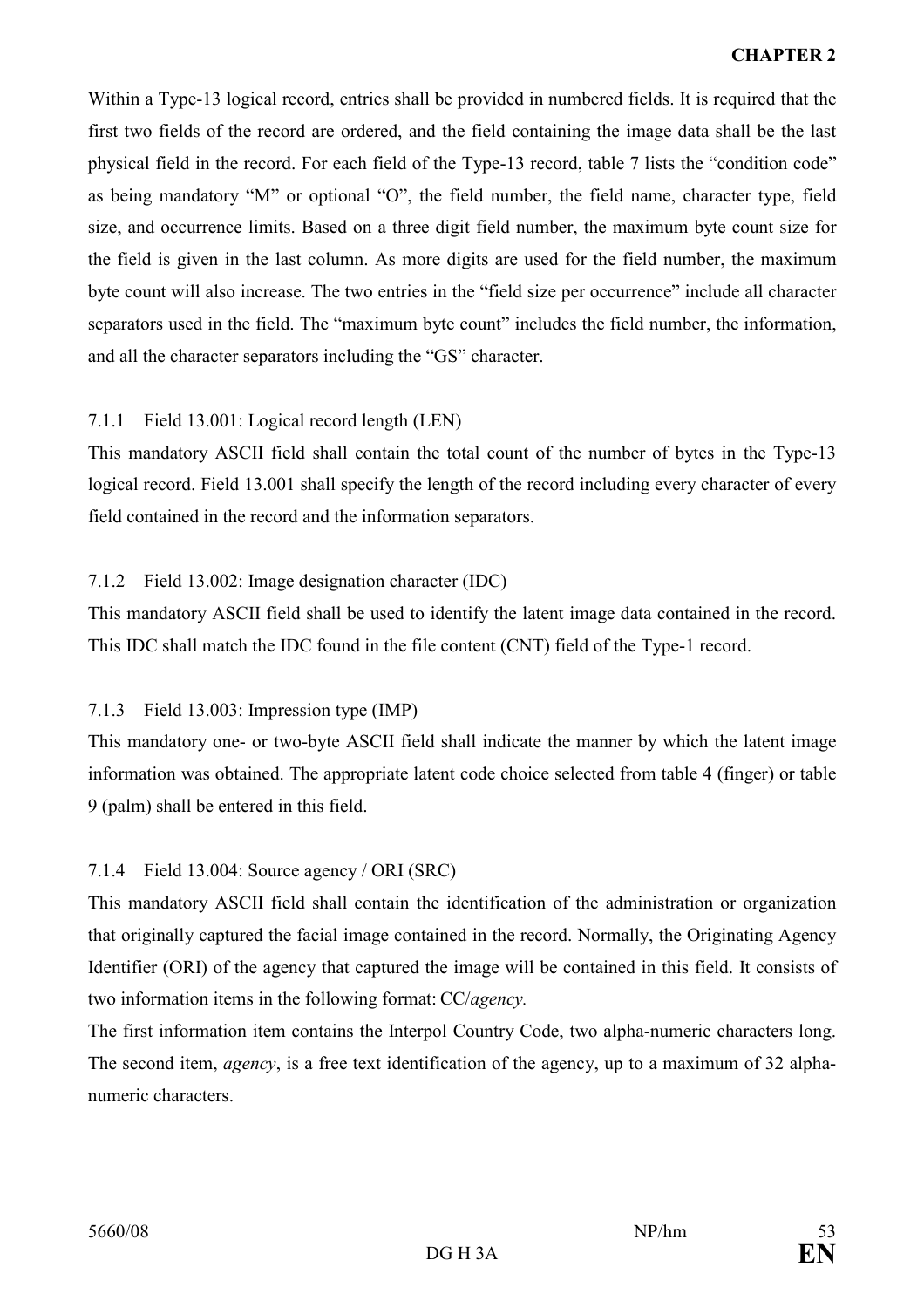## 7.1.5 Field 13.005: Latent capture date (LCD)

This mandatory ASCII field shall contain the date that the latent image contained in the record was captured. The date shall appear as eight digits in the format CCYYMMDD. The CCYY characters shall represent the year the image was captured; the MM characters shall be the tens and unit values of the month; and the DD characters shall be the tens and unit values of the day in the month. For example, 20000229 represents February 29, 2000. The complete date must be a legitimate date.

7.1.6 Field 13.006: Horizontal line length (HLL)

This mandatory ASCII field shall contain the number of pixels contained on a single horizontal line of the transmitted image.

# 7.1.7 Field 13.007: Vertical line length (VLL)

This mandatory ASCII field shall contain the number of horizontal lines contained in the transmitted image.

# 7.1.8 Field 13.008: Scale units (SLC)

This mandatory ASCII field shall specify the units used to describe the image sampling frequency (pixel density). A "1" in this field indicates pixels per inch, or a "2" indicates pixels per centimetre. A "0" in this field indicates no scale is given. For this case, the quotient of HPS/VPS gives the pixel aspect ratio.

# 7.1.9 Field 13.009: Horizontal pixel scale (HPS)

This mandatory ASCII field shall specify the integer pixel density used in the horizontal direction providing the SLC contains a "1" or a "2". Otherwise, it indicates the horizontal component of the pixel aspect ratio.

# 7.1.10 Field 13.010: Vertical pixel scale (VPS)

This mandatory ASCII field shall specify the integer pixel density used in the vertical direction providing the SLC contains a "1" or a "2". Otherwise, it indicates the vertical component of the pixel aspect ratio.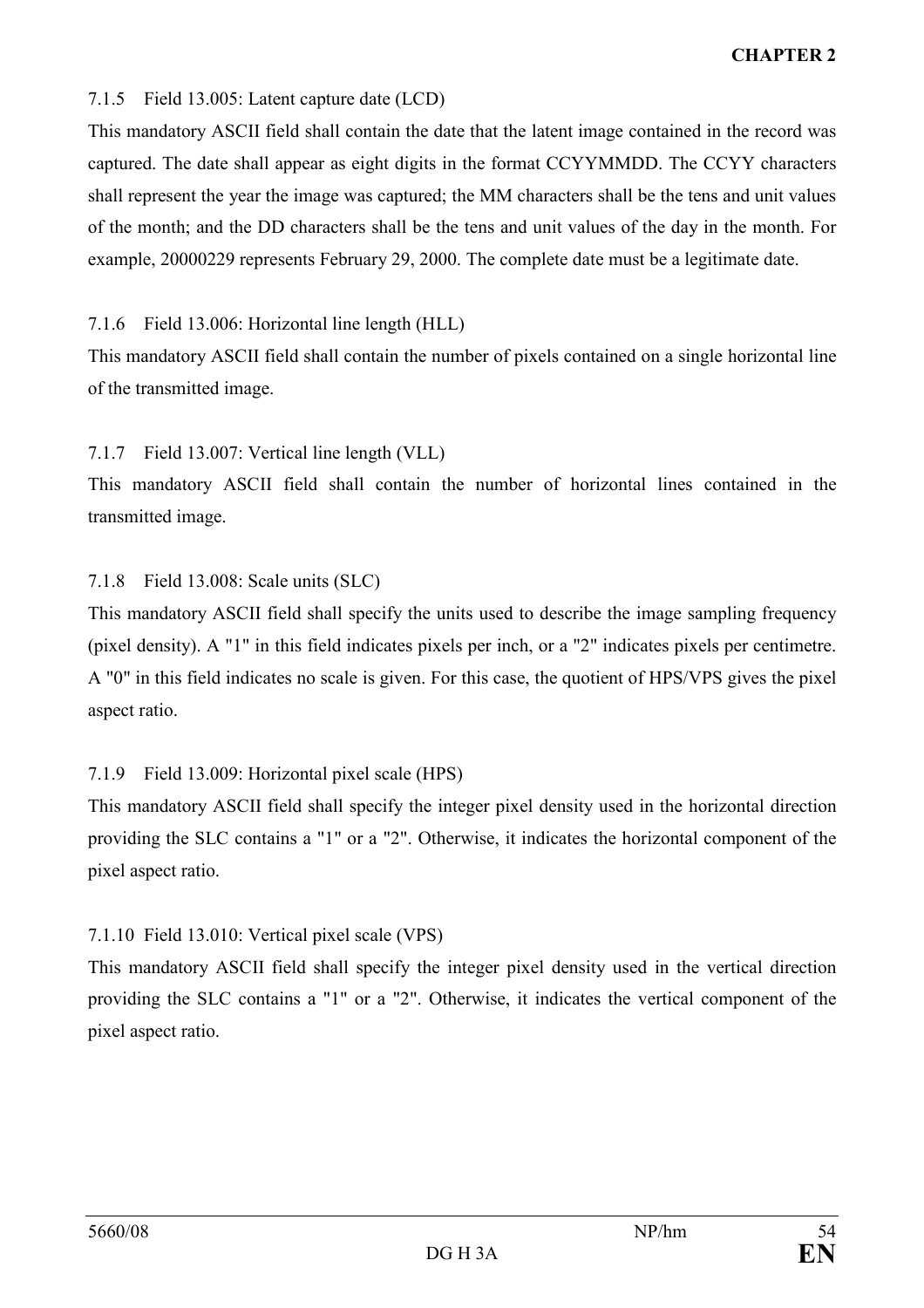#### 7.1.11 Field 13.011: Compression algorithm (CGA)

This mandatory ASCII field shall specify the algorithm used to compress grayscale images. See Appendix 7 for the compression codes.

#### 7.1.12 Field 13.012: Bits per pixel (BPX)

This mandatory ASCII field shall contain the number of bits used to represent a pixel. This field shall contain an entry of "8" for normal grayscale values of "0" to "255". Any entry in this field greater than "8" shall represent a grayscale pixel with increased precision.

# 7.1.13 Field 13.013: Finger / palm position (FGP)

This mandatory tagged-field shall contain one or more the possible finger or palm positions that may match the latent image. The decimal code number corresponding to the known or most probable finger position shall be taken from table 5 or the most probable palm position from table 10 and entered as a one- or two-character ASCII subfield. Additional finger and/or palm positions may be referenced by entering the alternate position codes as subfields separated by the "RS" separator character. The code "0", for "Unknown Finger", shall be used to reference every finger position from one through ten. The code "20", for "Unknown Palm", shall be used to reference every listed palmprint position.

#### 7.1.14 Field 13.014-019: Reserved for future definition (RSV)

These fields are reserved for inclusion in future revisions of this standard. None of these fields are to be used at this revision level. If any of these fields are present, they are to be ignored.

#### 7.1.15 Field 13.020: Comment (COM)

This optional field may be used to insert comments or other ASCII text information with the latent image data.

#### 7.1.16 Field 13.021-199: Reserved for future definition (RSV)

These fields are reserved for inclusion in future revisions of this standard. None of these fields are to be used at this revision level. If any of these fields are present, they are to be ignored.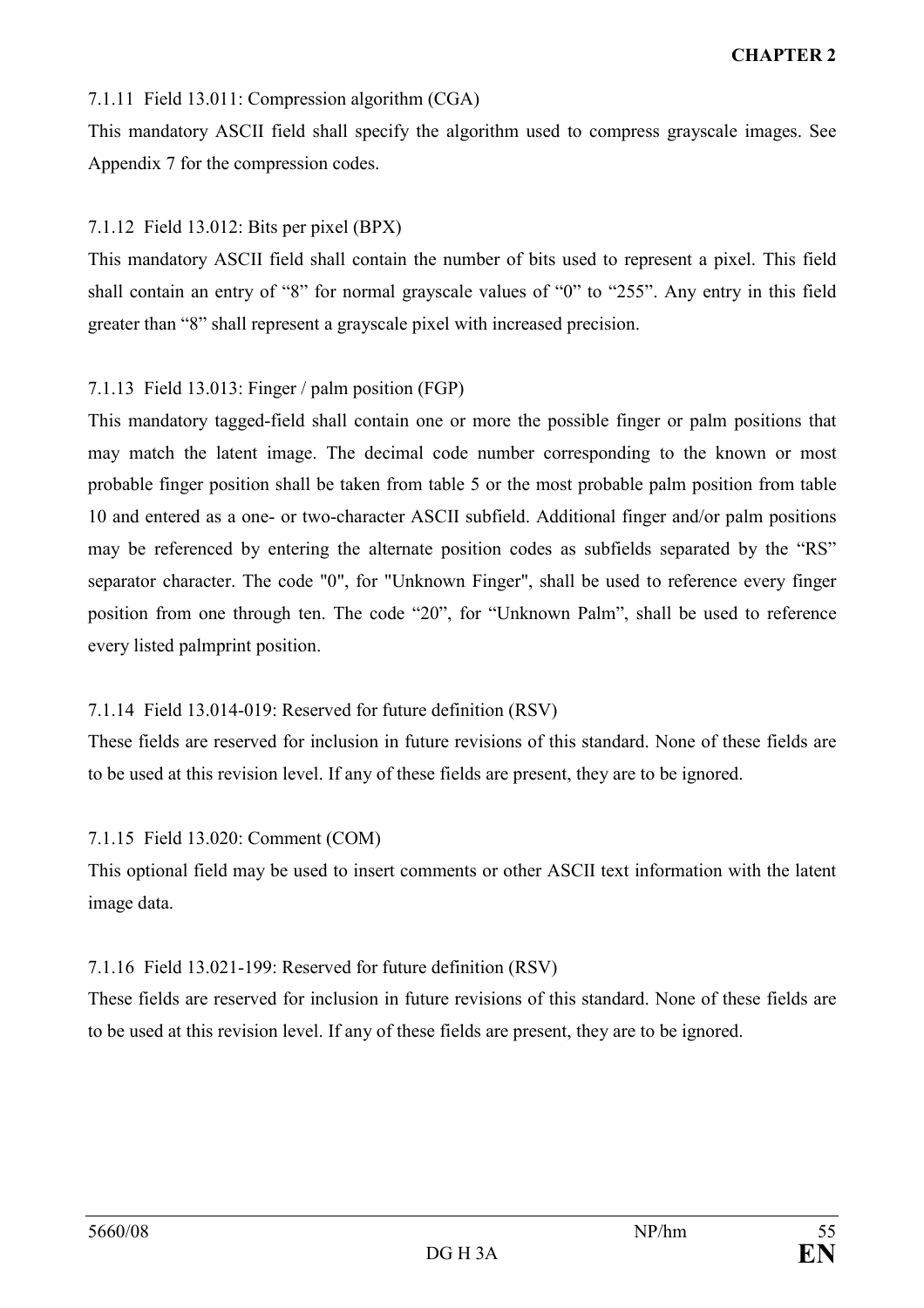# 7.1.17 Fields 13.200-998: User-defined fields (UDF)

These fields are user-definable fields and will be used for future requirements. Their size and content shall be defined by the user and be in accordance with the receiving agency. If present they shall contain ASCII textual information.

# 7.1.18 Field 13.999: Image data (DAT)

This field shall contain all data from a captured latent image. It shall always be assigned field number 999 and must be the last physical field in the record. For example, "13.999:" is followed by image data in a binary representation.

Each pixel of uncompressed grayscale data shall normally be quantized to eight bits (256 gray levels) contained in a single byte. If the entry in BPX Field 13.012 is greater or less than "8", the number of bytes required to contain a pixel will be different. If compression is used, the pixel data shall be compressed in accordance with the compression technique specified in the GCA field.

# 7.2 End of Type-13 variable-resolution latent image record

For the sake of consistency, immediately following the last byte of data from field 13.999 an "FS" separator shall be used to separate it from the next logical record. This separator must be included in the length field of the Type-13 record.

# 8. Type-15 variable-resolution palmprint image record

The Type-15 tagged-field logical record shall contain and be used to exchange palmprint image data together with fixed and user-defined textual information fields pertinent to the digitized image. Information regarding the scanning resolution used, the image size and other parameters or comments required to process the image are recorded as tagged-fields within the record. Palmprint images transmitted to other agencies will be processed by the recipient agencies to extract the desired feature information required for matching purposes.

The image data shall be acquired directly from a subject using a live-scan device, or from a palmprint card or other media that contains the subject's palmprints.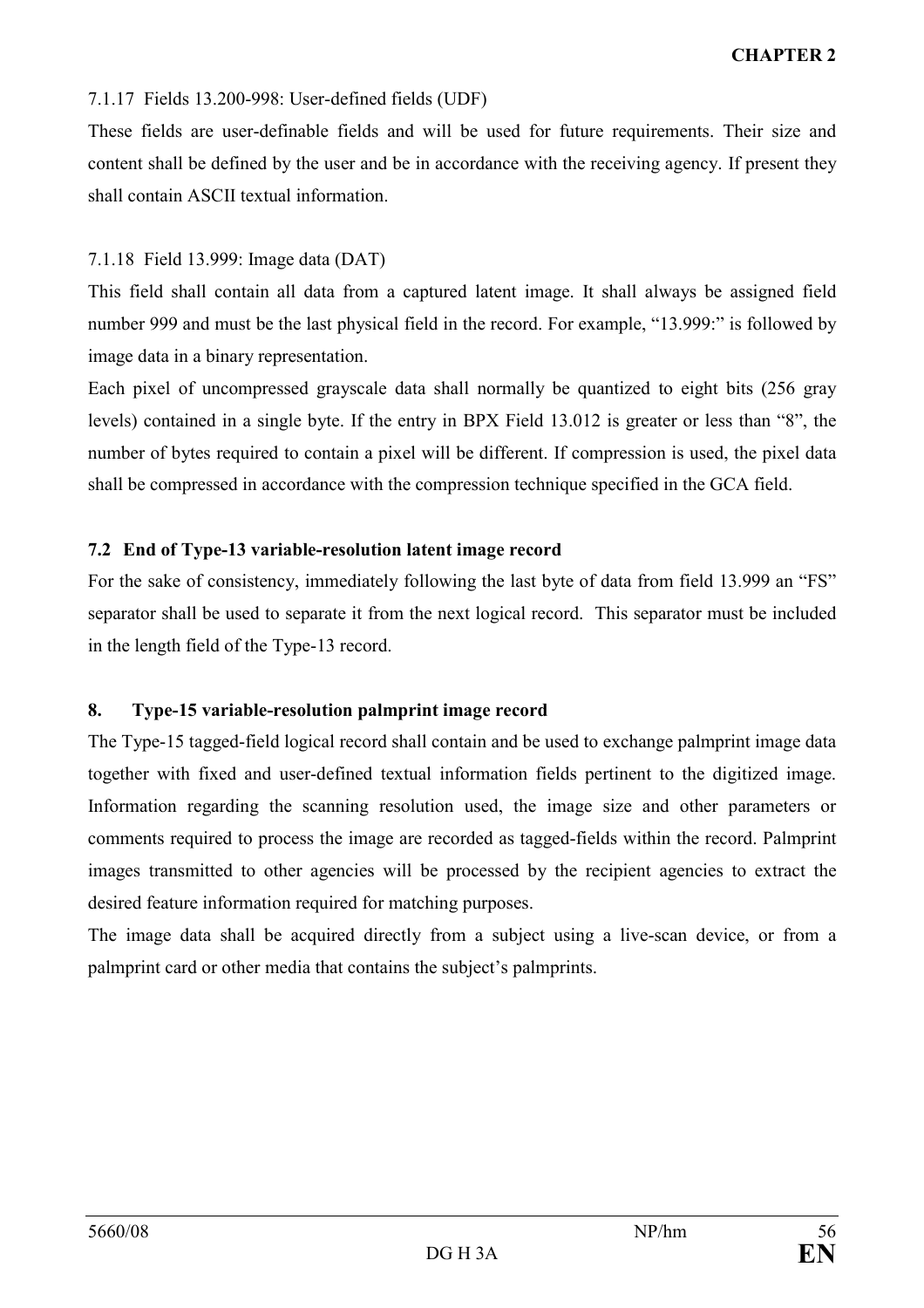Any method used to acquire the palmprint images shall be capable of capturing a set of images for each hand. This set shall include the writer's palm as a single scanned image, and the entire area of the full palm extending from the wrist bracelet to the tips of the fingers as one or two scanned images. If two images are used to represent the full palm, the lower image shall extend from the wrist bracelet to the top of the interdigital area (third finger joint) and shall include the thenar, and hypothenar areas of the palm. The upper image shall extend from the bottom of the interdigital area to the upper tips of the fingers. This provides an adequate amount of overlap between the two images that are both located over the interdigital area of the palm. By matching the ridge structure and details contained in this common area, an examiner can confidently state that both images came from the same palm.

As a palmprint transaction may be used for different purposes, it may contain one or more unique image areas recorded from the palm or hand. A complete palmprint record set for one individual will normally include the writer's palm and the full palm image(s) from each hand. Since a taggedfield logical image record may contain only one binary field, a single Type-15 record will be required for each writer's palm and one or two Type-15 records for each full palm. Therefore, four to six Type-15 records will be required to represent the subject's palmprints in a normal palmprint transaction.

# 8.1 Fields for the Type-15 logical record

The following paragraphs describe the data contained in each of the fields for the Type-15 logical record.

Within a Type-15 logical record, entries shall be provided in numbered fields. It is required that the first two fields of the record are ordered, and the field containing the image data shall be the last physical field in the record. For each field of the Type-15 record, table 8 lists the "condition code" as being mandatory "M" or optional "O", the field number, the field name, character type, field size, and occurrence limits. Based on a three digit field number, the maximum byte count size for the field is given in the last column. As more digits are used for the field number, the maximum byte count will also increase. The two entries in the "field size per occurrence" include all character separators used in the field. The "maximum byte count" includes the field number, the information, and all the character separators including the "GS" character.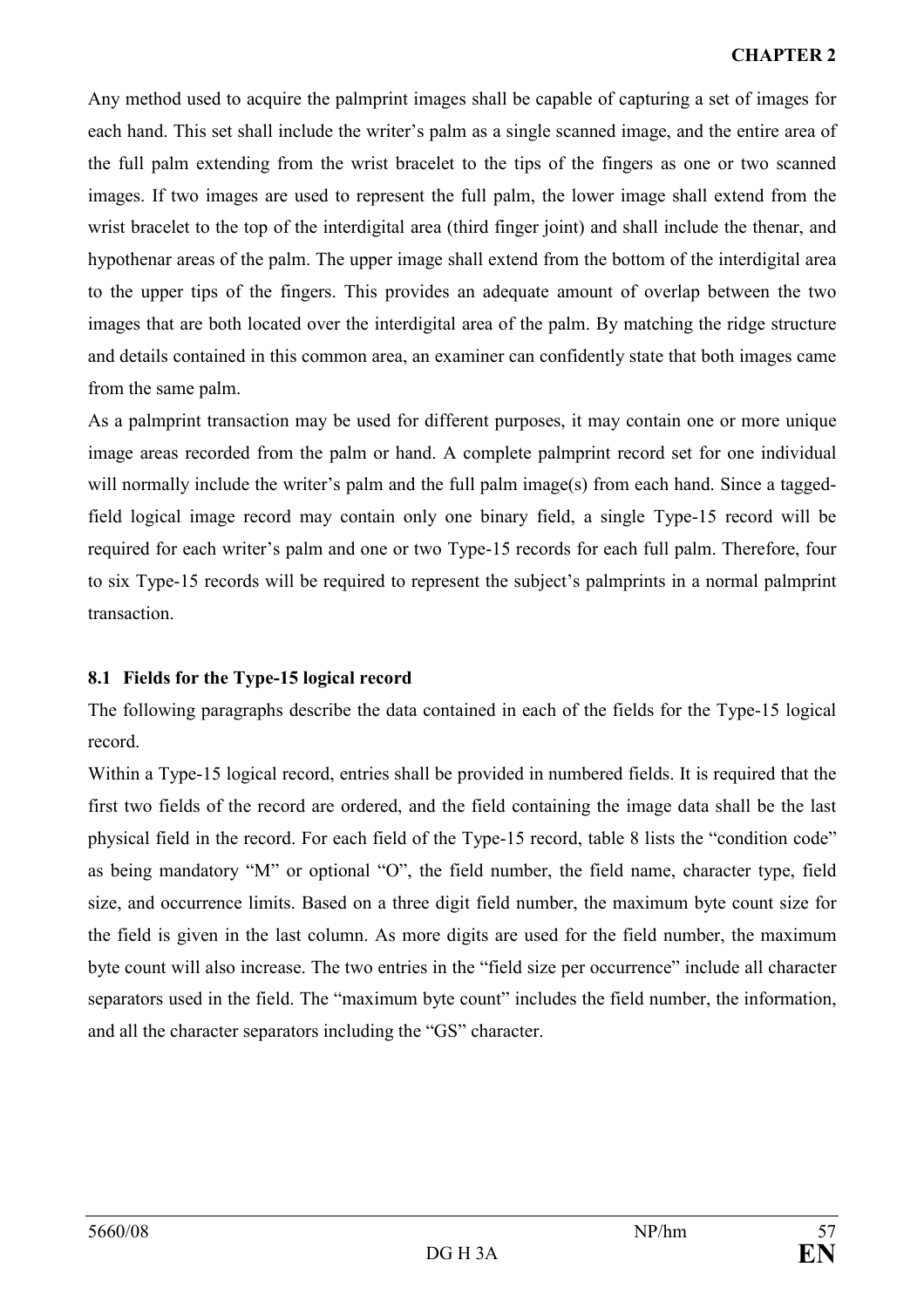# 8.1.1 Field 15.001: Logical record length (LEN)

This mandatory ASCII field shall contain the total count of the number of bytes in the Type-15 logical record. Field 15.001 shall specify the length of the record including every character of every field contained in the record and the information separators.

#### 8.1.2 Field 15.002: Image designation character (IDC)

This mandatory ASCII field shall be used to identify the palmprint image contained in the record. This IDC shall match the IDC found in the file content (CNT) field of the Type-1 record.

# 8.1.3 Field 15.003: Impression type (IMP)

This mandatory one-byte ASCII field shall indicate the manner by which the palmprint image information was obtained. The appropriate code selected from table 9 shall be entered in this field.

# 8.1.4 Field 15.004: Source agency/ORI (SRC)

This mandatory ASCII field shall contain the identification of the administration or organization that originally captured the facial image contained in the record. Normally, the Originating Agency Identifier (ORI) of the agency that captured the image will be contained in this field. It consists of two information items in the following format: CC/agency.

The first information item contains the Interpol Country Code, two alpha-numeric characters long. The second item, agency, is a free text identification of the agency, up to a maximum of 32 alphanumeric characters.

# 8.1.5 Field 15.005: Palmprint capture date (PCD)

This mandatory ASCII field shall contain the date that the palmprint image was captured. The date shall appear as eight digits in the format CCYYMMDD. The CCYY characters shall represent the year the image was captured; the MM characters shall be the tens and unit values of the month; and the DD characters shall be the tens and units values of the day in the month. For example, the entry 20000229 represents February 29, 2000. The complete date must be a legitimate date.

#### 8.1.6 Field 15.006: Horizontal line length (HLL)

This mandatory ASCII field shall contain the number of pixels contained on a single horizontal line of the transmitted image.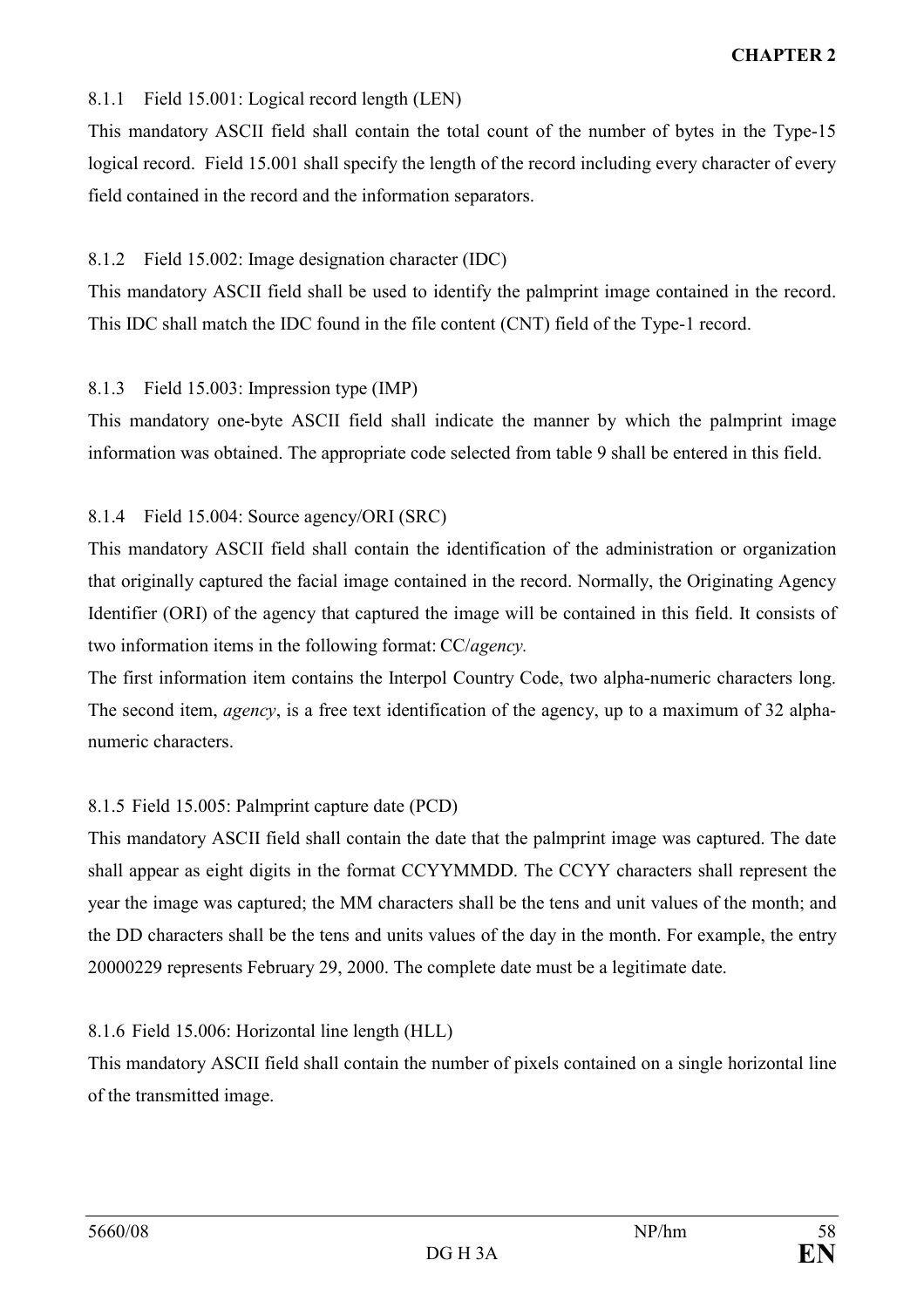# 8.1.7 Field 15.007: Vertical line length (VLL)

This mandatory ASCII field shall contain the number of horizontal lines contained in the transmitted image.

# 8.1.8 Field 15.008: Scale units (SLC)

This mandatory ASCII field shall specify the units used to describe the image sampling frequency (pixel density). A "1" in this field indicates pixels per inch, or a "2" indicates pixels per centimeter. A "0" in this field indicates no scale is given. For this case, the quotient of HPS/VPS gives the pixel aspect ratio.

# 8.1.9 Field 15.009: Horizontal pixel scale (HPS)

This mandatory ASCII field shall specify the integer pixel density used in the horizontal direction providing the SLC contains a "1" or a "2". Other-wise, it indicates the horizontal component of the pixel aspect ratio.

# 8.1.10 Field 15.010: Vertical pixel scale (VPS)

This mandatory ASCII field shall specify the integer pixel density used in the vertical direction providing the SLC contains a "1" or a "2". Otherwise, it indicates the vertical component of the pixel aspect ratio.

| <b>Ident</b> | Con<br>d. | <b>Field</b><br><b>Numbe</b> | <b>Field Name</b>                                      | Char<br>type |                | Field size per<br>occurrence | Occur<br>count |     | <b>Max</b><br>byte |
|--------------|-----------|------------------------------|--------------------------------------------------------|--------------|----------------|------------------------------|----------------|-----|--------------------|
|              | code      | r                            |                                                        |              | min.           | max.                         | min            | max | count              |
| <b>LEN</b>   | M         | 15.001                       | <b>LOGICAL RECORD</b><br><b>LENGTH</b>                 | N            | 4              | 8                            | $\mathbf{1}$   | 1   | 15                 |
| <b>IDC</b>   | M         |                              | <b>IMAGE</b><br>15.002 DESIGNATION<br><b>CHARACTER</b> | N            | $\overline{2}$ | 5                            | $\mathbf{1}$   | 1   | 12                 |
| <b>IMP</b>   | M         |                              | 15.003 IMPRESSION TYPE                                 | N            | $\overline{2}$ | $\overline{2}$               | 1              |     | 9                  |
| <b>SRC</b>   | M         | 15.004                       | <b>SOURCE AGENCY /</b><br>ORI                          | AN           | 6              | 35                           | 1              | 1   | 42                 |
| <b>PCD</b>   | M         | 15.005                       | <b>PALMPRINT</b><br><b>CAPTURE DATE</b>                | N            | 9              | 9                            | 1              |     | 16                 |

Table 8: Type-15 variable-resolution palmprint record layout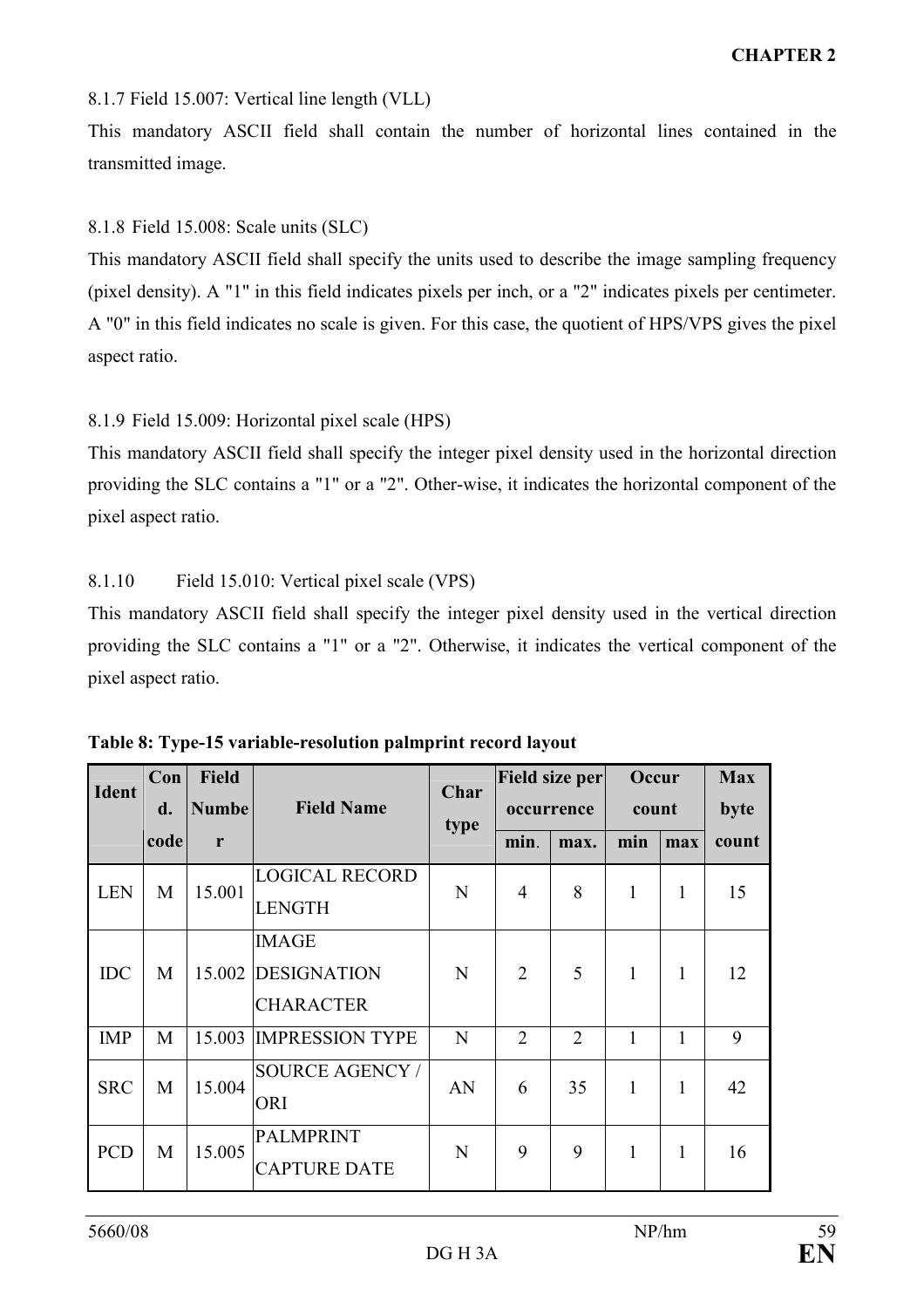| <b>Ident</b> | Con      | <b>Field</b> |                       | Char        |                | Field size per | Occur          | <b>Max</b>   |       |
|--------------|----------|--------------|-----------------------|-------------|----------------|----------------|----------------|--------------|-------|
|              | d.       | <b>Numbe</b> | <b>Field Name</b>     | type        |                | occurrence     | count          |              | byte  |
|              | code     | r            |                       |             | min.           | max.           | min            | max          | count |
| <b>HLL</b>   | M        | 15.006       | HORIZONTAL LINE       | N           | $\overline{4}$ | 5              | $\mathbf{1}$   | $\mathbf{1}$ | 12    |
|              |          |              | <b>LENGTH</b>         |             |                |                |                |              |       |
| <b>VLL</b>   | M        | 15.007       | <b>VERTICAL LINE</b>  | N           | $\overline{4}$ | 5              | $\mathbf{1}$   | $\mathbf{1}$ | 12    |
|              |          |              | <b>LENGTH</b>         |             |                |                |                |              |       |
| <b>SLC</b>   | M        | 15.008       | <b>SCALE UNITS</b>    | N           | $\overline{2}$ | $\overline{2}$ | $\mathbf{1}$   | $\mathbf{1}$ | 9     |
| <b>HPS</b>   | M        | 15.009       | <b>HORIZONTAL</b>     | $\mathbf N$ | $\overline{2}$ | 5              | $\mathbf{1}$   | $\mathbf{1}$ | 12    |
|              |          |              | <b>PIXEL SCALE</b>    |             |                |                |                |              |       |
| <b>VPS</b>   | M        | 15.010       | <b>VERTICAL PIXEL</b> | N           | $\overline{2}$ | 5              | $\mathbf{1}$   | $\mathbf{1}$ | 12    |
|              |          |              | <b>SCALE</b>          |             |                |                |                |              |       |
| <b>CGA</b>   | M        | 15.011       | <b>COMPRESSION</b>    | AN          | 5              | $\tau$         | $\mathbf{1}$   | $\mathbf{1}$ | 14    |
|              |          |              | <b>ALGORITHM</b>      |             |                |                |                |              |       |
| <b>BPX</b>   | M        | 15.012       | <b>BITS PER PIXEL</b> | N           | $\overline{2}$ | $\overline{3}$ | $\mathbf{1}$   | $\mathbf{1}$ | 10    |
| <b>PLP</b>   | M        | 15.013       | <b>PALMPRINT</b>      | N           | $\overline{2}$ | 3              | $\mathbf{1}$   | 1            | 10    |
|              |          |              | <b>POSITION</b>       |             |                |                |                |              |       |
|              |          | 15.014       | <b>RESERVED FOR</b>   |             |                |                |                |              |       |
| <b>RSV</b>   |          | 15.019       | <b>FUTURE</b>         |             |                |                |                |              |       |
|              |          |              | <b>INCLUSION</b>      |             |                |                |                |              |       |
| <b>COM</b>   | $\Omega$ | 15.020       | <b>COMMENT</b>        | AN          | $\overline{2}$ | 128            | $\overline{0}$ | 1            | 128   |
|              |          | 15.021       | <b>RESERVED FOR</b>   |             |                |                |                |              |       |
| <b>RSV</b>   |          | 15.199       | <b>FUTURE</b>         |             |                |                |                |              |       |
|              |          |              | <b>INCLUSION</b>      |             |                |                |                |              |       |
| <b>UDF</b>   | $\Omega$ |              | 15.200 USER-DEFINED   |             |                |                |                |              |       |
|              |          |              | 15.998 FIELDS         |             |                |                |                |              |       |
| <b>DAT</b>   | M        |              | 15.999 IMAGE DATA     | $\mathbf B$ | $\overline{2}$ | --             | $\mathbf{1}$   | $\mathbf{1}$ |       |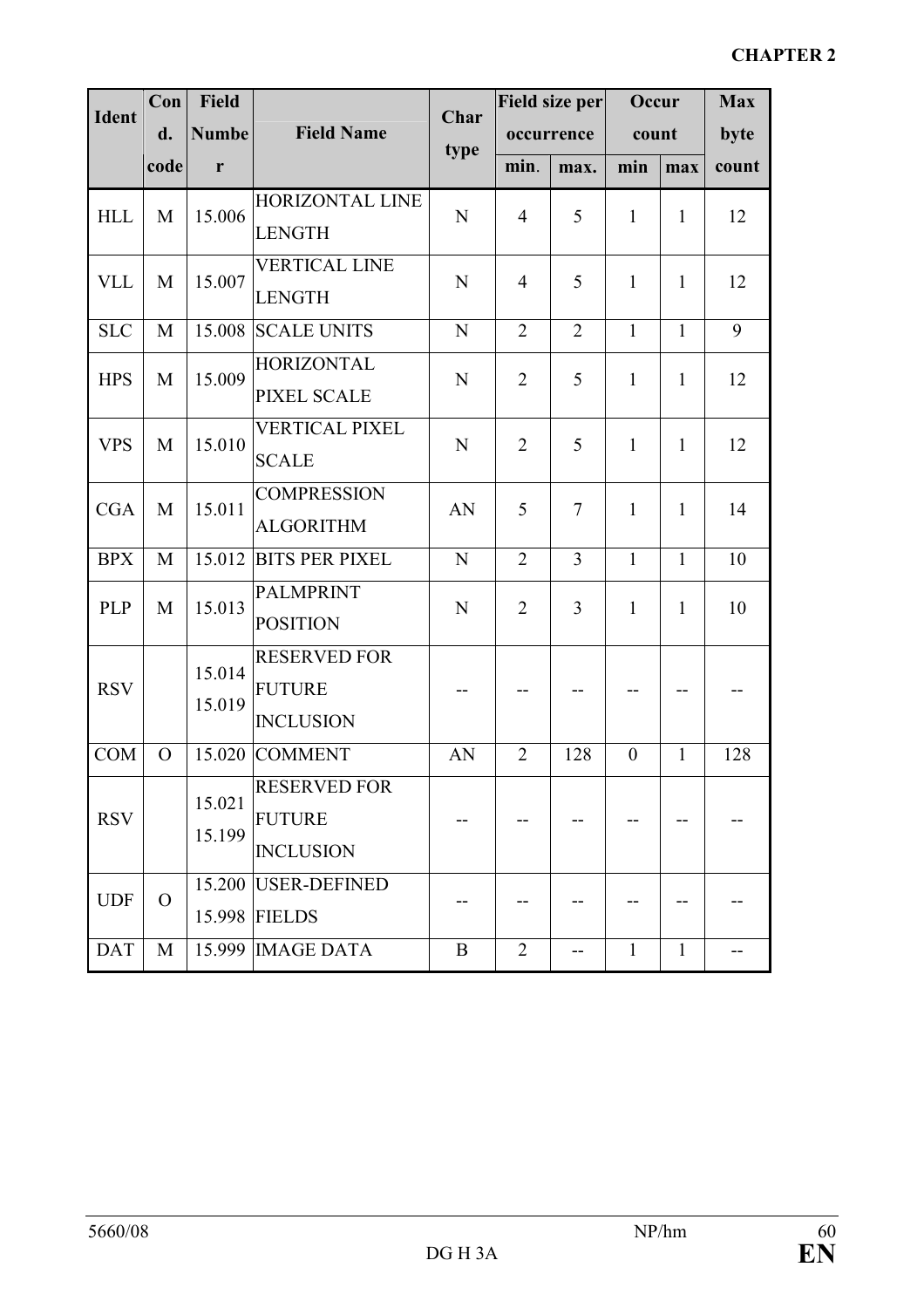# Table 9 : Palm Impression Type

| <b>Description</b>     | Code |
|------------------------|------|
| Live-scan palm         | 10   |
| Nonlive-scan palm      | 11   |
| Latent palm impression | 12   |
| Latent palm tracing    | 13   |
| Latent palm photo      | 14   |
| Latent palm lift       | 15   |

# 8.1.11 Field 15.011: Compression algorithm (CGA)

This mandatory ASCII field shall specify the algorithm used to compress grayscale images. An entry of "NONE" in this field indicates that the data contained in this record are uncompressed. For those images that are to be compressed, this field shall contain the preferred method for the compression of tenprint fingerprint images. Valid compression codes are defined in Appendix 7.

# 8.1.12 Field 15.012: Bits per pixel (BPX)

This mandatory ASCII field shall contain the number of bits used to represent a pixel. This field shall contain an entry of "8" for normal grayscale values of "0" to "255". Any entry in this field greater than or less than "8" shall represent a grayscale pixel with increased or decreased precision respectively.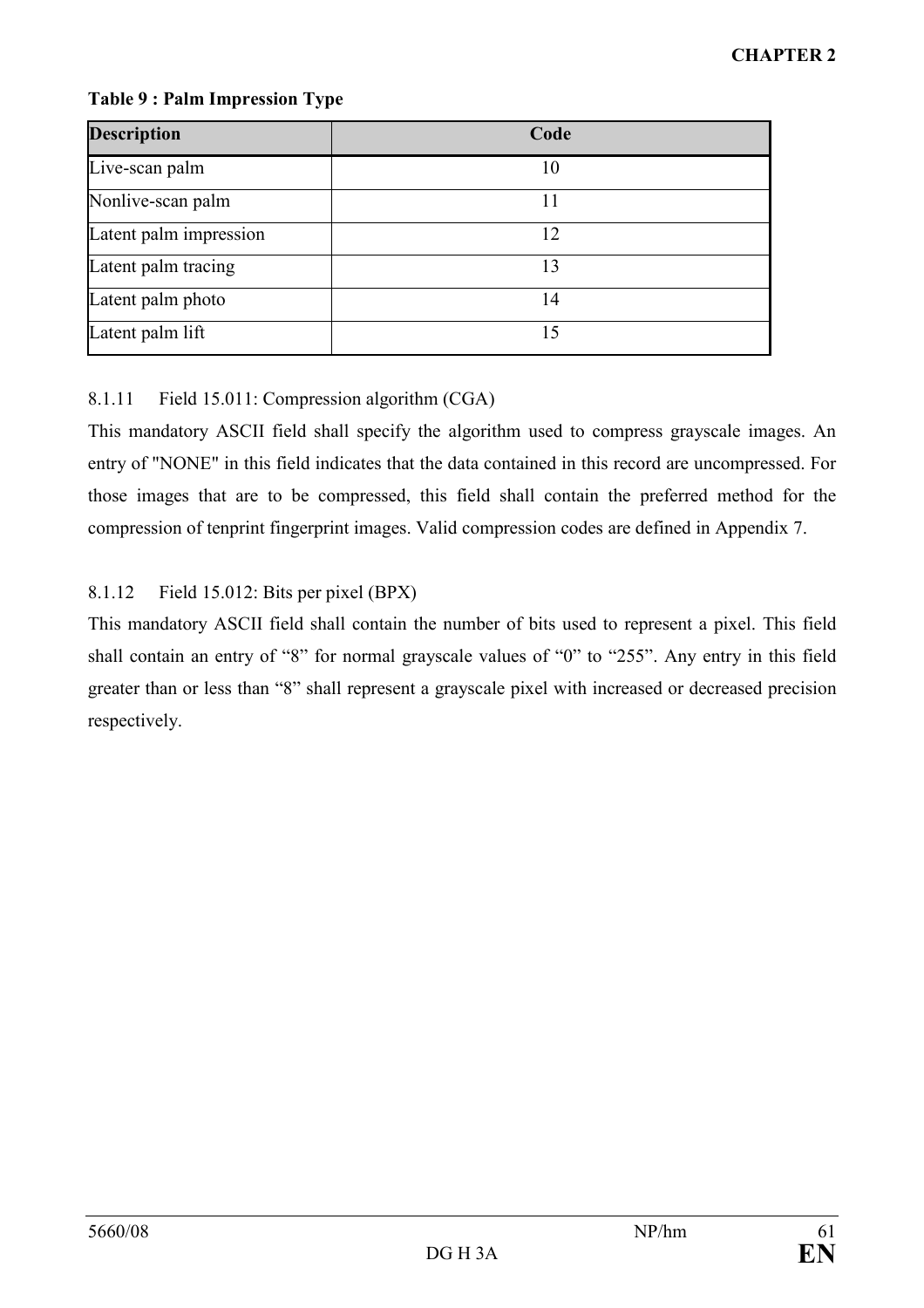| <b>Palm Position</b> | Palm code | Image area   | <b>Width</b> | Height |
|----------------------|-----------|--------------|--------------|--------|
|                      |           | $\text{m}^2$ | (mm)         | (mm)   |
| Unknown Palm         | 20        | 28387        | 139.7        | 203.2  |
| Right Full Palm      | 21        | 28387        | 139.7        | 203.2  |
| Right Writer s Palm  | 22        | 5645         | 44.5         | 127.0  |
| Left Full Palm       | 23        | 28387        | 139.7        | 203.2  |
| Left Writer s Palm   | 24        | 5645         | 44.5         | 127.0  |
| Right Lower Palm     | 25        | 19516        | 139.7        | 139.7  |
| Right Upper Palm     | 26        | 19516        | 139.7        | 139.7  |
| Left Lower Palm      | 27        | 19516        | 139.7        | 139.7  |
| Left Upper Palm      | 28        | 19516        | 139.7        | 139.7  |
| <b>Right Other</b>   | 29        | 28387        | 139.7        | 203.2  |
| Left Other           | 30        | 28387        | 139.7        | 203.2  |

#### Table 10: Palm Codes, Areas & Sizes

# 8.1.13 Field 15.013: Palmprint position (PLP)

This mandatory tagged-field shall contain the palmprint position that matches the palmprint image. The decimal code number corresponding to the known or most probable palmprint position shall be taken from table 10 and entered as a two-character ASCII subfield. Table 10 also lists the maximum image areas and dimensions for each of the possible palmprint positions.

# 8.1.14 Field 15.014-019: Reserved for future definition (RSV)

These fields are reserved for inclusion in future revisions of this standard. None of these fields are to be used at this revision level. If any of these fields are present, they are to be ignored.

# 8.1.15 Field 15.020: Comment (COM)

This optional field may be used to insert comments or other ASCII text information with the palmprint image data.

# 8.1.16 Field 15.021-199: Reserved for future definition (RSV)

These fields are reserved for inclusion in future revisions of this standard. None of these fields are to be used at this revision level. If any of these fields are present, they are to be ignored.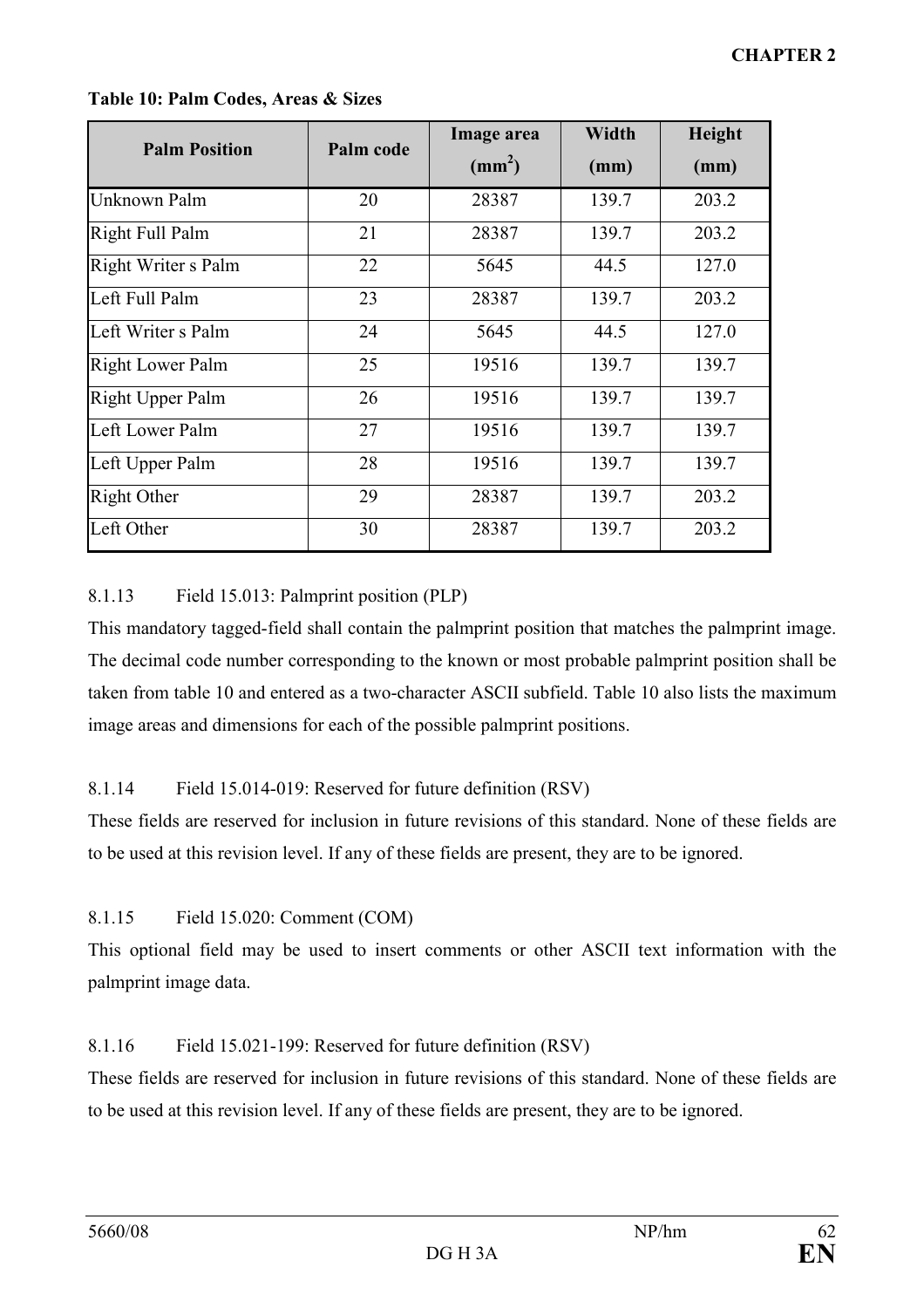# 8.1.17 Fields 15.200-998: User-defined fields (UDF)

These fields are user-definable fields and will be used for future requirements. Their size and content shall be defined by the user and be in accordance with the receiving agency. If present they shall contain ASCII textual information.

# 8.1.18 Field 15.999: Image data (DAT)

This field shall contain all of the data from a captured palmprint image. It shall always be assigned field number 999 and must be the last physical field in the record. For example, "15.999:" is followed by image data in a binary representation. Each pixel of uncompressed grayscale data shall normally be quantized to eight bits (256 gray levels) contained in a single byte. If the entry in BPX Field 15.012 is greater or less than 8, the number of bytes required to contain a pixel will be different. If compression is used, the pixel data shall be compressed in accordance with the compression technique specified in the CGA field.

# 8.2 End of Type-15 variable-resolution palmprint image record

For the sake of consistency, immediately following the last byte of data from field 15.999 an "FS" separator shall be used to separate it from the next logical record. This separator must be included in the length field of the Type-15 record.

## 8.3 Additional Type-15 variable-resolution palmprint image records

Additional Type-15 records may be included in the file. For each additional palmprint image, a complete Type-15 logical record together with the "FS" separator is required.

| <b>Type of AFIS</b><br><b>Search</b>             | <b>TP/TP</b> | LT/TP |   |   | $ $ LP/PP $ $ TP/UL $ $ LT/UL $ $ PP/ULP $ $ LP/ULP |   |   |
|--------------------------------------------------|--------------|-------|---|---|-----------------------------------------------------|---|---|
| <b>Maximum</b><br>Number of<br><b>Candidates</b> |              | 10    | 5 | 5 | 5                                                   | 5 | 5 |

Table 11: Maximum numbers of candidates accepted for verification per transmission

# Search types:

- TP/TP: ten-print against ten-print
- LT/TP: fingerprint latent against ten-print
- LP/PP: palmprint latent against palmprint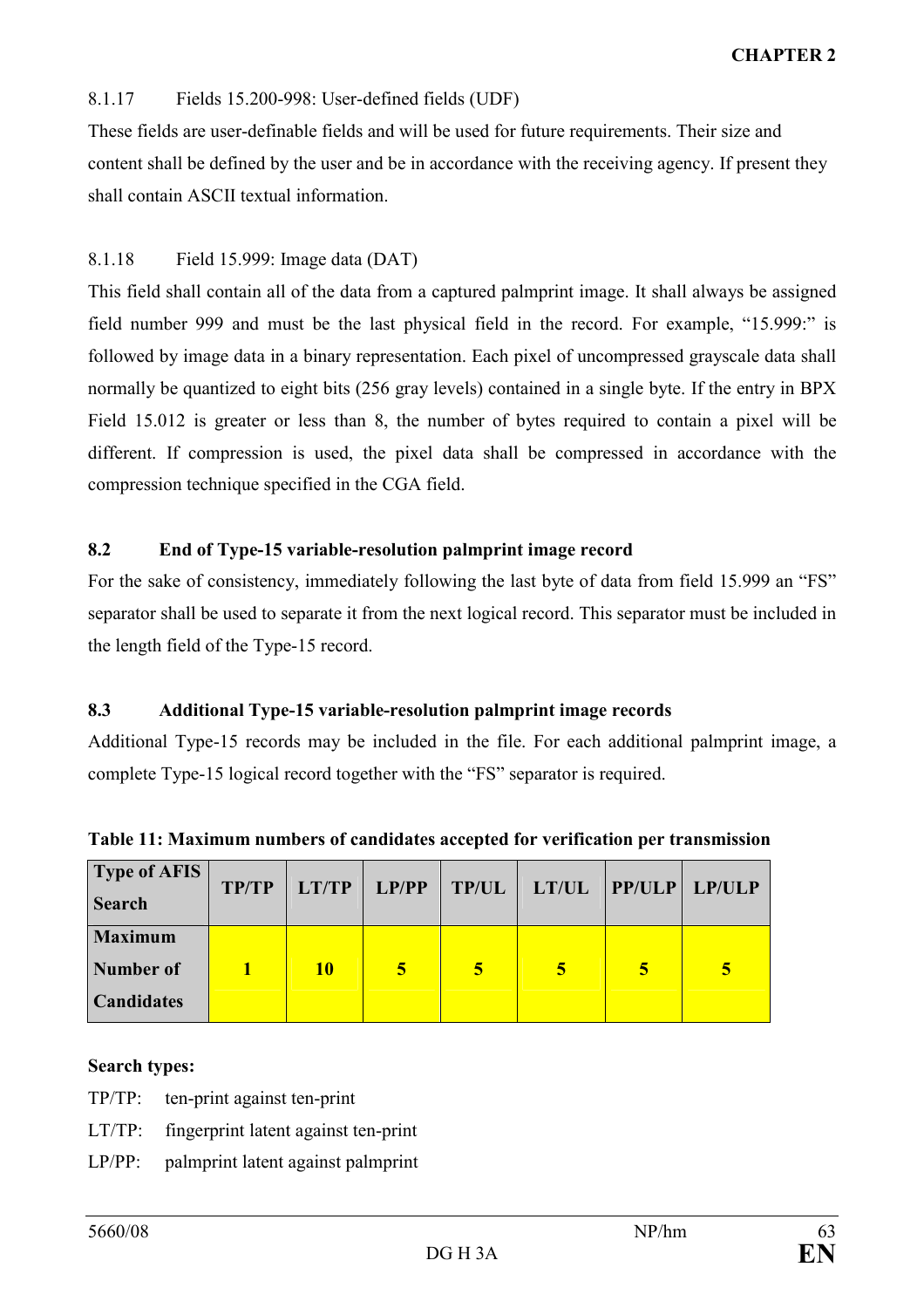# CHAPTER 2

- TP/UL: ten-print against unsolved fingerprint latent
- LT/UL: fingerprint latent against unsolved fingerprint latent
- PP/ULP: palmprint against unsolved palmprint latent
- LP/ULP: palmprint latent against unsolved palmprint latent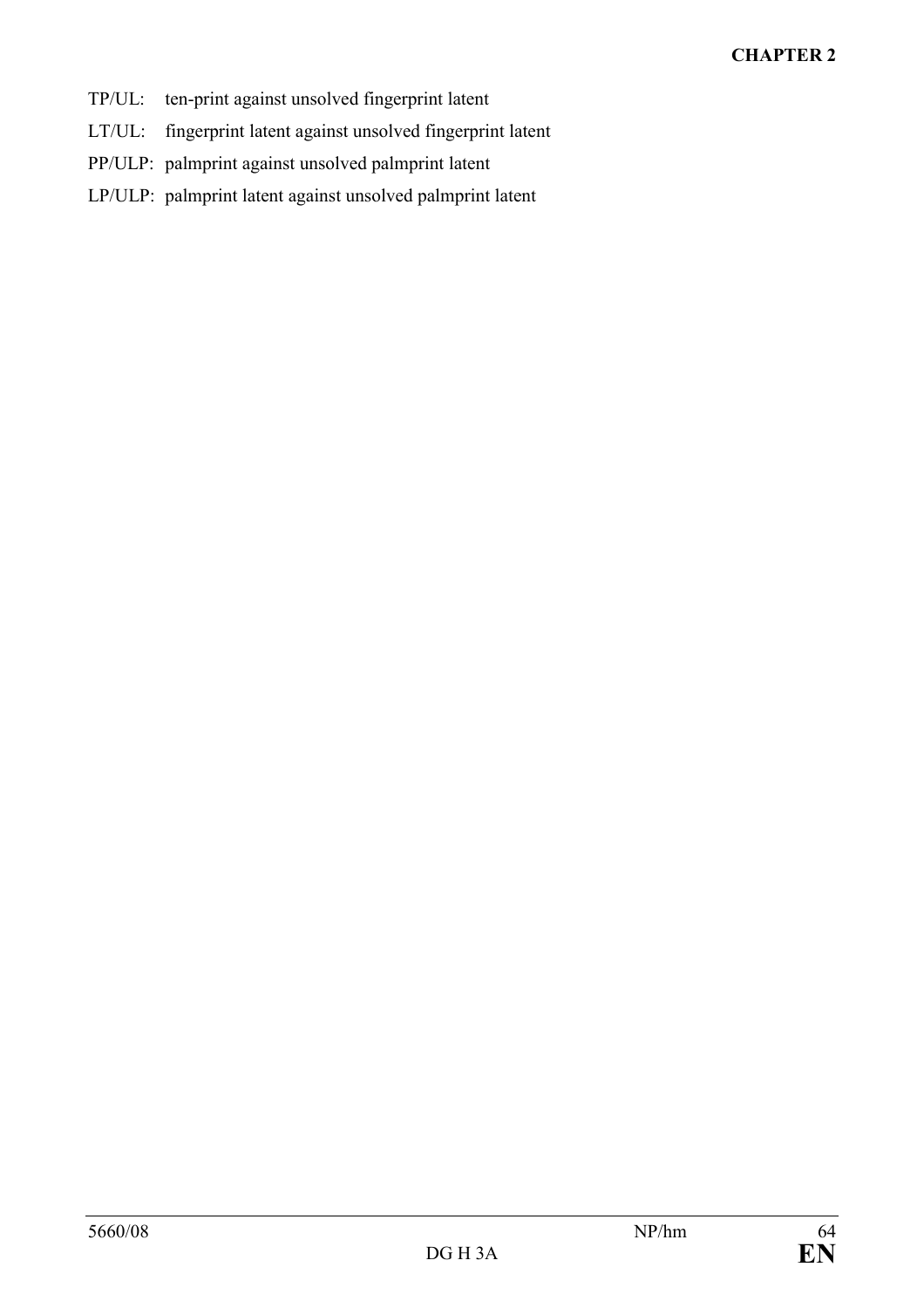# 10. Appendices to Chapter 2 (exchange of dactyloscopic data)

# 10.1 Appendix 1 ASCII Separator Codes

| <b>ASCII</b> | Position <sup>1</sup> | Description                                                     |
|--------------|-----------------------|-----------------------------------------------------------------|
| LF           | 1/10                  | Separates error codes in field 2.074                            |
| <b>FS</b>    | 1/12                  | Separates logical records of a file                             |
| <b>GS</b>    | 1/13                  | Separates fields of a logical record                            |
| <b>RS</b>    | 1/14                  | Separates the subfields of a record field                       |
| US           | 1/15                  | Separates individual information items of the field or subfield |

# 10.2 Appendix 2 Calculation of Alpha-Numeric Check Character

For TCN and TCR (Fields 1.09 and 1.10):

The number corresponding to the check character is generated using the following formula:

$$
(YY * 108 + SSSSSSSS)
$$
 Modulo 23

Where YY and SSSSSSSS are the numerical values of the last two digits of the year and the serial number respectively.

The check character is then generated from the look-up table given below.

# For CRO (Field 2.010)

The number corresponding to the check character is generated using the following formula:

 $(YY * 10<sup>6</sup> + NNNNNN)$  Modulo 23

Where YY and NNNNNN are the numerical values of the last two digits of the year and the serial number respectively.

The check character is then generated from the look-up table given below.

1 This is the position as defined in the ASCII standard.

 $\overline{a}$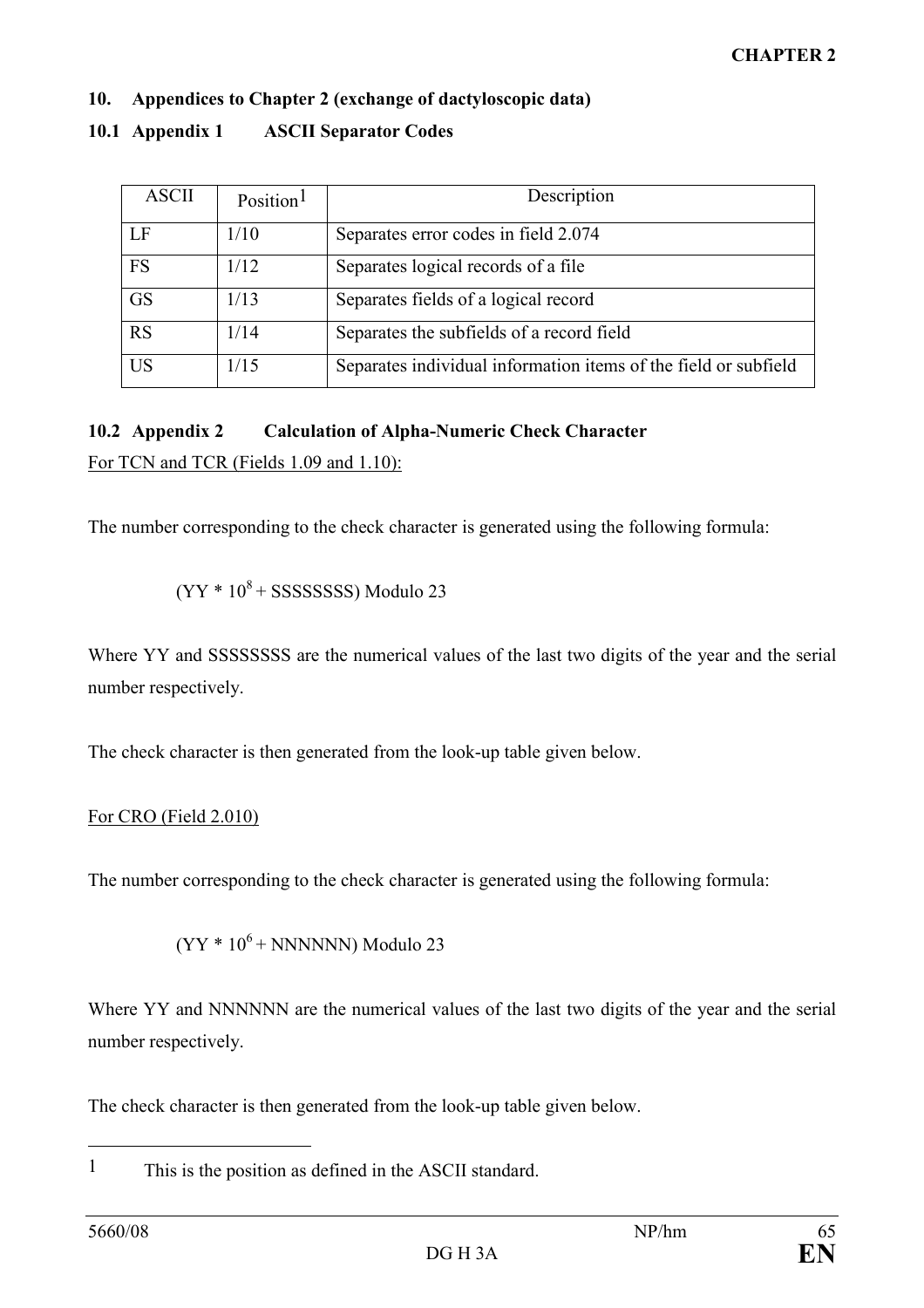# Check Character Look-up Table

| $1-A$ | $9 - J$ | $17-T$ |
|-------|---------|--------|
| $2-B$ | $10-K$  | $18-U$ |
| $3-C$ | $11-L$  | $19-V$ |
| $4-D$ | $12-M$  | $20-W$ |
| $5-E$ | $13-N$  | $21-X$ |
| $6-F$ | $14-P$  | $22-Y$ |
| $7-G$ | $15-Q$  | $0-Z$  |
| $8-H$ | $16-R$  |        |

# 10.3 Appendix 3 Character Codes

7-bit ANSI code for information interchange

| <b>ASCII Character Set</b>       |                          |                         |                         |                         |                         |                |                       |                |                   |                    |
|----------------------------------|--------------------------|-------------------------|-------------------------|-------------------------|-------------------------|----------------|-----------------------|----------------|-------------------|--------------------|
| $\begin{array}{c} + \end{array}$ | $\boldsymbol{0}$         | $\mathbf{1}$            | $\overline{2}$          | $\overline{\mathbf{3}}$ | $\overline{\mathbf{4}}$ | 5              | 6                     | $\overline{7}$ | 8                 | 9                  |
| 30                               |                          |                         |                         | ļ                       | 11                      | #              | \$                    | $\frac{0}{0}$  | $\boldsymbol{\&}$ | $\pmb{\mathsf{v}}$ |
| 40                               | $\overline{\mathcal{L}}$ | $\lambda$               | $\star$                 | $\mathrm{+}$            | $\bullet$               |                | $\bullet$             | $\sqrt{2}$     | $\boldsymbol{0}$  | $\mathbf{1}$       |
| 50                               | $\overline{2}$           | $\overline{\mathbf{3}}$ | $\overline{\mathbf{4}}$ | 5                       | 6                       | $\overline{7}$ | 8                     | 9              | $\ddot{\cdot}$    | $\ddot{,}$         |
| 60                               | $\,<$                    | $=$                     | >                       | $\ddot{\cdot}$          | $\circledR$             | $\mathbf A$    | B                     | $\mathbf C$    | D                 | E                  |
| 70                               | F                        | G                       | $\mathbf H$             | I                       | ${\bf J}$               | $\mathbf K$    | L                     | M              | N                 | $\mathbf 0$        |
| 80                               | ${\bf P}$                | Q                       | $\bf R$                 | S                       | T                       | U              | $\mathbf{V}$          | W              | $\mathbf X$       | $\mathbf{Y}$       |
| 90                               | Z                        | $\mathbf{I}$            | $\setminus$             | $\mathbf{l}$            | $\boldsymbol{\wedge}$   |                | $\blacktriangledown$  | a              | $\mathbf b$       | $\mathbf c$        |
| 100                              | $\mathbf d$              | e                       | f                       | g                       | $\mathbf h$             | $\mathbf{i}$   | j                     | $\bf k$        | $\mathbf{l}$      | m                  |
| 110                              | $\mathbf n$              | $\bf{0}$                | $\mathbf{p}$            | $\mathbf q$             | r                       | $\mathbf{s}$   | $\mathbf t$           | u              | V                 | W                  |
| 120                              | $\mathbf X$              | ${\bf y}$               | Z                       | $\{$                    |                         | }              | $\tilde{\phantom{a}}$ |                |                   |                    |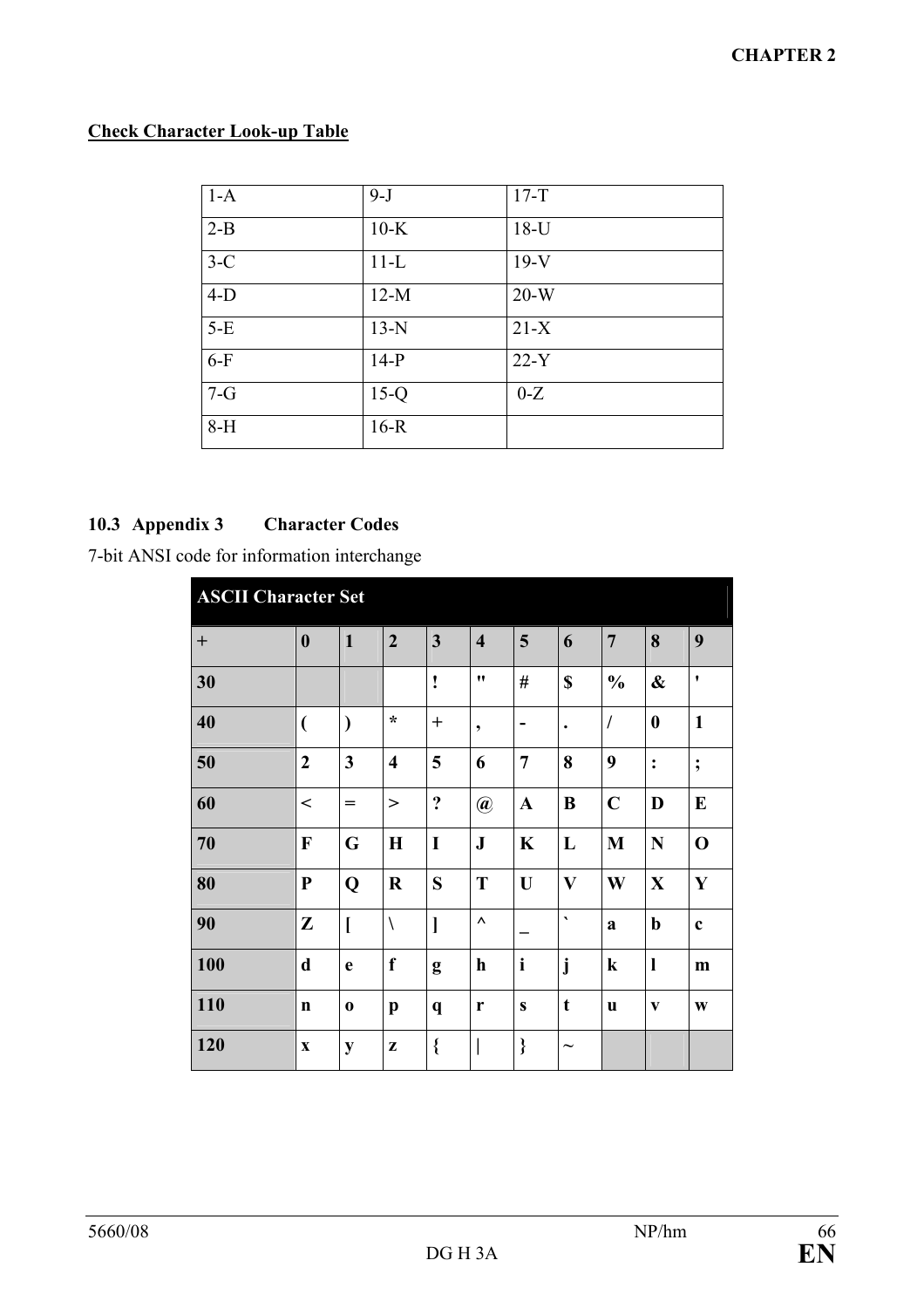# 10.4 Appendix 4 Transaction Summary

| <b>Identifier</b> | <b>Field</b><br><b>Number</b> | <b>Field Name</b>                    | <b>CPS/PMS</b> | <b>SRE</b> | <b>ERR</b> |
|-------------------|-------------------------------|--------------------------------------|----------------|------------|------------|
|                   |                               |                                      |                |            |            |
| <b>LEN</b>        | 1.001                         | Logical Record Length                | M              | M          | M          |
| <b>VER</b>        | 1.002                         | <b>Version Number</b>                | M              | M          | M          |
| <b>CNT</b>        | 1.003                         | <b>File Content</b>                  | M              | M          | M          |
| <b>TOT</b>        | 1.004                         | Type of Transaction                  | M              | M          | M          |
| <b>DAT</b>        | 1.005                         | Date                                 | M              | M          | M          |
| <b>PRY</b>        | 1.006                         | Priority                             | M              | M          | M          |
| <b>DAI</b>        | 1.007                         | <b>Destination Agency</b>            | M              | M          | M          |
| ORI               | 1.008                         | Originating Agency                   | M              | M          | M          |
| <b>TCN</b>        | 1.009                         | <b>Transaction Control Number</b>    | M              | M          | M          |
| <b>TCR</b>        | 1.010                         | <b>Transaction Control Reference</b> | $\mathcal{C}$  | M          | M          |
| <b>NSR</b>        | 1.011                         | <b>Native Scanning Resolution</b>    | M              | M          | M          |
| <b>NTR</b>        | 1.012                         | Nominal Transmitting Resolution      | M              | M          | M          |
| <b>DOM</b>        | 1.013                         | Domain name                          | M              | M          | M          |
| <b>GMT</b>        | 1.014                         | Greenwich mean time                  | M              | M          | M          |

## Type 1 Record (mandatory)

Under the Condition Column:

 $O =$  Optional;  $M =$  Mandatory;  $C =$  Conditional if transaction is a response to the origin agency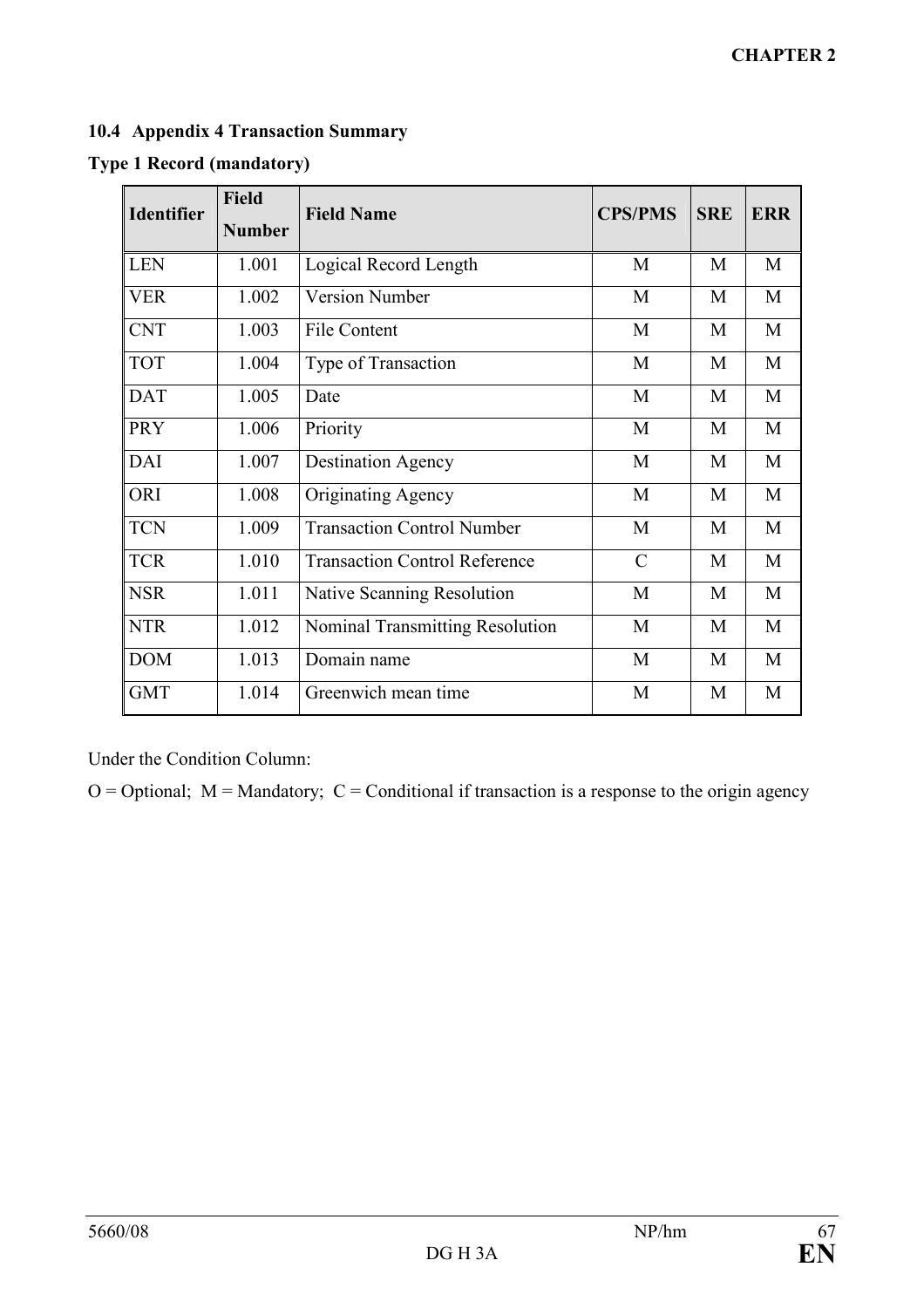| <b>Identifier</b> | <b>Field</b>  | <b>Field Name</b>                 | CPS/                     | <b>MPS/</b>              | <b>SRE</b>     | <b>ERR</b>     |
|-------------------|---------------|-----------------------------------|--------------------------|--------------------------|----------------|----------------|
|                   | <b>Number</b> |                                   | <b>PMS</b>               | <b>MMS</b>               |                |                |
| <b>LEN</b>        | 2.001         | Logical Record Length             | M                        | M                        | M              | $\mathbf{M}$   |
| <b>IDC</b>        | 2.002         | <b>Image Designation</b>          | M                        | M                        | M              | M              |
|                   |               | Character                         |                          |                          |                |                |
| <b>SYS</b>        | 2.003         | <b>System Information</b>         | M                        | M                        | M              | M              |
| <b>CNO</b>        | 2.007         | Case Number                       | $\overline{\phantom{0}}$ | M                        | $\mathcal{C}$  |                |
| SQN               | 2.008         | <b>Sequence Number</b>            | $\overline{a}$           | $\overline{C}$           | $\overline{C}$ |                |
| MID               | 2.009         | Latent Identifier                 | $\overline{\phantom{0}}$ | $\mathcal{C}$            | $\mathcal{C}$  | Ξ.             |
| <b>CRN</b>        | 2.010         | Criminal Reference                | M                        |                          | $\mathcal{C}$  |                |
|                   |               | Number                            |                          |                          |                |                |
| MN1               | 2.012         | Miscellaneous                     | $\overline{a}$           |                          | $\mathcal{C}$  | $\mathcal{C}$  |
|                   |               | <b>Identification Number</b>      |                          |                          |                |                |
| MN <sub>2</sub>   | 2.013         | Miscellaneous                     |                          |                          | $\overline{C}$ | $\overline{C}$ |
|                   |               | <b>Identification Number</b>      |                          |                          |                |                |
| MN3               | 2.014         | Miscellaneous                     |                          |                          | $\mathcal{C}$  | $\mathcal{C}$  |
|                   |               | <b>Identification Number</b>      |                          |                          |                |                |
| MN4               | 2.015         | Miscellaneous                     |                          |                          | $\mathcal{C}$  | $\mathcal{C}$  |
|                   |               | <b>Identification Number</b>      |                          |                          |                |                |
| <b>INF</b>        | 2.063         | <b>Additional Information</b>     | $\overline{O}$           | $\Omega$                 | $\overline{O}$ | $\overline{O}$ |
| <b>RLS</b>        | 2.064         | Respondents List                  | $\overline{\phantom{a}}$ | $\overline{\phantom{a}}$ | M              |                |
| <b>ERM</b>        | 2.074         | <b>Status/Error Message Field</b> | $\overline{a}$           | $\overline{a}$           | $\overline{a}$ | M              |
| <b>ENC</b>        | 2.320         | <b>Expected Number of</b>         | M                        | $\overline{M}$           |                |                |
|                   |               | Candidates                        |                          |                          |                |                |

# Type 2 Record (mandatory)

Under the Condition Column:

 $O =$  Optional;  $M =$  Mandatory;  $C =$  Conditional if data is available

\*)  $=$  if the transmission of the data is in accordance with national law (not covered by the Council Decision 2007/.../JHA)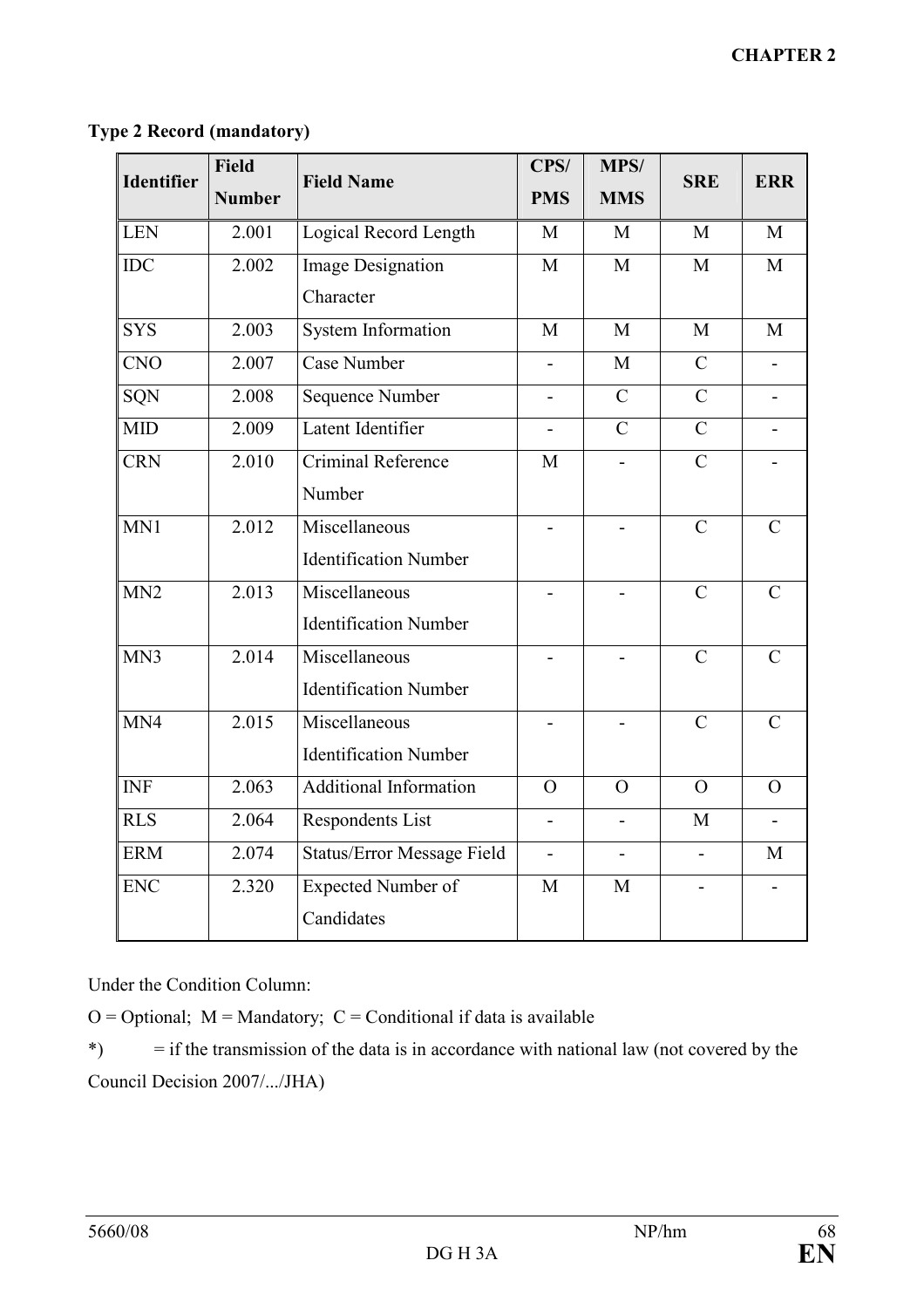| Identi       | Condit        | Field  | <b>Field Name</b>                    | Character | <b>Example Data</b>               |
|--------------|---------------|--------|--------------------------------------|-----------|-----------------------------------|
| fier         | ion           | Number |                                      | Type      |                                   |
| <b>LEN</b>   | M             | 1.001  | Logical Record                       | N         | $1.001:230\{GS\}$                 |
|              |               |        | Length                               |           |                                   |
| <b>VER</b>   | M             | 1.002  | <b>Version Number</b>                | N         | $1.002:0300$ {GS}                 |
|              |               |        |                                      |           | $1.003:1$ {US} $15$ {RS} $2$ {US} |
|              |               |        |                                      |           | 00{RS}4{US}01{RS}4{U              |
|              |               |        |                                      |           | S}02{RS}4{US}03{RS}4{             |
|              |               |        |                                      |           | US}04{RS}4{US}05{RS}              |
| <b>CNT</b>   | M             | 1.003  | <b>File Content</b>                  | N         | 4{US}06{RS}4{US}07{R              |
|              |               |        |                                      |           | S}4{US}08{RS}4{US}09{             |
|              |               |        |                                      |           | RS}4{US}10{RS}4{US}1              |
|              |               |        |                                      |           | 1{RS}4{US}12{RS}4{US              |
|              |               |        |                                      |           | ${13}$ {RS}4 {US} 14 {GS}         |
| <b>TOT</b>   | M             | 1.004  | Type of Transaction                  | A         | $1.004$ :CPS $\{GS\}$             |
| <b>DAT</b>   | M             | 1.005  | Date                                 | N         | $1.005:20050101$ {GS}             |
| <b>PRY</b>   | M             | 1.006  | Priority                             | N         | $1.006:4\{GS\}$                   |
| <b>DAI</b>   | M             | 1.007  | <b>Destination Agency</b>            | $1^*$     | $1.007$ :DE/BKA $\{GS\}$          |
| <b>ORI</b>   | M             | 1.008  | <b>Originating Agency</b>            | $1^*$     | $1.008$ :NL/NAFIS $\{GS\}$        |
| <b>TCN</b>   | M             | 1.009  | <b>Transaction Control</b><br>Number | AN        | 1.009:0200000004F{GS}             |
| <b>TCR</b>   | $\mathcal{C}$ | 1.010  | <b>Transaction Control</b>           | AN        | 1.010:0200000004F{GS}             |
|              |               |        | Reference                            |           |                                   |
| <b>NSR</b>   | M             | 1.011  | Native Scanning                      | AN        | $1.011:19.68$ {GS}                |
|              |               |        | Resolution                           |           |                                   |
|              |               |        | Nominal                              |           |                                   |
| <b>NTR</b>   | M             | 1.012  | Transmitting                         | AN        | $1.012:19.68$ {GS}                |
|              |               |        | Resolution                           |           |                                   |
| <b>DO</b>    | M             | 1.013  | Domain Name                          | AN        | 1.013: INT-                       |
| $\mathbf{M}$ |               |        |                                      |           | $I{US}4.22{GS}$                   |

# 10.5 Appendix 5 Type-1 Record Definitions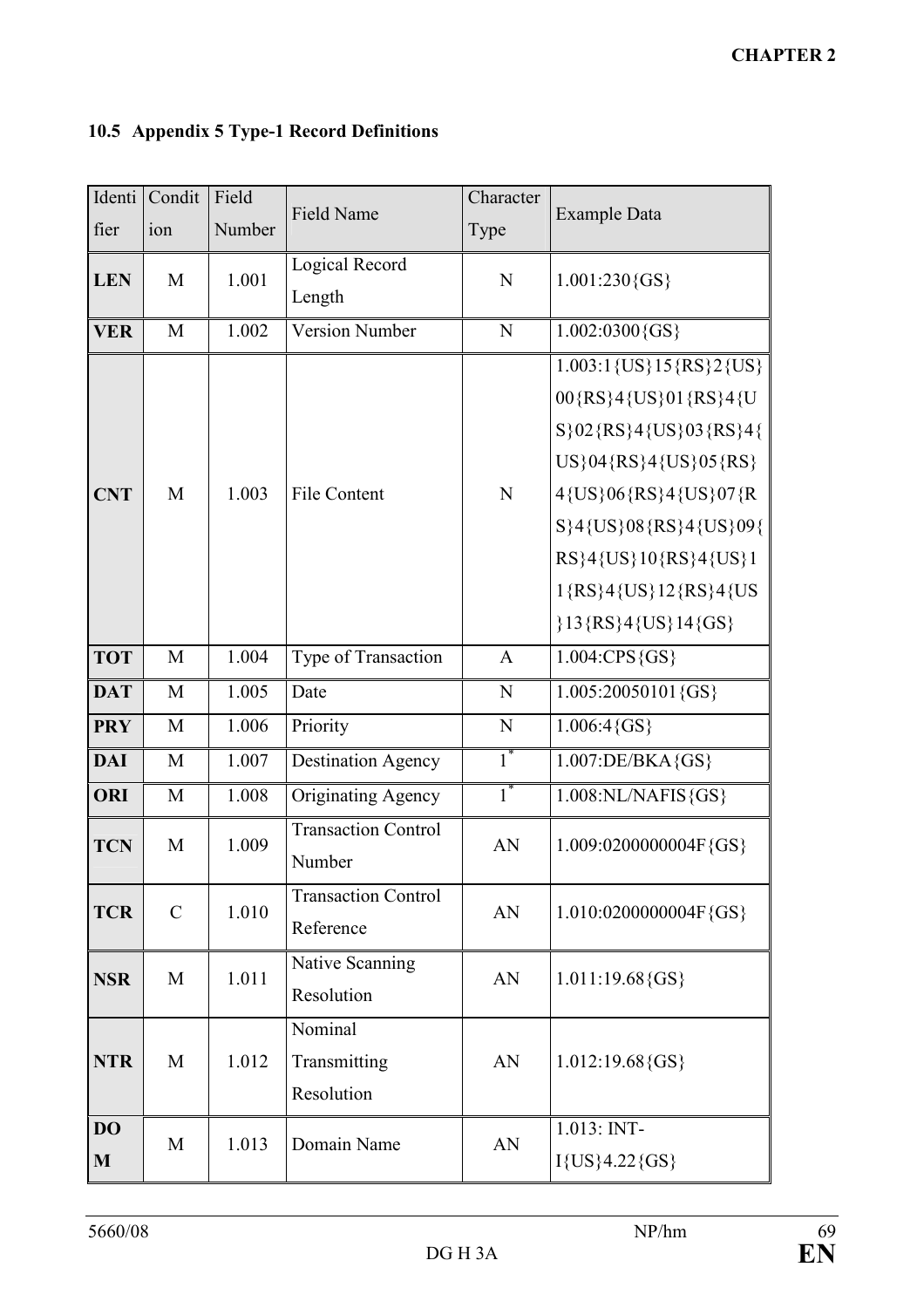| <b>GM</b><br>$\Gamma$ | ΙVΙ | .014 | Greenwich Mean<br>m. | AN | 1.014:20050101125959Z |
|-----------------------|-----|------|----------------------|----|-----------------------|
|                       |     |      | <sub>1</sub> me      |    |                       |

Under the Condition Column: O= Optional, M= Mandatory, C= Conditional Under the Character Type Column: A= Alpha, N= Numeric, B= Binary 1 \* allowed characters for agency name are ["0..9", "A..Z", "a..z", "\_", ".", " ", "-"]

# 10.6 Appendix 6 Type-2 Record Definitions

# Table A.6.1: CPS- and PMS-Transaction

| Identi<br>fier | Condit<br>ion  | Field<br>Number | Field Name                              | Character<br>Type     | Example Data                                |
|----------------|----------------|-----------------|-----------------------------------------|-----------------------|---------------------------------------------|
| <b>LEN</b>     | M              | 2.001           | Logical Record Length                   | N                     | 2.001:909{GS}                               |
| <b>IDC</b>     | M              | 2.002           | <b>Image Designation</b><br>Character   | N                     | $2.002:00\{GS\}$                            |
| <b>SYS</b>     | M              | 2.003           | <b>System Information</b>               | N                     | $2.003:0422\{GS\}$                          |
| <b>CRN</b>     | M              | 2.010           | Criminal Reference<br>Number            | AN                    | 2.010:DE/E99999999<br>$9\{GS\}$             |
| <b>INF</b>     | $\overline{O}$ | 2.063           | <b>Additional Information</b>           | $1^*$<br>$\mathbf{I}$ | 2.063: Additional<br>Information $123$ {GS} |
| <b>ENC</b>     | M              | 2.320           | <b>Expected Number of</b><br>Candidates | N                     | $2.320:1\{GS\}$                             |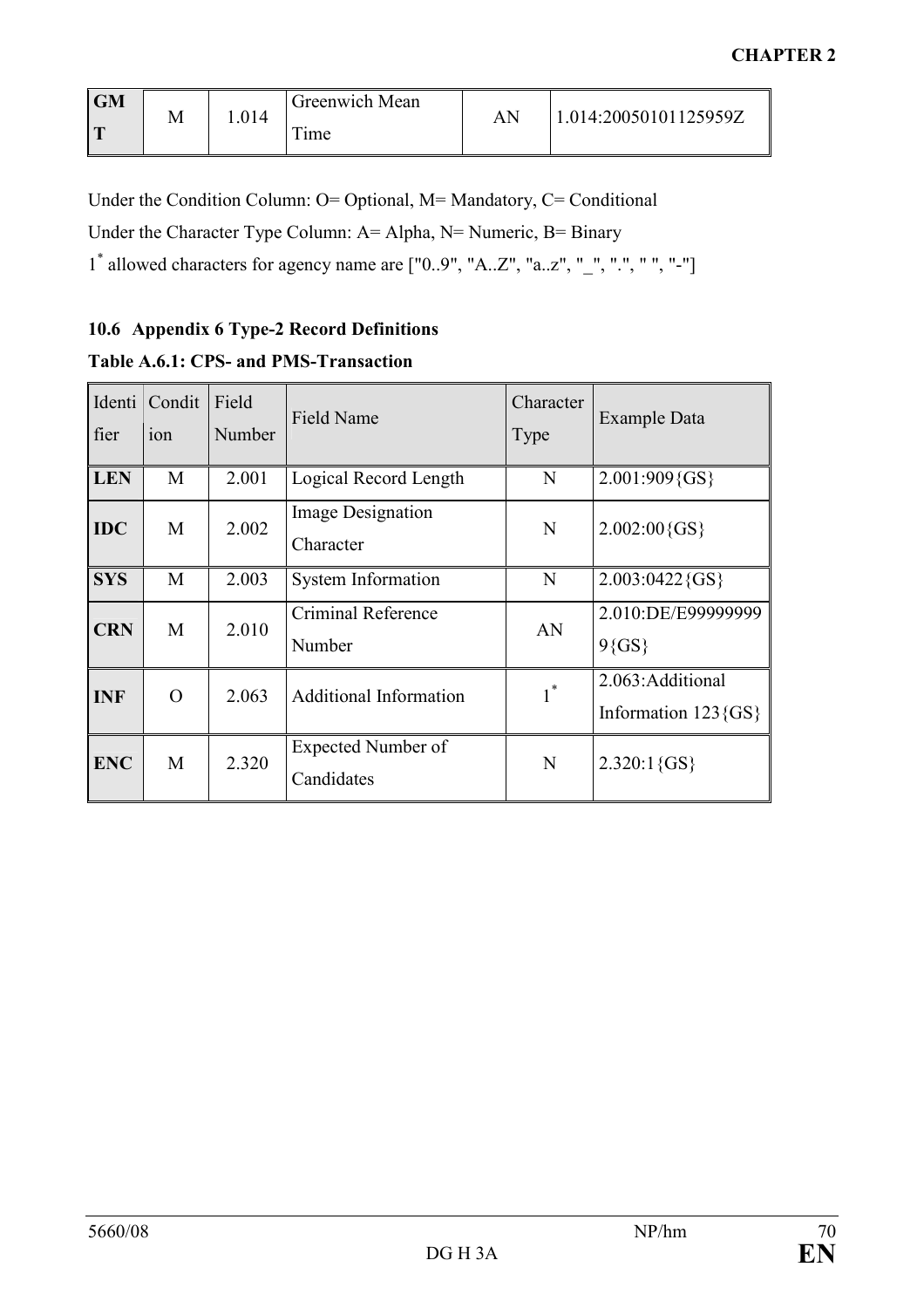# Table A.6.2: SRE-Transaction

| Identi<br>fier | Condit<br>ion  | Field<br>Number | Field Name                                    | Character<br>Type | <b>Example Data</b>                                 |
|----------------|----------------|-----------------|-----------------------------------------------|-------------------|-----------------------------------------------------|
| <b>LEN</b>     | M              | 2.001           | Logical Record Length                         | N                 | 2.001:909{GS}                                       |
| <b>IDC</b>     | M              | 2.002           | Image Designation<br>Character                | N                 | $2.002:00\{GS\}$                                    |
| <b>SYS</b>     | M              | 2.003           | <b>System Information</b>                     | N                 | 2.003:0422{GS}                                      |
| <b>CRN</b>     | $\overline{C}$ | 2.010           | Criminal Reference<br>Number                  | AN                | 2.010:NL/222222222<br>$2\{GS\}$                     |
| MN1            | $\overline{C}$ | 2.012           | Miscellaneous<br><b>Identification Number</b> | AN                | 2.012:E999999999{G<br>$S\}$                         |
| MN2            | $\mathcal{C}$  | 2.013           | Miscellaneous<br><b>Identification Number</b> | AN                | 2.013:E9999999999{G<br>$S\}$                        |
| MN3            | $\mathcal{C}$  | 2.014           | Miscellaneous<br><b>Identification Number</b> | N                 | 2.014:0001{GS}                                      |
| MN4            | $\overline{C}$ | 2.015           | Miscellaneous<br><b>Identification Number</b> | $\mathbf{A}$      | $2.015: A\{GS\}$                                    |
| <b>INF</b>     | $\Omega$       | 2.063           | <b>Additional Information</b>                 | $1^*$             | 2.063: Additional<br>Information $123$ {GS}         |
| <b>RLS</b>     | M              | 2.064           | Respondents List                              | AN                | 2.064:CPS{RS}I{RS<br>}001/001{RS}99999<br>$9\{GS\}$ |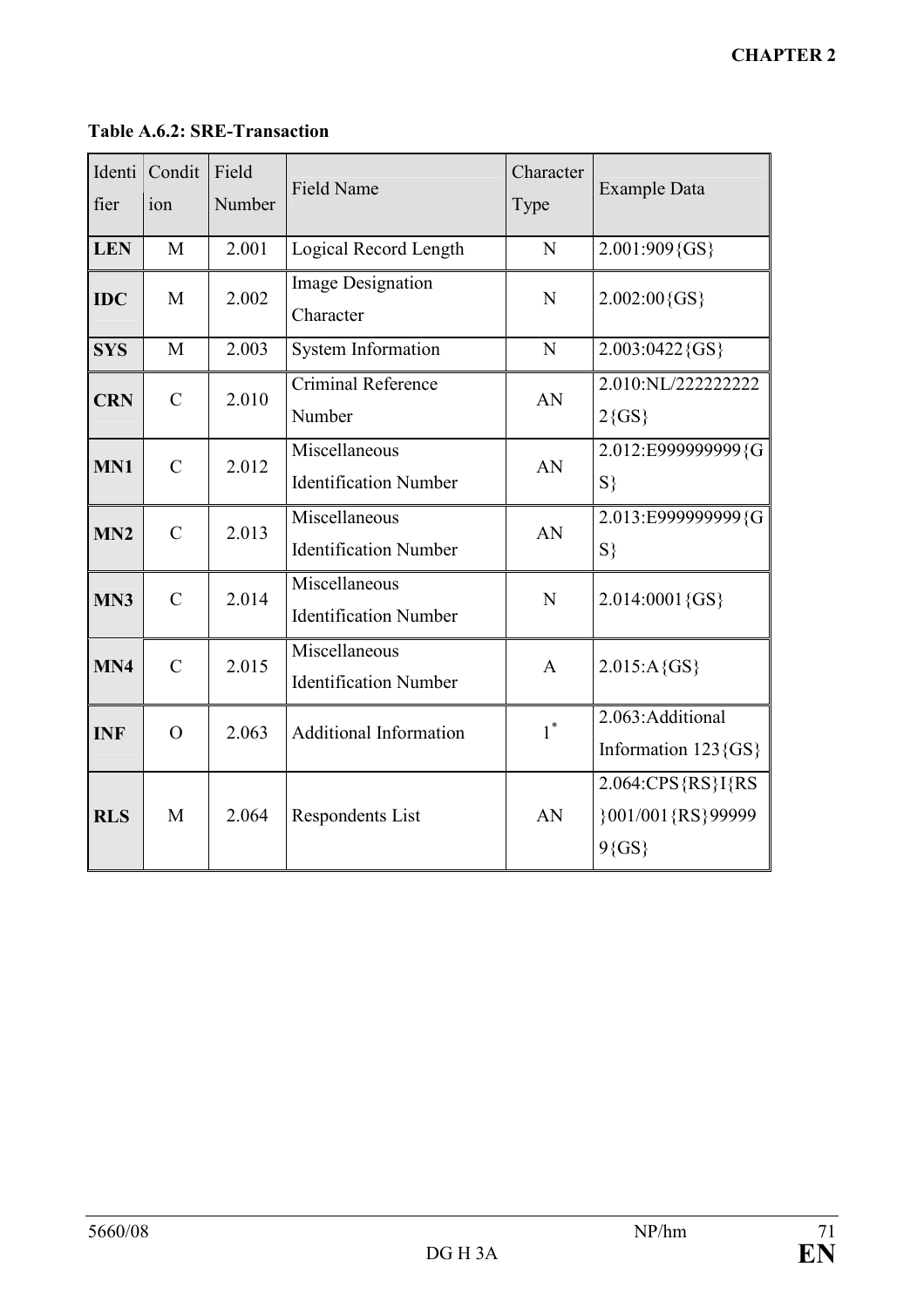| Identi<br>fier | Condit<br>ion | Field<br>Number | Field Name                                    | Character<br>Type | <b>Example Data</b>                                                                                                                                                         |
|----------------|---------------|-----------------|-----------------------------------------------|-------------------|-----------------------------------------------------------------------------------------------------------------------------------------------------------------------------|
| <b>LEN</b>     | M             | 2.001           | Logical Record Length                         | N                 | 2.001:909{GS}                                                                                                                                                               |
| <b>IDC</b>     | M             | 2.002           | Image Designation<br>Character                | $\mathbf N$       | $2.002:00\{GS\}$                                                                                                                                                            |
| <b>SYS</b>     | M             | 2.003           | System Information                            | N                 | $2.003:0422\{GS\}$                                                                                                                                                          |
| MN1            | M             | 2.012           | Miscellaneous<br><b>Identification Number</b> | AN                | 2.012:E9999999999{G<br>$S\}$                                                                                                                                                |
| MN2            | $\mathcal{C}$ | 2.013           | Miscellaneous<br><b>Identification Number</b> | AN                | 2.013:E9999999999{G<br>$S\}$                                                                                                                                                |
| MN3            | $\mathcal{C}$ | 2.014           | Miscellaneous<br><b>Identification Number</b> | N                 | 2.014:0001{GS}                                                                                                                                                              |
| MN4            | $\mathcal{C}$ | 2.015           | Miscellaneous<br><b>Identification Number</b> | $\mathbf{A}$      | $2.015: A\{GS\}$                                                                                                                                                            |
| <b>INF</b>     | $\Omega$      | 2.063           | <b>Additional Information</b>                 | $1^*$             | 2.063: Additional<br>Information $123$ {GS}                                                                                                                                 |
| <b>ERM</b>     | M             | 2.074           | <b>Status/Error Message Field</b>             | AN                | $2.074:201:$ IDC -1<br><b>FIELD 1.009</b><br>WRONG CONTROL<br><b>CHARACTER {LF}</b><br>115: IDC 0 FIELD<br>2.003 INVALID<br><b>SYSTEM</b><br><b>INFORMATION</b><br>$\{GS\}$ |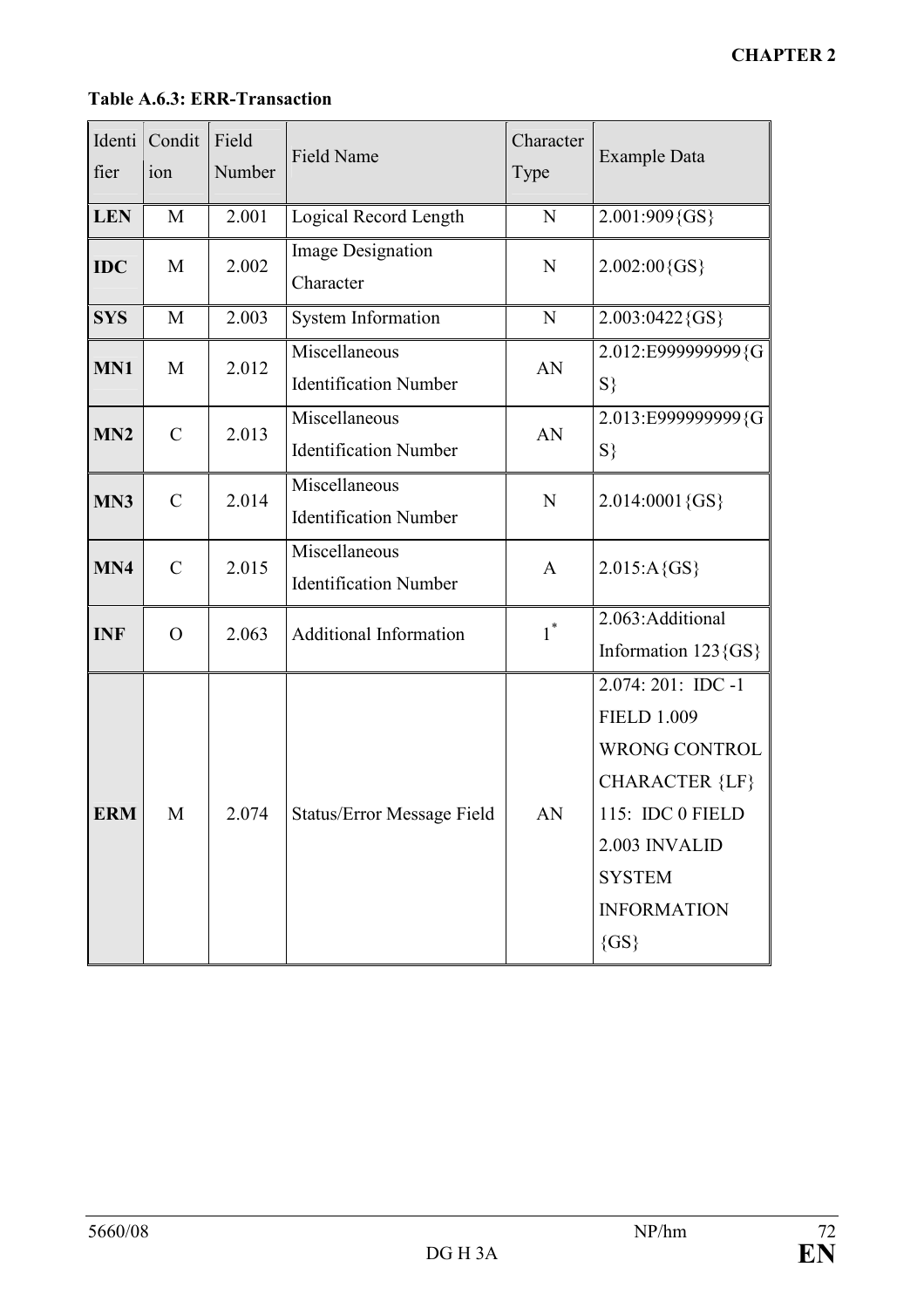| Identi<br>fier | Condit<br>ion | Field<br>Number | <b>Field Name</b>                     | Character<br>Type | <b>Example Data</b>                         |
|----------------|---------------|-----------------|---------------------------------------|-------------------|---------------------------------------------|
| <b>LEN</b>     | M             | 2.001           | Logical Record Length                 | N                 | 2.001:909{GS}                               |
| <b>IDC</b>     | M             | 2.002           | <b>Image Designation</b><br>Character | $\mathbf N$       | $2.002:00\{GS\}$                            |
| <b>SYS</b>     | M             | 2.003           | <b>System Information</b>             | N                 | $2.003:0422$ {GS}                           |
| <b>CNO</b>     | M             | 2.007           | Case Number                           | AN                | 2.007:E9999999999{G<br>$S\}$                |
| <b>SQN</b>     | $\mathcal{C}$ | 2.008           | Sequence Number                       | N                 | 2.008:0001{GS}                              |
| <b>MID</b>     | $\mathcal{C}$ | 2.009           | Latent Identifier                     | A                 | $2.009: A {GS}$                             |
| <b>INF</b>     | $\Omega$      | 2.063           | <b>Additional Information</b>         | $1^*$             | 2.063: Additional<br>Information $123$ {GS} |
| <b>ENC</b>     | M             | 2.320           | Expected Number of<br>Candidates      | N                 | $2.320:1\{GS\}$                             |

Table A.6.4: MPS- and MMS-Transaction

Under the Condition Column: O= Optional, M= Mandatory, C= Conditional

Under the Character Type Column: A= Alpha, N= Numeric, B= Binary

1 \* allowed characters are ["0..9", "A..Z", "a..z", "\_", ".", " ", "-", ","]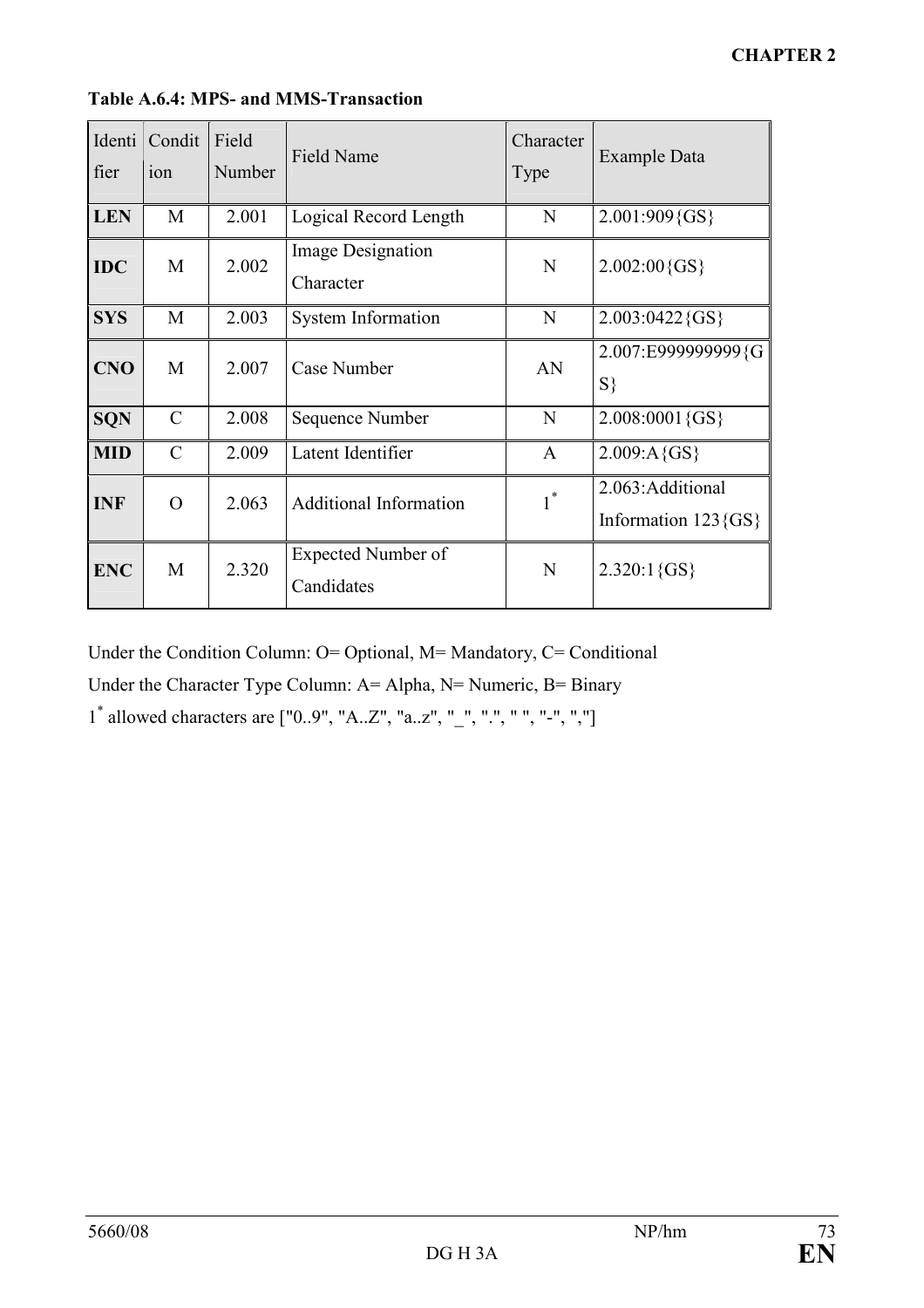## 10.7 Appendix 7 Grayscale Compression Codes

## Compression Codes

| Compression                                                                                                                                                     | Value      | <b>Remarks</b>                                                                                                                                                     |
|-----------------------------------------------------------------------------------------------------------------------------------------------------------------|------------|--------------------------------------------------------------------------------------------------------------------------------------------------------------------|
| <b>Wavelet Scalar</b><br><b>Quantization Grayscale</b><br>Fingerprint Image<br>Compression<br>Specification<br>$IAFIS-IC-0010(V3)$ ,<br>dated December 19, 1997 | <b>WSQ</b> | Algorithm to be used for the compression of<br>grayscale images in Type-4, Type-7 and Type-13 to<br>Type-15 records. Shall not be used for resolutions<br>>500dpi. |
| <b>JPEG 2000</b><br>[ISO 15444 / ITU T.800]                                                                                                                     | J2K        | To be used for lossy and losslessly compression of<br>grayscale images in Type-13 to Type-15 records.<br>Strongly recommended for resolutions >500 dpi             |

## 10.8 Appendix 8 Mailspecification

To improve the internal workflow the mailsubject of a PRUEM transaction has to be filled with the country code (CC) of the Member State that send the message and the Type of Transaction (TOT Field 1.004).

Format: CC/type of transaction Example: "DE/CPS" The mailbody can be empty.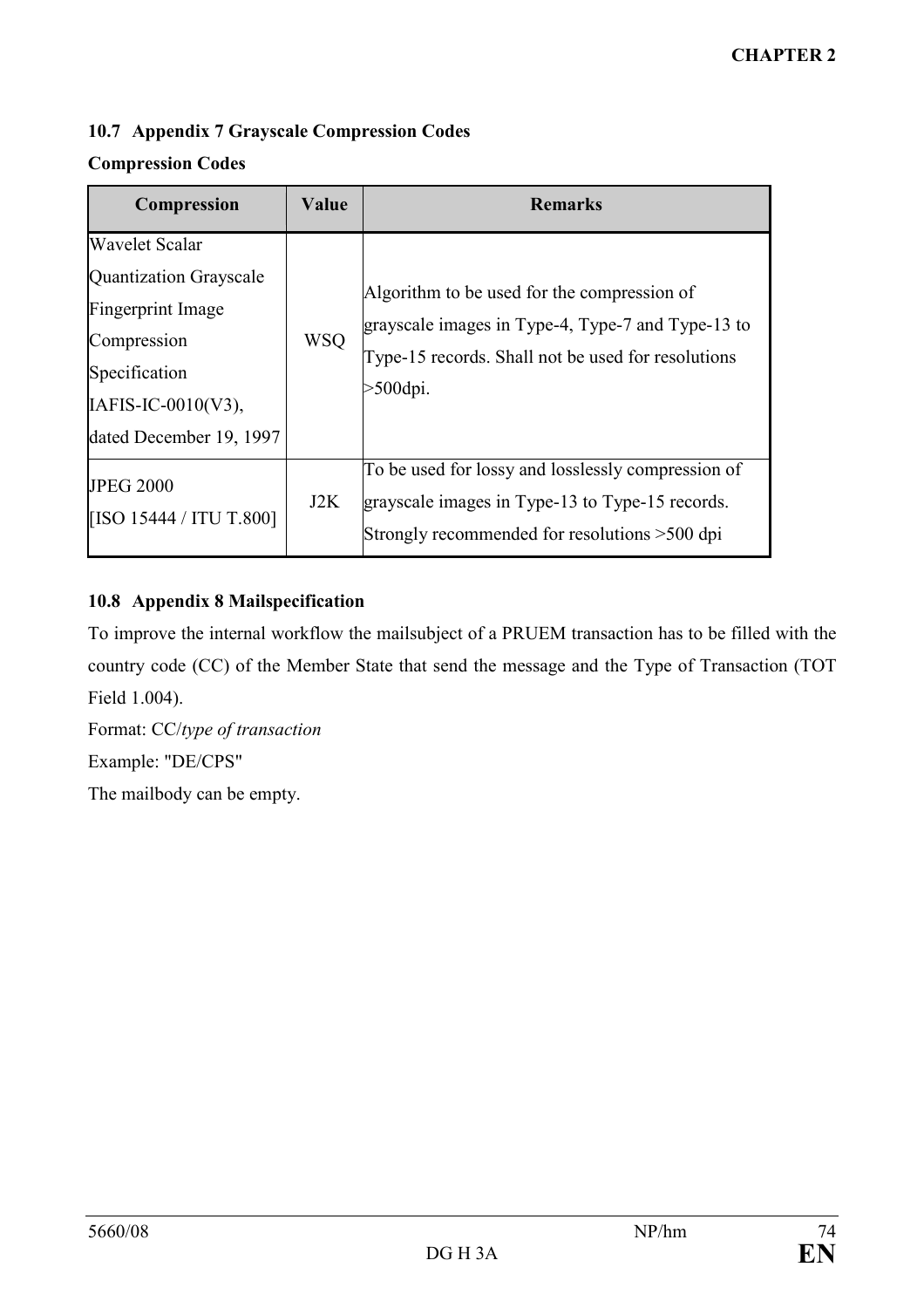## Chapter 3: Exchange of vehicle registration data

## 1. Common data-set for automated search of vehicle registration data

### 1.1 Definitions

The definitions of mandatory data elements and optional data elements set out in Article 16(4) are as follows:

## Mandatory (M):

The data element has to be communicated when the information is available in a Member States's national register. Therefore there is an obligation to exchange the information when available.

## Optional (O):

The data element may be communicated when the information is available in a Member State's national register. Therefore there is no obligation to exchange the information even when the information is available.

An indication (Y) is given for each element in the data set where the element is specifically identified as important in relation with the Decision 2008/.../JHA.

## 1.2. Vehicle/owner/holder search

## 1.2.1 Triggers for the search

There are two different ways to search for the information as defined in the next paragraph:

- By Chassis Number (VIN), Reference Date and Time (optional);
- By License Number, Chassis Number (VIN) (optional), Reference Date and Time (optional).

By means of these search criteria, information related to one and sometimes more vehicles will be returned. If information for only one vehicle has to be returned, all the items are returned in one response. If more than one vehicle is found, the requested Member State itself can determine which items will be returned; all items or only the items to refine the search (e.g. because of privacy reasons or because of performance reasons).

The items necessary to refine the search are pictured in paragraph 1.2.2.1. In paragraph 1.2.2.2 the complete information set is described.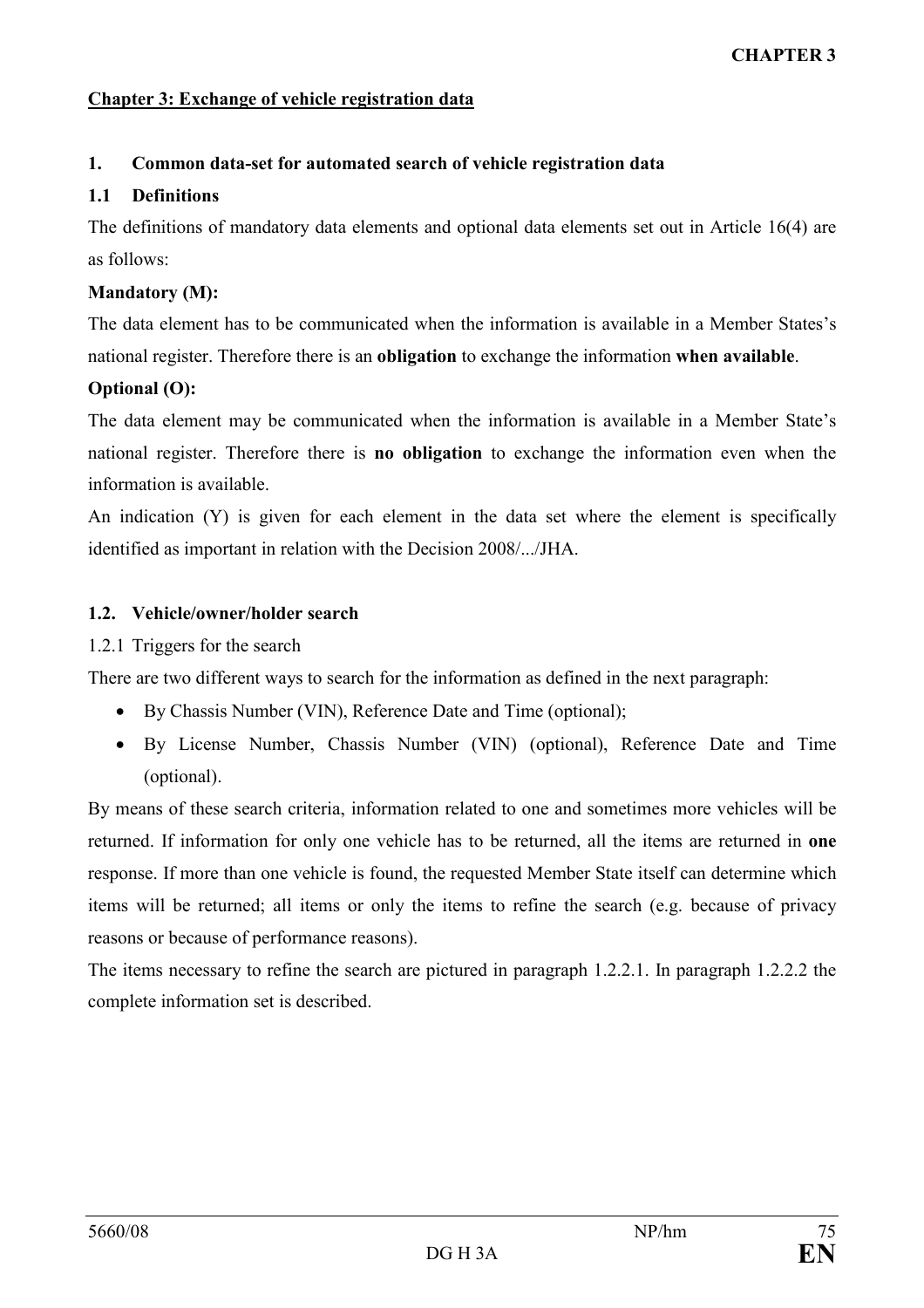When the search is done by Chassis Number, Reference Date and Time, the search can be done in one or all of the participating Member States.

When the search is done by License Number, Reference Data and Time, the search has to be done in one specific Member State.

Normally the actual Date and Time is used to make a search, but it is possible to conduct a search with a Reference Date and Time in the past. When a search is made with a Reference Date and Time in the past and historical information is not available in the register of the specific Member State because no such information is registered at all, the actual information can be returned with an indication that the information is actual information.

1.2.2 Data set

| <b>Item</b>                  | M/O <sup>1</sup> | <b>Remarks</b>                         | Prüm    |
|------------------------------|------------------|----------------------------------------|---------|
|                              |                  |                                        | $Y/N^2$ |
| Data relating to vehicles    |                  |                                        |         |
| Licence number               | M                |                                        | Y       |
| Chassis number / VIN         | M                |                                        | Y       |
| Country of registration      | M                |                                        | Y       |
| Make                         | M                | $(D.13)$ e.g. Ford, Opel, Renault etc. | Y       |
| Commercial type of the $ M $ |                  | (D.3) e.g. Focus, Astra, Megane        | Y       |
| vehicle                      |                  |                                        |         |
| <b>EU Category Code</b>      | M                | (J) mopeds, motorbikes, cars etc.      | Y       |

1.2.2.1 Items to be returned necessary for the refinement of the search

 $\frac{1}{1}$  M = mandatory when available in national register, O = optional

<sup>&</sup>lt;sup>2</sup> All the attributes specifically allocated by the Member States are indicated with Y.

<sup>&</sup>lt;sup>3</sup> Harmonised document abbreviation, see Council Directive 1999/37/EC, 29-04-1999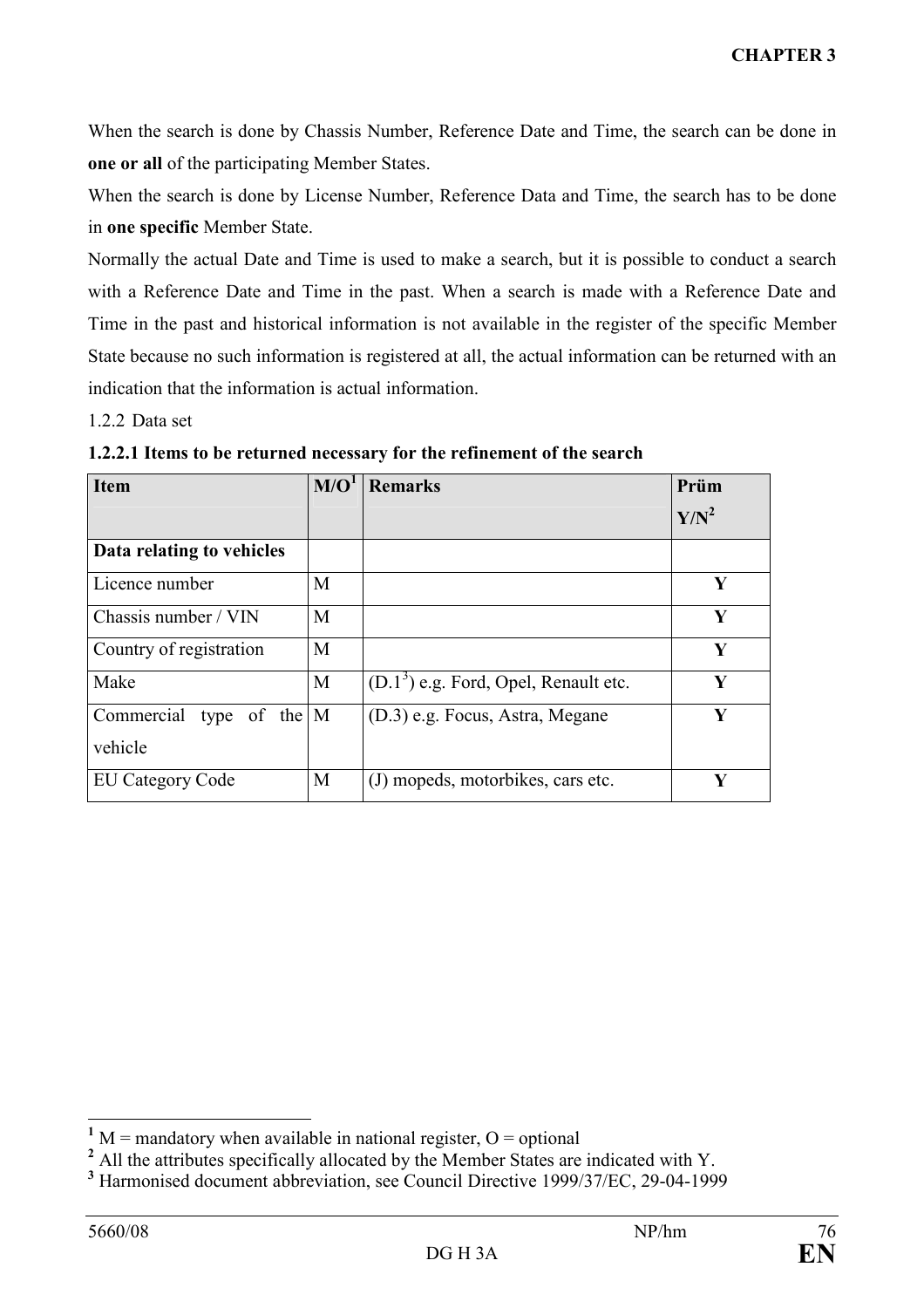## 1.2.2.2 Complete data set

| <b>Item</b>                 | M/O <sup>1</sup> | <b>Remarks</b>                           | Prüm Y/N |
|-----------------------------|------------------|------------------------------------------|----------|
| Data relating to holders of |                  | $(C.12)$ The data refer to the holder of |          |
| the vehicle                 |                  | the specific registration certificate.   |          |
| Registration holders'       | M                | (C.1.1.)                                 | Y        |
| (company) name              |                  | separate fields will be used for         |          |
|                             |                  | surname, infixes, titles etc.,           |          |
|                             |                  | and                                      |          |
|                             |                  | the name in printable format will be     |          |
|                             |                  | communicated                             |          |
| First name                  | M                | (C.1.2)                                  | Y        |
|                             |                  | separate fields for first name(s) and    |          |
|                             |                  | initials will be used,                   |          |
|                             |                  | and                                      |          |
|                             |                  | the name in printable format will be     |          |
|                             |                  | communicated                             |          |
| Address                     | M                | (C.1.3)                                  | Y        |
|                             |                  | separate fields will be used for Street, |          |
|                             |                  | House number and Annex, Zip code,        |          |
|                             |                  | Place of residence, Country of           |          |
|                             |                  | residence etc.,                          |          |
|                             |                  | and                                      |          |
|                             |                  | the Address in printable format will be  |          |
|                             |                  | communicated                             |          |
| Gender                      | M                | Male, female                             | Y        |
| Date of birth               | M                |                                          | Y        |
| Legal entity                | M                | individual, association, company, firm   | Y        |
|                             |                  | etc.                                     |          |
| Place of Birth              | $\Omega$         |                                          | Y        |
| <b>ID</b> Number            | $\Omega$         | An identifier that uniquely identifies   | N        |
|                             |                  | the person or the company.               |          |
| Type of ID Number           | $\Omega$         | The type of ID Number (e.g. passport     | N        |

<sup>1</sup> M = mandatory when available in national register, O = optional<br><sup>2</sup> Harmonised document abbreviation, see Council Directive 1999/37/EC, 29-04-1999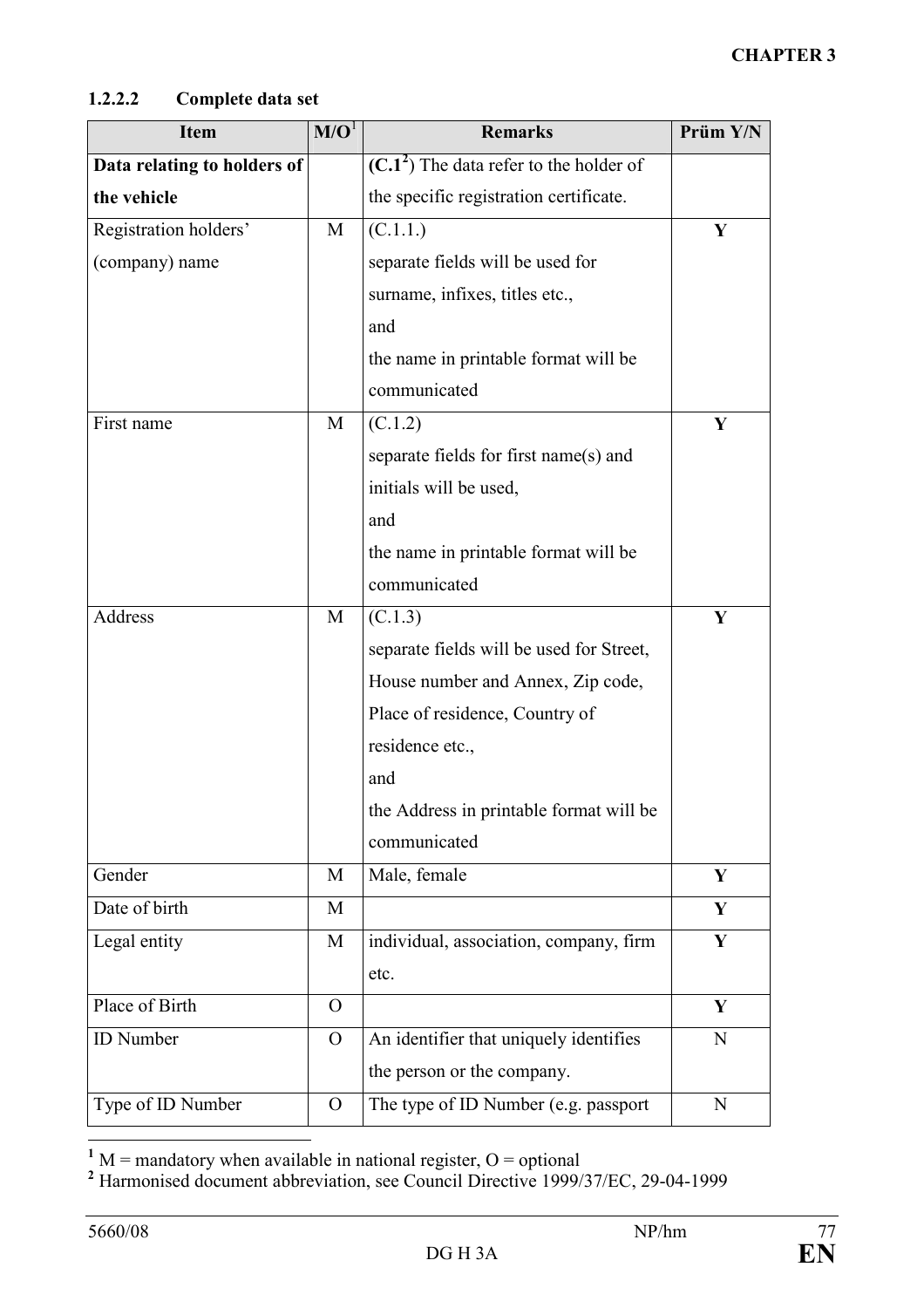| <b>Item</b>                | M/O <sup>1</sup> | <b>Remarks</b>                              | Prüm Y/N    |
|----------------------------|------------------|---------------------------------------------|-------------|
|                            |                  | number).                                    |             |
| Start date holdership      | $\Omega$         | Start date of the holdership of the car.    | $\mathbf N$ |
|                            |                  | This date will often be the same as         |             |
|                            |                  | printed under (I) on the registration       |             |
|                            |                  | certificate of the vehicle.                 |             |
| End date holdership        | $\overline{O}$   | End data of the holdership of the car.      | N           |
| Type of holder             | $\overline{O}$   | If there is no owner of the vehicle $(C.2)$ | N           |
|                            |                  | the reference to the fact that the holder   |             |
|                            |                  | of the registration certificate:            |             |
|                            |                  | is the vehicle owner                        |             |
|                            |                  | is not the vehicle owner                    |             |
|                            |                  | is not identified by the                    |             |
|                            |                  | registration certificate as being the       |             |
|                            |                  | vehicle owner                               |             |
|                            |                  |                                             |             |
| Data relating to owners of |                  | (C.2)                                       |             |
| the vehicle                |                  |                                             |             |
| Owners' (company) name     | M                | (C.2.1)                                     | Y           |
| First name                 | M                | (C.2.2)                                     | Y           |
| Address                    | M                | (C.2.3)                                     | Y           |
| Gender                     | M                | male, female                                | Y           |
| Date of birth              | M                |                                             | Y           |
| Legal entity               | M                | individual, association, company, firm      | Y           |
|                            |                  | etc.                                        |             |
| Place of Birth             | $\Omega$         |                                             | Y           |
| <b>ID</b> Number           | $\overline{O}$   | An identifier that uniquely identifies      | N           |
|                            |                  | the person or the company.                  |             |
| Type of ID Number          | $\overline{O}$   | The type of ID Number (e.g. passport        | N           |
|                            |                  | number).                                    |             |
| Start date ownership       | $\Omega$         | Start date of the ownership of the car.     | N           |
| End date ownership         | $\overline{O}$   | End data of the ownership of the car.       | N           |
|                            |                  |                                             |             |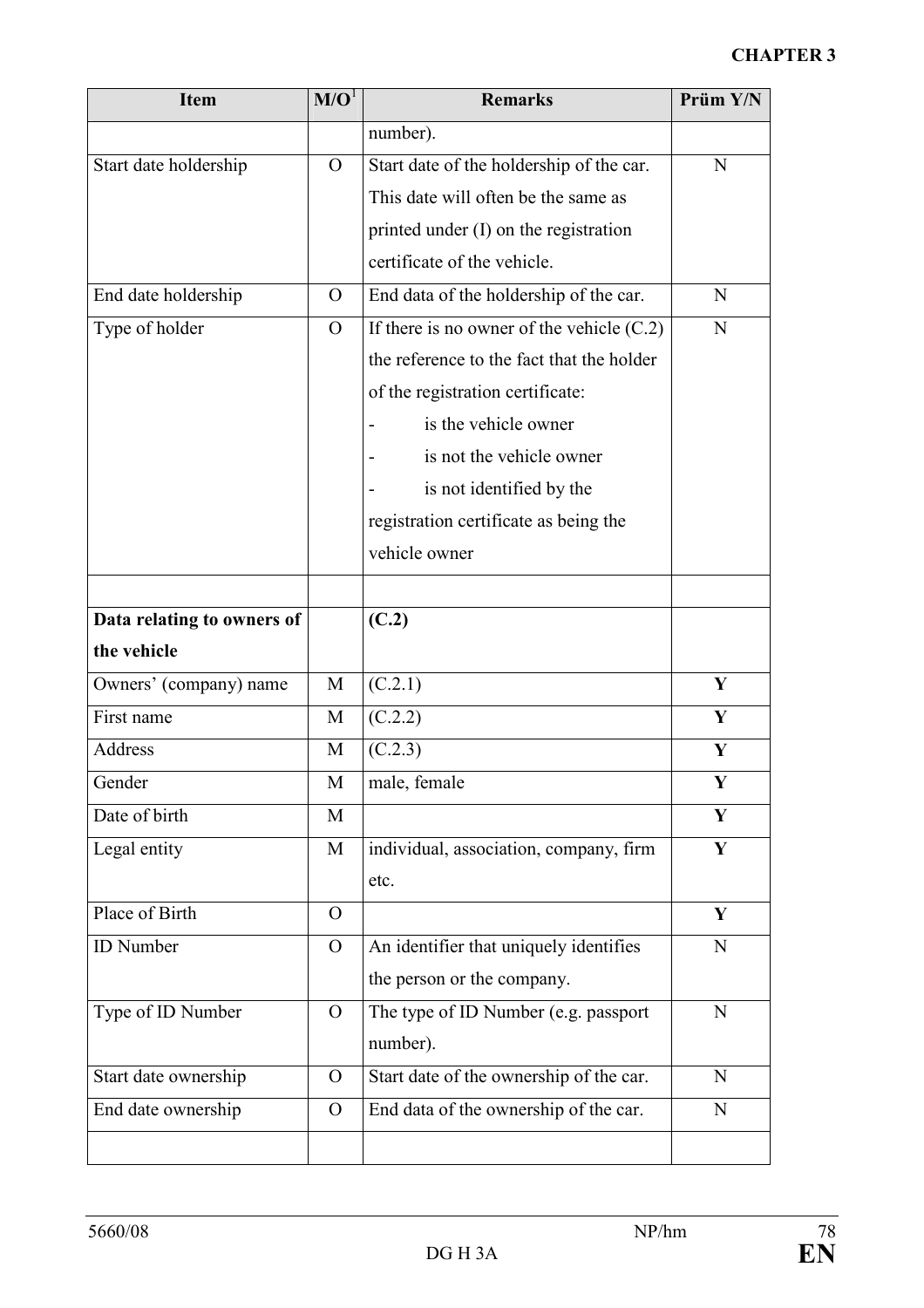| <b>Item</b>                | M/O <sup>1</sup> | <b>Remarks</b>                             | Prüm Y/N |
|----------------------------|------------------|--------------------------------------------|----------|
| Data relating to vehicles  |                  |                                            |          |
| Licence number             | M                |                                            | Y        |
| Chassis number / VIN       | M                |                                            | Y        |
| Country of registration    | M                |                                            | Y        |
| Make                       | M                | (D.1) e.g. Ford, Opel, Renault etc.        | Y        |
| Commercial type of the     | M                | (D.3) e.g. Focus, Astra, Megane            | Y        |
| vehicle                    |                  |                                            |          |
| Nature of the vehicle / EU | M                | (J) mopeds, motorbikes, cars etc.          | Y        |
| Category Code              |                  |                                            |          |
| Date of first registration | M                | (B) date of first registration of the      | Y        |
|                            |                  | vehicle somewhere in the world             |          |
| Start date (actual)        | M                | (I) Date of the registration to which the  | Y        |
| registration               |                  | specific certificate of the vehicle refers |          |
| End date registration      | M                | End data of the registration to which      | Y        |
|                            |                  | the specific certificate of the vehicle    |          |
|                            |                  | refers. It is possible this date indicates |          |
|                            |                  | the period of validity as printed on the   |          |
|                            |                  | document if not unlimited (document        |          |
|                            |                  | abbreviation $=$ H).                       |          |
| <b>Status</b>              | M                | scrapped, stolen, exported etc.            | Y        |
| Start date status          | M                |                                            | Y        |
| End date status            | $\Omega$         |                                            | N        |
| kW                         | $\overline{O}$   | (P.2)                                      | Y        |
| Capacity                   | $\overline{O}$   | (P.1)                                      | Y        |
| Type of licence number     | $\Omega$         | regular, transito etc.                     | Y        |
| Vehicle document id 1      | $\overline{O}$   | The first unique document ID as            | Y        |
|                            |                  | printed on the vehicle document            |          |
| Vehicle document id $21$   | $\overline{O}$   | A second document ID as printed on         | Y        |
|                            |                  | the vehicle document.                      |          |
|                            |                  |                                            |          |
| Data relating to           |                  |                                            |          |

<sup>&</sup>lt;sup>1</sup> In Luxembourg two separate vehicle registration document ID's are used.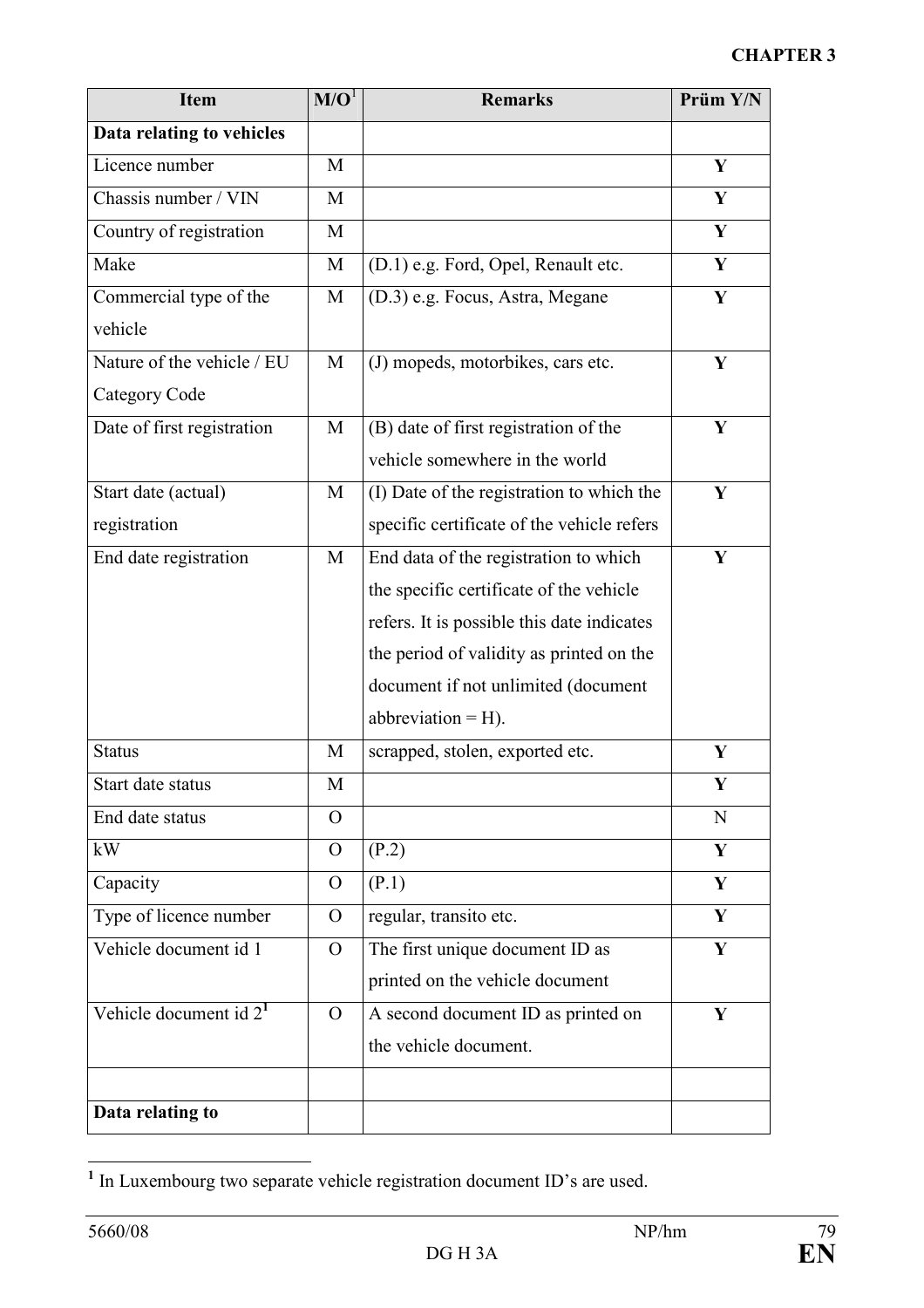| <b>Item</b>            | M/O <sup>1</sup> | <b>Remarks</b>                                                    | Prüm Y/N |
|------------------------|------------------|-------------------------------------------------------------------|----------|
| insurances             |                  |                                                                   |          |
| Insurance company name | $\Omega$         |                                                                   | Y        |
| Begin date insurance   | $\Omega$         |                                                                   | Y        |
| End date insurance     | $\Omega$         |                                                                   | Y        |
| Address                | $\Omega$         |                                                                   | Y        |
| Insurance number       | $\Omega$         |                                                                   | Y        |
| <b>ID</b> Number       | $\Omega$         | An identifier that uniquely identifies<br>the company.            | N        |
| Type of ID Number      | $\overline{O}$   | The type of ID Number (e.g. number of<br>the Chamber of Commerce) | N        |
|                        |                  |                                                                   |          |

## 2. Data Security

## 2.1. Overview

The Eucaris software application handles secure communication to the other Member States and communicates to the back-end legacy systems of Member States using XML. Member States exchange messages by directly sending them to the recipient. The data center of a Member State is connected to the TESTA network of EU.

The XML-messages sent over the network are encrypted. The technique to encrypt these messages is SSL. The messages sent to the back-end are plain text XML-messages since the connection between the application and the back-end shall be in a protected environment.

A client application is provided which can be used within a Member State to query their own register or other Member States' registers. The clients will be identified by means of userid/password or a client certificate. The connection to a user may be encrypted, but this is the responsibility of each individual Member State.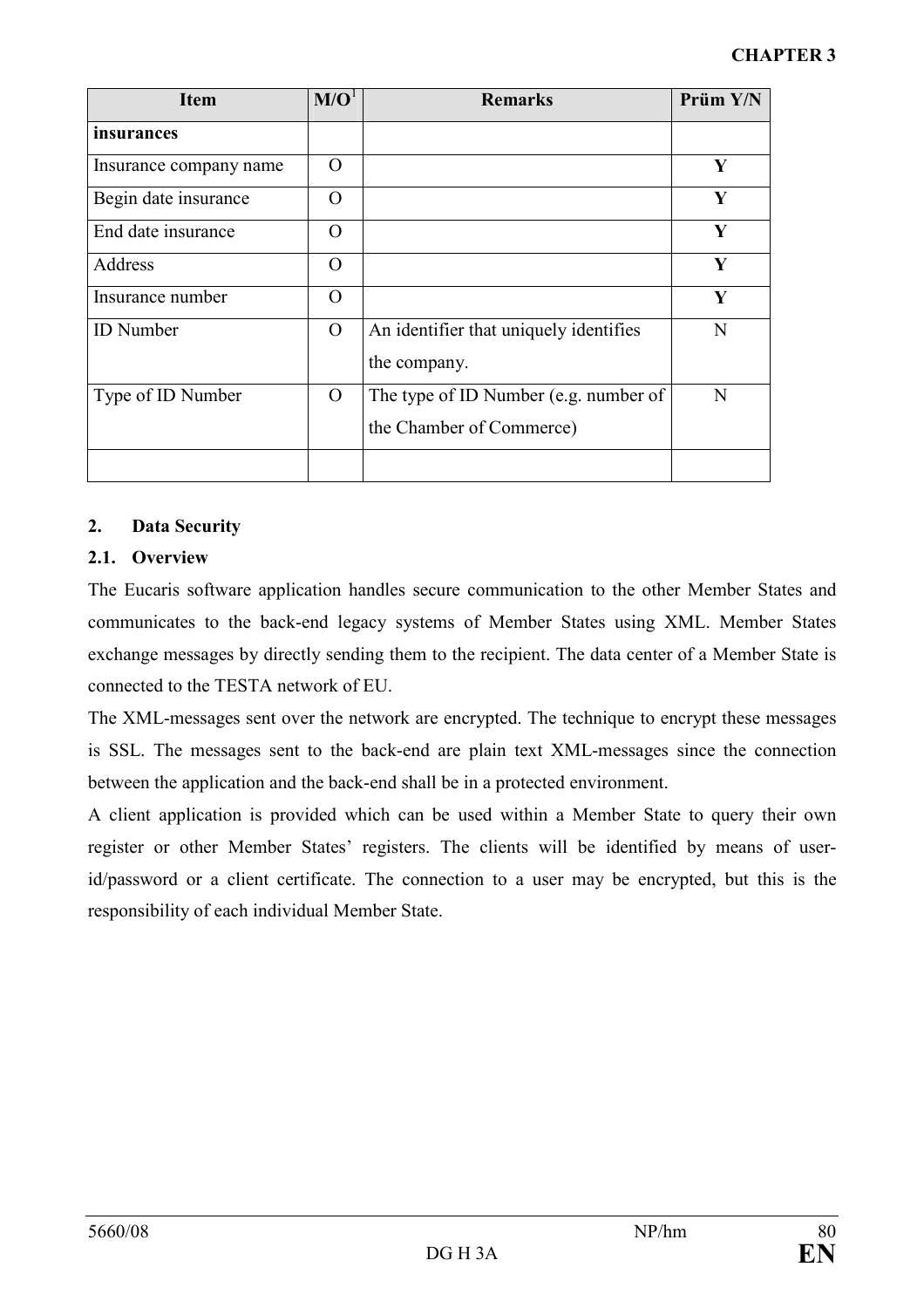#### 2.2 Security Features related to message exchange

The security design is based on a combination of HTTPS and XML signature. This alternative uses XML-signature to sign all messages sent so the server and can authenticate the sender of the message by checking the signature. 1-sided SSL (only a server certificate) is used to protect the confidentiality and integrity of the message in transit and provides protection against deletion/replay and insertion attacks. Instead of bespoke software development to implement 2-sided SSL, XMLsignature is implemented. Using XML-signature is closer to the web services roadmap than 2-sided SSL and therefore more strategic.

The XML-signature can be implemented in several ways but the chosen approach is to use XML Signature as part of the Web Services Security (WSS). WSS specifies how to use XML-signature. Since WSS builds upon the SOAP standard, it is logical to adhere to the SOAP standard as much as possible.

#### 2.3 Security features not related to message exchange

## 2. 3.1. Authentication of users

The users of the Eucaris web application authenticate themselves using a username and password. Since standard Windows authentication is used, Member States can enhance the level of authentication of users if needed by using client certificates.

## 2.3.2. User roles

The Eucaris software application supports different user roles. Each cluster of services has its own authorization. E.g. (exclusive) users of the "Treaty of Eucaris"- functionality" may not use the "Prüm"- functionality". Administrator services are separated from the regular end-user roles.

## 2.3.3. Logging and tracing of message exchange

Logging of all message types is facilitated by the Eucaris software application. An administrator function allows the national administrator to determine which messages are logged: requests from end-users, incoming requests from other Member States, provided information from the national registers, etc.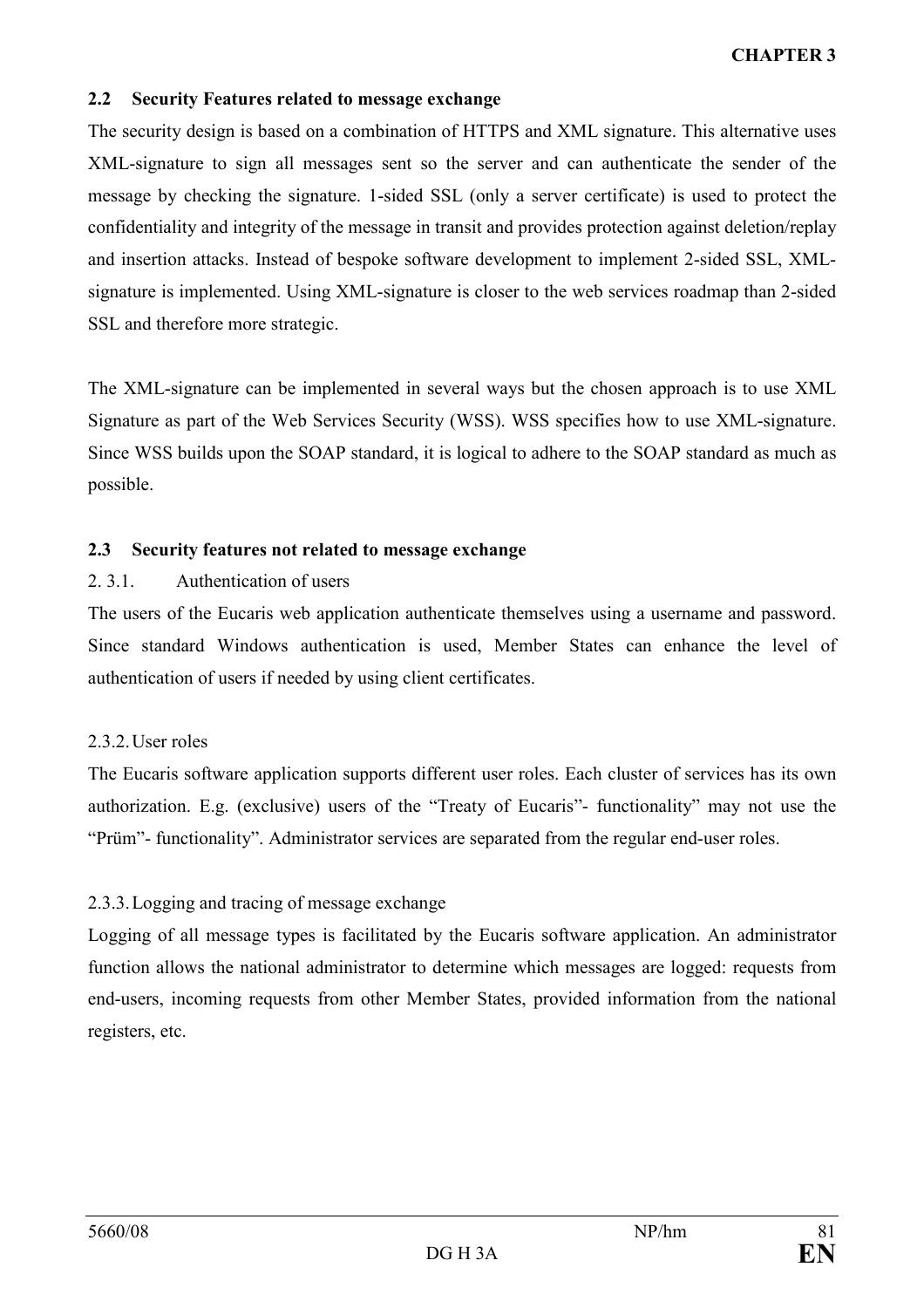The application can be configured to use an internal database for this logging, or an external (Oracle) database. The decision on what messages have to be logged clearly depends on logging facilities elsewhere in the legacy systems and connected client applications.

The header of each message contains information on the requesting Member State, the requesting organization within that Member State and the user involved. Also the reason of the request is indicated.

By means of the combined logging in the requesting and responding Member State complete tracing of any message exchange is possible (e.g. on request of a citizen involved).

Logging is configured through the Eucaris web client (menu Administration, Logging configuration). The logging functionality is performed by the Core System. When logging is enabled, the complete message (header and body) is stored in one logging record. Per defined service, and per message type that passes along the Core System, the logging level can be set.

#### Logging Levels

The following logging levels are possible:

Private – Message is logged: The logging is NOT available to the extract logging service but is available on a national level only, for audits and problem solving.

None – Message is not logged at all.

#### Message Types

Information exchange between Member States consists of several messages, of which a schematic representation is given in the figure below.

The possible message types (in the figure shown for the Eucaris Core System of Member State X) are the following:

- 1. Request to Core System\_Request message by Client
- 2. Request to Other Member State Request message by Core System of this Member State
- 3. Request to Core System of this Member State\_Request message by Core System of other

## Member State

- 4. Request to Legacy Register Request message by Core System
- 5. Request to Core System\_Request message by Legacy Register
- 6. Response from Core System\_Request message by Client
- 7. Response from Other Member State Request message by Core System of this Member State
- 8. Response from Core System of this Member State Request message by other Member State
- 9. Response from Legacy Register Request message by Core System
- 10. Response from Core System\_Request message by Legacy Register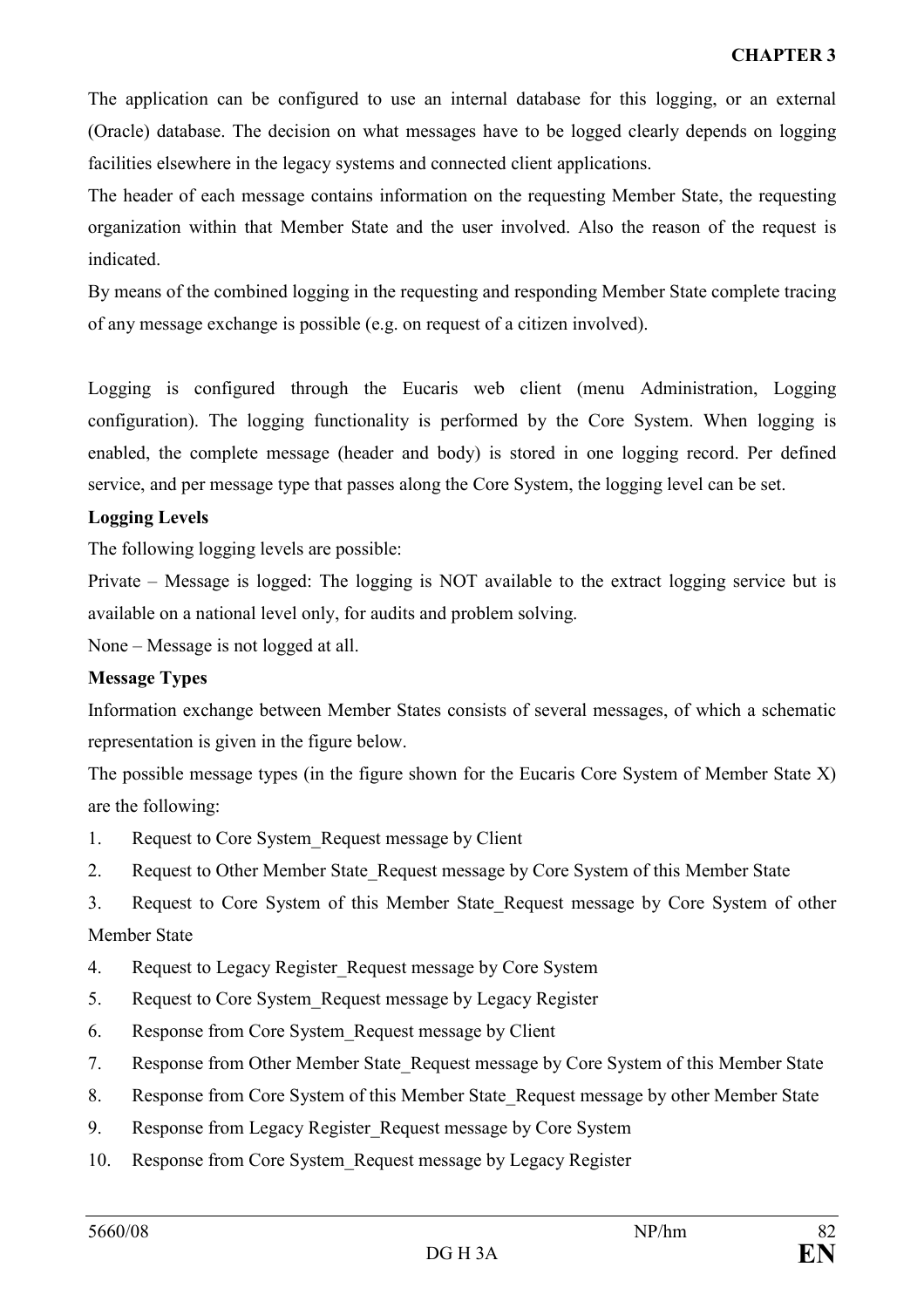The following information exchanges are shown in the figure:

- Information request from Member State X to Member State Y blue arrows. This request and response consists of message types 1, 2, 7 and 6, respectively.
- Information request from Member State Z to Member State X red arrows. This request and response consists of message types 3, 4, 9 and 8, respectively.
- Information request from the legacy register to its core system (this route also includes a request from a custom client behind the legacy register) – green arrows. This kind of request consists of message types 5 and 10.



Figure : Message types for logging

## 2.3.4. Hardware Security Module

A Hardware Security Module is not used.

A Hardware Security Module (HSM) provides good protection for the key used to sign messages and to identify servers. This adds to the overall level of security but an HSM is expensive to buy/maintain and there are no requirements to decide for a FIPS 140-2 level 2 or level 3 HSM. Since a closed network is used that mitigates threats effectively, it is decided not to use an HSM initially. If an HSM is necessary e.g. to obtain accreditation, it can be added to the architecture.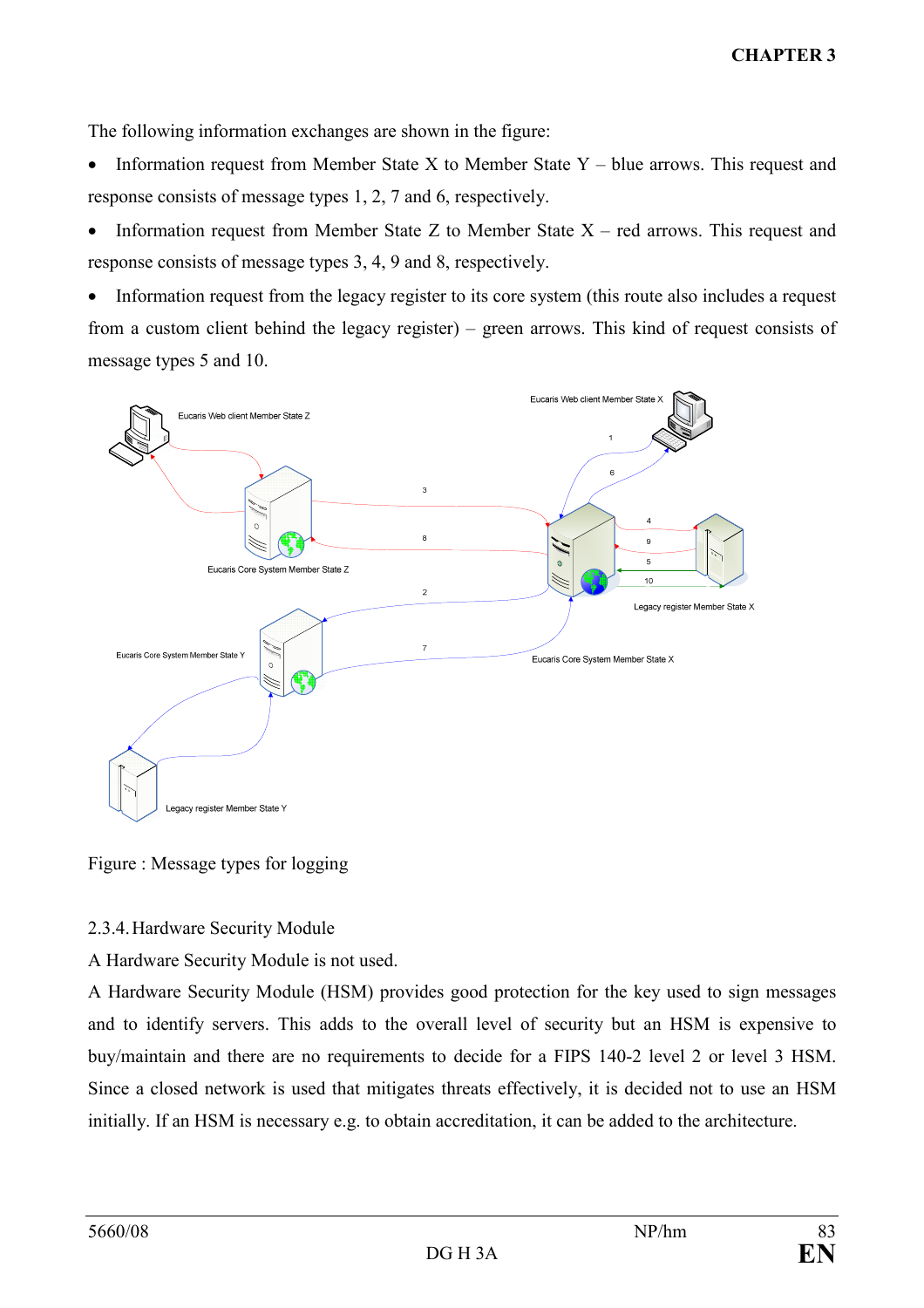## CHAPTER 3

#### 3. Technical conditions of the data exchange

#### 3.1 General description of the EUCARIS application

#### 3.1.1 Overview

The Eucaris application connects all participating Member States in a mesh network where each Member State communicates directly to another Member State. There is no central component needed for the communication to be established. The Eucaris application handles secure communication to the other Member States and communicates to the back-end legacy systems of Member States using XML. The following picture visualizes this architecture.



Member State exchange messages by directly sending them to the recipient. The data center of a Member State is connected to the network used for the message exchange (TESTA). To access the TESTA network, Member States connect to TESTA via their national gate. A firewall shall be used to connect to the network and that a router connects the Eucaris application to the firewall. Depending on the alternative chosen to protect the messages, a certificate is used either by the router or by the Eucaris application.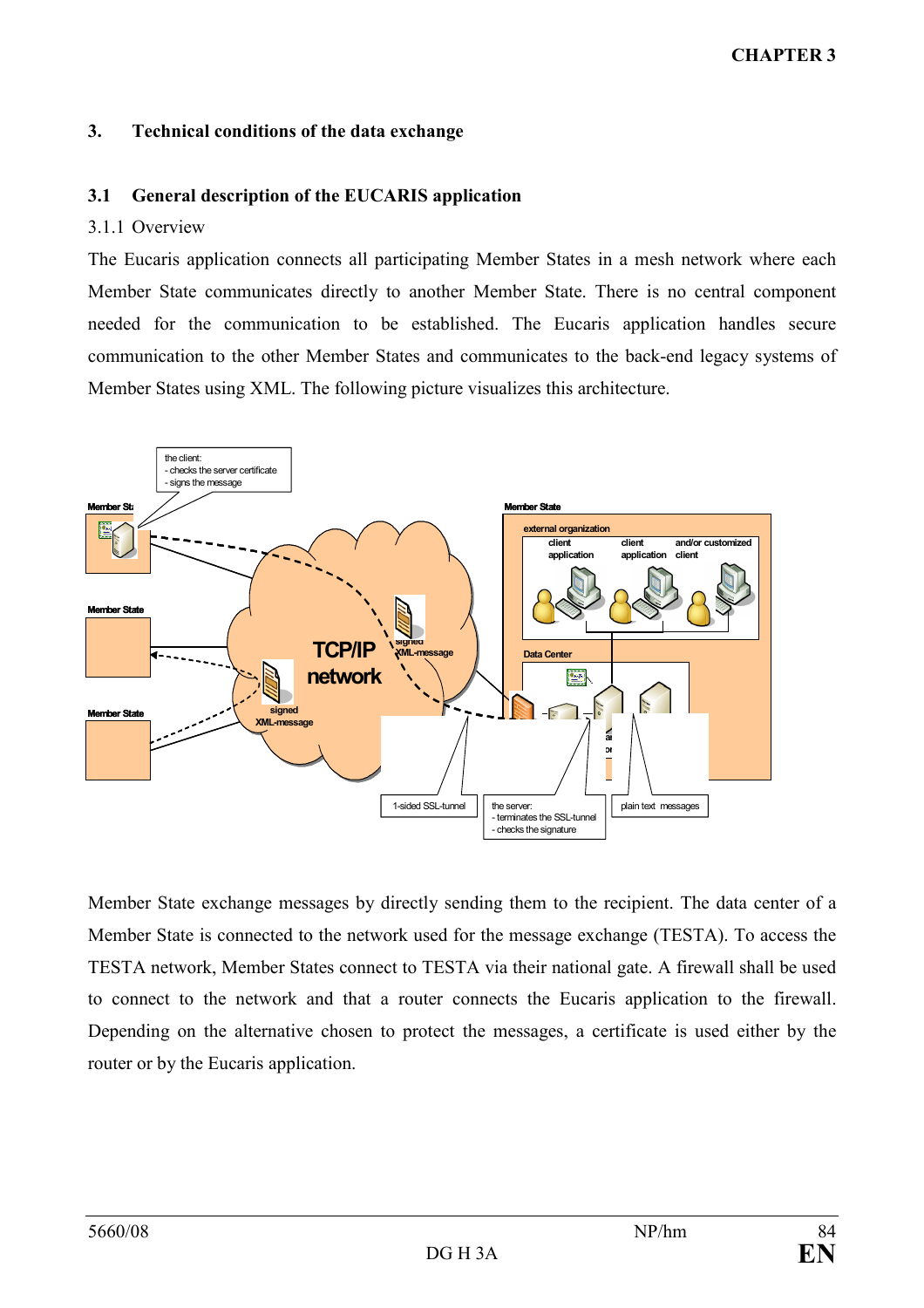A client application is provided which can be used within a Member State to query its own register or other Member States' registers. The client application connects to Eucaris. The clients will be identified by means of user-id/password or a client certificate. The connection to a user in an external organization (e.g. police) may be encrypted but this is the responsibility of each individual Member State.

#### 3.1.2 Scope of the system

The scope of the Eucaris system is limited to the processes involved in the exchange of information between the Registration Authorities in the Member States and a basic presentation of this information. Procedures and automated processes in which the information is to be used, are outside the scope of the system.

Member States can choose either to use the Eucaris client functionality or to set up their own customized client application. In the table below, it is described which aspects of the Eucaris system are mandatory to use and/or prescribed and which are optional to use and/or free to determine by the Member States.

| <b>EUCARIS</b>   | M/O | <b>Remark</b>                                              |
|------------------|-----|------------------------------------------------------------|
| aspects          | 1   |                                                            |
| Network concept  | M   | The concept is an "any-to-any" communication.              |
| Physical network | M   | <b>TESTA</b>                                               |
| Core application | M   | The core application of EUCARIS has to be used to connect  |
|                  |     | to the other Member States. The following functionality is |
|                  |     | offered by the core:                                       |
|                  |     | Encrypting and signing of the messages;<br>п               |
|                  |     | Checking of the identity of the sender;<br>п               |
|                  |     | Authorization of Member States and local users;<br>п       |
|                  |     | Routing of messages;<br>п                                  |
|                  |     | Queuing of asynchronous messages if the recipient<br>п     |
|                  |     | service is temporally unavailable;                         |
|                  |     | Multiple country inquiry functionality;<br>п               |

 $\frac{1}{1}$  M = mandatory to use or to comply with  $O =$  optional to use or to comply with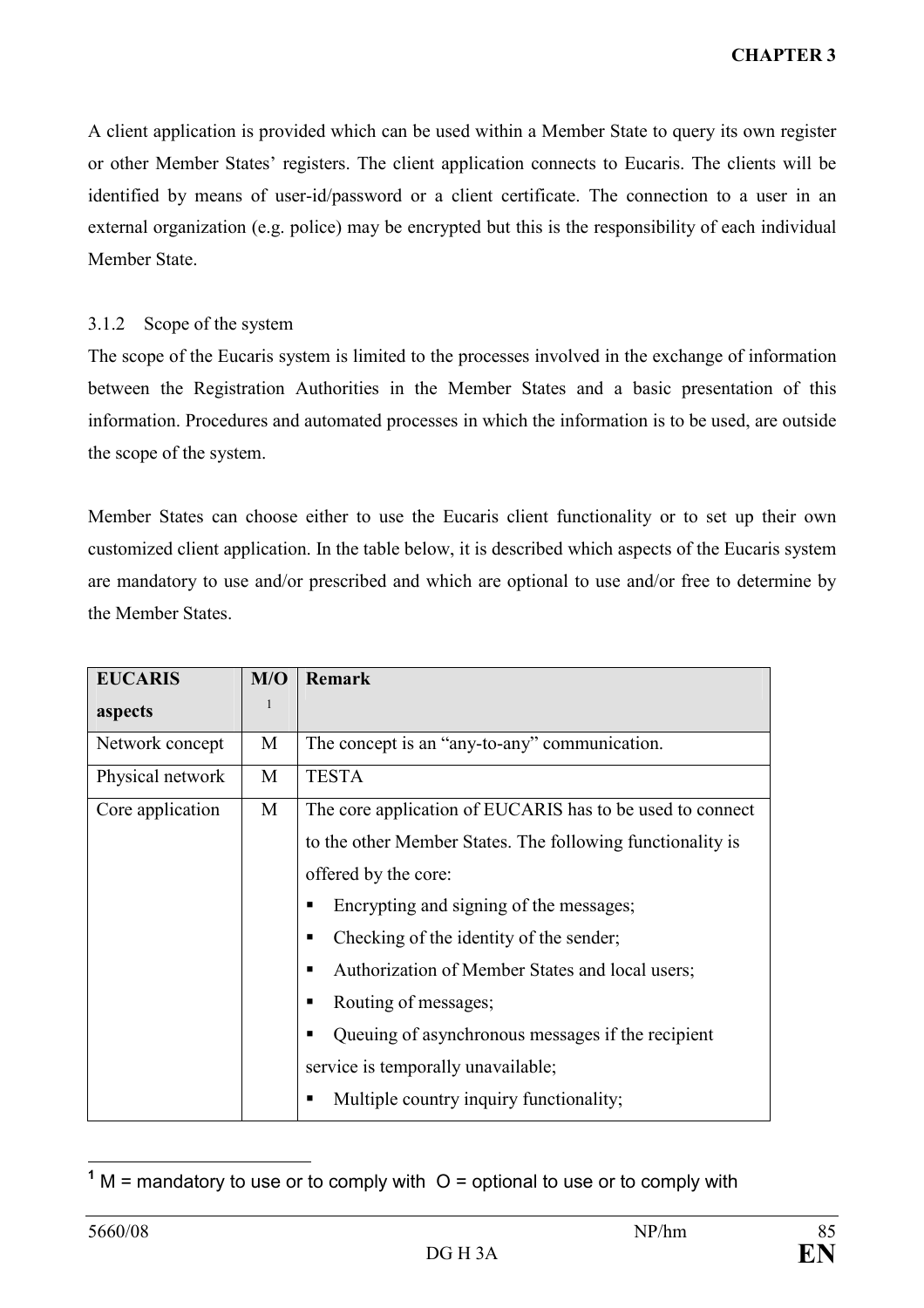| <b>EUCARIS</b>     | M/O      | <b>Remark</b>                                               |
|--------------------|----------|-------------------------------------------------------------|
| aspects            | 1        |                                                             |
|                    |          | Logging of the exchange of messages;<br>Ξ                   |
|                    |          | Storage of incoming messages<br>٠                           |
| Client application | $\Omega$ | In addition to the core application the EUCARIS II client   |
|                    |          | application can be used by a Member State. When             |
|                    |          | applicable, the core and client application are modified    |
|                    |          | under auspices of the EUCARIS organisation.                 |
| Security concept   | M        | The concept is based on XML-signing by means of client      |
|                    |          | certificates and SSL-encryption by means of service         |
|                    |          | certificates.                                               |
| Message            | M        | Every Member State has to comply with the message           |
| specifications     |          | specifications as set by the EUCARIS organisation and this  |
|                    |          | Council Decision. The specifications can only be changed by |
|                    |          | the EUCARIS organisation in consultation with the Member    |
|                    |          | States.                                                     |
| Operation and      | M        | The acceptance of new Member States or a new                |
| Support            |          | functionality is under auspices of the EUCARIS              |
|                    |          | organisation. Monitoring and help desk functions are        |
|                    |          | managed centrally by an appointed Member State.             |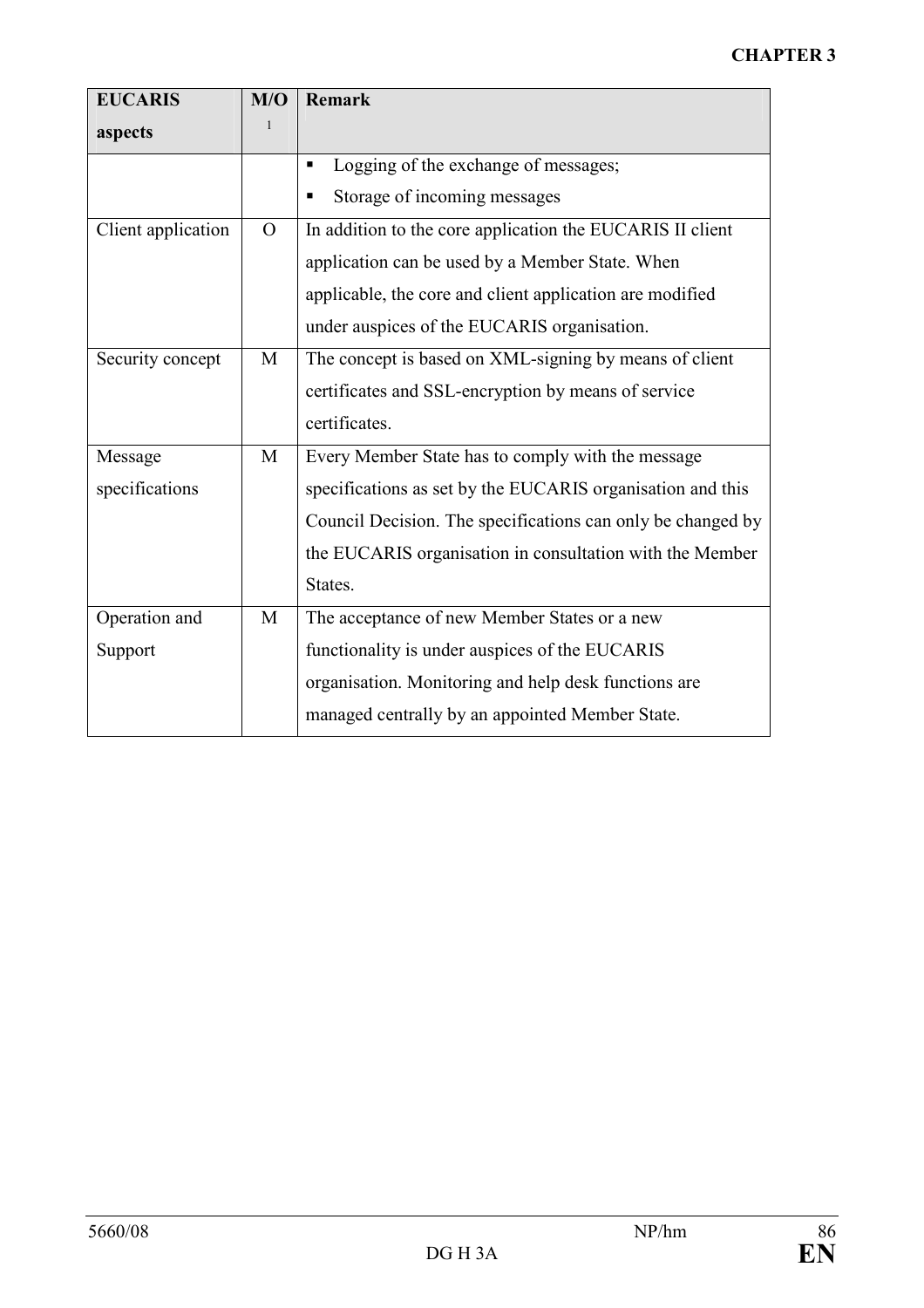## 3.2 Functional and Non Functional Requirements

## 3.2.1 Generic functionality

In this section the main generic functions have been described in general terms.

| Nr. | Description                                                                          |
|-----|--------------------------------------------------------------------------------------|
| 1.  | The system allows the Registration Authorities of the Member States to exchange      |
|     | request and response messages in an interactive way.                                 |
| 2.  | The system contains a client application, enabling end-users to send their requests  |
|     | and presenting the response information for manual processing                        |
| 3.  | The system facilitates 'broadcasting', allowing a Member State to send a request     |
|     | to all other Member States. The incoming responses are consolidated by the core      |
|     | application in one response message to the client application (this functionality is |
|     | called a 'Multiple Country Inquiry').                                                |
| 4.  | The system is able to deal with different types of messages. User roles,             |
|     | authorization, routing, signing and logging are all defined per specific service.    |
| 5.  | The system allows the Member States to exchange batches of messages or               |
|     | messages containing a large number of requests or replies. These messages are        |
|     | dealt with in an asynchronous way.                                                   |
| 6.  | The system queues asynchronous messages if the recipient Member State is             |
|     | temporarily unavailable and guarantees the deliverance as soon as the recipient is   |
|     | up again.                                                                            |
| 7.  | The system stores incoming asynchronous messages until they can be processed.        |
| 8.  | The system only gives access to Eucaris applications of other Member States, not     |
|     | to individual organisations within those other Member States, i.e. each              |
|     | Registration Authority acts as the single gateway between its national end-users     |
|     | and the corresponding Authorities in the other Member States.                        |
| 9.  | It is possible to define users of different Member States on one Eucaris server and  |
|     | to authorize them following the rights of that Member State.                         |
| 10. | Information on the requesting Member State, organisation and end user are            |
|     | included in the messages.                                                            |
| 11. | The system facilitates logging of the exchange of messages between the different     |
|     | Member States and between the core application and the national registration         |
|     | systems.                                                                             |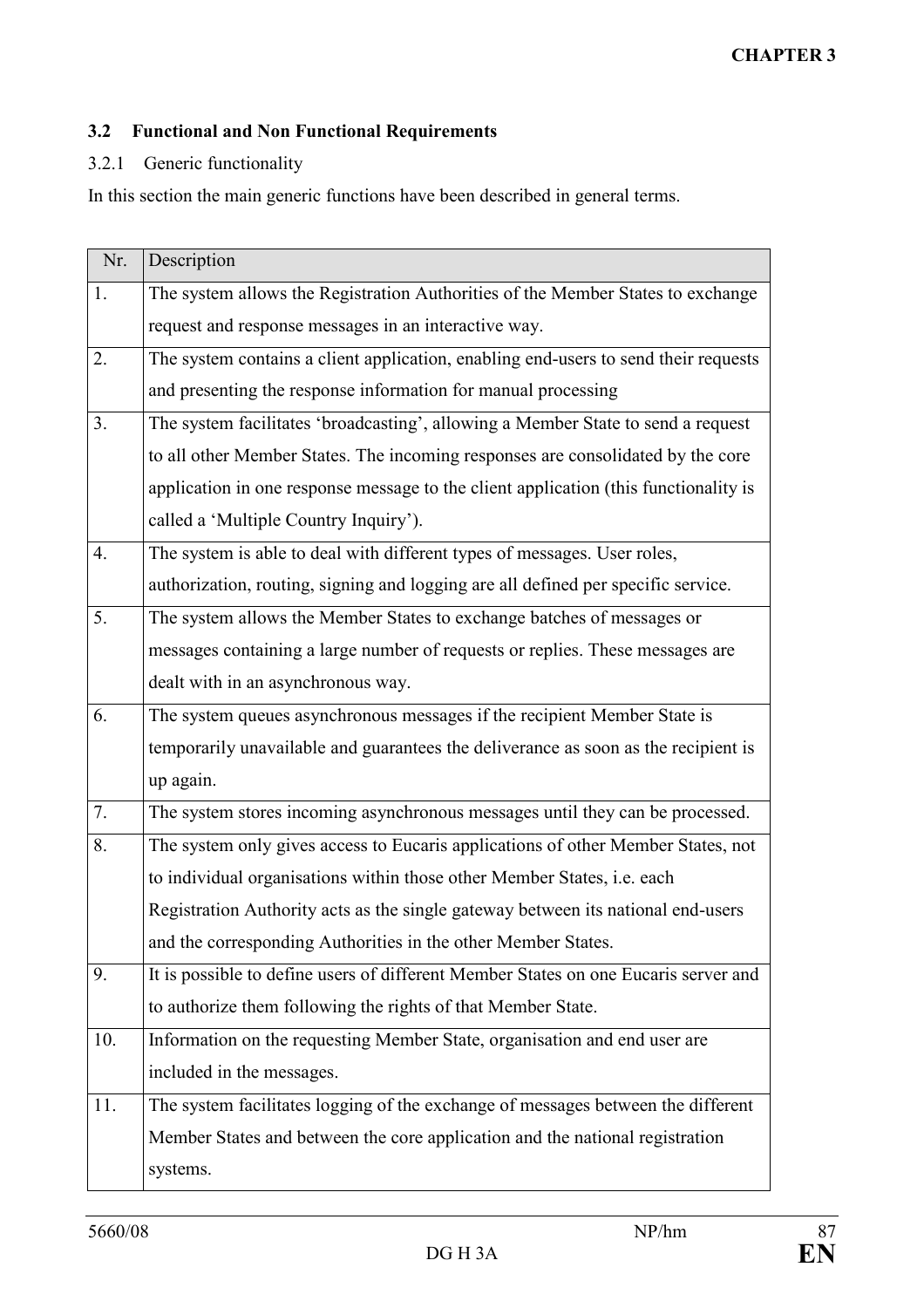| Nr. | Description                                                                           |
|-----|---------------------------------------------------------------------------------------|
| 12. | The system allows a specific secretary, which is an organisation or Member State      |
|     | explicitly appointed for this task, to gather logged information on messages          |
|     | sent/received by all the participating Member States, in order to produce statistical |
|     | reports.                                                                              |
| 13. | Each Member State indicates itself what logged information is made available for      |
|     | the secretary and what information is 'private'.                                      |
| 14. | The system allows the National Administrators of each Member State to extract         |
|     | statistics of use.                                                                    |
| 15. | The system enables addition of new Member States through simple administrative        |
|     | tasks.                                                                                |

# 3.2.2 Usability

| Nr. | Description                                                                            |
|-----|----------------------------------------------------------------------------------------|
| 16. | The system provides an interface for automated processing of messages by back-         |
|     | end systems/legacy and enables the integration of the user interface in those          |
|     | systems (customised user-interface).                                                   |
| 17. | The system is easy to learn, self explanatory and contains help-text.                  |
| 18. | The system is documented to assist Member States in integration, operational           |
|     | activities and future maintenance (e.g. reference guides, functional/technical         |
|     | documentation, operational guide,).                                                    |
| 19. | The user interface is multi-lingual and offers facilities for the end-user to select a |
|     | preferred language.                                                                    |
| 20. | The user interface contains facilities for a Local Administrator to translate both     |
|     | screen-items and coded information to the national language.                           |

## 3.2.3 Reliability

| Nr. | Description                                                                           |
|-----|---------------------------------------------------------------------------------------|
| 21. | The system is designed as a robust and dependable operational system which is         |
|     | tolerant to operator errors and which will recover cleanly from power cuts or other   |
|     | disasters. It must be possible to restart the system with no or minimal loss of data. |
| 22. | The system must give stable and reproducible results.                                 |
| 23. | The system has been designed to function reliably. It is possible to implement the    |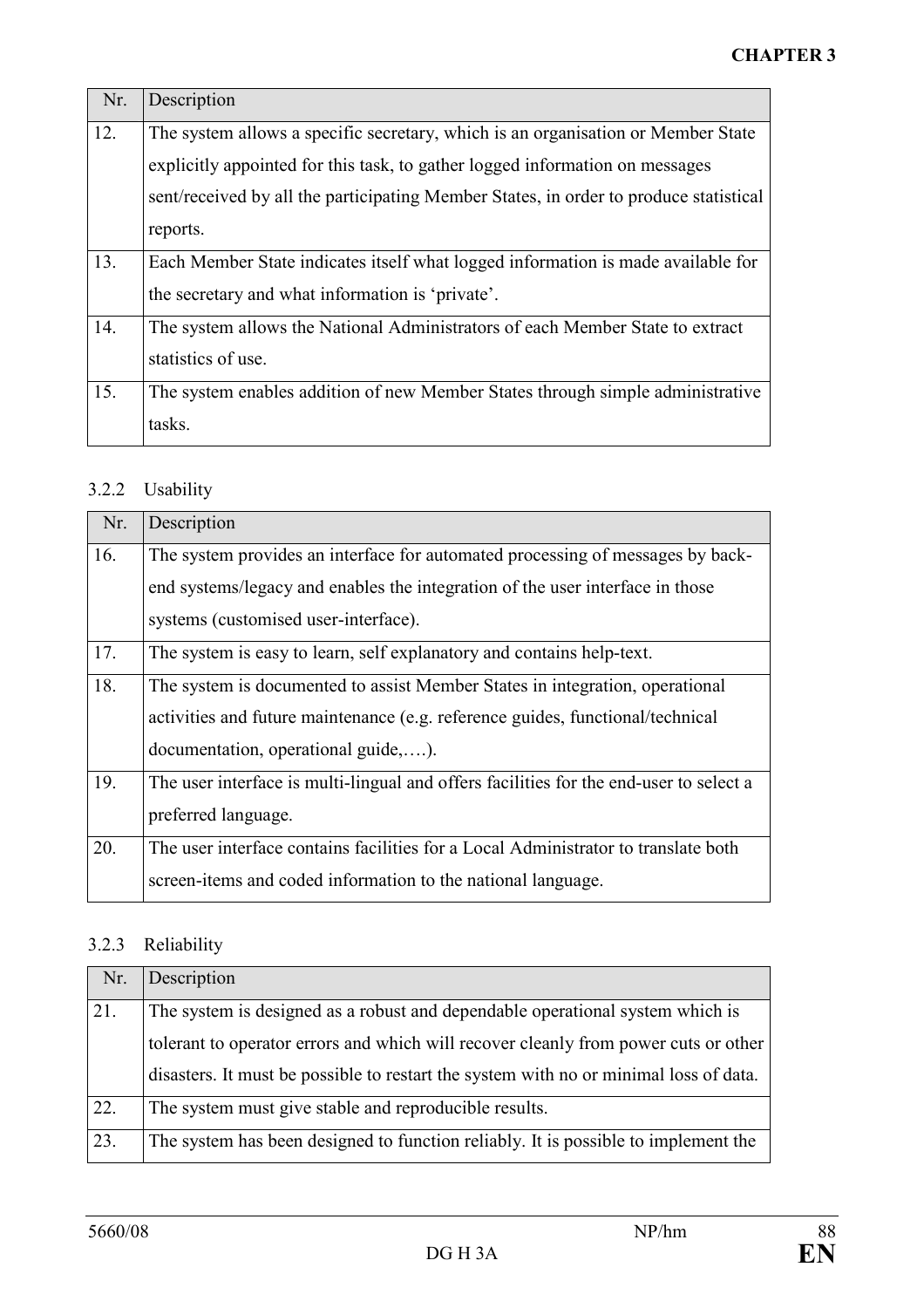| Nr. | Description                                                                          |
|-----|--------------------------------------------------------------------------------------|
|     | system in a configuration that guarantees an availability of 98% (by redundancy,     |
|     | the use of back-up servers etc.) in each bilateral communication.                    |
| 24. | It is possible to use part of the system, even during failure of some components (if |
|     | Member State C is down, Member States A and B are still able to communicate).        |
|     | The number of single points of failure in the information chain should be            |
|     | minimised.                                                                           |
| 25. | The recovery time after a severe failure should be less than one day. It should be   |
|     | possible to minimise down-time by using remote support e.g. by a central service     |
|     | desk.                                                                                |

#### 3.2.4 Performance

| Nr. | Description                                                                          |
|-----|--------------------------------------------------------------------------------------|
| 26. | The system can be used $24x7$ . This time-window $(24x7)$ is then also required from |
|     | the Member States' legacy systems.                                                   |
| 27. | The system responds rapidly to user requests irrespective of any background          |
|     | tasks. This is also required from the Parties legacy systems to ensure acceptable    |
|     | response time. An overall response time of 10 seconds maximum for a single           |
|     | request is acceptable.                                                               |
| 28. | The system has been designed as a multi-user system and in such a way that           |
|     | background tasks can continue while the user performs foreground tasks.              |
| 29. | The system has been designed to be scaleable in order to support the potential       |
|     | increase of number of messages when new functionality is added or new                |
|     | organisations or Member States are added.                                            |

# 3.2.5 Security

| Nr. | Description                                                                        |
|-----|------------------------------------------------------------------------------------|
| 30. | The system is suited (e.g. in its security measures) for the exchange of messages  |
|     | containing privacy-sensitive personal data (e.g. car owner/holders), classified as |
|     | EU restricted.                                                                     |
| 31. | The system is maintained in such a way that unauthorised access to the data is     |
|     | prevented.                                                                         |
| 32. | The system contains a service for the management of the rights and permissions of  |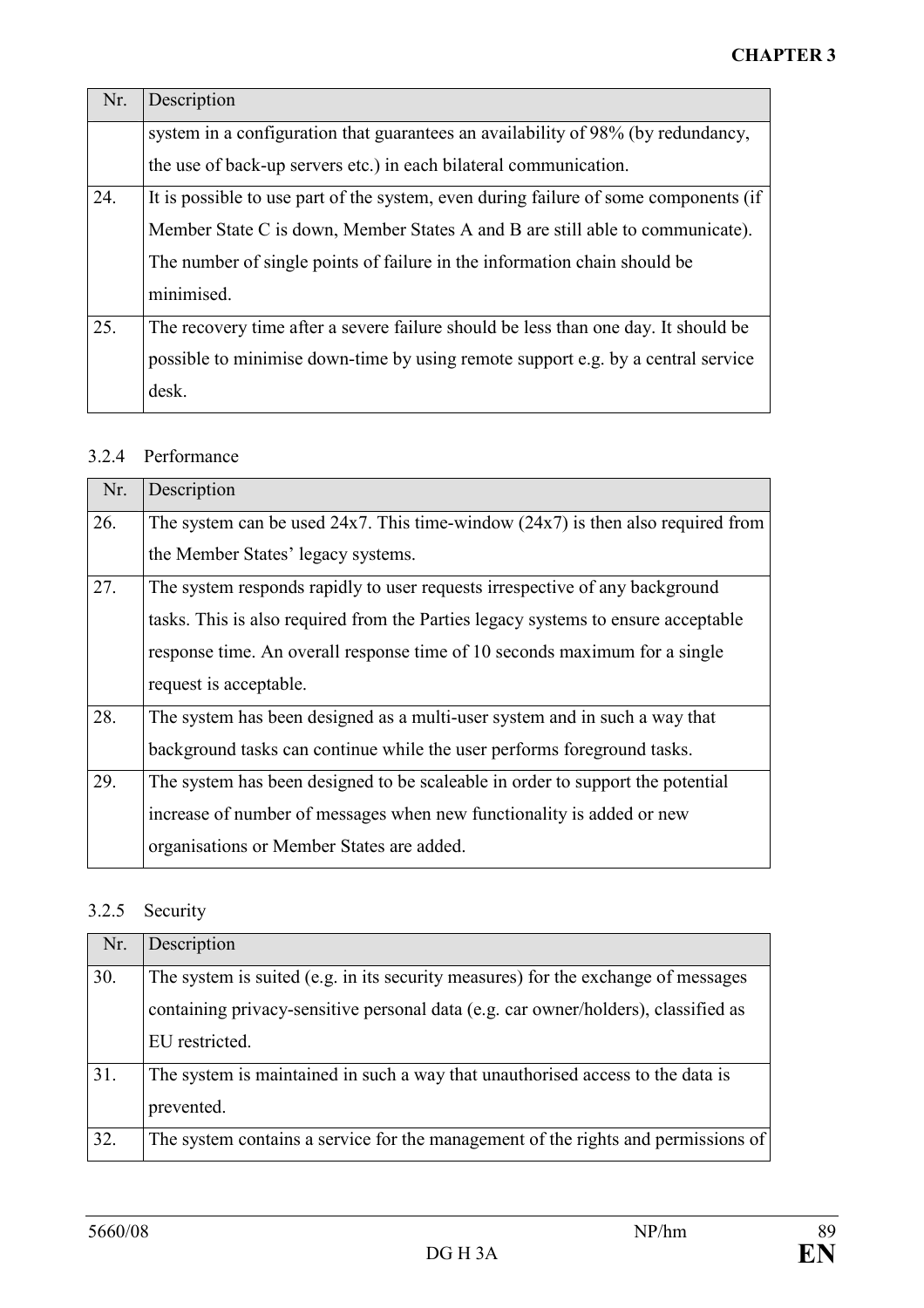| Nr. | Description                                                                        |
|-----|------------------------------------------------------------------------------------|
|     | national end-users.                                                                |
| 33. | Member States are able to check the identity of the sender (at Member State        |
|     | level), by means of XML-signing.                                                   |
| 34. | Member States must explicitly authorise other Member States to request specific    |
|     | information.                                                                       |
| 35. | The system provides at application level a full security and encryption policy     |
|     | compatible with the level of security required in such situations. Exclusiveness   |
|     | and integrity of the information is guaranteed by the use of XML-signing and       |
|     | encryption by means of SSL-tunnelling.                                             |
| 36. | All exchange of messages can be traced by means of logging.                        |
| 37. | Protection is provided against deletion attacks (a third party deletes a message)  |
|     | and replay or insertion attacks (a third party replays or inserts a message).      |
| 38. | The system makes use of certificates of a Trusted Third Party (TTP).               |
| 39. | The system is able to handle different certificates per Member State, depending on |
|     | the type of message or service.                                                    |
| 40. | The security measures at application level are sufficient to allow the use of non  |
|     | accredited networks.                                                               |
| 41. | The system is able to use novice security techniques such as an XML-firewall.      |

# 3.2.6 Adaptability

| Nr. | Description                                                                    |
|-----|--------------------------------------------------------------------------------|
| 42. | The system is extensible with new messages and new functionality. The costs of |
|     | adaptations are minimal. Due to the centralised development of application     |
|     | components.                                                                    |
| 43. | Member States are able to define new message types for bilateral use. Not all  |
|     | Member States are required to support all message types.                       |

## 3.2.7 Support and Maintenance

|     | Nr. Description                                                              |
|-----|------------------------------------------------------------------------------|
| 44. | The system provides monitoring facilities for a central service-desk and/or  |
|     | operators concerning the network and servers in the different Member States. |
| 45. | The system provides facilities for remote support by a central service-desk. |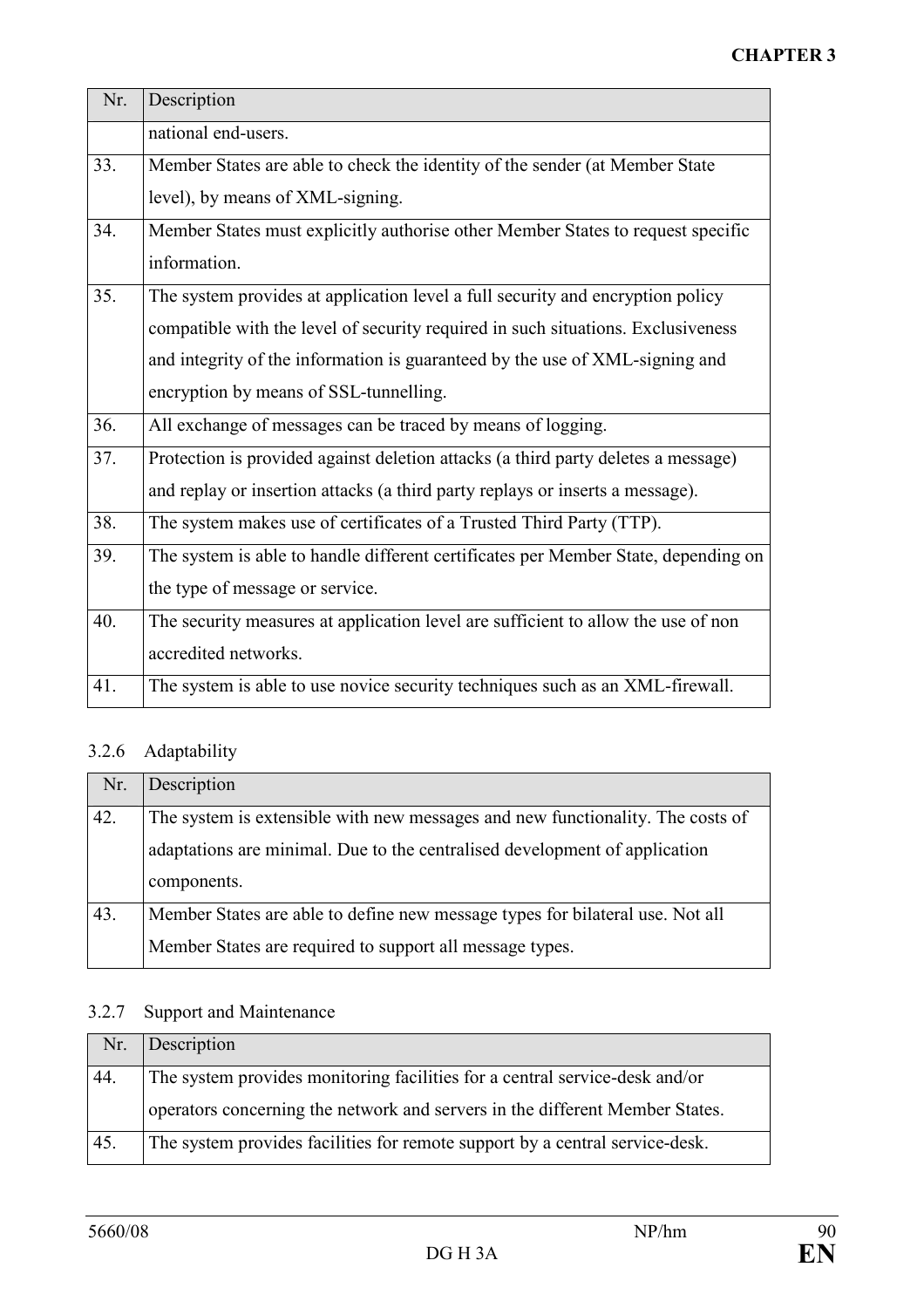| Nr. | Description                                                                                                                                                                                                                     |
|-----|---------------------------------------------------------------------------------------------------------------------------------------------------------------------------------------------------------------------------------|
| 46. | The system provides facilities for problem analysis.                                                                                                                                                                            |
| 47. | The system can be expanded to new Member States.                                                                                                                                                                                |
| 48. | The application can easily be installed by staff with a minimum of IT-<br>qualifications and experience. The installation procedure shall be as much as                                                                         |
|     | possible automated.                                                                                                                                                                                                             |
| 49. | The system provides a permanent testing and acceptance environment.                                                                                                                                                             |
| 50. | The annual costs of maintenance and support has been minimised by adherence to<br>market standards and by creating the application in such a way that as little<br>support as possible from a central service-desk is required. |

# 3.2.8 Design requirements

| Nr. | Description                                                                      |
|-----|----------------------------------------------------------------------------------|
| 51. | The system is designed and documented for an operational lifetime of many years. |
| 52. | The system has been designed in such a way that it is independent of the network |
|     | provider.                                                                        |
| 53. | The system is compliant with the existing HW/SW in the Member States by          |
|     | interacting with those registration systems using open standard web service      |
|     | technology (XML, XSD, SOAP, WSDL, HTTP(s), Web services, WSS, X.509              |
|     | $etc.$ ).                                                                        |

# 3.2.9 Applicable standards

| Nr. | Description                                                                    |
|-----|--------------------------------------------------------------------------------|
| 54. | The system is compliant with data protection issues as stated in Regulation EC |
|     | 45/2001 (Articles 21, 22 & 23) and Directive 95/46/EC.                         |
| 55. | The system complies with the IDA Standards.                                    |
| 56. | The system supports UTF8.                                                      |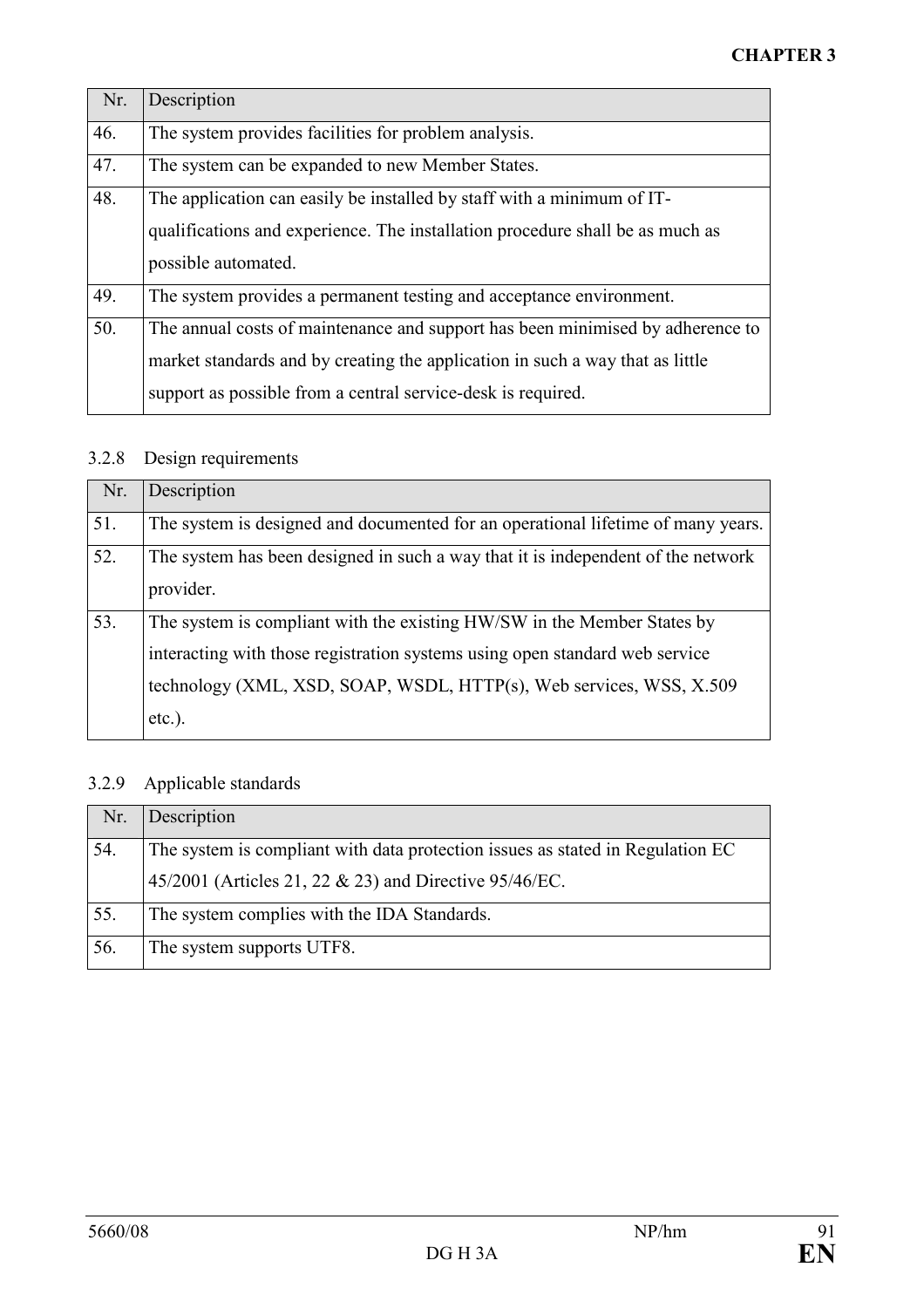CHAPTER 3

#### Chapter 4: Evaluation

## 1. Evaluation procedure according to Article 20 (Preparation of Decisions according to Article 25(2) of Decision 2008/…/JHA)

#### 1.1 Questionnaire

The relevant Council Working Group shall draw up a questionnaire concerning each of the automated data exchanges set out in Chapter 2 of Decision 2008/…/JHA.

As soon as a Member State believes it fulfils the prerequisites for sharing data in the relevant data category, it shall answer the relevant questionnaire.

#### 1.2 Pilot run

With a view to evaluating the results of the questionnaire, the Member State that wishes to start sharing data shall carry out a pilot run together with one or more other Member States already sharing data under the Council Decision. The pilot run takes place shortly before or shortly after the evaluation visit.

The conditions and arrangements for this pilot run will be identified by the relevant Council Working Group and be based upon prior individual agreement with the concerned Member State. The Member States taking part in the pilot run will decide on the practical details.

#### 1.3 Evaluation visit

With a view to evaluating the results of the questionnaire, an evaluation visit shall take place in the Member State that wishes to start sharing data.

The conditions and arrangement for this visit will be identified by the relevant Working Group and be based upon prior individual agreement between the concerned Member State and the evaluation team. The concerned Member State will enable the evaluation team to check the automated exchange of data in the data category or categories to be evaluated, in particular by organizing a programme for the visit which takes into account the requests of the evaluation team.

Within one month, the evaluation team will produce a report on the evaluation visit and will forward it to the Member State concerned for its comments. If appropriate, this report will be revised by the evaluation team on the basis of the Member State's comments.